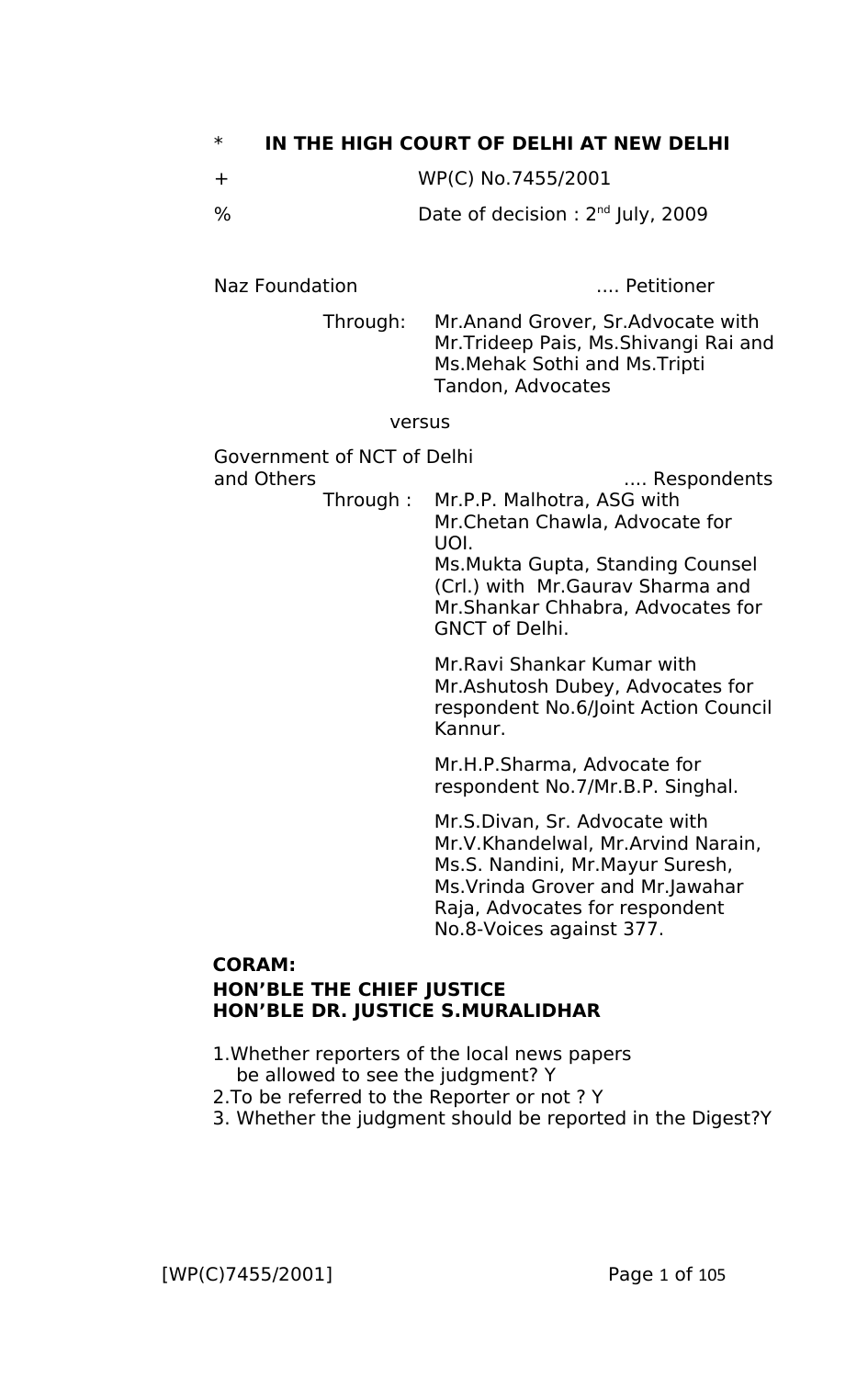### **AJIT PRAKASH SHAH, CHIEF JUSTICE:**

1. This writ petition has been preferred by Naz Foundation, a Non Governmental Organisation (NGO) as a Public Interest Litigation to challenge the constitutional validity of Section 377 of the Indian Penal Code, 1860 (IPC), which criminally penalizes what is described as "unnatural offences", to the extent the said provision criminalises consensual sexual acts between adults in private. The challenge is founded on the plea that Section 377 IPC, on account of it covering sexual acts between consenting adults in private infringes the fundamental rights guaranteed under Articles 14, 15, 19 & 21 of the Constitution of India. Limiting their plea, the petitioners submit that Section 377 IPC should apply only to non-consensual penile non-vaginal sex and penile nonvaginal sex involving minors. The Union of India is impleaded as respondent No.5 through Ministry of Home Affairs and Ministry of Health & Family Welfare. Respondent No.4 is the National Aids Control Organisation (hereinafter referred to as "NACO") a body formed under the aegis of Ministry of Health & Family Welfare, Government of India. NACO is charged with formulating and implementing policies for the prevention of HIV/AIDS in India. Respondent No.3 is the Delhi State Aids Control Society. Respondent No.2 is the Commissioner of Police, Delhi. Respondents No.6 to 8 are individuals and NGOs, who were permitted to intervene on their request. The writ petition was dismissed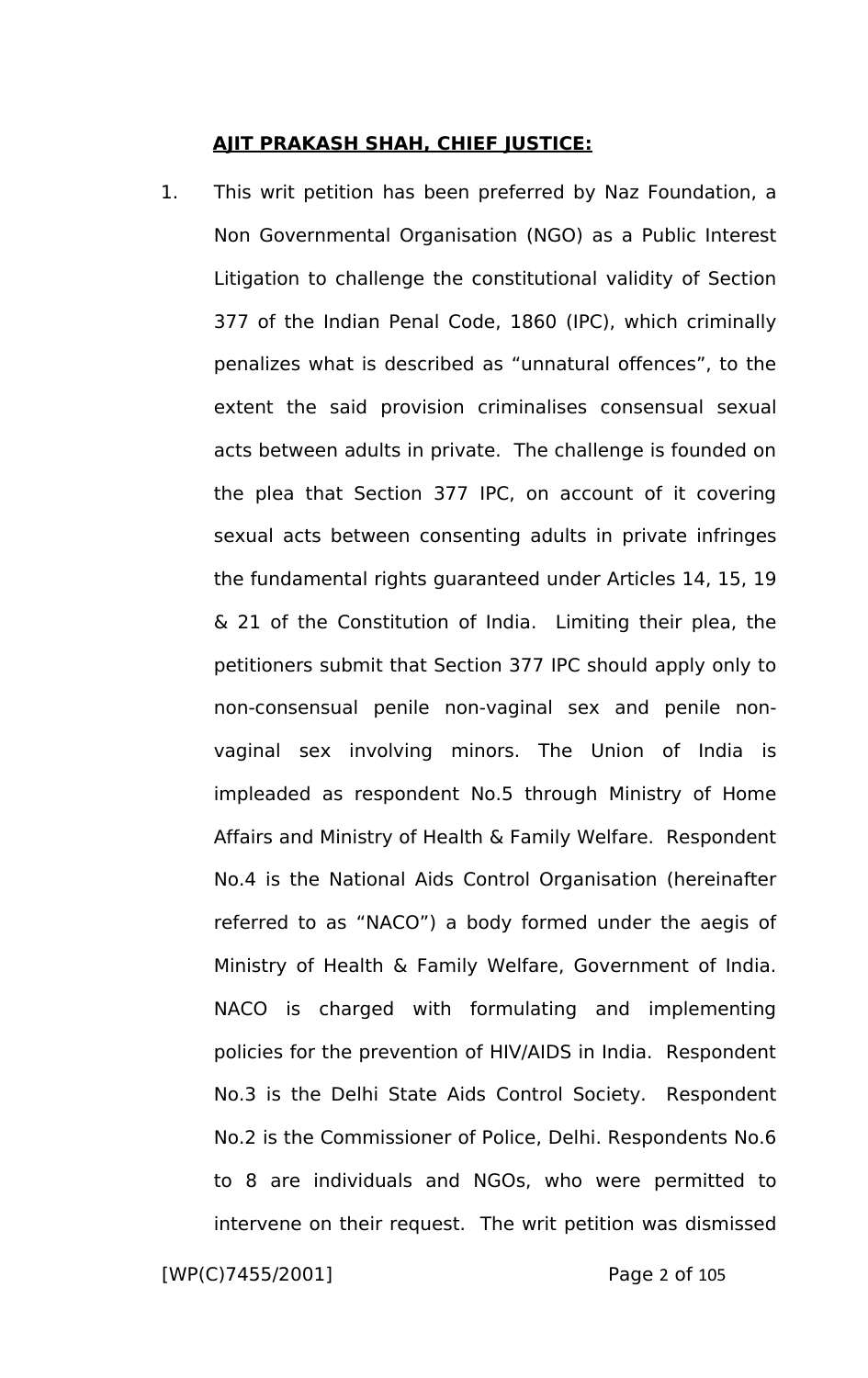by this Court in 2004 on the ground that there is no cause of action in favour of the petitioner and that such a petition cannot be entertained to examine the academic challenge to the constitutionality of the legislation. The Supreme Court vide order dated 03.02.2006 in Civil Appeal No.952/2006 set aside the said order of this Court observing that the matter does require consideration and is not of a nature which could have been dismissed on the aforesaid ground. The matter was remitted to this Court for fresh decision.

#### HISTORY OF THE LEGISLATION

2. At the core of the controversy involved here is the penal provision Section 377 IPC which criminalizes sex other than heterosexual penile-vaginal. The legislative history of the subject indicates that the first records of sodomy as a crime at Common Law in England were chronicled in the Fleta, 1290, and later in the Britton, 1300. Both texts prescribed that sodomites should be burnt alive. Acts of sodomy later became penalized by hanging under the Buggery Act of 1533 which was re-enacted in 1563 by Queen Elizabeth I, after which it became the charter for the subsequent criminalisation of sodomy in the British Colonies. Oralgenital sexual acts were later removed from the definition of buggery in 1817. And in 1861, the death penalty for buggery was formally abolished in England and Wales.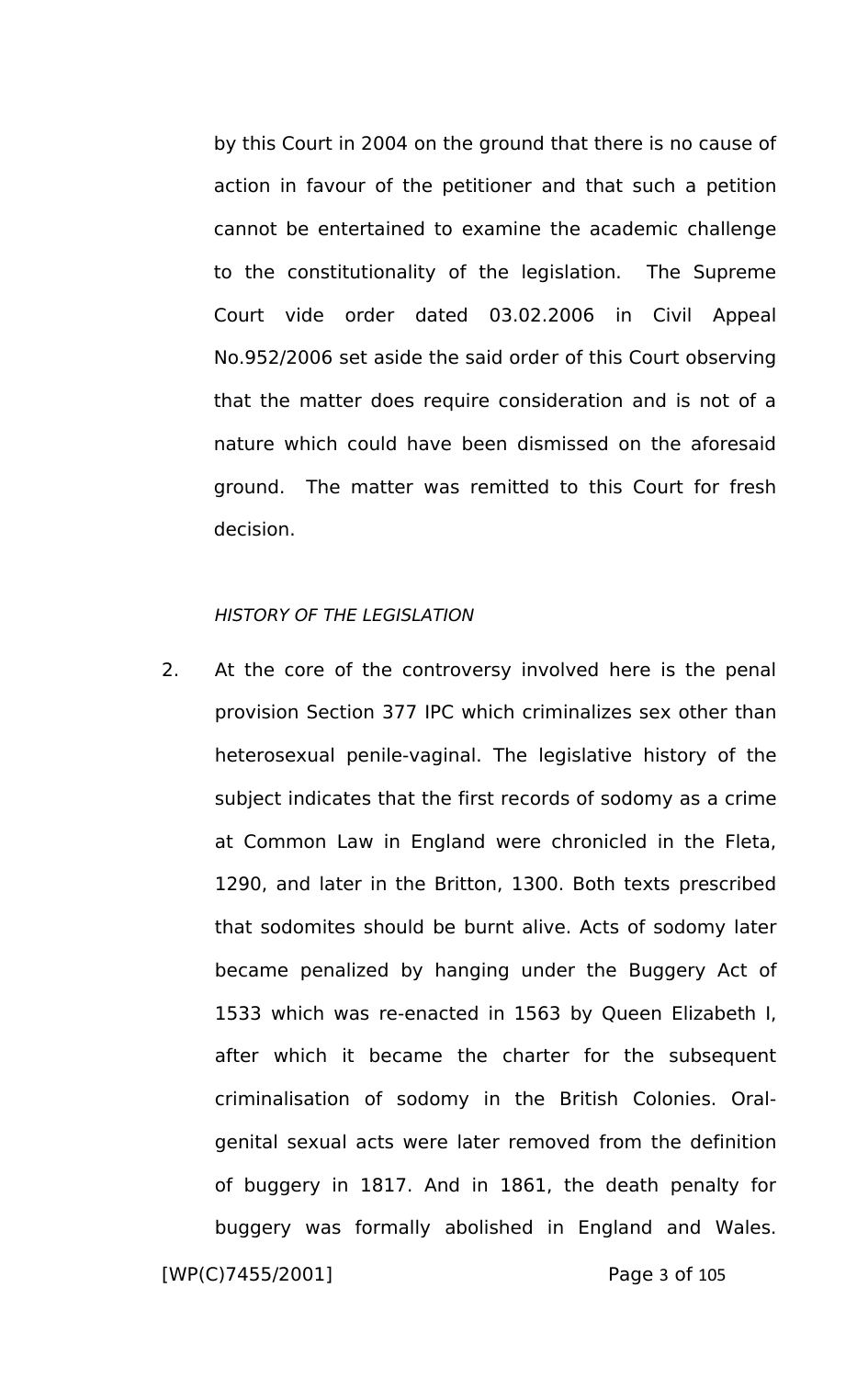However, sodomy or buggery remained as a crime "not to be mentioned by Christians."

3. Indian Penal Code was drafted by Lord Macaulay and introduced in 1861 in British India. Section 377 IPC is contained in Chapter XVI of the IPC titled "Of Offences Affecting the Human Body". Within this Chapter Section 377 IPC is categorised under the sub-chapter titled "Of Unnatural Offences" and reads as follows:

> "377. Unnatural Offences - Whoever voluntarily has carnal intercourse against the order of nature with any man, woman or animal, shall be punished with imprisonment for life, or with imprisonment of either description for a term which may extend to ten years, and shall also be liable to fine.

> Explanation - Penetration is sufficient to constitute the carnal intercourse necessary to the offence described in this section."

## JUDICIAL INTERPRETATION

4. The marginal note refers to the acts proscribed as "unnatural offences". This expression, however, is not used in the text of Section 377 IPC. The expression "carnal intercourse" is used in Section 377 IPC as distinct from the expression "sexual intercourse", which appears in Sections 375 and 497 IPC. According to the Concise Oxford Dictionary (ninth edition, 1995), the term "carnal" means "of the body or flesh; worldly" and "sensual, sexual". Consent is no defence to an offence under Section 377 IPC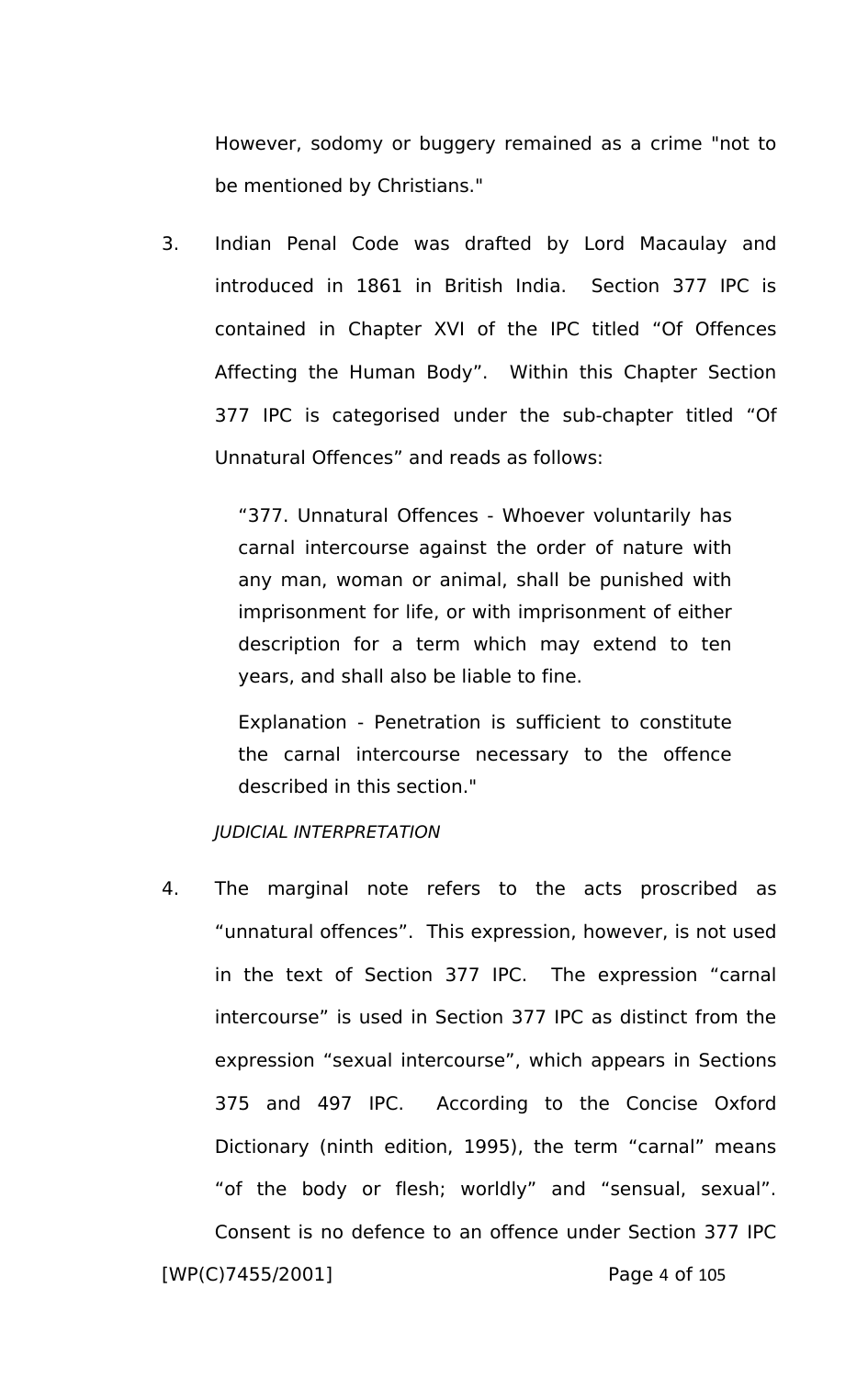and no distinction regarding age is made in the section. In **Khanu v. Emperor**, AIR 1925 Sind 286, Kennedy A.J.C. held that "section 377 IPC punishes certain persons who have carnal intercourse against the order of nature with inter alia human beings.... [if the oral sex committed in this case is carnal intercourse], it is clearly against the order of nature, because the natural object of carnal intercourse is that there should be the possibility of conception of human beings, which in the case of coitus per os is impossible."[page 286] It appears that the courts had earlier held in **R. V. Jacobs** (1817) **Russ & Ry** 331 C.C.R., and **Govindarajula In re**., (1886) 1 Weir 382, that inserting the penis in the mouth would not amount to an offence under Section 377 IPC. Later, Section 377 IPC has been interpreted to cover oral sex, anal sex and penetration of other orifices. In **Lohana Vasantlal Devchand v. State**, AIR 1968 Guj 252, the issue was whether oral sex amounted to an offence under Section 377 IPC. It was held that the "orifice of the mouth is not, according to nature, meant for sexual or carnal intercourse." In **Calvin Francis v. Orissa**, 1992 (2) Crimes 455, relying on Lohana, it was held that oral sex fell within the ambit of Section 377 IPC. The Court used the references to the Corpus Juris Secundum relating to sexual perversity and abnormal sexual satisfaction as the guiding criteria. In **Fazal Rab Choudhary v. State of Bihar**, AIR 1983 SC 323, it was observed that Section 377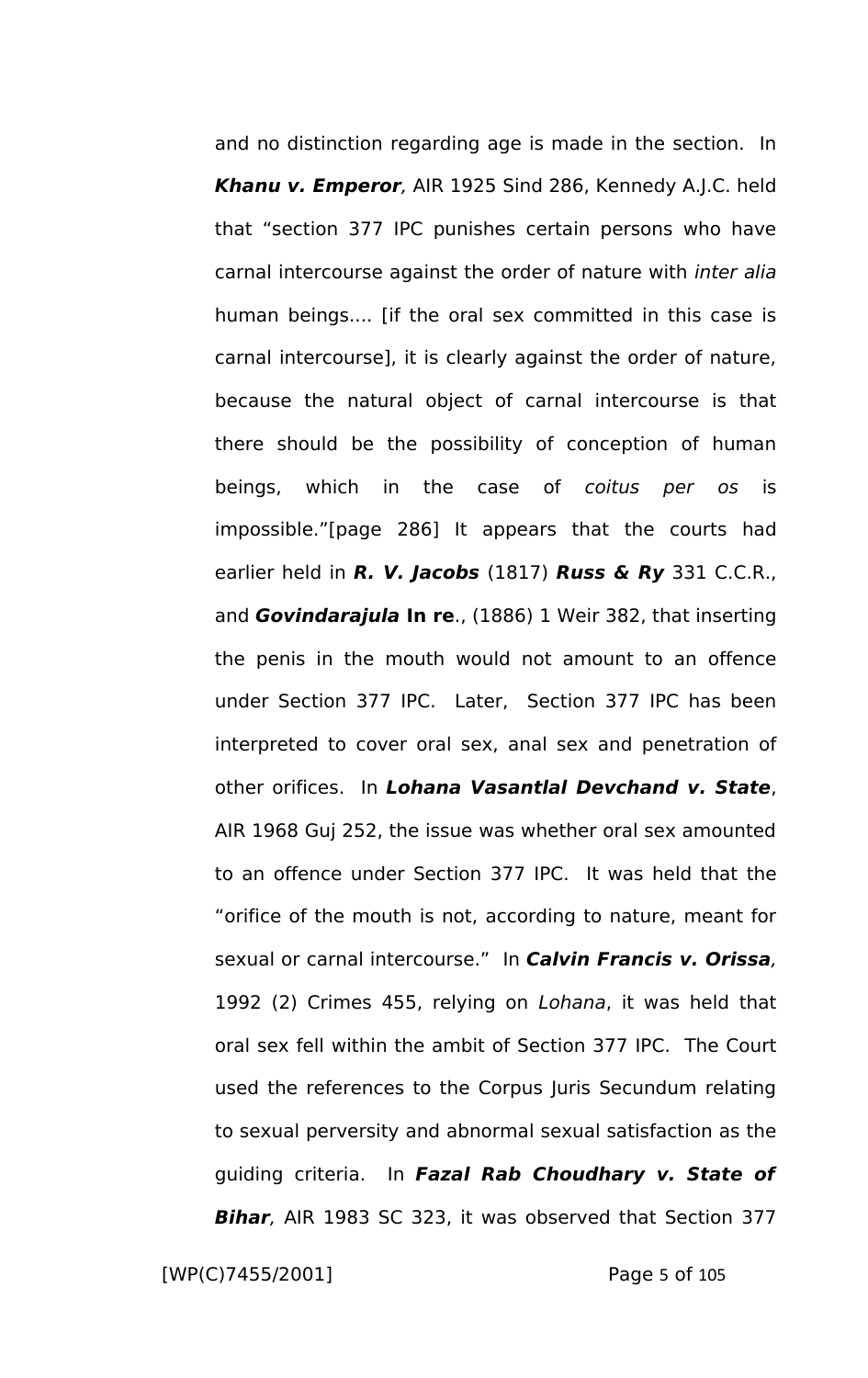IPC implied "sexual perversity". It is evident that the tests for attracting the penal provisions have changed from the non-procreative to imitative to sexual perversity.

5. The English law was reformed in Britain by the Sexual Offences Act, 1967, which de-criminalised homosexuality and acts of sodomy between consenting adults (above age of 21) pursuant to the report of Wolfenden Committee. The Committee advising the Parliament had recommended in 1957 repeal of laws punishing homosexual conduct.

#### THE CHALLENGE

6. The petitioner NGO has been working in the field of HIV/AIDS Intervention and prevention. This necessarily involves interaction with such sections of society as are vulnerable to contracting HIV/AIDS and which include gay community or individuals described as "men who have sex with men" (MSM). For sake of convenient reference, they would hereinafter be referred to as "homosexuals" or "gay" persons or gay community. Homosexuals, according to the petitioner, represent a population segment that is extremely vulnerable to HIV/AIDS infection. The petitioner claims to have been impelled to bring this litigation in public interest on the ground that HIV/AIDS prevention efforts were found to be severely impaired by discriminatory attitudes exhibited by state agencies towards gay community, MSM or trans-gendered individuals, under the cover of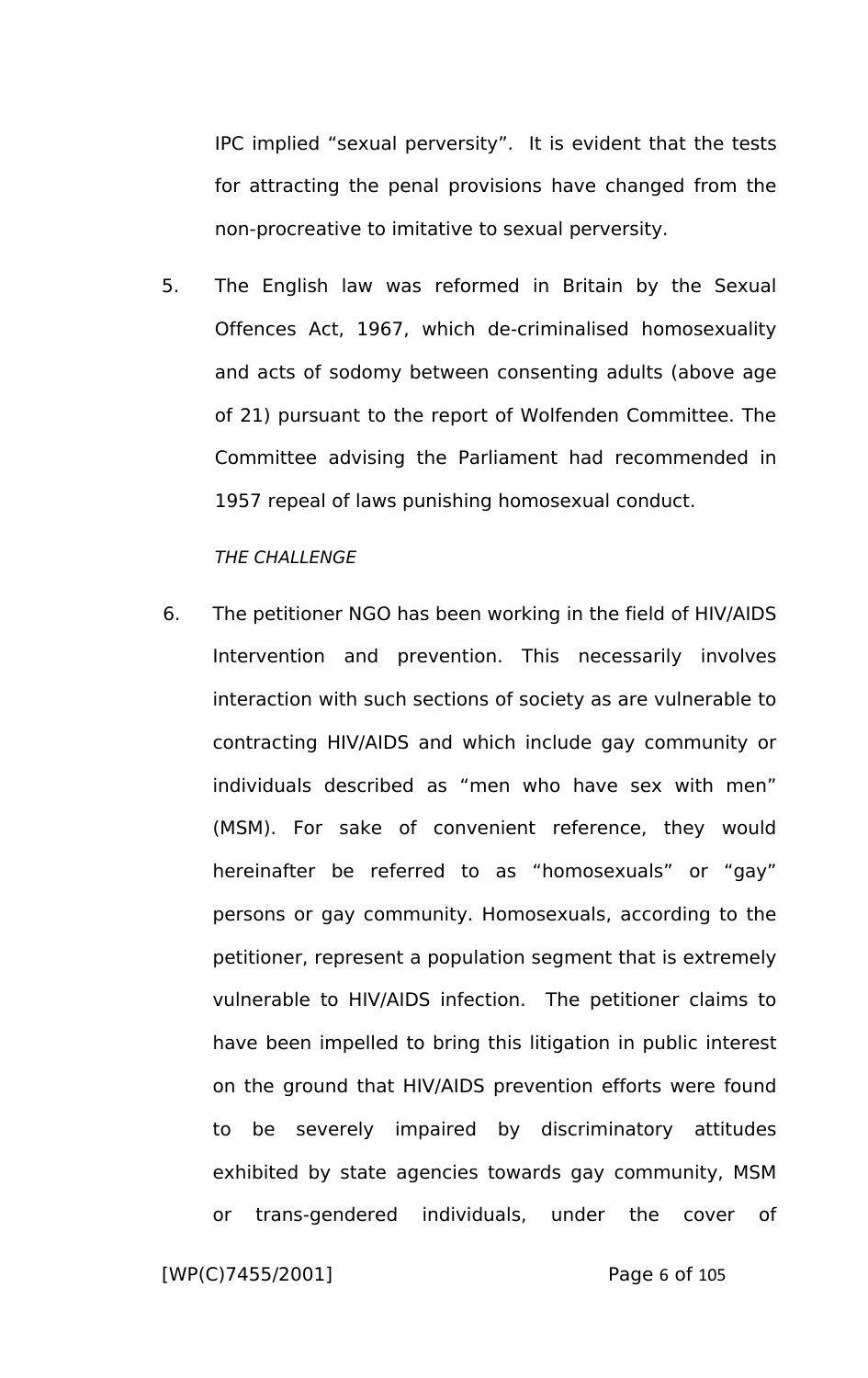enforcement of Section 377 IPC, as a result of which basic fundamental human rights of such individuals/groups (in minority) stood denied and they were subjected to abuse, harassment, assault from public and public authorities.

7. According to the petitioner, Section 377 IPC is based upon traditional Judeo-Christian moral and ethical standards, which conceive of sex in purely functional terms, i.e., for the purpose of procreation only. Any non-procreative sexual activity is thus viewed as being "against the order of nature". The submission is that the legislation criminalising consensual oral and anal sex is outdated and has no place in modern society. In fact, studies of Section 377 IPC jurisprudence reveal that lately it has generally been employed in cases of child sexual assault and abuse. By criminalising private, consensual same-sex conduct, Section 377 IPC serves as the weapon for police abuse; detaining and questioning, extortion, harassment, forced sex, payment of hush money; and perpetuates negative and discriminatory beliefs towards same-sex relations and sexuality minorities; which consequently drive the activities of gay men and MSM, as well as sexuality minorities underground thereby crippling HIV/AIDS prevention efforts. Section 377 IPC thus creates a class of vulnerable people that is continually victimised and directly affected by the provision. It has been submitted that the fields of psychiatry and psychology no longer treat homosexuality as

[WP(C)7455/2001] Page 7 of 105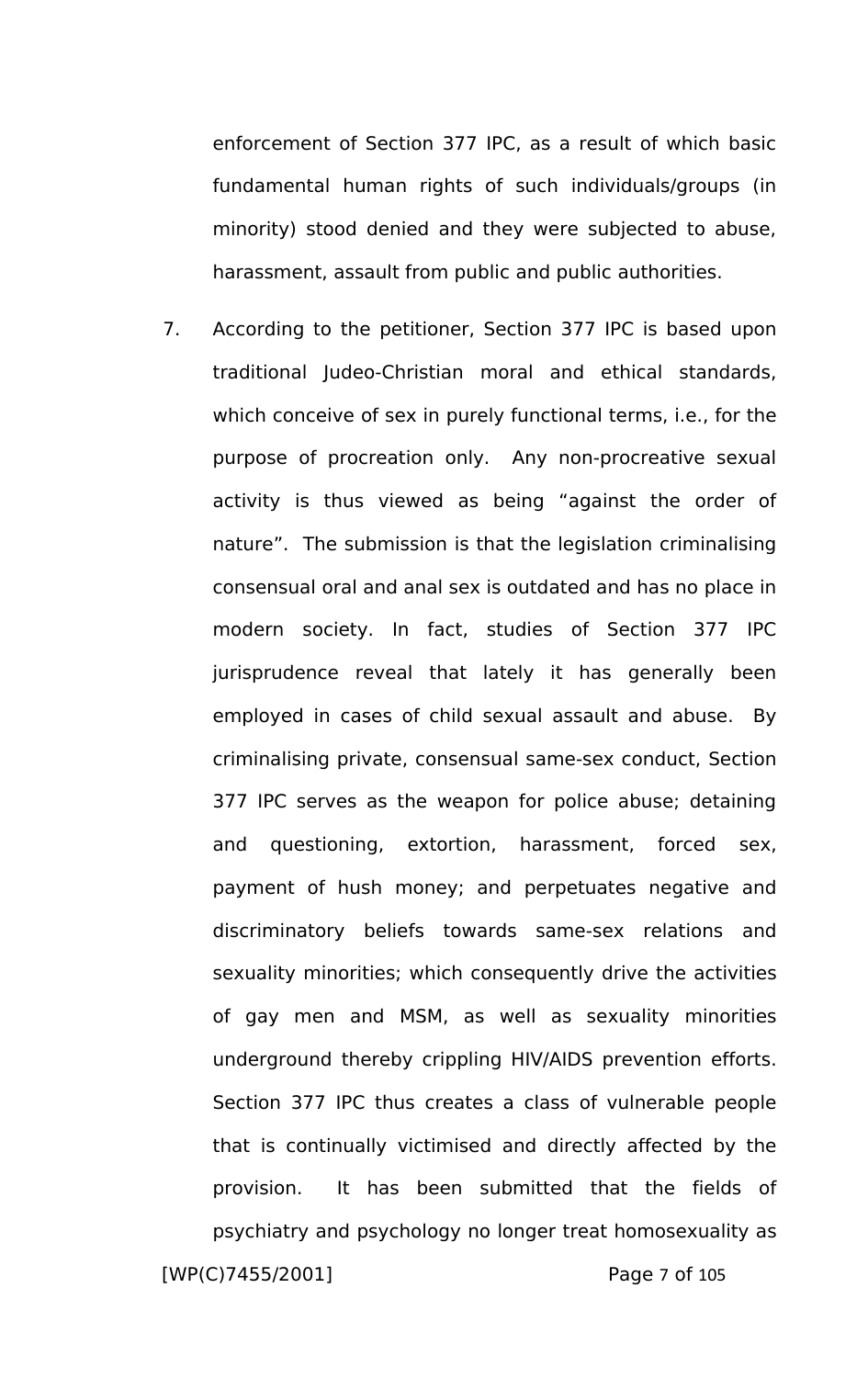a disease and regard sexual orientation to be a deeply held, core part of the identities of individuals.

8. The petitioner submits that while right to privacy is implicit in the right to life and liberty and guaranteed to the citizens, in order to be meaningful, the pursuit of happiness encompassed within the concepts of privacy, human dignity, individual autonomy and the human need for an intimate personal sphere require that privacy – dignity claim concerning private, consensual, sexual relations are also afforded protection within the ambit of the said fundamental right to life and liberty given under Article 21. It is averred that no aspect of one's life may be said to be more private or intimate than that of sexual relations, and since private, consensual, sexual relations or sexual preferences figure prominently within an individual's personality and lie easily at the core of the "private space", they are an inalienable component of the right of life. Based on this line of reasoning, a case has been made to the effect that the prohibition of certain private, consensual sexual relations (homosexual) provided by Section 377 IPC unreasonably abridges the right of privacy and dignity within the ambit of right to life and liberty under Article 21. The petitioner argues that fundamental right to privacy under Article 21 can be abridged only for a compelling state interest which, in its submission, is amiss here. Also based on the fundamental right to life under Article 21 is the further

[WP(C)7455/2001] Page 8 of 105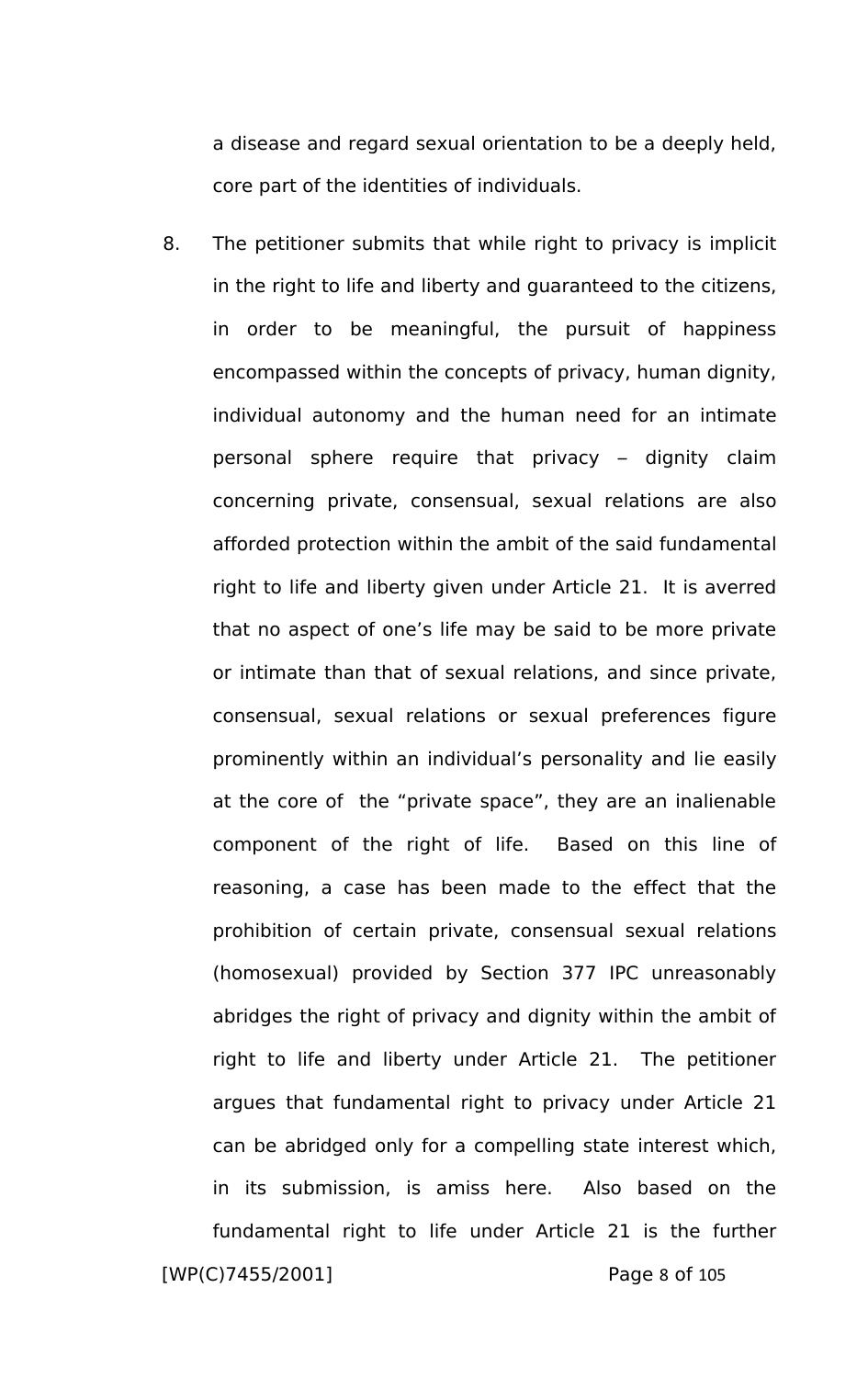submission that Section 377 IPC has a damaging impact upon the lives of homosexuals inasmuch as it not only perpetuates social stigma and police/public abuse but also drives homosexual activity underground thereby jeopardizing HIV/AIDS prevention efforts and, thus, rendering gay men and MSM increasingly vulnerable to contracting HIV/AIDS.

9. Further, it has been submitted on behalf of the petitioner that Section 377 IPC's legislative objective of penalizing "unnatural sexual acts" has no rational nexus to the classification created between procreative and nonprocreative sexual acts, and is thus violative of Article 14 of the Constitution of India. Section 377's legislative objective is based upon stereotypes and misunderstanding that are outmoded and enjoys no historical or logical rationale which render it arbitrary and unreasonable. It is further the case of the petitioner that the expression "sex" as used in Article 15 cannot be read restrictive to "gender" but includes "sexual orientation" and, thus read, equality on the basis of sexual orientation is implied in the said fundamental right against discrimination. The petitioner argues that criminalization of predominantly homosexual activity through Section 377 IPC is discriminatory on the basis of sexual orientation and, therefore, violative of Article 15. It is further the case of the petitioner that the prohibition against homosexuality in Section 377 IPC curtails or [WP(C)7455/2001] Page 9 of 105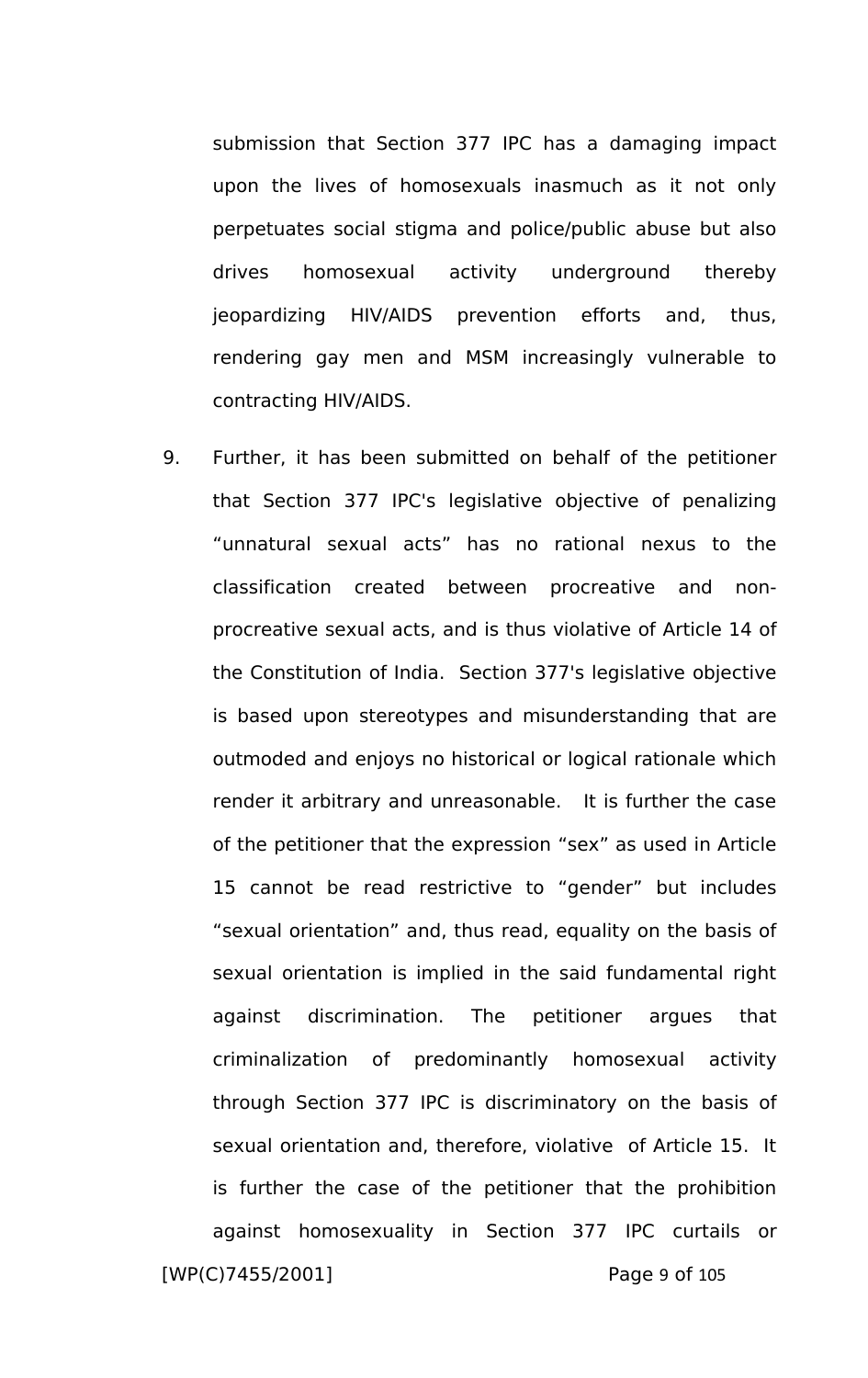infringes the basic freedoms guaranteed under Article 19 (1) (a) (b) (c)  $\&$  (d); in that, an individual's ability to make personal statement about one's sexual preferences, right of association/assembly and right to move freely so as to engage in homosexual conduct are restricted and curtailed.

10. Broadly on the above reasoning, it has been submitted that there is a case for consensual sexual intercourse (of the kind mentioned above; i.e. homosexual) between two willing adults in privacy to be saved and excepted from the penal provision contained in Section 377 IPC.

## REPLY BY UNION OF INDIA – CONTRADICTORY STANDS OF MINISTRY OF HOME AFFAIRS AND MINISTRY OF HEALTH & FAMILY WELFARE

11. A rather peculiar feature of this case is that completely contradictory affidavits have been filed by two wings of Union of India. The Ministry of Home Affairs (MHA) sought to justify the retention of Section 377 IPC, whereas the Ministry of Health & Family Welfare insisted that continuance of Section 377 IPC has hampered the HIV/AIDS prevention efforts. We shall first deal with the affidavit of the Ministry of Home Affairs. The Director (Judicial) in the Ministry of Home Affairs, Government of India, in his affidavit, seeks to justify the retention of Section 377 IPC on the statute book broadly on the reason that it has been generally invoked in cases of allegation of child sexual abuse and for complementing lacunae in the rape laws and not mere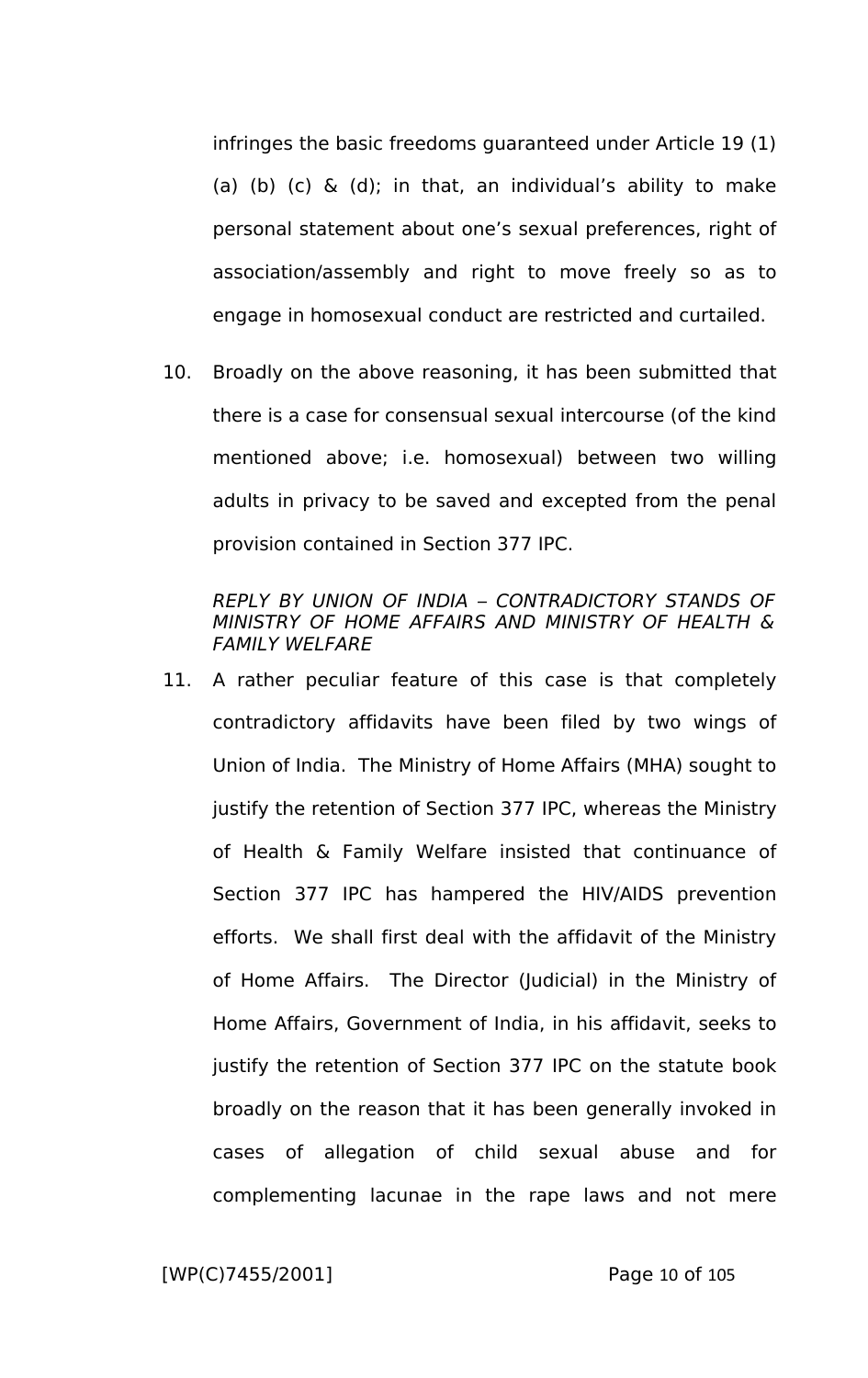homosexuality. This penal clause has been used particularly in cases of assault where bodily harm is intended and/or caused. It has been submitted that the impugned provision is necessary since the deletion thereof would well open flood gates of delinquent behaviour and can possibly be misconstrued as providing unfettered licence for homosexuality. Proceeding on the assumption that homosexuality is unlawful, it has been submitted in the affidavit that such acts cannot be rendered legitimate only because the person to whose detriment they are committed has given consent to it. Conceding ground in favour of right to respect for private and family life, in the submission of Union of India, interference by public authorities in the interest of public safety and protection of health as well as morals is equally permissible.

12. Terming the issues raised in the petition at hand as a subject relating to policy of law rather than that of its legality, Union of India relies upon the reports of Law Commission of India particularly on the issue whether to retain or not to retain Section 377 IPC. Reference has been made to 42<sup>nd</sup> report of the Commission wherein it was observed that Indian society by and large disapproved of homosexuality, which disapproval was strong enough to justify it being treated as a criminal offence even where the adults indulge in it in private. Union of India submits that law cannot run separately from the society since it only

[WP(C)7455/2001] Page 11 of 105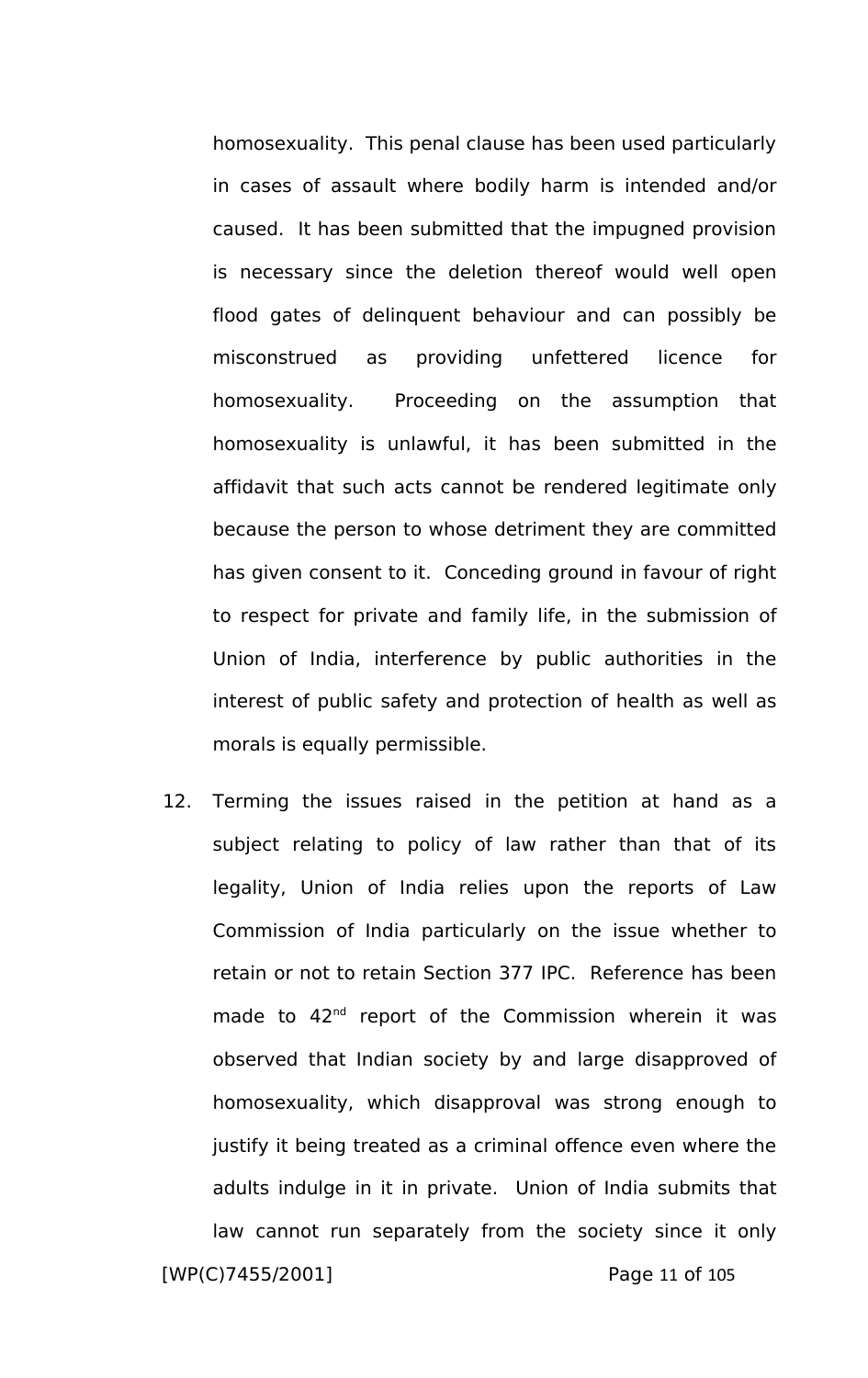reflects the perception of the society. It claims that at the time of initial enactment, Section 377 IPC was responding to the values and morals of the time in the Indian society. It has been submitted that in fact in any parliamentary secular democracy, the legal conception of crime depends upon political as well as moral considerations notwithstanding considerable overlap existing between legal and safety conception of crime i.e. moral factors.

13. Acknowledging that there have been legal reforms in a large number of countries so as to de-criminalise homosexual conduct, Union of India seeks to attribute this trend of change to increased tolerance shown by such societies to new sexual behaviour or sexual preference. Arguing that public tolerance of different activities undergoes change with the times in turn influencing changes in laws, it is sought to be pointed out that even the reforms in the nature of Sexual Offences Act, 1967 (whereby buggery between two consenting adults in private ceased to be an offence in the United Kingdom) had its own share of criticism on the ground that the legislation had negatived the right of the state to suppress 'social vices'. Union of India argues that Indian society is yet to demonstrate readiness or willingness to show greater tolerance to practices of homosexuality. Making out a case in favour of retention of Section 377 IPC in the shape it stands at present, Union of India relies on the arguments of public morality, public health and healthy

[WP(C)7455/2001] Page 12 of 105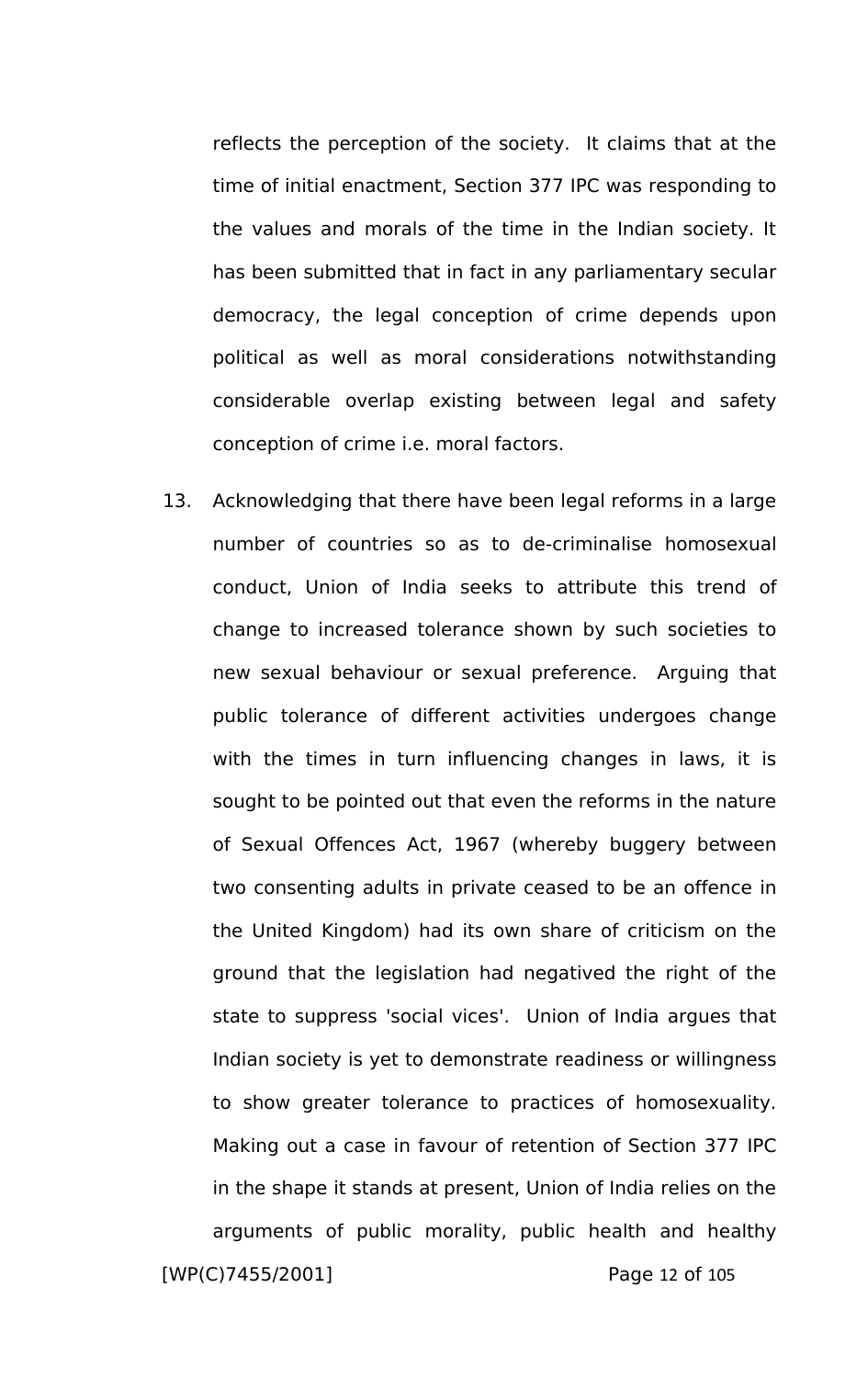environment claiming that Section 377 IPC serves the purpose.

14. From the above summary of submissions of the Union of India through the MHA it is clear that the thrust of the resistance to the claim in the petition is founded on the argument of public morality. Though the MHA has referred to the issue of public health and healthy environment, the affidavit has not set out elaborately the said defence.

#### AFFIDAVIT OF NACO / MINISTRY OF HEALTH & FAMILY WELFARE

15. National Aids Control Organisation (NACO) has submitted its response in the shape of an affidavit affirmed by the Under Secretary of Ministry of Health and Family Welfare, which thus also represents the views of the said Ministry of the Government of India. The submissions of NACO only confirm the case set out by the petitioner that homosexual community (MSM etc.) is particularly susceptible to attracting HIV/AIDS in which view a number of initiatives have been taken by NACO to ensure that proper HIV intervention and prevention efforts are made available to the said section of the society by, amongst other things, protecting and promoting their rights. In the reply affidavit, NACO states that the groups identified to be at greater risk of acquiring and transmitting HIV infection due to a high level of risky behaviour and insufficient capacity or power for decision making to protect themselves from infection,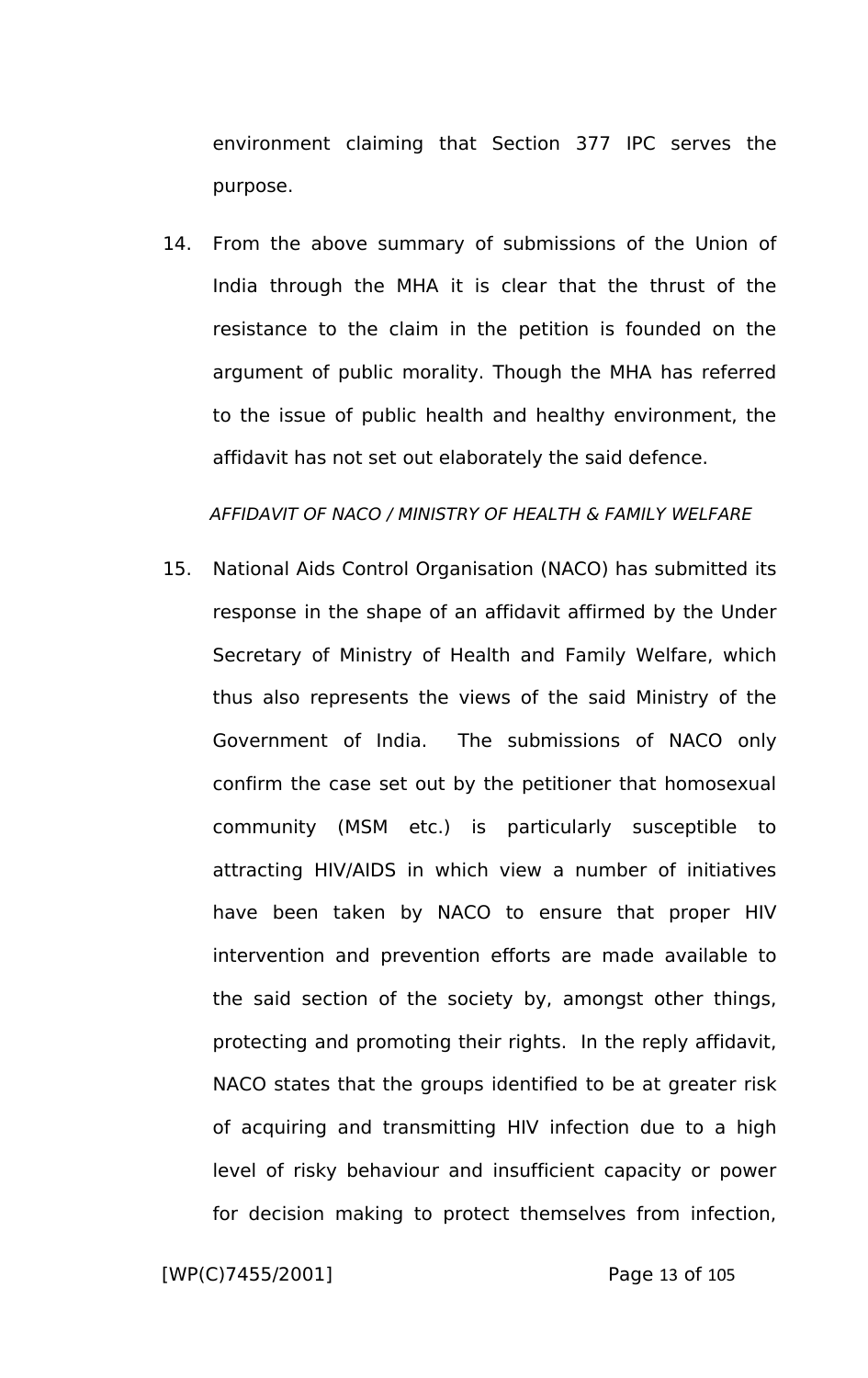generally described as 'High Risk Groups' (HRG), broadly include men who have sex with men (MSM) and female sex workers and injecting drug users.

16. NACO has adopted a strategy for preventing and further transmission of infection, which include the following efforts:

(a) The strategy for preventing and the further transmission of infection includes:

- i. Making the General Population and High Risk Groups aware through strategic IEC (Information Education Communication) & BCC (Behaviour Change Communication) providing them with the necessary tools and information for protecting themselves from HIV infection.
- ii. Motivating safer sexual practices by reducing sexual partners, being faithful to a single partner abstaining from casual sex and the correct and consistent use of condoms.
- iii. Controlling Sexually Transmitted Infections (STIs) among High Risk Groups along with promoting use of condoms as preventive measure.
- iv. Peer education and Community participation (being the essential component of Primary Health Care).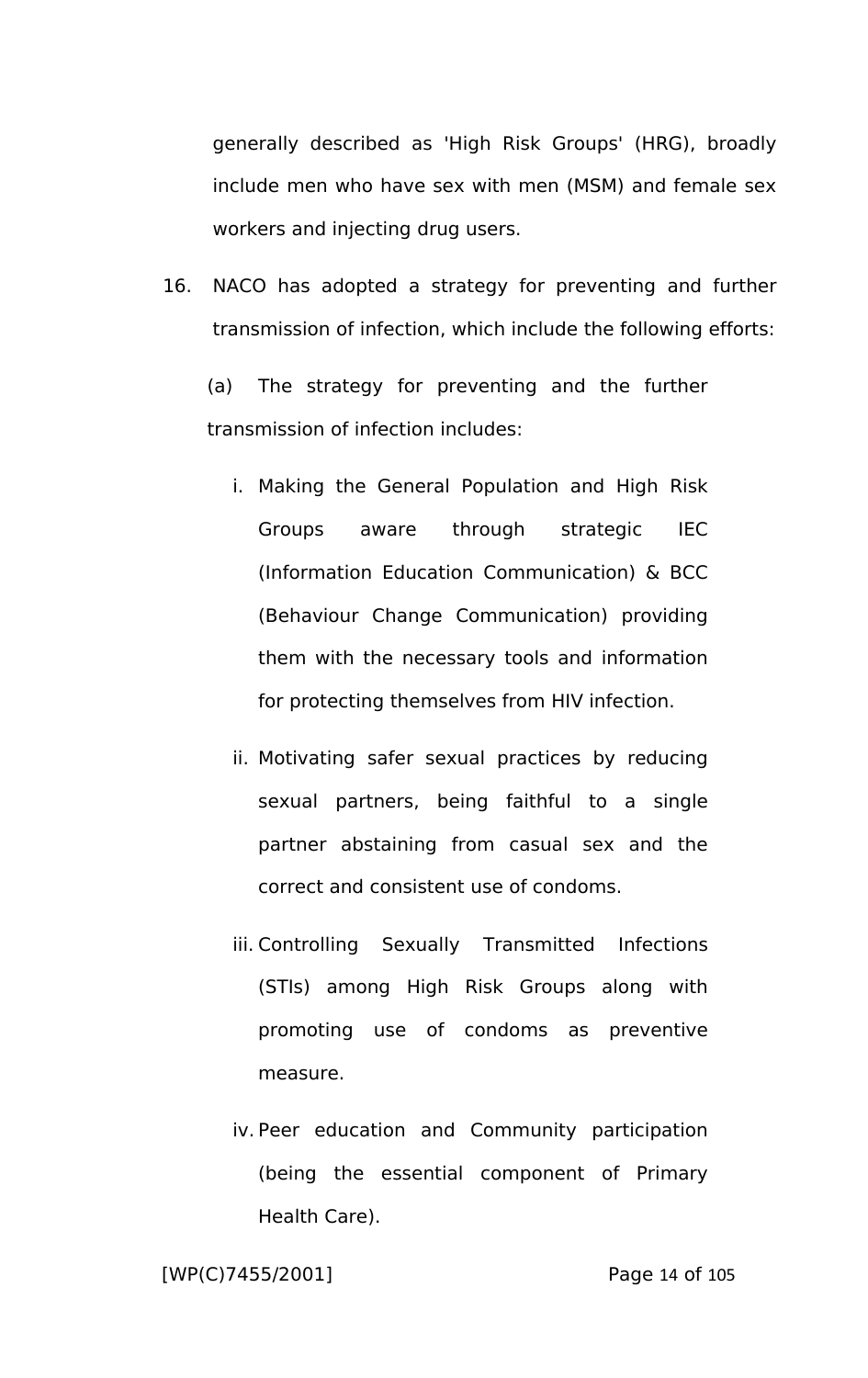- v. Ensuring availability of safe blood and blood products; and
- vi. Reinforcing the traditional Indian moral values of abstinence, delayed sexual debut till marriage and fidelity among youth and other impressionable groups of population.

(b) To create an enabling socio-economic environment so that all sections of population can have access to proper information, health care & counseling services to protect themselves from the infection and at the same time empower families and communities to provide better care & support to people living with HIV/AIDS.

(c) Improving services for the care of people living with AIDS both in hospital and at homes through community care.

17. In the reply affidavit filed on behalf of NACO, it has been submitted that the report of the Expert Group on Size Estimation of Population with High Risk Behaviour for NACP-III Planning, January 2006 estimated that there are about 25 lakh MSM (Men having sex with men). The National Sentinel Surveillance Data 2005 shows that more than 8% of the population of MSM is infected by HIV while the HIV prevalence among the general population is estimated to be lesser than 1%. Given the high vulnerability of MSM to HIV

[WP(C)7455/2001] Page 15 of 105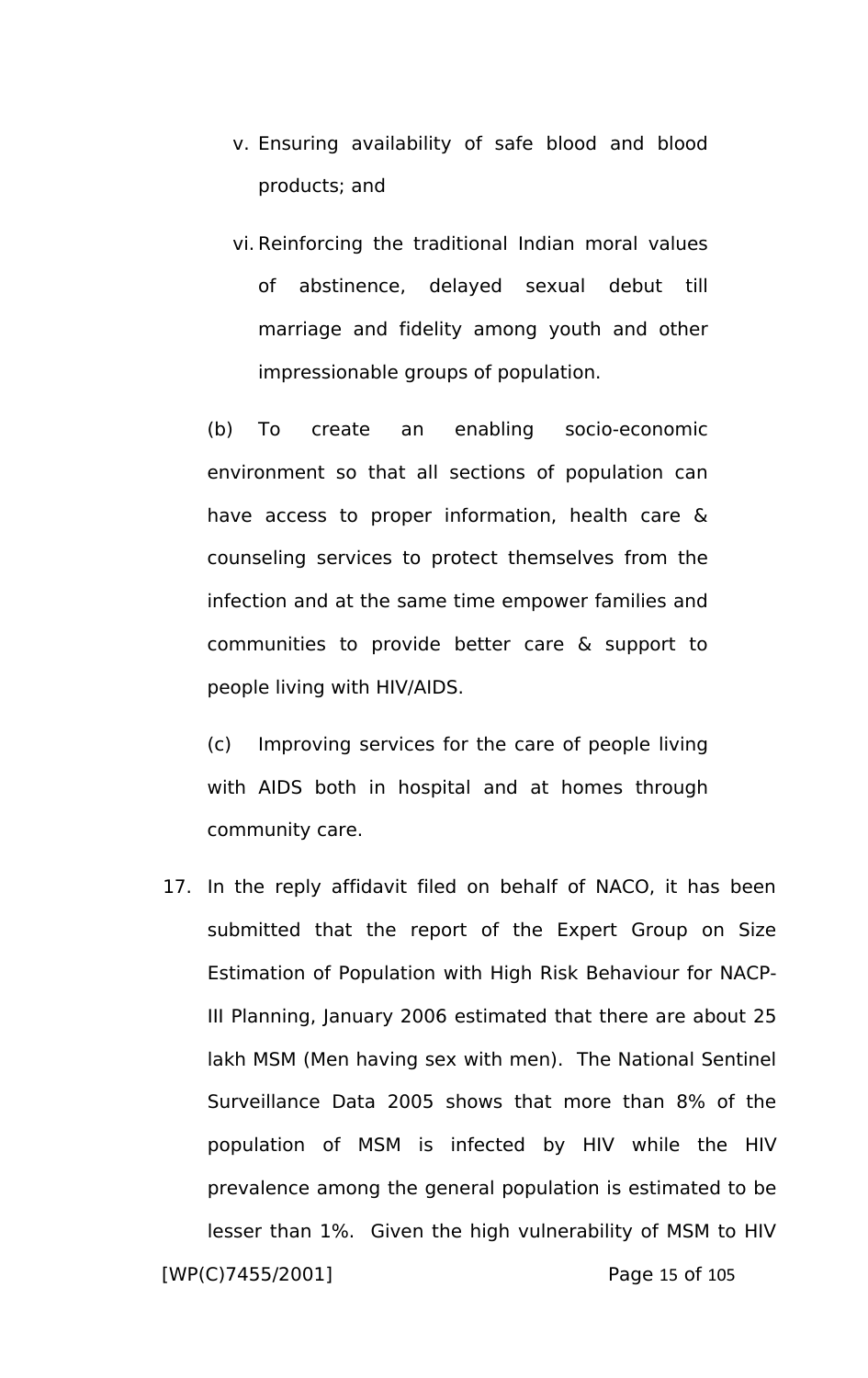infection, NACO has developed programmes for undertaking targeted interventions among them. These projects are implemented by NGOs with financial support from NACO. Presently 1,46,397 MSM (6%) are being covered through 30 targeted interventions. Under the targeted intervention projects, the objectives are to:

a. reduce number of partners and by bringing about a change in their behaviour;

b. reduce their level of risk by informing them about and providing access to condoms;

c. providing access to STD services.

18. According to the submissions of NACO, those in the High Risk Group are mostly reluctant to reveal same sex behaviour due to the fear of law enforcement agencies, keeping a large section invisible and unreachable and thereby pushing the cases of infection underground making it very difficult for the public health workers to even access them. It illustrates this point by referring to the data reflected in the National Baseline Behaviour Surveillance Survey (NBBSS of 2002) which indicates that while 68.6% MSM population is aware about the methods of preventing infection, only 36% of them actually use condoms. NACO has further submitted that enforcement of Section 377 IPC against homosexual groups renders risky sexual practices to go unnoticed and unaddressed inasmuch as the fear of harassment by law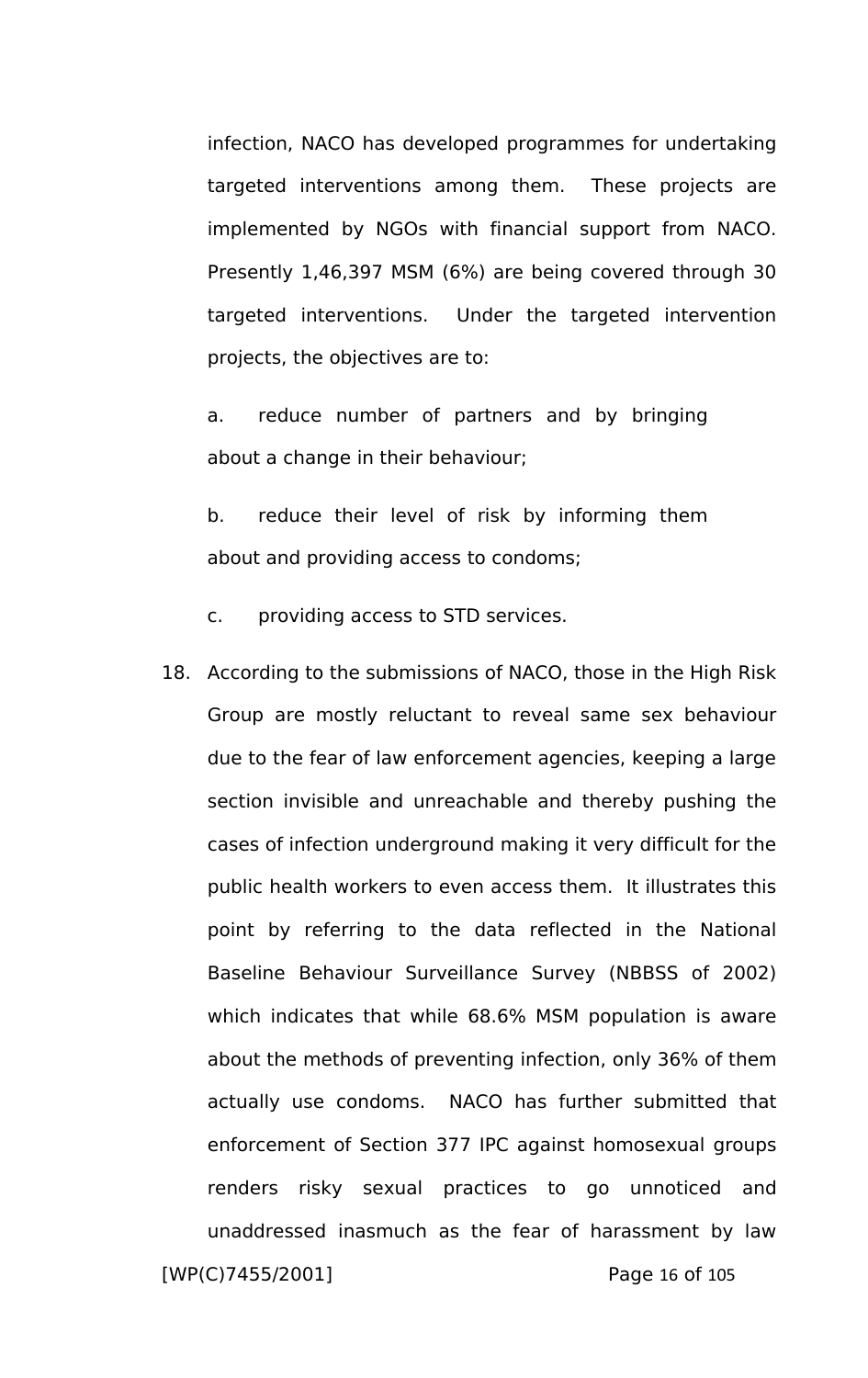enforcement agencies leads to sex being hurried, particularly because these groups lack 'safe place', utilise public places for their indulgence and do not have the option to consider or negotiate safer sex practices. It is stated that the very hidden nature of such groups constantly inhibits/impedes interventions under the National AIDS Control Programme aimed at prevention. Thus NACO reinforces the plea raised by the petitioner for the need to have an enabling environment where the people involved in risky behaviour are encouraged not to conceal information so that they can be provided total access to the services of such preventive efforts.

## RESPONSES OF OTHER RESPONDENTS

19. 'Voices against Section 377 IPC' (hereinafter referred to as "respondent No.8") is a coalition of 12 organisations that represent child rights, women's rights, human rights, health concerns as well as the rights of same sex desiring people including those who identify as Lesbian, Gay, Bisexual, Transgenders, Hijra and Kothi persons (which are referred to in the affidavit as "LGBT"). It has been submitted on its behalf that organisations that constitute respondent No.8 are involved in diverse areas of public and social importance and that in the course of their work they have repeatedly come across gross violation of basic human rights of "LGBT" persons, both as a direct and indirect consequence of the enforcement of Section 377 IPC. It relies upon its report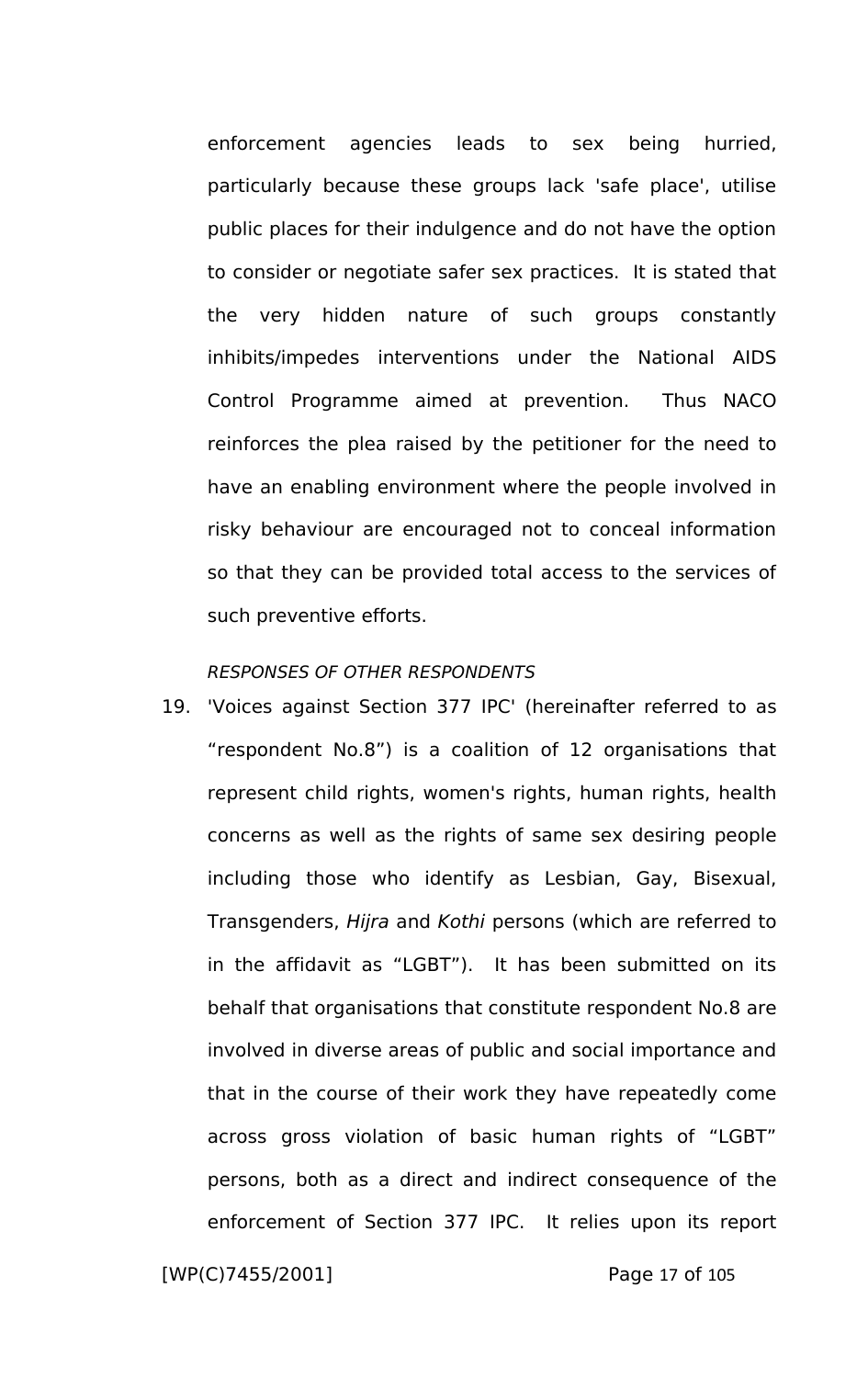tilted 'Rights for All : Ending Discrimination under Section 377' published in 2004 to create awareness about negative impact of this law on society in general and Lesbian, Gay, Bisexual and Transgenders people in particular.

- 20. Respondent No.8 supports the cause espoused by the petitioner in this PIL and avers that Section 377 IPC, which criminalises 'carnal intercourse against the order of the nature', is an unconstitutional and arbitrary law based on archaic moral and religious notions of sex only for procreation. It asserts that criminalisation of adult consensual sex under Section 377 IPC does not serve any beneficial public purpose or legitimate state interest. On the contrary, according to respondent No.8, Section 377 IPC by criminalising the aforementioned kinds of sexual acts has created an association of criminality towards people with same sex desires. It pleads that the continued existence of this provision on the statute book creates and fosters a climate of fundamental rights violations of the gay community, to the extent of bolstering their extreme social ostracism.
- 21. To illustrate the magnitude and range of exploitation and harsh and cruel treatment experienced as a direct consequence of Section 377 IPC, respondent No.8 has placed on record material in the form of affidavits, FIRs, judgments and orders with objectively documented instances of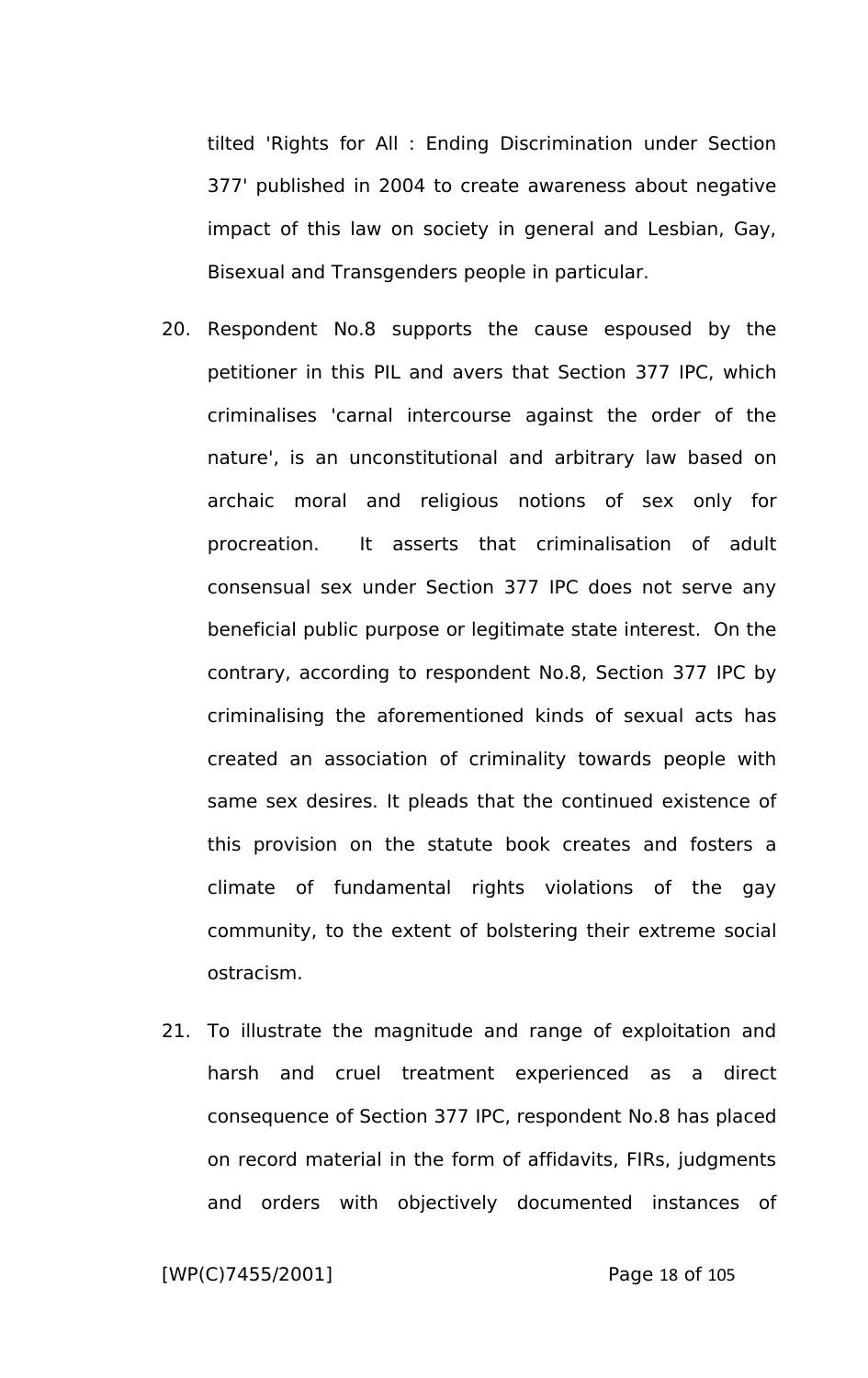exploitation, violence, rape and torture suffered by LGBT persons. The particulars of the incidents are drawn from different parts of the country. In an instance referred to as "Lucknow incident – 2002" in the report titled 'Epidemic of Abuse : Police Harassment of HIV/AIDS Outreach Workers in India' published by Human Rights Watch, the police during investigation of a complaint under Section 377 IPC picked up some information about a local NGO (Bharosa Trust) working in the area of HIV/AIDS prevention and sexual health amongst MSMs raided its office, seized safe sex advocacy and information material and arrested four health care workers. Even in absence of any prima facie proof linking them to the reported crime under Section 377 IPC, a prosecution was launched against the said health care workers on charges that included Section 292 IPC treating the educational literature as obscene material. The health workers remained in custody for 47 days only because Section 377 IPC is a non-bailable offence.

22. Then there is a reference to 'Bangalore incident, 2004' bringing out instances of custodial torture of LGBT persons. The victim of the torture was a hijra (eunuch) from Bangalore, who was at a public place dressed in female clothing. The person was subjected to gang rape, forced to have oral and anal sex by a group of hooligans. He was later taken to police station where he was stripped naked, handcuffed to the window, grossly abused and tortured

[WP(C)7455/2001] Page 19 of 105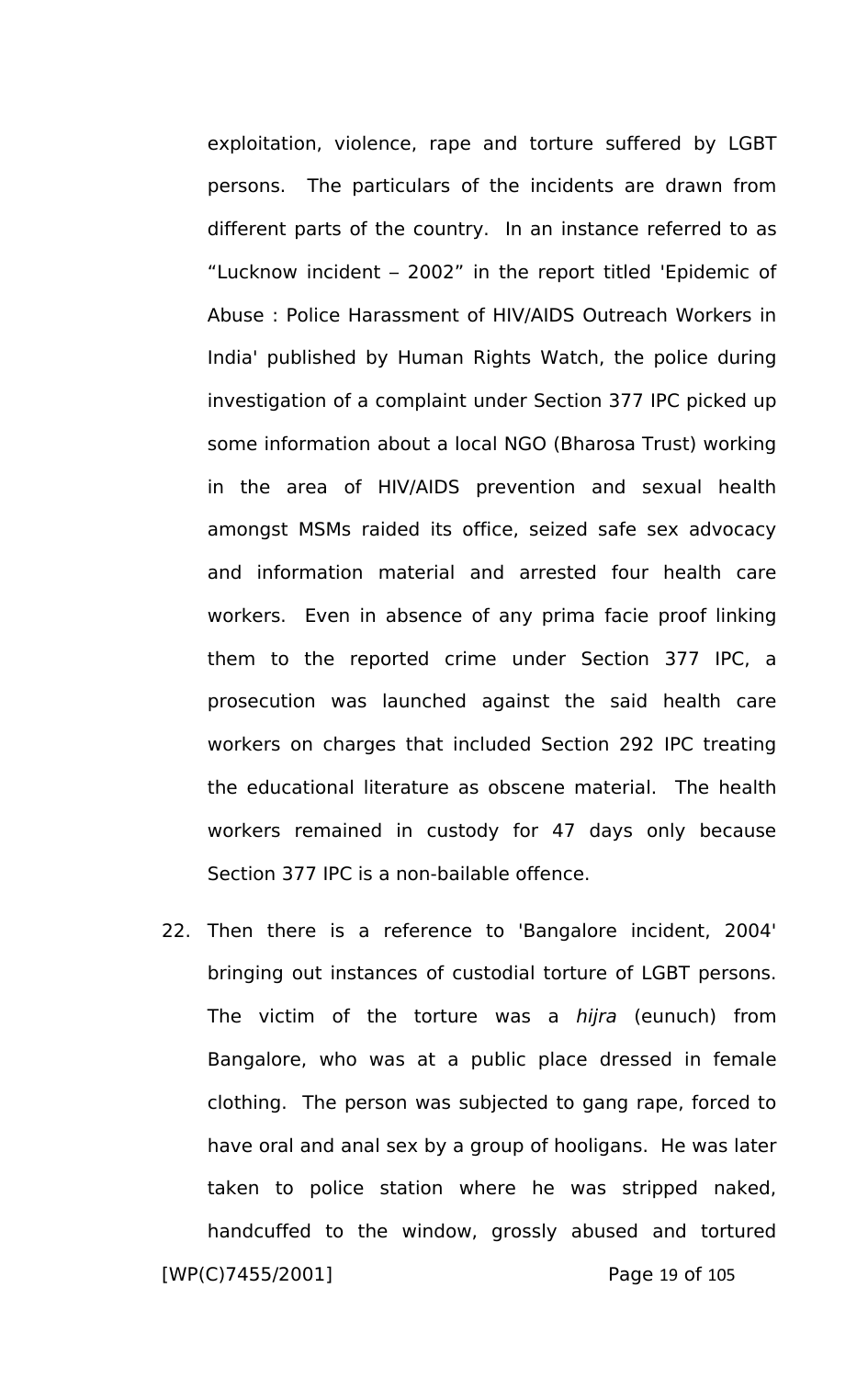merely because of his sexual identity. Reference was made to a judgment of the High Court of Madras reported as **Jayalakshmi v. The State of Tamil Nadu**, (2007) 4 MLJ 849, in which an eunuch had committed suicide due to the harassment and torture at the hands of the police officers after he had been picked up on the allegation of involvement in a case of theft. There was evidence indicating that during police custody he was subjected to torture by a wooden stick being inserted into his anus and some police personnel forcing him to have oral sex. The person in question immolated himself inside the police station on 12.6.2006 and later succumbed to burn injuries on 29.6.2006. The compensation of Rs.5,00,000/- was awarded to the family of the victim. Another instance cited is of a case where the Magistrate in his order observed that the case involved a hidden allegation of an offence under Section 377 IPC as well, thereby stretching the reach of Section 377 IPC to two lesbian adult women who were involved in a romantic relationship with each other while the initial accusation was only under Section 366 IPC. An affidavit of a gay person is also filed on record. The person was picked up from a bus stand at about 10 p.m. by the police, who accused him of being a homosexual. He was physically assaulted with wooden sticks, taken to police post where he was subjected to sexual and degrading abusive language. During the incarceration in the police post over the night, four police

[WP(C)7455/2001] Page 20 of 105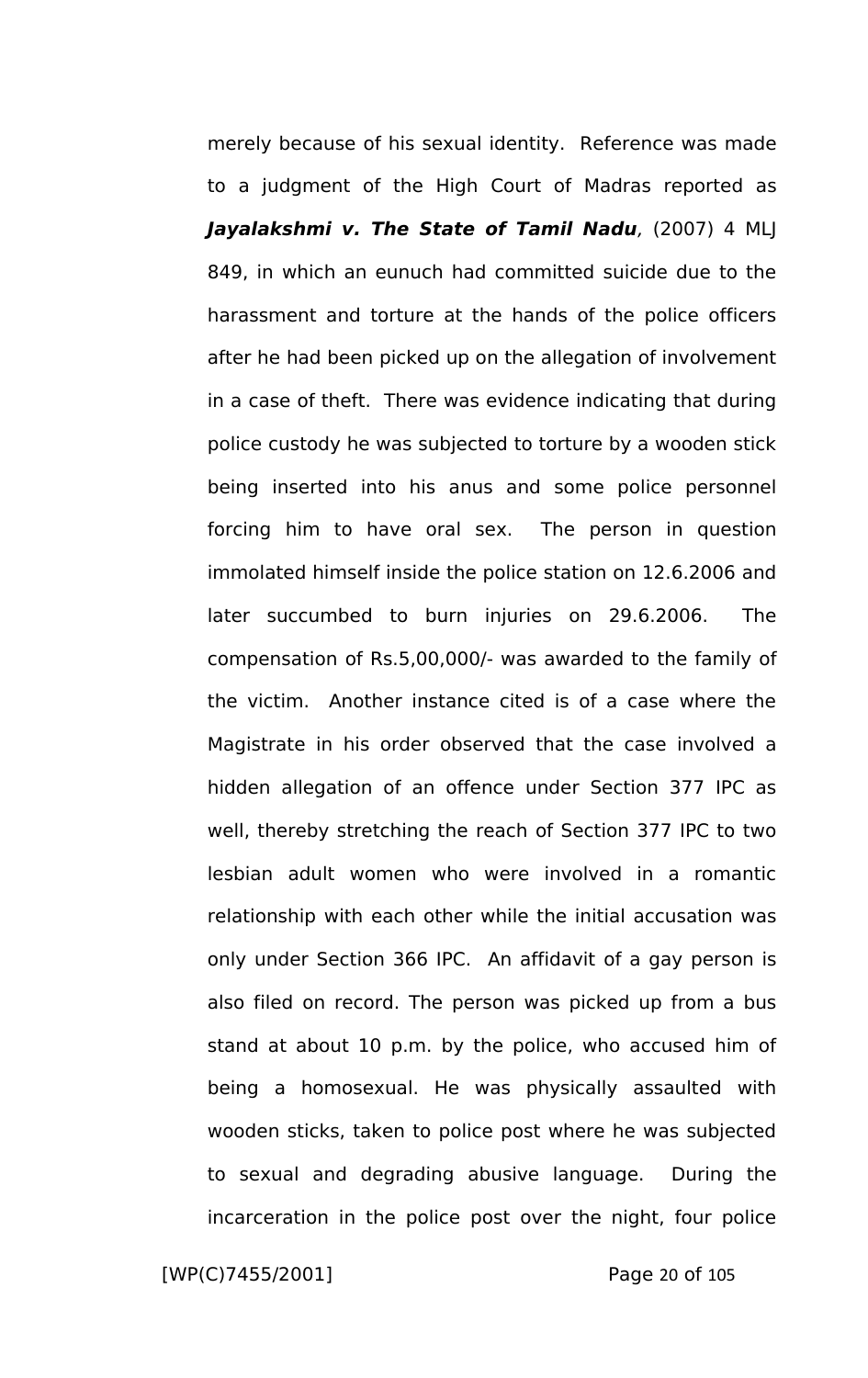men actually raped and sexually abused him including forcing him to have oral and anal sex. The respondent No.8 has relied upon several other instances of fundamental rights violation of homosexuals and gay persons. The material on record, according to the respondent No.8, clearly establishes that the continuance of Section 377 IPC on the statute book operate to brutalise a vulnerable, minority segment of the citizenry for no fault on its part. The respondent No.8 contends that a section of society has been thus criminalised and stigmatized to a point where individuals are forced to deny the core of their identity and vital dimensions of their personality.

23. Respondents No.1 (Govt. of NCT of Delhi), No.2 (Commissioner of Police, Delhi) and No.3 (Delhi State Aids Control Society) did not file any counter affidavit/pleadings. Respondent No.6 (Joint Action Council Kannur) and respondent No.7 (Mr. B.K.Singhal), who were impleaded as intervenors, filed counter affidavits mainly adopting the views / stand of the Ministry of Home Affairs, Union of India on the issue.

### **ARGUMENTS**

24. Learned counsel appearing for the parties have addressed the Court at length. During the course of submissions, extensive references were made to voluminous material which included various reports, publications, articles, Indian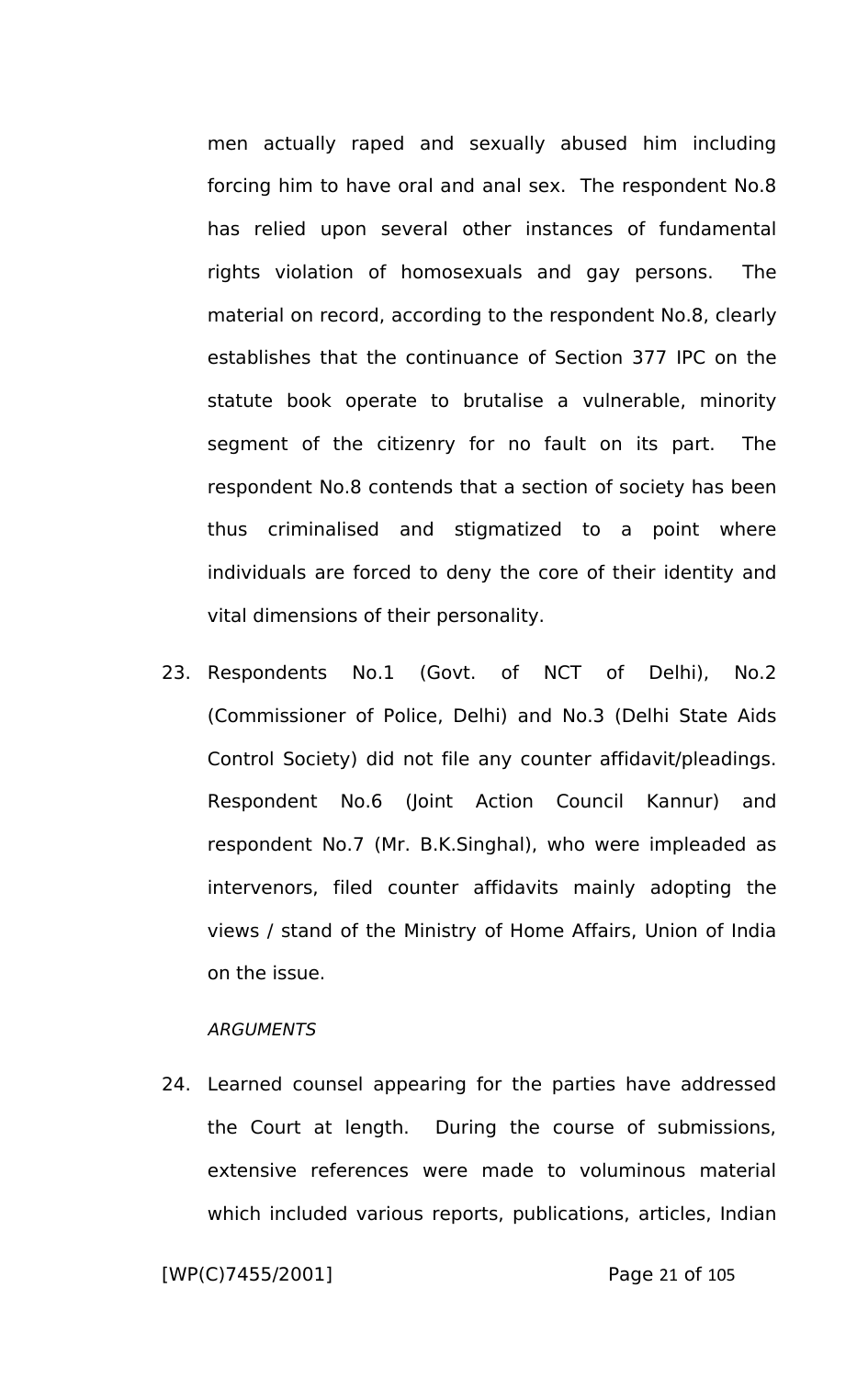and foreign judgments including those of US Supreme Court, European Commission of Human Rights, Human Rights Committee etc. Counsel also provided comprehensive written submissions supported by authorities but as we understand it, the prime arguments can be generally summarised in this way:-

(i) The submission of Mr. Anand Grover, Sr. Advocate, appearing for the petitioner, and Mr. Shyam Divan, Sr. Advocate, appearing for respondent No.8, is that Section 377 IPC violates the constitutional protections embodied in Articles 14, 19 and 21. It suffers from the vice of unreasonable classification and is arbitrary in the way it unfairly targets the homosexuals or gay community. It also unreasonably and unjustly infringes upon the right of privacy, both zonal and decisional. It also conveys the message that homosexuals are of less value than other people, demeans them and unconstitutionally infringes upon their right to live with dignity. Section 377 IPC also creates structural impediments to the exercise of freedom of speech and expression and other freedoms under Article 19 by homosexuals or gays and is not protected by any of the restrictions contained therein. Furthermore, morality by itself cannot be a valid ground for restricting the right under Articles 14 and 21. Public disapproval or disgust for a certain class of persons can in no way serve to uphold the constitutionality of a statute. In any event, abundant

[WP(C)7455/2001] Page 22 of 105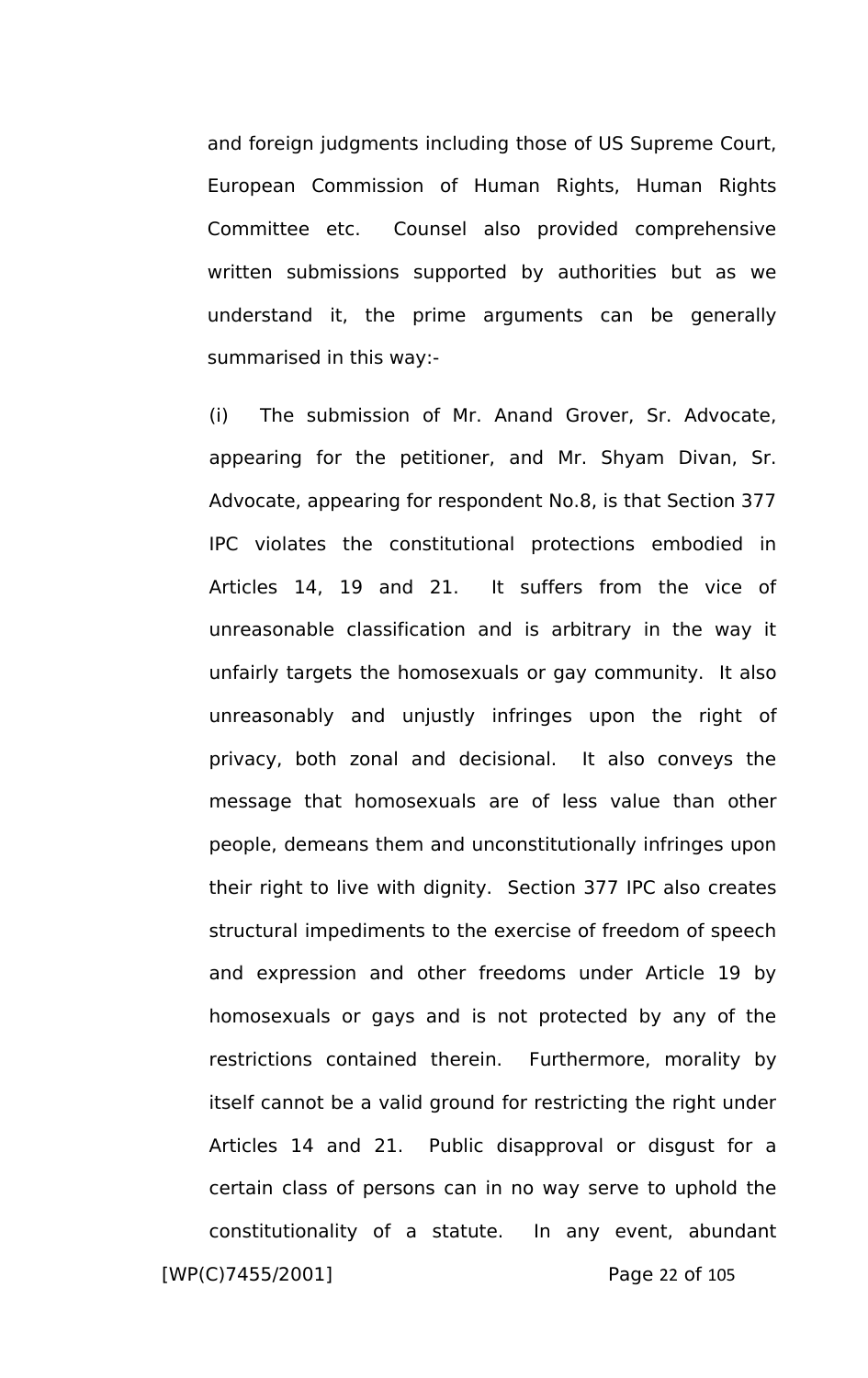material has been placed on record which shows that the Indian society is vibrant, diverse and democratic and homosexuals have significant support in the population. It is submitted that courts in other jurisdictions have struck down similar laws that criminalise same-sex sexual conduct on the grounds of violation of right to privacy or dignity or equality or all of them. Keeping in mind that Section 377 IPC is the only law that punishes child sexual abuse and fills a lacuna in rape law, it is prayed that Section 377 IPC may be declared as constitutionally invalid insofar as it affects private sexual acts between consenting adults or in the alternative to read down Section 377 IPC to exclude consenting same-sex sexual acts between adults.

(ii) In reply, learned ASG submits that there is no fundamental right to engage in the same sex activities. In our country, homosexuality is abhorrent and can be criminalised by imposing proportional limits on the citizens' right to privacy and equality. Learned ASG submits that right to privacy is not absolute and can be restricted for compelling state interest. Article 19(2) expressly permits imposition of restrictions in the interest of decency and morality. Social and sexual mores in foreign countries cannot justify de-criminalisation of homosexuality in India. According to him, in the western societies the morality standards are not as high as in India. Learned ASG further submits that Section 377 IPC is not discriminatory as it is

[WP(C)7455/2001] Page 23 of 105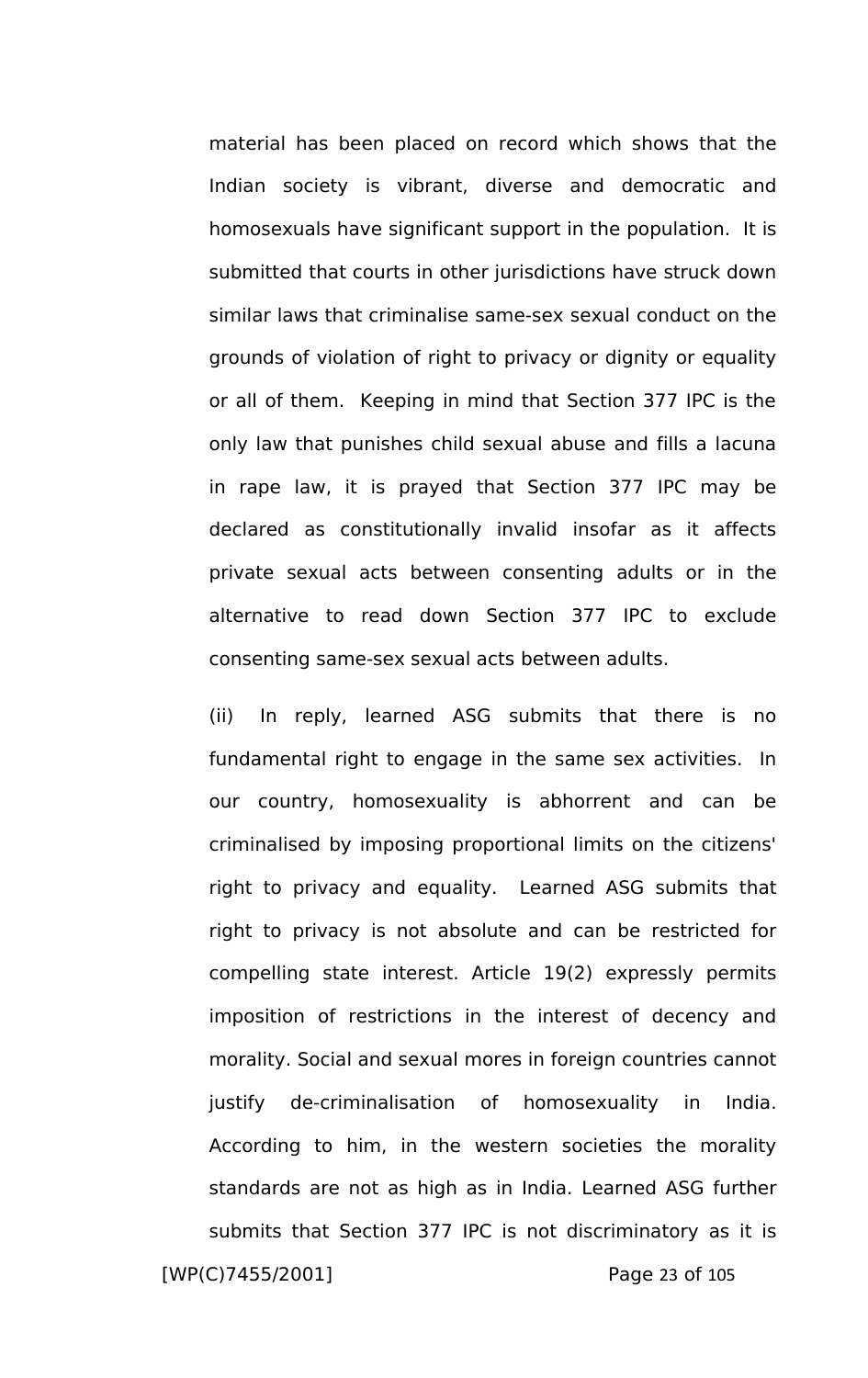gender neutral. If Section 377 IPC is struck down there will be no way the State can prosecute any crime of nonconsensual carnal intercourse against the order of nature or gross male indecency. He hastens to add that Section 377 IPC is not enforced against homosexuals and there is no need to "read down" the provisions of Section 377 IPC. Learned ASG further contends that spread of AIDS is curtailed by Section 377 IPC and de-criminalisation of consensual – same – sex acts between adults would cause a decline in public health across society generally since it would foster the spread of AIDS. He submits that Section 377 IPC does not impact upon the freedom under Article 19(1) as what is criminalised is only a sexual act. People will have the freedom to canvass any opinion of their choice including the opinion that homosexuality must be decriminalised. He, therefore, submits that the Section 377 IPC is constitutionally valid.

(iii) Mr.Ravi Shankar Kumar, appearing for respondent No.6, and Mr.H.P. Sharma, appearing for respondent No.7, submitted that the petitioner's arguments with respect to the spread of HIV and AIDS are founded on propaganda and are not factually correct. Section 377 IPC prevents HIV by discouraging rampant homosexuality. According to them, Indian society considers homosexuality to be repugnant, immoral and contrary to the cultural norms of the country.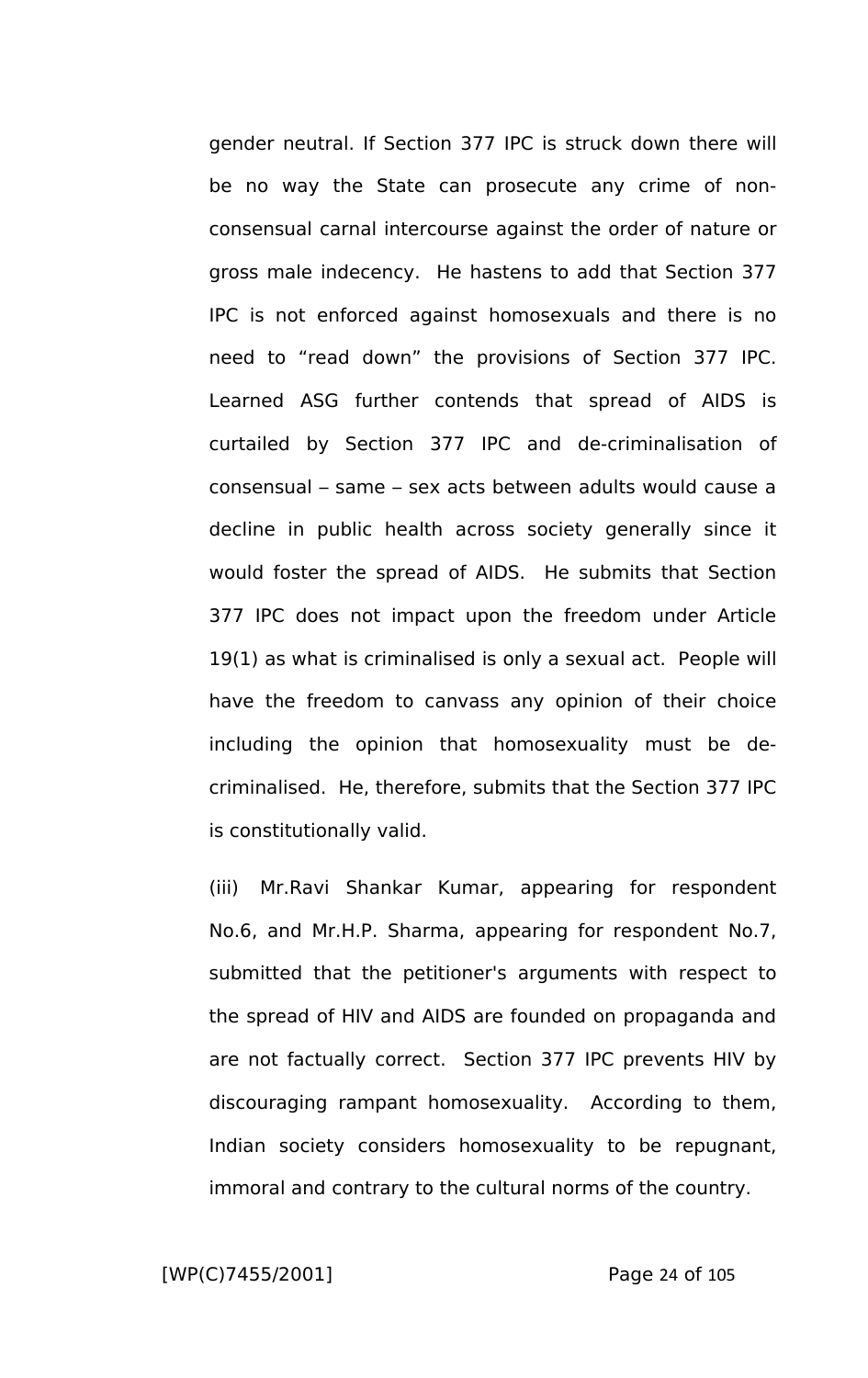ARTICLE 21, THE RIGHT TO LIFE AND PROTECTION OF A PERSON'S DIGNITY, AUTONOMY AND PRIVACY

25. Until the decision of the Supreme Court in **Maneka Gandhi v. Union of India**, (1978) 1 SCC 248, a rather narrow and constricted meaning was given to the guarantee embodied in Article 21. But in **Maneka Gandhi**, a seven-Judge Bench decision, P.N. Bhagwati, J. (as his Lordship then was) held that the expression "personal liberty" in Article 21 is of the widest amplitude and it covers a variety of rights which go to constitute the personal liberty of man and some of them have been raised to the status of distinct fundamental rights and give additional protection under Article 19. Any law interfering with personal liberty of a person must satisfy a triple test: (i) it must prescribe a procedure; (ii) the procedure must withstand a test of one or more of the fundamental rights conferred under Article 19 which may be applicable in a given situation; and (iii) it must also be liable to be tested with reference to Article 14. As the test propounded by Article 14 pervades Article 21 as well, the law and procedure authorising interference with the personal liberty must also be right and just and fair and not arbitrary, fanciful or oppressive. If the procedure prescribed does not satisfy the requirement of Article 14, it would be no procedure at all within the meaning of Article 21. The Court thus expanded the scope and ambit of the right to life and personal liberty enshrined in Article 21 and sowed the seed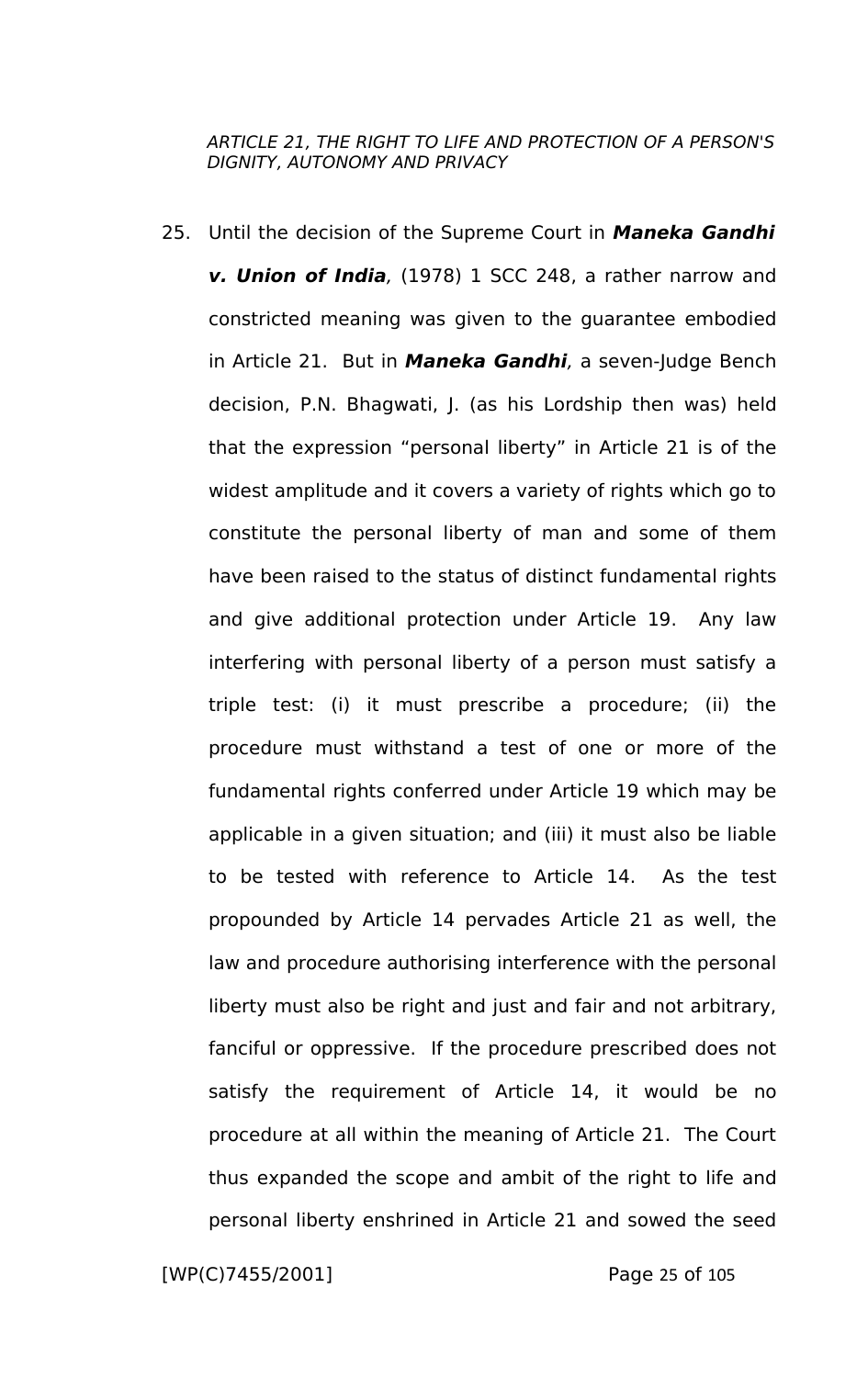for future development of the law enlarging this most fundamental of the fundamental rights. This decision in **Maneka Gandhi** became the starting point for a very significant evolution of the law culminating in the decisions in **M.H. Hoskot v. State of Maharashtra**, (1978) 3 SCC 544, **Hussainara Khatoon and Ors. v. Home Secretary State of Bihar**, (1980) 1 SCC 81, **Sunil Batra v. Delhi Admn.**, (1978) 4 SCC 494, **Prem Shankar Shukla v. Delhi Admn.**, (1980) 3 SCC 526, **Francis Coralie Mullin v. Administrator, Union Territory of Delhi and others**, (1981) 1 SCC 608.

**DIGNITY** 

26. Dignity as observed by L'Heureux-Dube, J is a difficult concept to capture in precise terms [**Egan v. Canada,**  $(1995)$  29 CRR  $(2^{nd})$  79 at 106]. At its least, it is clear that the constitutional protection of dignity requires us to acknowledge the value and worth of all individuals as members of our society. It recognises a person as a free being who develops his or her body and mind as he or she sees fit. At the root of the dignity is the autonomy of the private will and a person's freedom of choice and of action . Human dignity rests on recognition of the physical and spiritual integrity of the human being, his or her humanity, and his value as a person, irrespective of the utility he can provide to others. The expression "dignity of the individual"

[WP(C)7455/2001] Page 26 of 105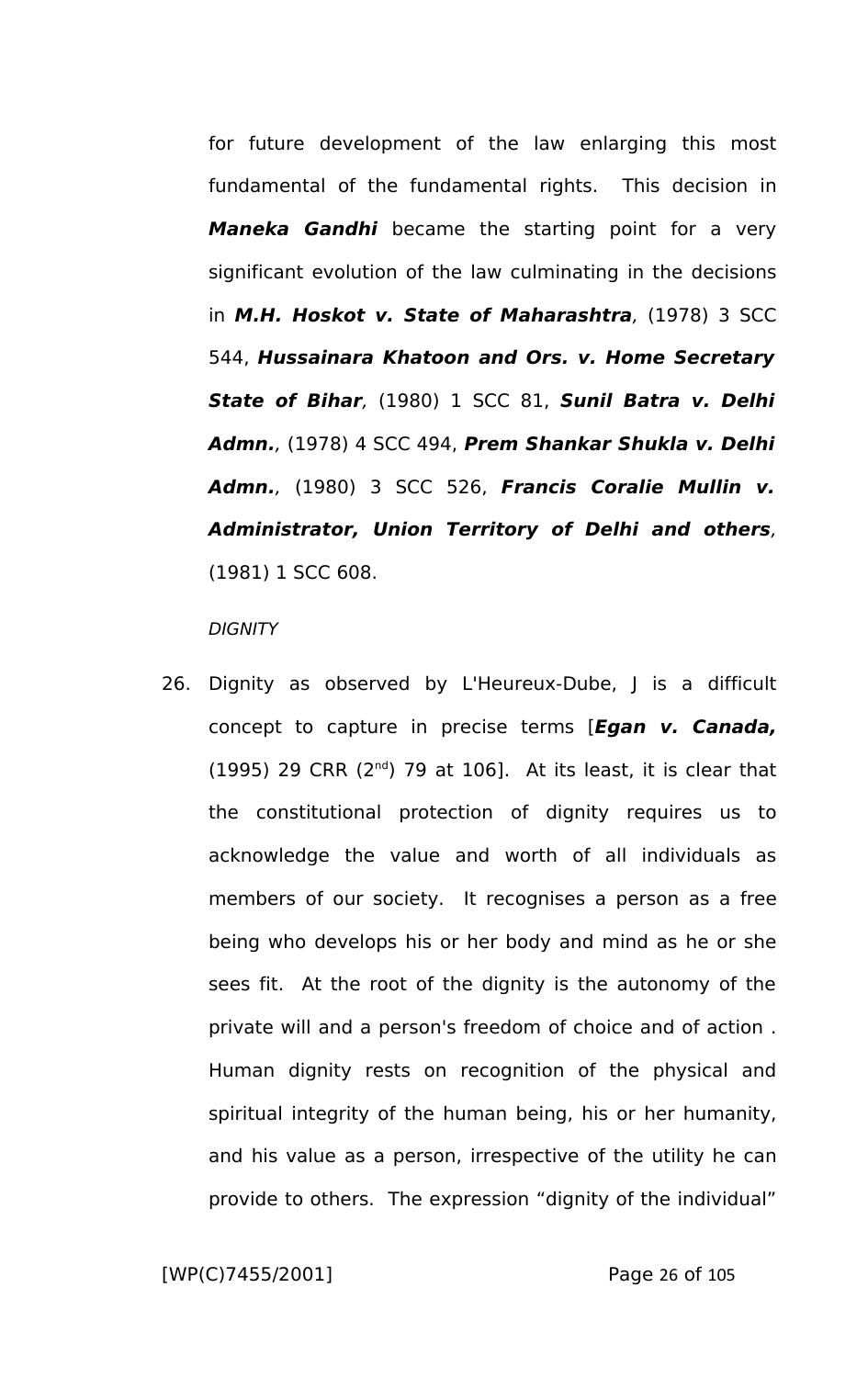finds specific mention in the Preamble to the Constitution of India. V.R. Krishna Iyer, J. observed that the guarantee of human dignity forms part of our constitutional culture [**Prem Shankar Shukla v. Delhi Admn**. (supra),page 529 of SCC].

27. In **Francis Coralie Mullin v. Administrator, Union Territory of Delhi and others** (supra), Justice P.N. Bhagwati explained the concept of right to dignity in the following terms:

> "... We think that the right to life includes the right to live with human dignity and all that goes along with it, namely, the bare necessaries of life such as adequate nutrition, clothing and shelter and facilities for reading, writing and expressing oneself in diverse forms, freely moving about and mixing and commingling with fellow human beings. ......... Every act which offends against or impairs human dignity would constitute deprivation pro tanto of this right to live and it would have to be in accordance with reasonable, fair and just procedure established by law which stands the test of other fundamental rights." [para 8 of SCC]

28. The Canadian Supreme Court in **Law v. Canada (Ministry**

**of Employment and Immigration)**, [1999 1 S.C.R. 497]

attempts to capture the concept of dignity in these words :

"Human dignity means that an individual or group feels self-respect and self-worth. It is concerned with physical and psychological integrity and empowerment. Human dignity is harmed by unfair treatment premised upon personal traits or circumstances which do not relate to individual needs, capacities, or merits. It is enhanced by laws which are sensitive to the needs, capacities, and merits of different individuals, taking into account the context underlying their differences. Human dignity is harmed when individuals and groups are marginalized, ignored, or devalued, and is enhanced when laws recognise the full place of all individuals and groups within Canadian society."[at para 53]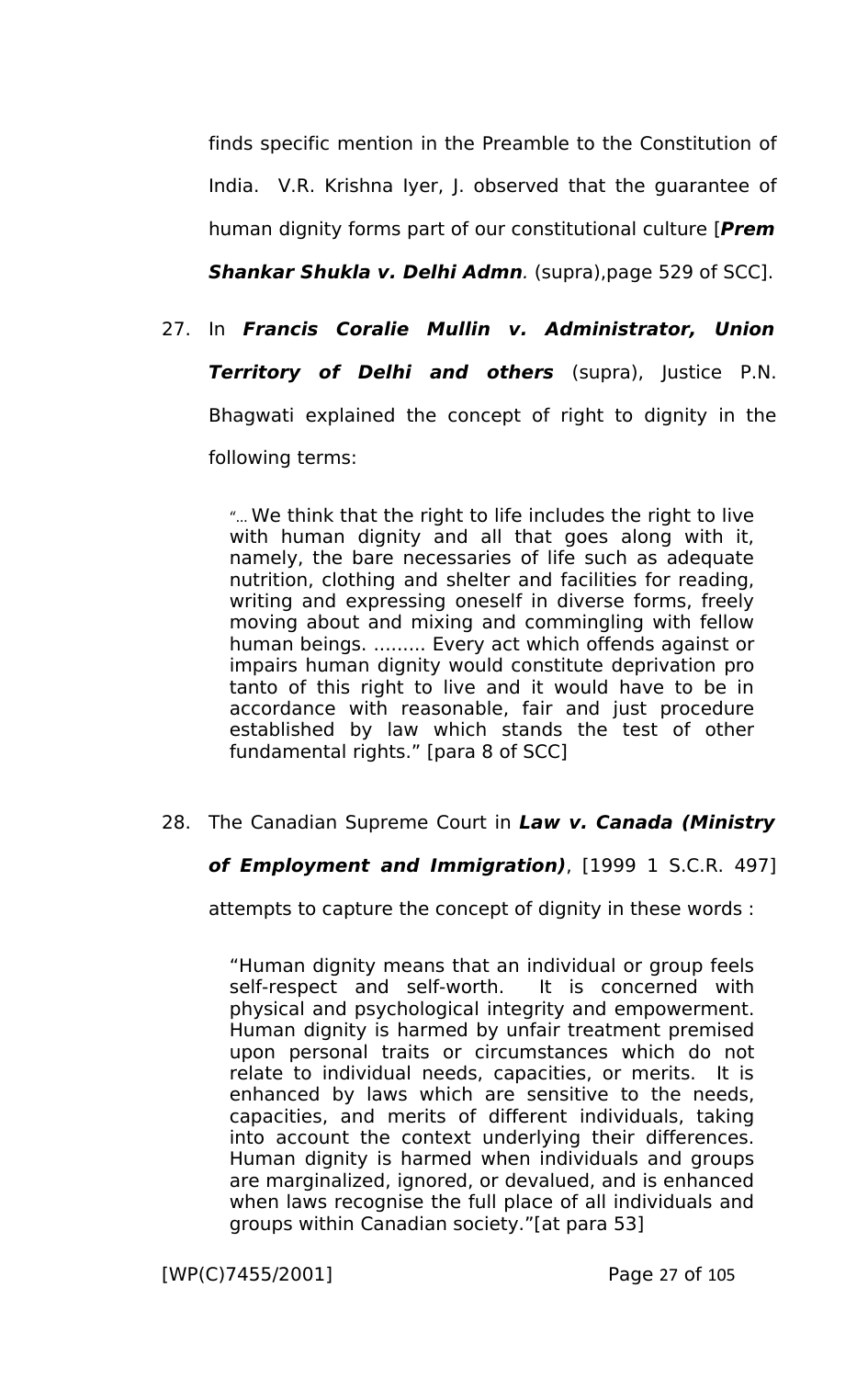PRIVACY

29. Article 12 of the Universal Declaration of Human Rights

(1948) refers to privacy and it states:

"No one shall be subjected to arbitrary interference with his privacy, family, home or correspondence nor to attacks upon his honour and reputation. Everyone has the right to the protection of the law against such interference or attacks."

Article 17 of the International Covenant of Civil and Political

Rights (to which India is a party), refers to privacy and states

that:

"No one shall be subjected to arbitrary or unlawful interference with his privacy, family, home and correspondence, nor to unlawful attacks on his honour and reputation."

30. The European Convention on Human Rights also states that:

"1. Everyone has the right to respect for his private and family life, his home and his correspondence.

2. There shall be no interference by a public authority except such as is in accordance with law and is necessary in a democratic society in the interests of national security, public safety or the economic wellbeing of the country, for the protection of health or morals or for the protection of the rights and freedoms of others."

31. In India, our Constitution does not contain a specific provision as to privacy but the right to privacy has, as we shall presently show, been spelt out by our Supreme Court from the provisions of Article 19(1)(a) dealing with freedom of speech and expression, Article 19(1)(d) dealing with right to freedom of movement and from Article 21, which deals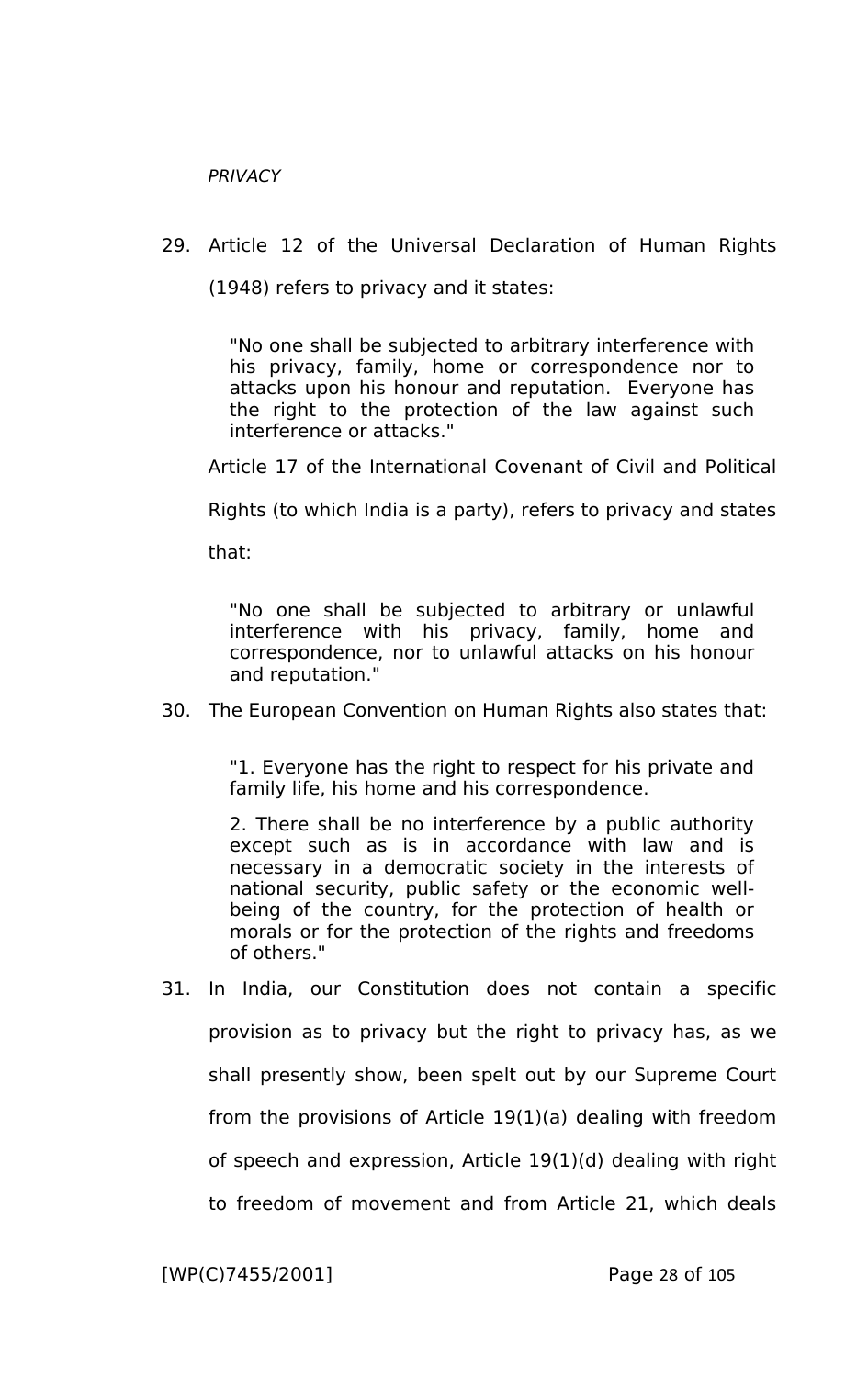with right to life and liberty. We shall first refer to the caselaw in US relating to the development of the right to privacy as these cases have been adverted to in the decisions of our Supreme Court. **Olmstead v. United States**, 277 US 438 (1928), was a case of wire-tapping or electronic surveillance and where there was no actual physical invasion, the majority held that the action was not subject to Fourth Amendment restrictions. But, in his dissent, Justice Brandeis, stated that the amendment protected the right to privacy which meant "the right to be let alone", and its purpose was "to secure conditions favourable to the pursuit of happiness", while recognising "the significance of man's spiritual nature, of his feelings and intellect: the right sought "to protect Americans in their beliefs, their thoughts, their emotions and their sensations" (page 478). The dissent came to be accepted as the law after another four decades.

- 32. In **Griswold v. State of Connecticut**, 381 US 479 (1965), the Court invalidated a state law prohibiting the use of drugs or devices of contraception and counseling or aiding and abetting the use of contraceptives. The Court described the protected interest as a right to privacy and placed emphasis on the marriage relation and the protected space of the marital bedroom.
- 33. After **Griswold** it was established that the right to make certain decisions regarding sexual conduct extends beyond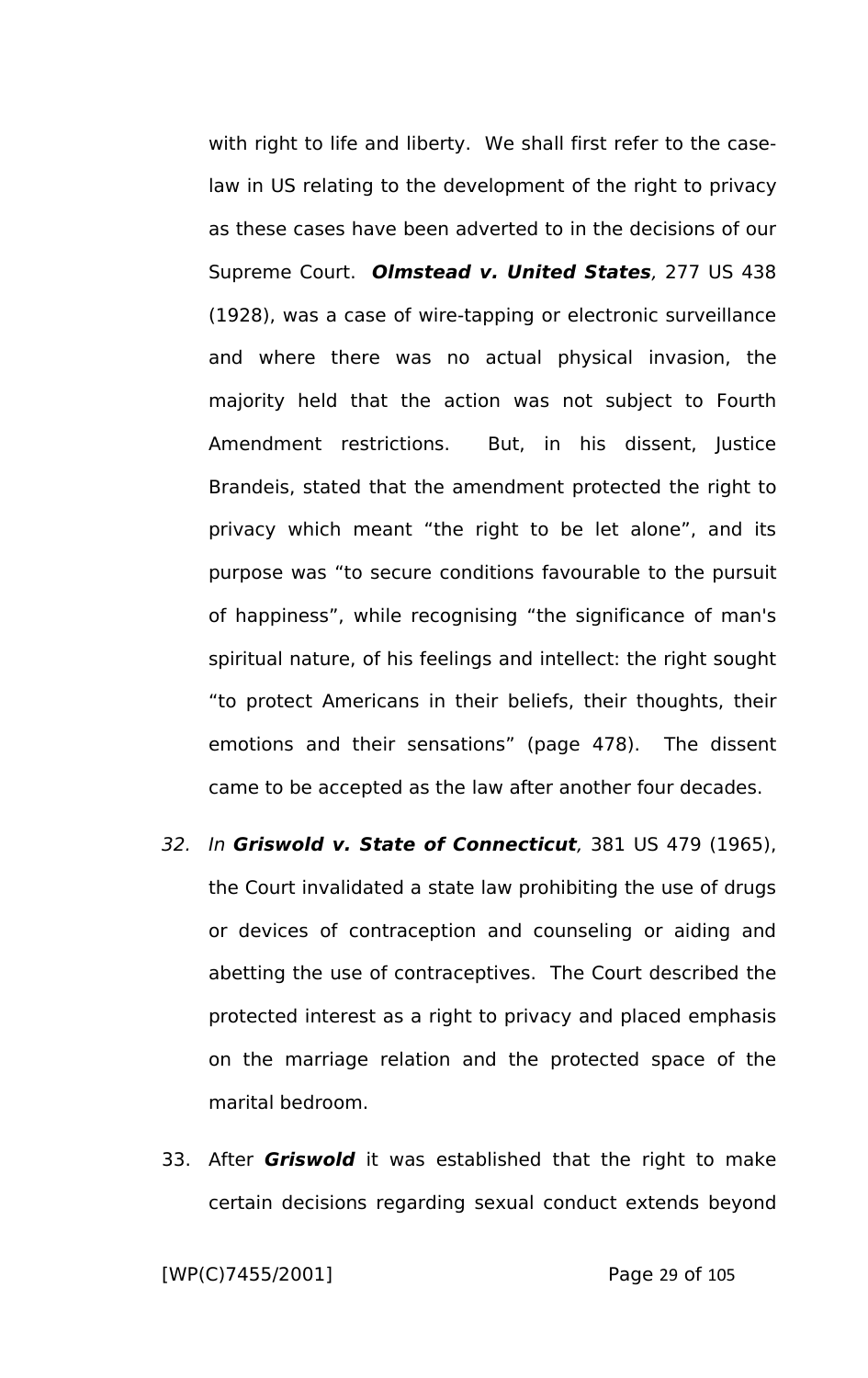the marital relationship. In **Eisenstadt v. Baired**, 405 US 438 (1972), the Court invalidated a law prohibiting the distribution of contraceptives to unmarried persons. The case was decided under the Equal Protection Clause; but with respect to unmarried persons, the Court went on to state the fundamental proposition that the law impaired the exercise of their personal rights. It quoted from the statement of the Court of Appeals finding the law to be in conflict with fundamental human rights, and it observed:

"It is true that in Griswold the right of privacy in question inhered in the marital relationship..... If the right of privacy means anything, it is the right of the individual married or single, to be free from unwarranted governmental intrusion into matters so fundamentally affecting a person as the decision whether to bear or beget a child." [para 453]

34. **Jane Roe v. Wade**, 410 US 113 (1973), was a case in which an unmarried pregnant woman, who wished to terminate her pregnancy by abortion instituted action in the United States District Court for the Northern District of Texas, seeking a declaratory judgment that the Texas Criminal Abortion Statutes, which prohibited abortions except with respect to those procured or attempted by medical advice for the purpose of saving the life of the mother, were unconstitutional. The Court said that although the Constitution of the USA does not explicitly mention any right of privacy, the United States Supreme Court recognised that a right of personal privacy or a guarantee of certain areas or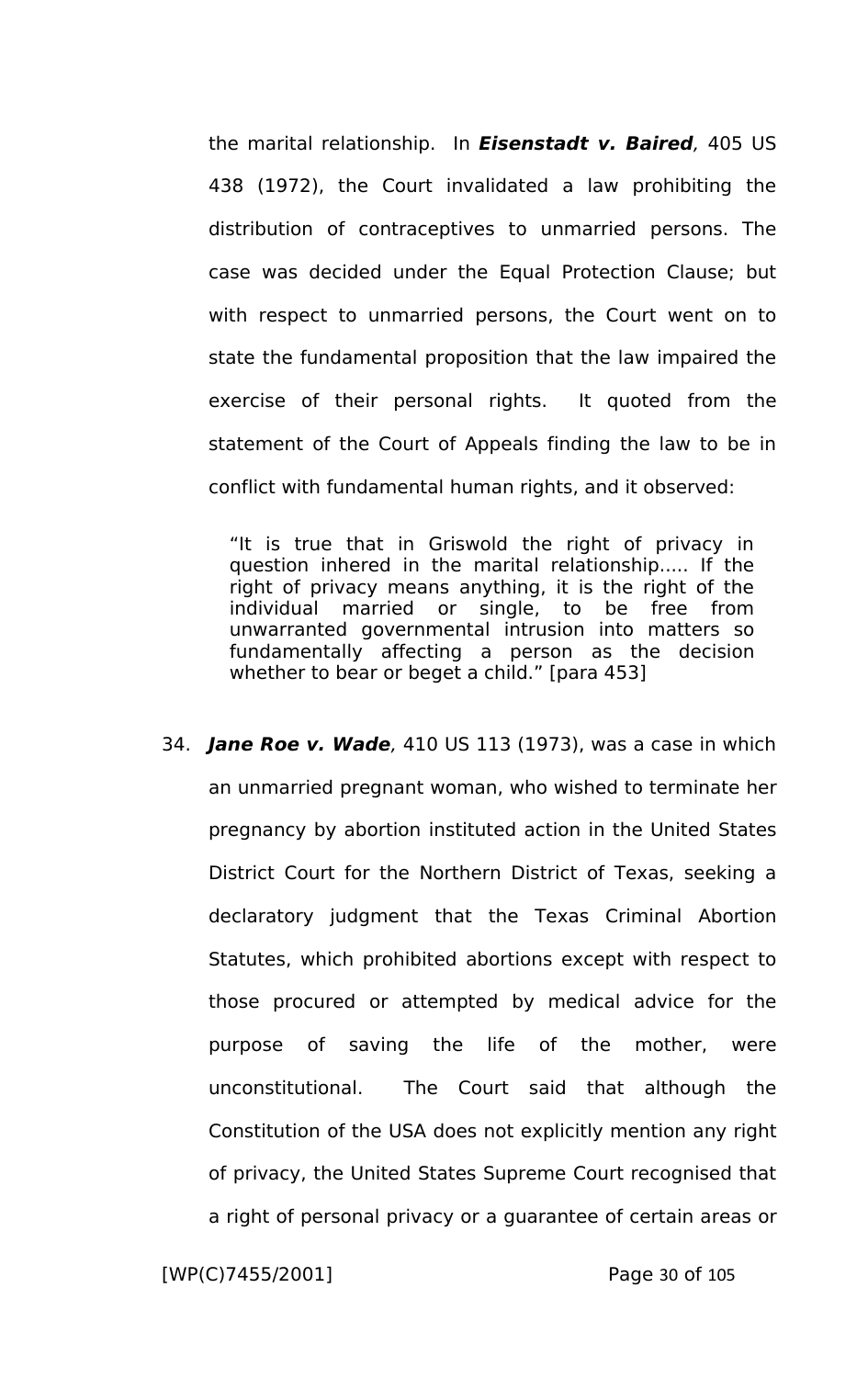zones of privacy, does exist under the Constitution, and that the roots of that right may be found in the First Amendment, in the Fourth and Fifth Amendments, in the penumbras of the Bill of Rights in the Ninth Amendment and in the concept of liberty guaranteed by the first section of the Fourteenth Amendment. In **Planned Parenthood of Southeastern Pa v. Casey**, 505 US 833 (1992), the Court again confirmed the constitutional protection to personal decisions relating to marriage, procreation, contraception, family relationships, child rearing and education. In explaining the respect the Constitution demands for the autonomy of the person in making these choices, the Court stated as follows:

"These matters, involving the most intimate and personal choices a person may make in a lifetime, choices central to personal dignity and autonomy, are central to the liberty protected by the Fourteenth Amendment. At the heart of liberty is the right to define one's own concept of existence, of meaning, of the universe, and of the mystery of human life. Beliefs about these matters could not define the attributes of personhood were they formed under compulsion of the State." [page 851]

DEVELOPMENT OF LAW OF PRIVACY IN INDIA

35. In **Kharak Singh v. The State of U.P**., (1964) 1 SCR 332, the U.P. Regulations regarding domiciliary visits were in question and the majority referred to **Munn v. Illinois**, 94 US 113 (1877), and held that though our Constitution did not refer to the right to privacy expressly, still it can be traced from the right to "life" in Article 21. According to the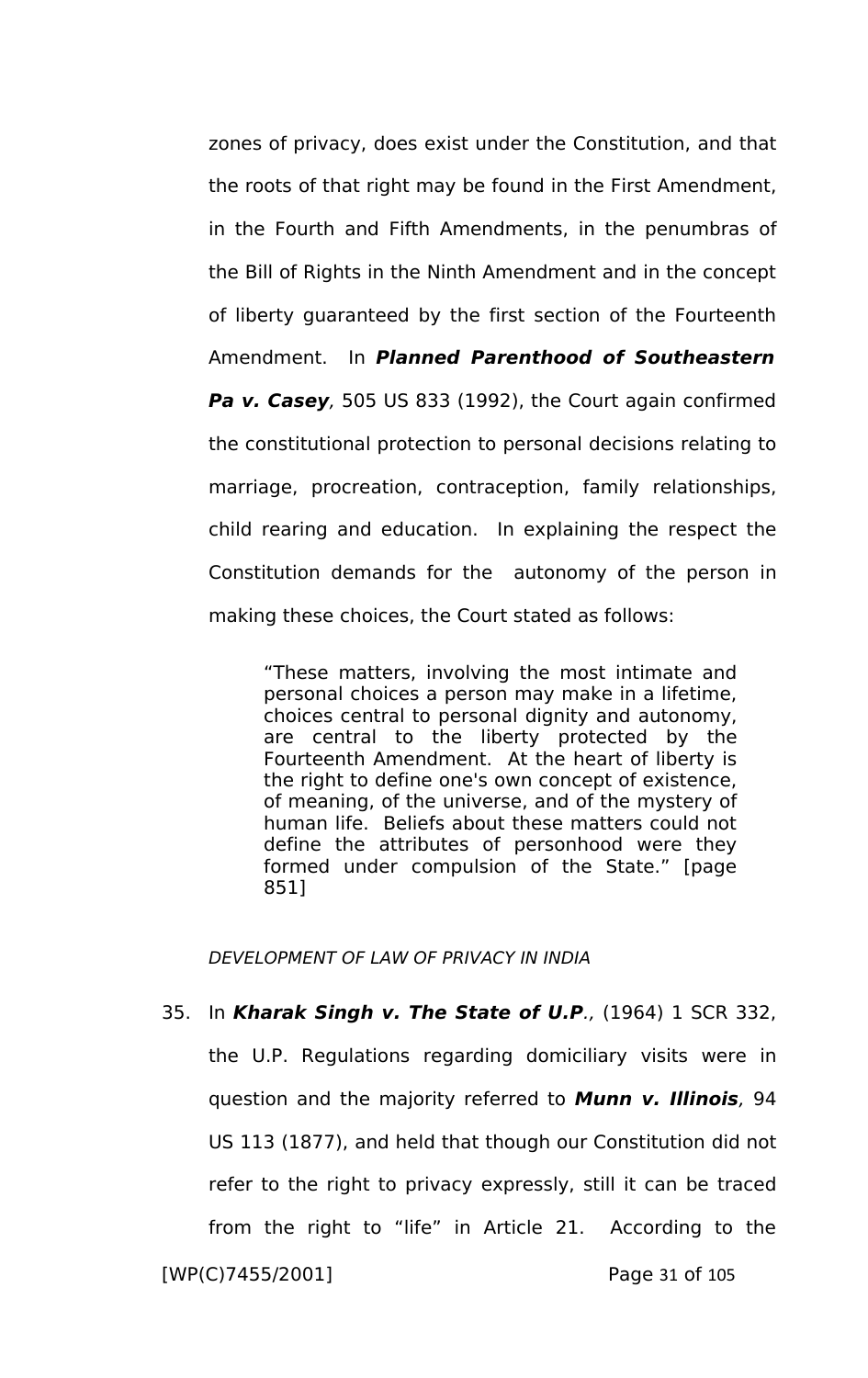majority, clause 236 of the relevant Regulations in U.P., was bad in law; it offended Article 21 inasmuch as there was no law permitting interference by such visits. The majority did not go into the question whether these visits violated the "right to privacy". But, Subba Rao, J. while concurring that the fundamental right to privacy was part of the right to liberty in Article 21, part of the right to freedom of speech and expression in Article 19(1)(a), and also of the right of movement in Article 19(1)(d), held that the Regulations permitting surveillance violated the fundamental right to privacy. In effect, all the seven learned Judges held that the "right to privacy" was part of the right to "life" in Article 21.

36. We now come to the celebrated judgment in **Gobind v. State of M.P**., (1975) 2 SCC 148, in which Mathew, J. developed the law as to privacy from where it was left in **Kharak Singh**. The learned Judge referred to **Griswold v. Connecticut** and **Jane Roe v. Henry Wade** and observed:

> "There can be no doubt that the makers of our Constitution wanted to ensure conditions favourable to the pursuit of happiness. They certainly realized as Brandeis, J. said in his dissent in Olmstead v. United States, 277 US 438, 471 the significance of man's spiritual nature, of his feelings and of his intellect and that only a part of the pain, pleasure, satisfaction of life can be found in material things and therefore they must be deemed to have conferred upon the individual as against the Government a sphere where he should be let alone." [para 20 of SCC]

37. Mathew, J. held that privacy – dignity claims deserve to be examined with care and to be denied only when an

[WP(C)7455/2001] Page 32 of 105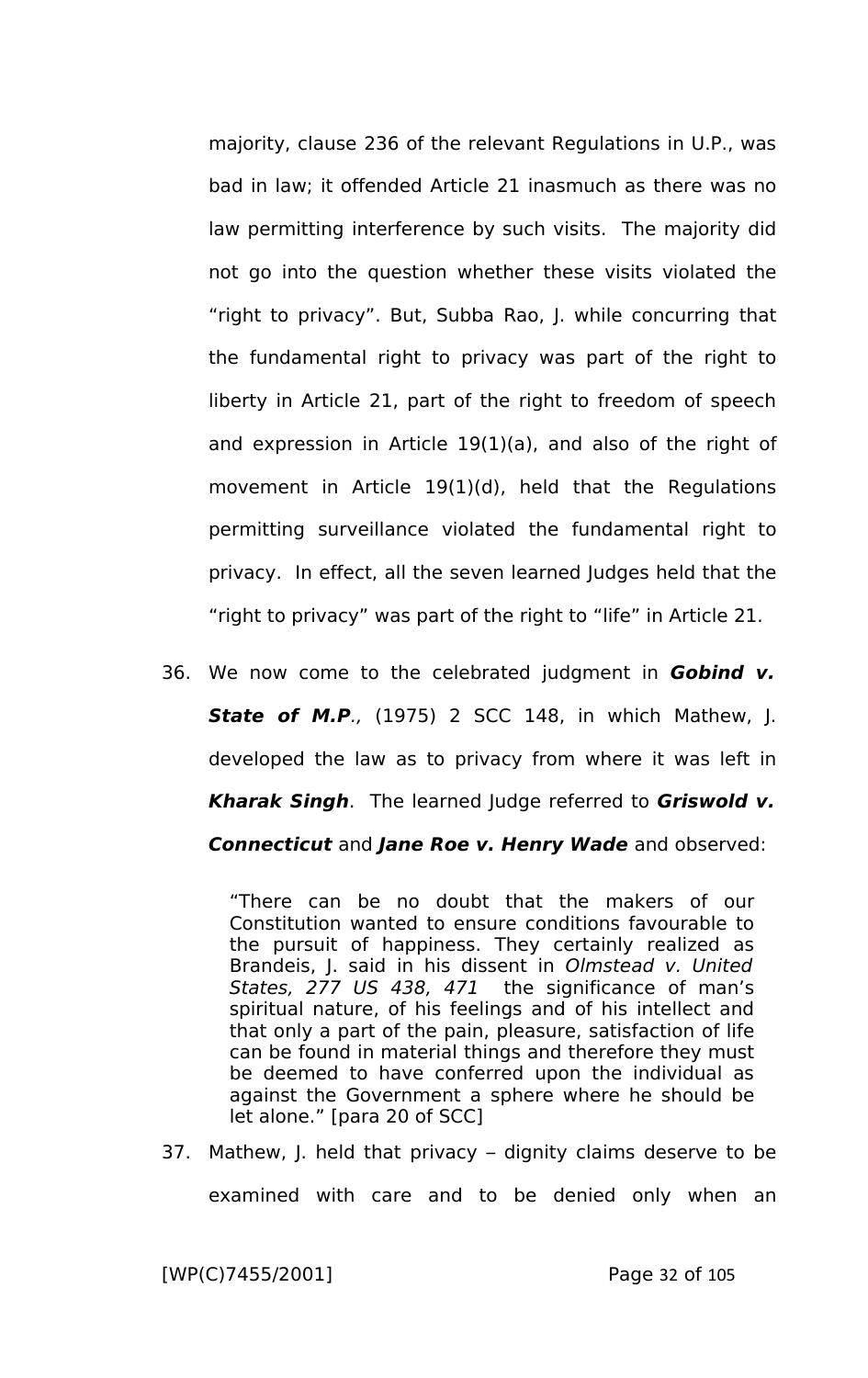important countervailing interest is shown to be superior, or where a compelling state interest was shown. If the court then finds that a claimed right is entitled to protection as a fundamental privacy right, a law infringing it must satisfy the compelling state interest test. Then the question would be whether the state interest is of such paramount importance as would justify an infringement of the right. The learned Judge observed that the right to privacy will have to go through a process of case-by-case development. The learned Judge further observed that the right is not absolute. The issue whether enforcement of morality is a State interest sufficient to justify infringement of fundamental "privacy right" was held not necessary to be considered for purposes of the case. The Court refused "to enter into the controversial thicket whether enforcement of morality is a function of the State."

- 38. A two-Judge Bench in **R. Rajagopal v. State of T.N**., (1994) 6 SCC 632, held the right to privacy to be implicit in the right to life and liberty guaranteed to the citizens of India by Article 21. "It is the right to be left alone". A citizen has a right to safeguard the privacy of his own, his family, marriage, procreation, motherhood, child bearing and education among many other matters.
- 39. In **District Registrar and Collector, Hyderabad and another v. Canara Bank and another**, (2005) 1 SCC 496,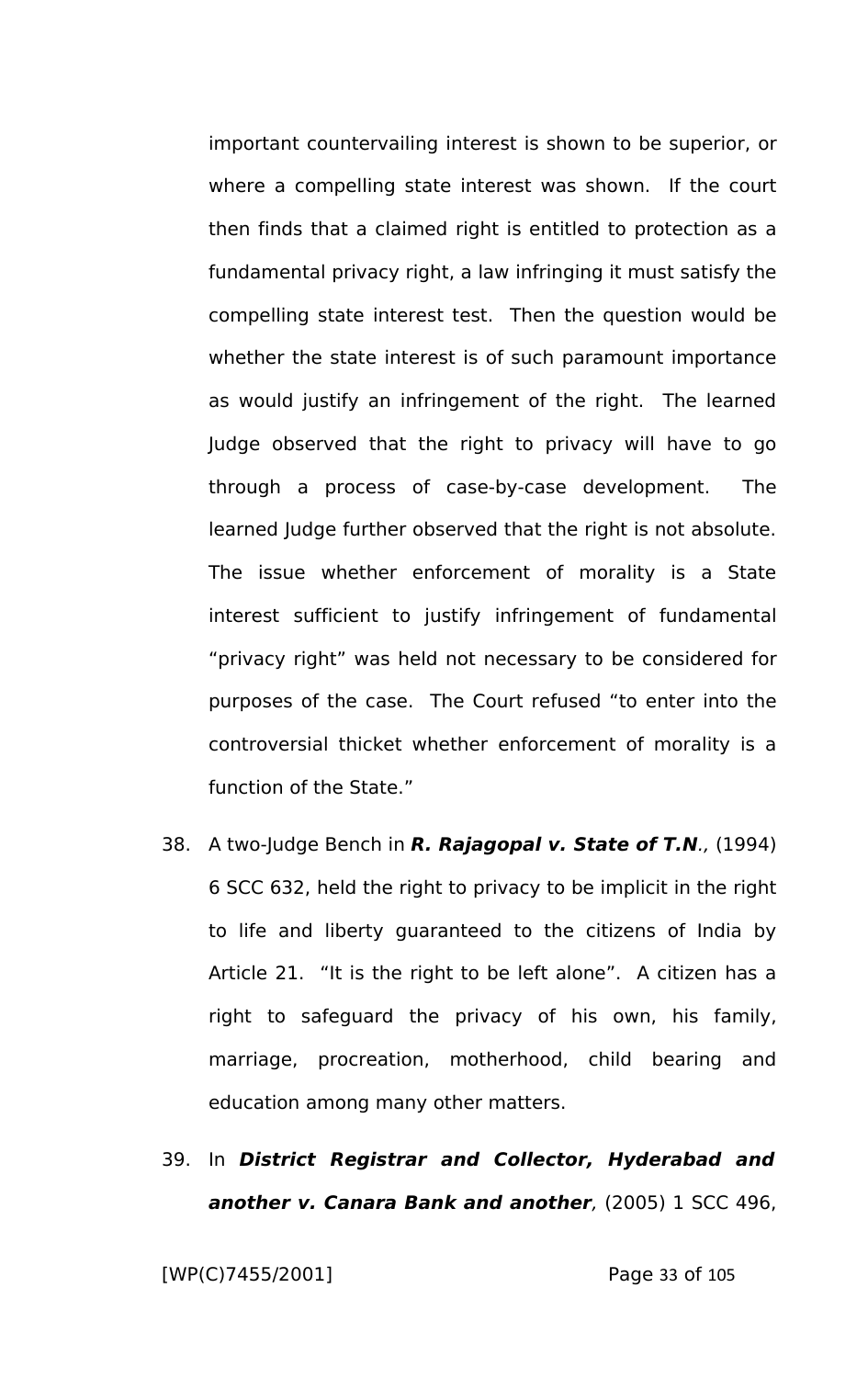another two-Judge Bench held that the right to privacy dealt with persons and not places. The right to privacy has been accepted as implied in our Constitution, in other cases, namely, **People's Union for Civil Liberties v. Union of India**, (1997) 1 SCC 301 and **Sharda v. Dharampal,** (2003) 4 SCC 493.

SECTION 377 IPC AS AN INFRINGEMENT OF THE RIGHTS TO DIGNITY AND PRIVACY

40. The right to privacy thus has been held to protect a "private space in which man may become and remain himself". The ability to do so is exercised in accordance with individual autonomy. Mathew J. in **Gobind v. State of M.P.** (supra) referring to the famous Article, "The Right to Privacy" by Charles Warren and Louis D. Brandeis, (4 HLR 193), stressed that privacy - the right to be let alone – was an interest that man should be able to assert directly and not derivatively from his efforts to protect other interests. Blackmun, J. in his dissent in **Bowers, Attorney General of Georgia v. Hardwick et al,** 478 US 186 (1986), made it clear that the much - quoted "right to be let alone" should be seen not simply as a negative right to occupy a private space free from government intrusion, but as a right to get on with your life, your personality and make fundamental decisions about your intimate relations without penalisation. The privacy recognises that we all have a right to a sphere of private intimacy and autonomy which allows us to establish and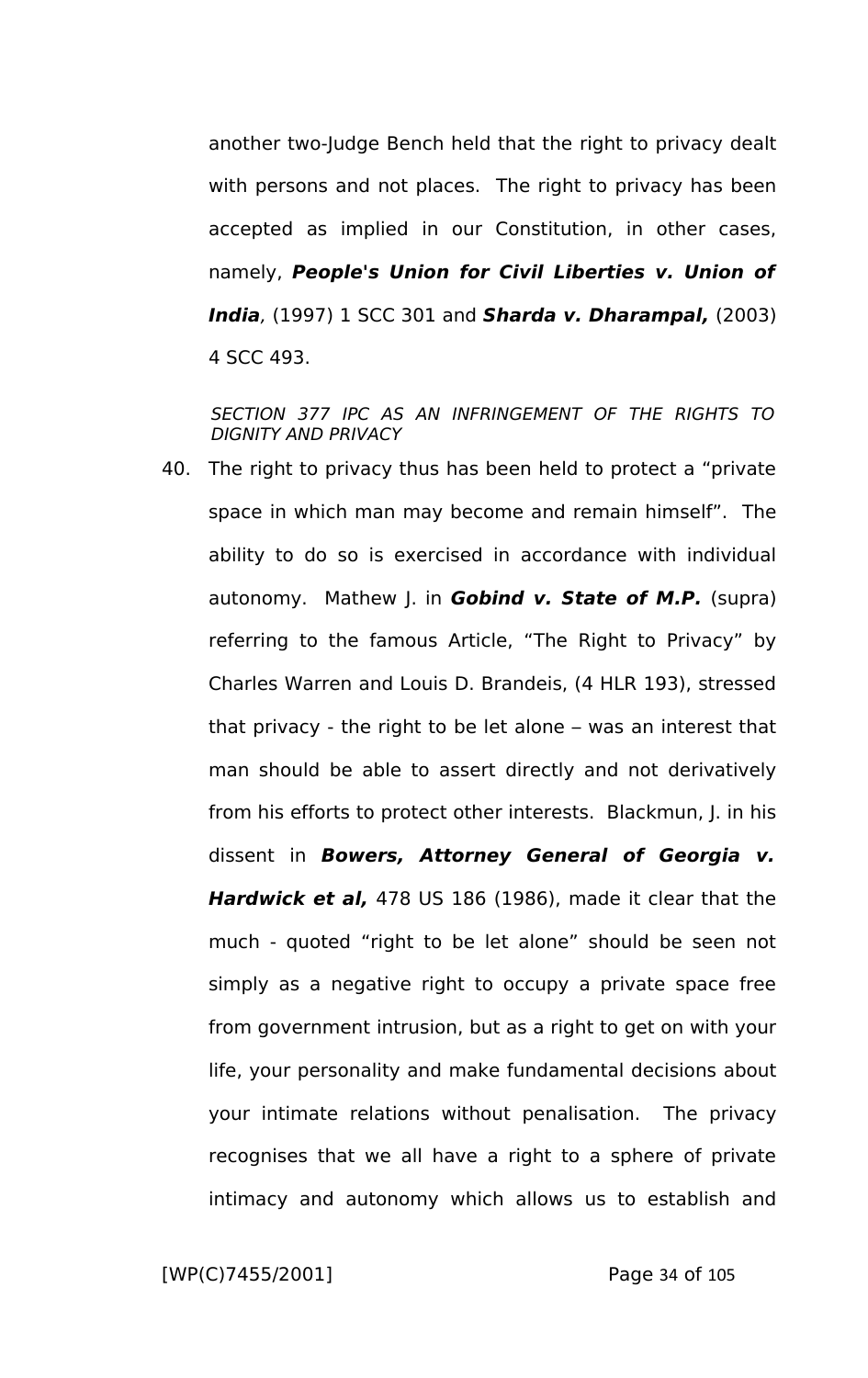nurture human relationships without interference from the outside community. The way in which one gives expression to one's sexuality is at the core of this area of private intimacy. If, in expressing one's sexuality, one acts consensually and without harming the other, invasion of that precinct will be a breach of privacy. (Ackermann J. in **The National Coalition for Gay and Lesbian Equality v. The Minister of Justice**, decided by Constitutional Court of South Africa on 9<sup>th</sup> October, 1998).

41. In **Bowers v. Hardwick** (supra) Blackmun, J. cited the following passage from **Paris Adult Theatre I v. Slaton**, [413 US 49 (1973), page 63] :

> "Only the most willful blindness could obscure the fact that sexual intimacy is a sensitive, key relationship of human existence, central to family life, community welfare, and the development of human personality. The way in which we give expression to our sexuality is at the core of this area of private intimacy. If, in expressing our sexuality, we act consensually and without harming one another, invasion of that precinct will be a breach of our privacy."

#### SEXUALITY AND IDENTITY

42. There is a growing jurisprudence and other law related practice that identifies a significant application of human rights law with regard to people of diverse sexual orientations and gender identities. This development can be seen at the international level, principally in the form of practice related to the United Nations – sponsored human rights treaties, as well as under the European Convention on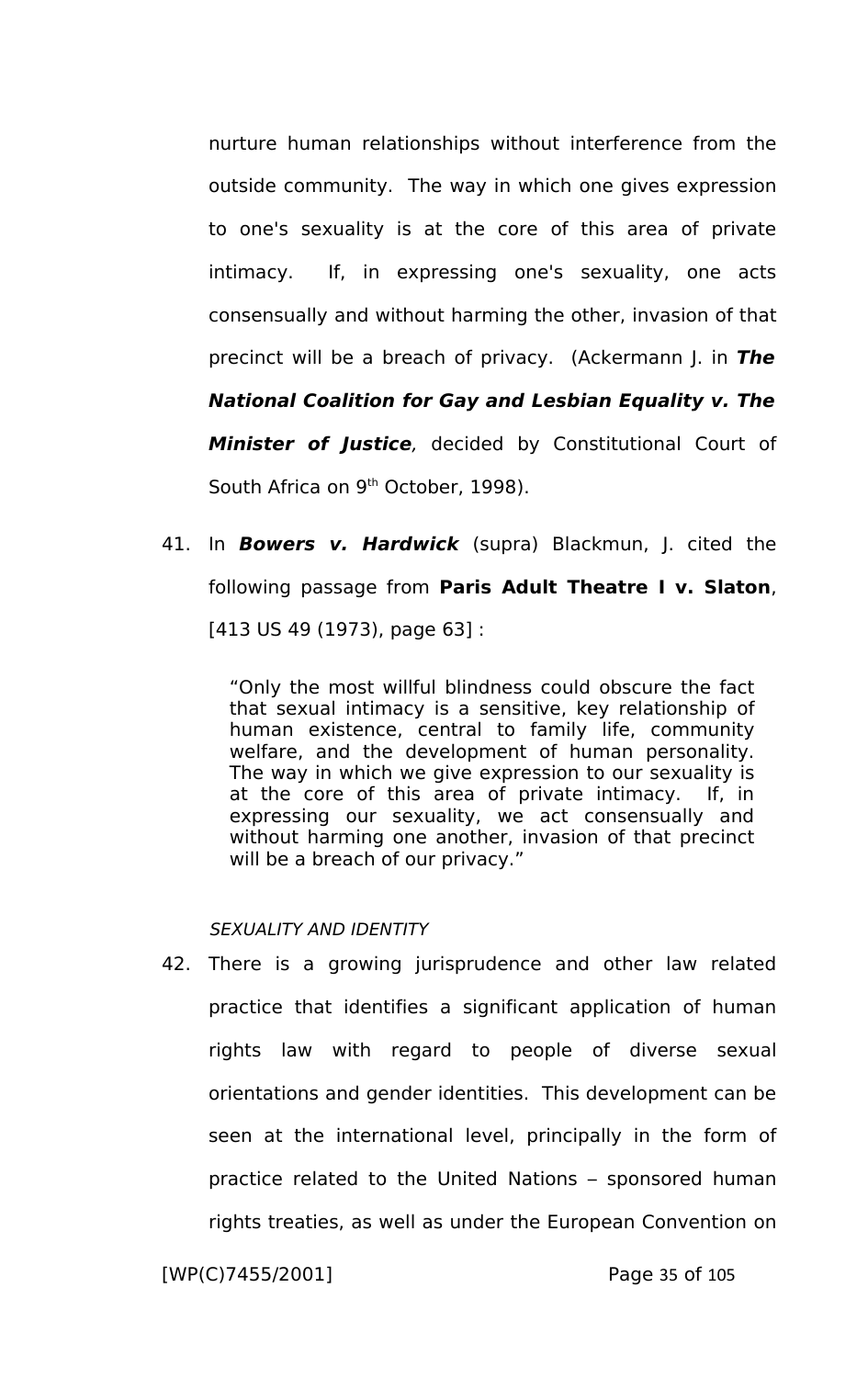Human Rights. The sexual orientation and gender identity – related human rights legal doctrine can be categorised as follows: (a)non-discrimination; (b) protection of private rights; and (c) the ensuring of special general human rights protection to all, regardless of sexual orientation or gender identity.

43. On 26<sup>th</sup> March, 2007, a group of human rights experts launched the Yogyakarta Principles on the Application of Human Rights Law in Relation to Sexual Orientation and Gender Identity (Yogyakarta Principles). The principles are intended as a coherent and comprehensive identification of the obligation of States to respect, protect and fulfill the human rights of all persons regardless of their sexual orientation or gender identity. The experts came from 25 countries representative of all geographical regions. They included one former UN High Commissioner for Human Rights, 13 current or former UN Human Rights Special Mechanism Office Holders or Treaty Body Members, two serving Judges on domestic courts and a number of academics and activists. Although relatively short period of time has elapsed since the launch of the Principles, a number of member and observer States have already cited them in Council proceedings. Within days of the Geneva launch, more than 30 States made positive interventions on sexual orientation and gender identity issues, with seven States specifically referring to the Yogyakarta Principles.

[WP(C)7455/2001] Page 36 of 105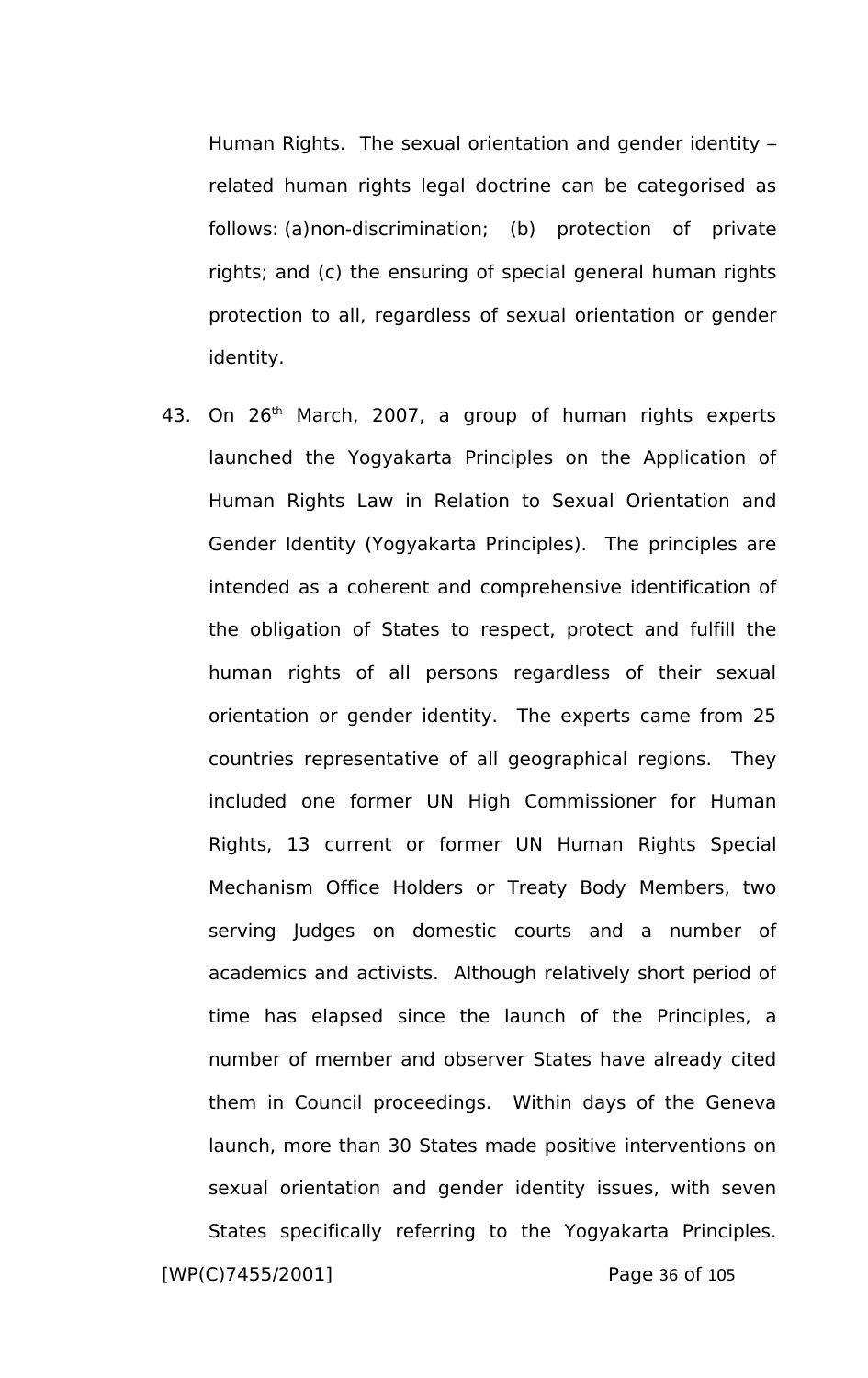[Michael O'Flaherty and John Fisher, "Sexual Orientation, Gender Identity and International Human Rights Law: Contextualising the Yogyakarta Principles" - Human Rights Law Review 8:2 (2008), 207-248].

44. The Yogyakarta Principles define the expression "sexual orientation" and "gender identity" as follows:

> "Sexual Orientation" is understood to refer to each person's capacity for profound emotional, affectional and sexual attraction to, and intimate and sexual relations with, individuals of a different gender or the same gender or more than one gender;"

> "Gender Identity" is understood to refer to each person's deeply felt internal and individual experience of gender, which may or may not correspond with the sex assigned at birth, including the personal sense of the body (which may involve, if freely chosen, modification of bodily appearance or function by medical, surgical or other means) and other expressions of gender, including dress, speech and mannerisms."

The Principles recognise:

- $\triangleright$  Human beings of all sexual orientation and gender identities are entitled to the full enjoyment of all human rights;
- $>$  All persons are entitled to enjoy the right to privacy, regardless of sexual orientation or gender identity;
- $\triangleright$  Every citizen has a right to take part in the conduct of public affairs including the right to stand for elected office, to participate in the formulation of policies affecting their welfare, and to have equal access to all levels of public service and employment in public functions, without discrimination on the basis of sexual orientation or gender identity.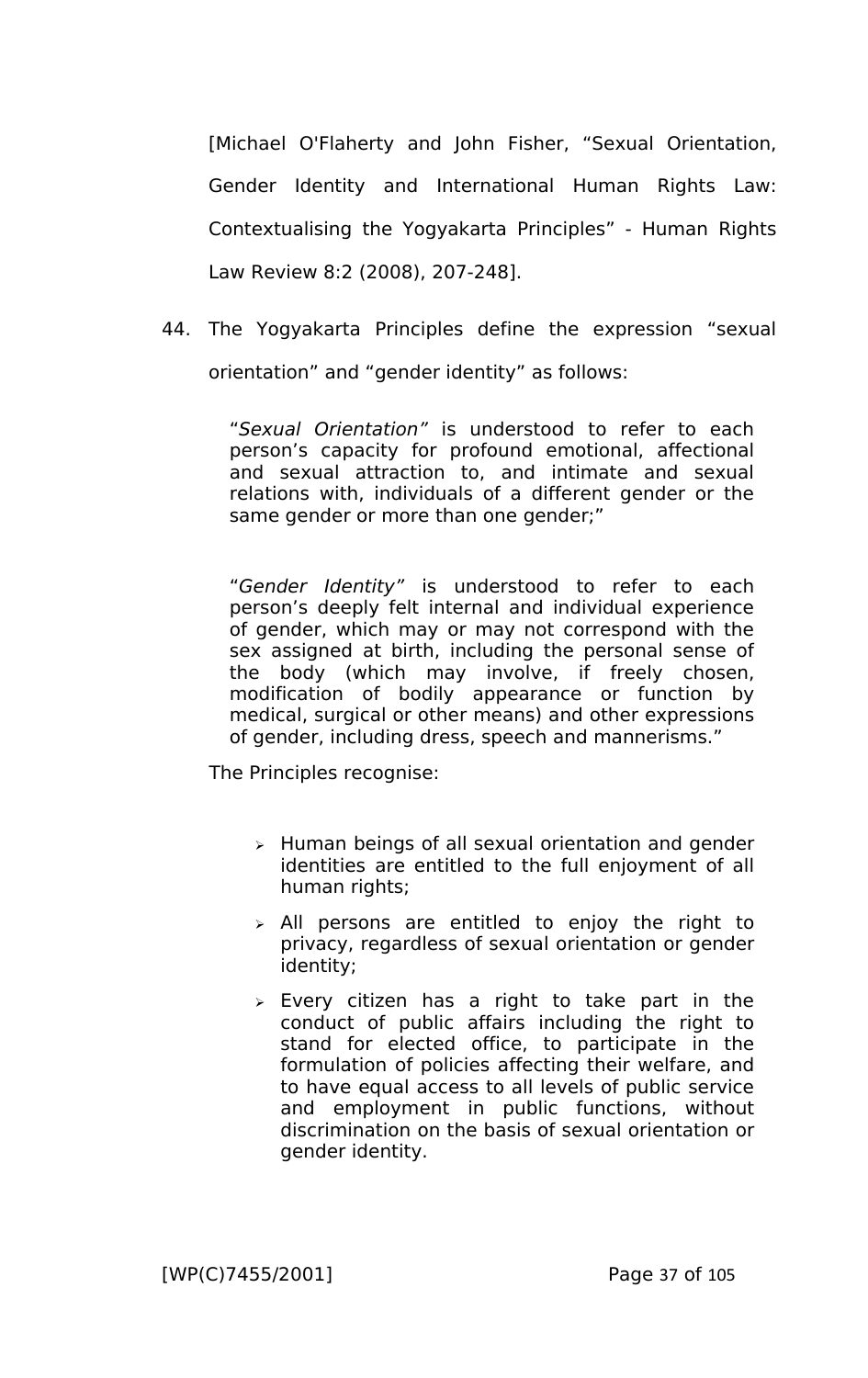45. Prof Edwin Cameron in his Article "Sexual Orientation and the Constitution : A Test Case for Human Rights", (1993) 110 SALJ 450 defines sexual orientation:

> ".... sexual orientation is defined by reference to erotic attraction: in the case of heterosexuals, to members of the opposite sex; in the case of gays and lesbians, to members of the same sex. Potentially a homosexual or gay or lesbian person can therefore be anyone who is erotically attracted to members of his or her own sex."

## 46. In **Bernstein and Others v. Bester and Others NNO**,

1996 (4) BCLR 449 (CC), Ackermann J. pointed out that the scope of privacy had been closely related to the concept of identity and that "rights, like the right to privacy, are not based on a notion of the unencumbered self, but on the notion of what is necessary to have one's autonomous identity ..... In the context of privacy this means that it is ..... the inner sanctum of the person such as his/her family life, sexual preference and home environment which is shielded from erosion by conflicting rights of the community." [para 117]

47. The Supreme Court has acknowledged that the sphere of privacy deals with persons and not places. Explaining this concept in **District Registrar & Collector, Hyderabad v. Canara Bank** (Supra) Lahoti, CJ. referred to observations of Stevens, J. in **Thornburgh v. American College of O and G**, 476 US 747 (1986), that "the concept of privacy embodies the moral fact that a person belongs to himself and not to others nor to society as a whole". Lahoti, CJ. also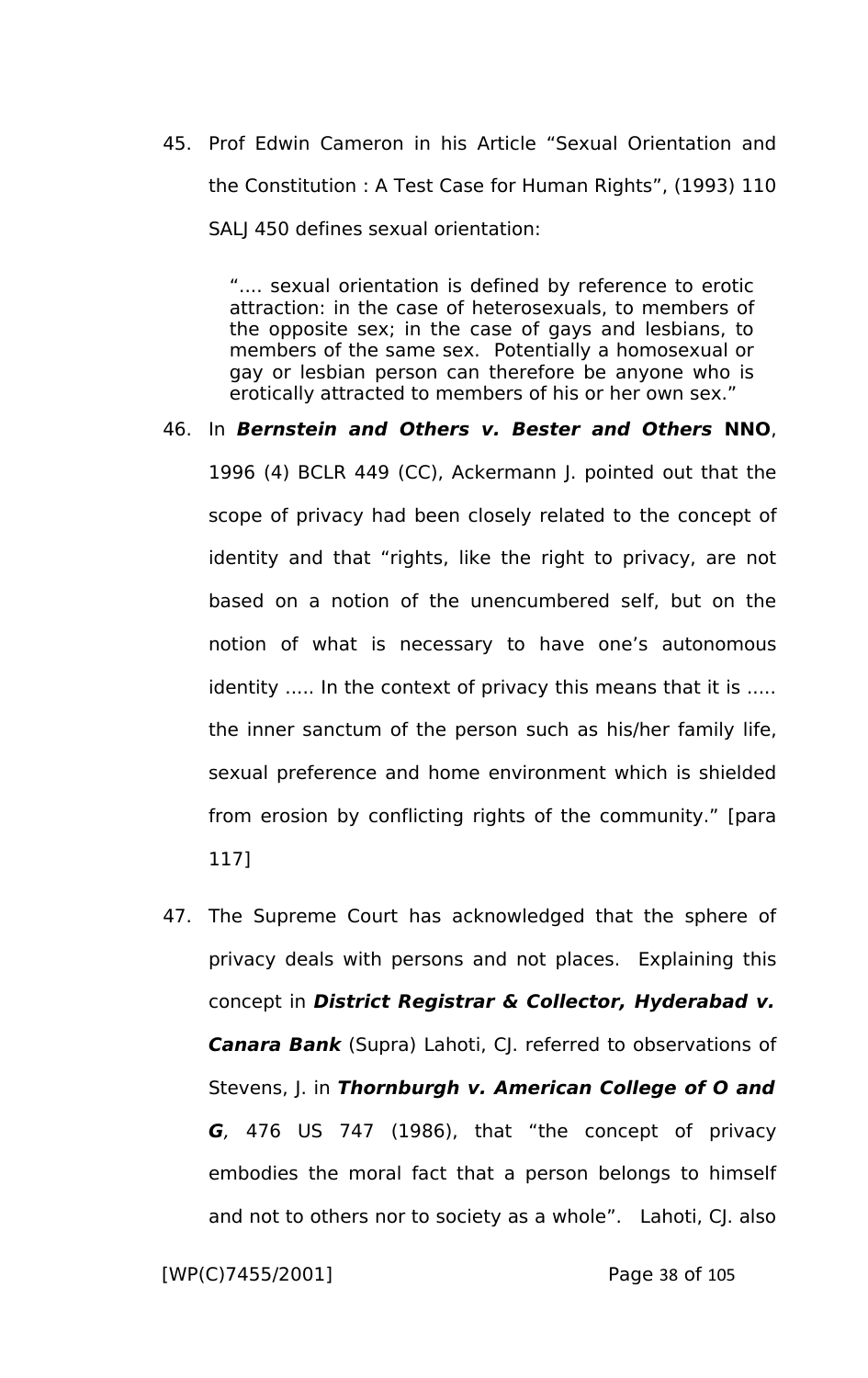referred to an observation of a commentator in (1976) 64 Cal. L. Rev 1447, that privacy centers round values of repose, sanctuary and intimate decision. Repose refers to freedom from unwanted stimuli; sanctuary to protection against intrusive observation; and intimate decision, to autonomy with respect to the most personal of life choices. For every individual, whether homosexual or not, the sense of gender and sexual orientation of the person are so embedded in the individual that the individual carries this aspect of his or her identity wherever he or she goes. A person cannot leave behind his sense of gender or sexual orientation at home. While recognising the unique worth of each person, the Constitution does not presuppose that a holder of rights is as an isolated, lonely and abstract figure possessing a disembodied and socially disconnected self. It acknowledges that people live in their bodies, their communities, their cultures, their places and their times. The expression of sexuality requires a partner, real or imagined. It is not for the state to choose or to arrange the choice of partner, but for the partners to choose themselves. [Sachs, J. in **The National Coalition for Gay and Lesbian Equality v. The Minister of Justice** (supra)].

48. The sphere of privacy allows persons to develop human relations without interference from the outside community or from the State. The exercise of autonomy enables an individual to attain fulfillment, grow in self-esteem, build [WP(C)7455/2001] Page 39 of 105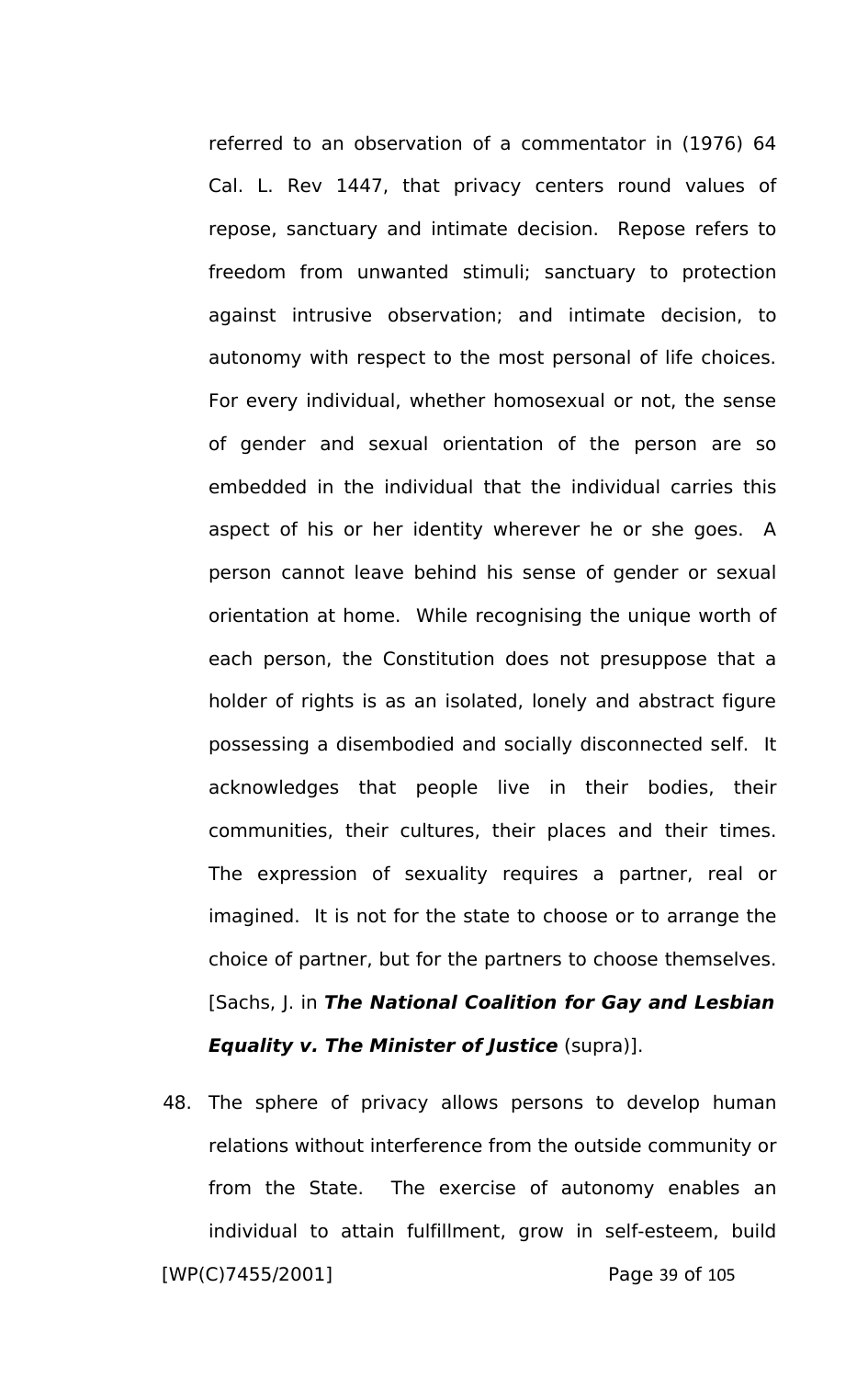relationships of his or her choice and fulfill all legitimate goals that he or she may set. In the Indian Constitution, the right to live with dignity and the right of privacy both are recognised as dimensions of Article 21. Section 377 IPC denies a person's dignity and criminalises his or her core identity solely on account of his or her sexuality and thus violates Article 21 of the Constitution. As it stands, Section 377 IPC denies a gay person a right to full personhood which is implicit in notion of life under Article 21 of the Constitution.

#### IMPACT OF CRIMINALISATION ON HOMOSEXUALS

49. Prof. Ryan Goodman of the Harvard Law School, in his well researched study of the impact of the sodomy laws on homosexuals in South Africa argues that condemnation expressed through the law shapes an individual's identity and self-esteem. Individuals ultimately do not try to conform to the law's directive, but the disapproval communicated through it, nevertheless, substantively affects their sense of self-esteem, personal identity and their relationship to the wider society. Based on field research, he argues that sodomy laws produce regimes of surveillance that operate in a dispersed manner, and that such laws serve to embed illegality within the identity of homosexuals. He categorises how sodomy laws reinforce public abhorrence of lesbians and gays resulting in an erosion of self-esteem and selfworth in numerous ways, including (a) self-reflection, (b)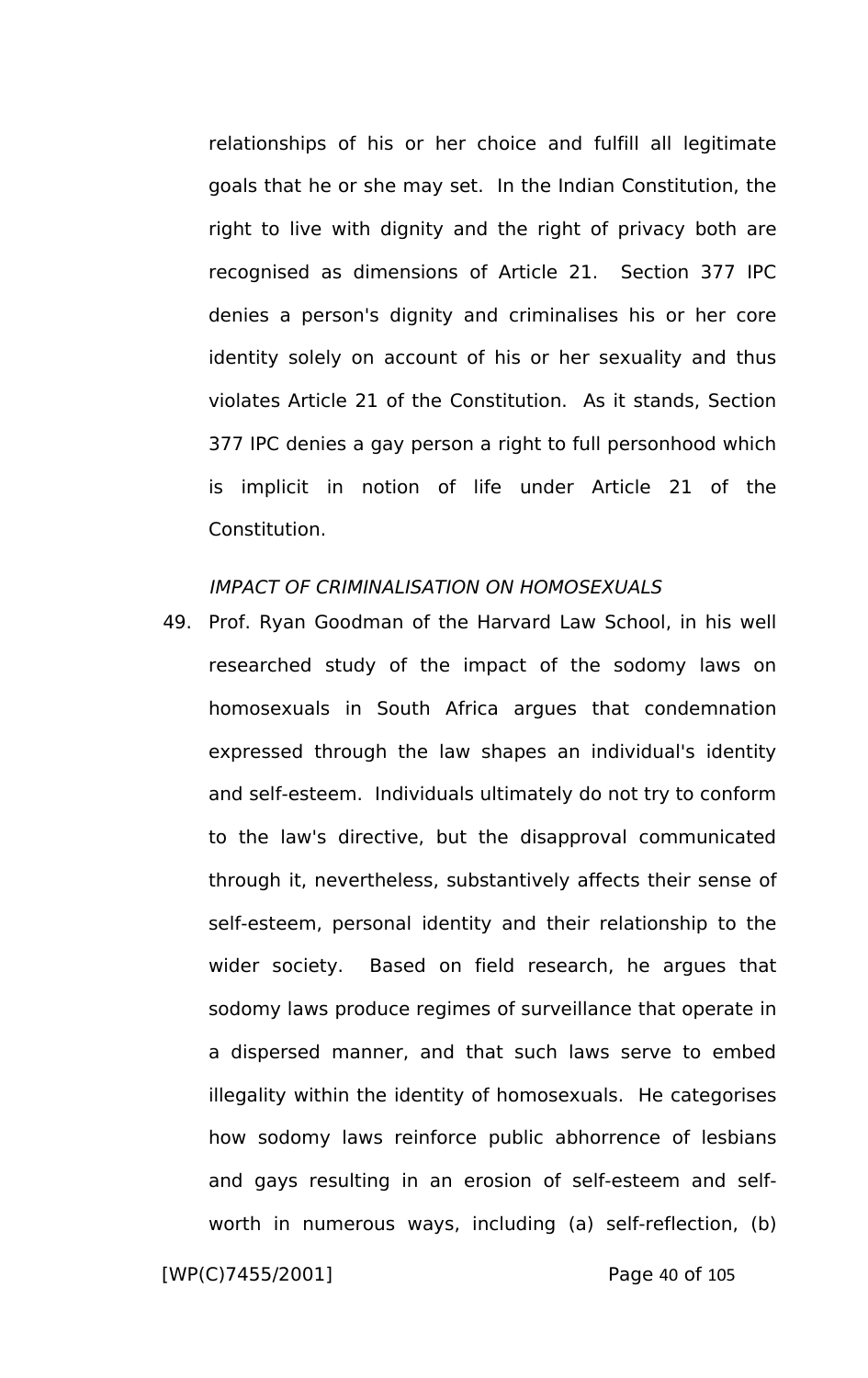reflection of self through family, (c) verbal assessment and disputes, (d) residential zones and migrations, (e) restricted public places, (f) restricted movement and gestures, (g) "safe places" and (h) conflicts with law enforcement agencies. (Beyond the Enforcement Principle: Sodomy Laws, Social Norms and Social Panoptics", 89 Cal. L. Rev. 643).

50. The studies conducted in different parts of world including India show that the criminalisation of same-sex conduct has a negative impact on the lives of these people. Even when the penal provisions are not enforced, they reduce gay men or women to what one author has referred to as "unapprehended felons", thus entrenching stigma and encouraging discrimination in different spheres of life. Apart from misery and fear, a few of the more obvious consequences are harassment, blackmail, extortion and discrimination. There is extensive material placed on the record in the form of affidavits, authoritative reports by well known agencies and judgments that testify to a widespread use of Section 377 IPC to brutalise MSM and gay community. Some of the incidents illustrating the impact of criminalisation on homosexuality are earlier noted by us. We may quote another glaring example. During Colonial period in India, eunuchs (hijras) were criminalised by virtue of their identity. The Criminal Tribes Act, 1871 was enacted by the British in an effort to police those tribes and communities who 'were addicted to the systematic [WP(C)7455/2001] Page 41 of 105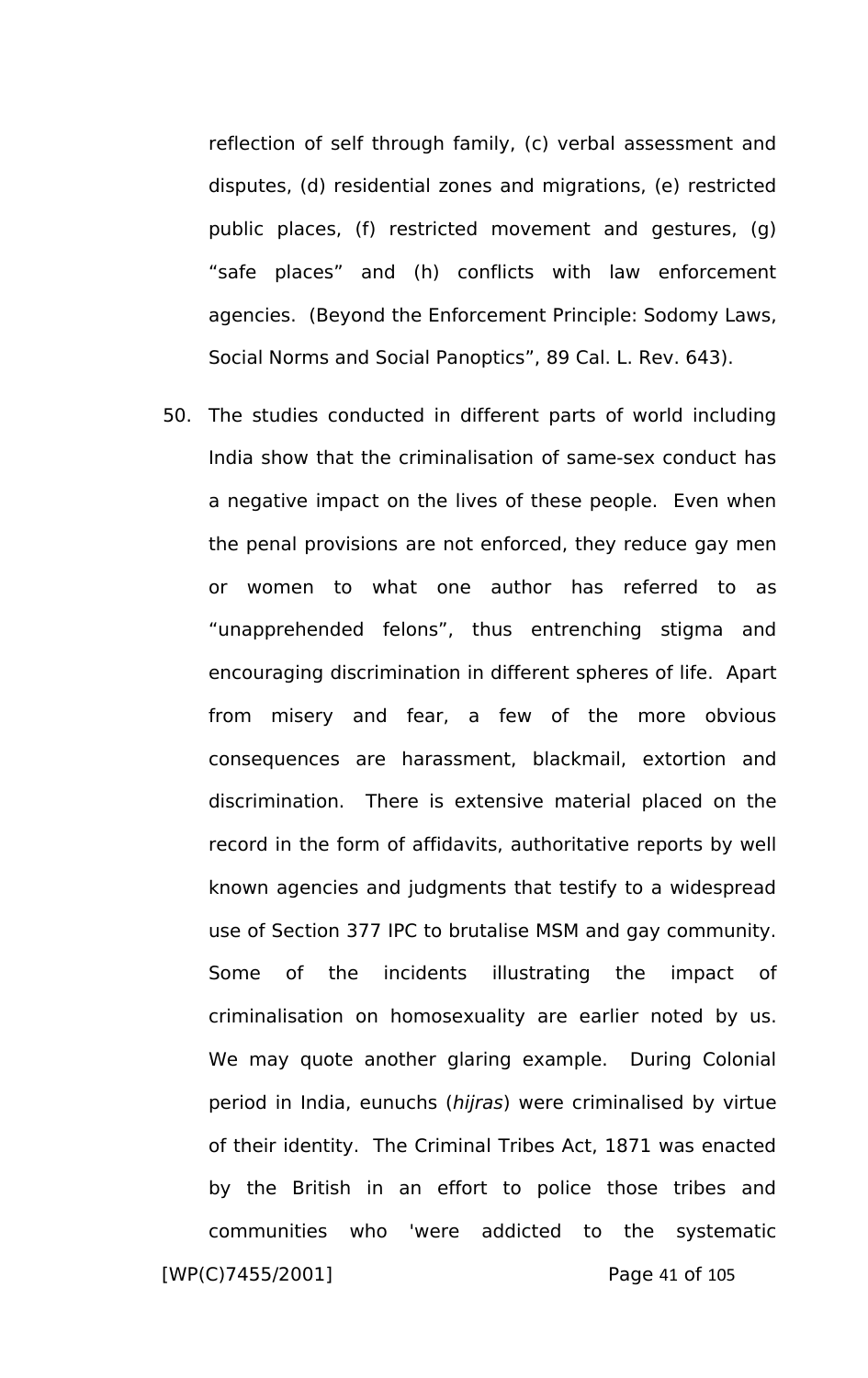commission of non-bailable offences.' These communities and tribes were deemed criminal by their identity, and mere belonging to one of those communities rendered the individual criminal. In 1897, this Act was amended to include eunuchs. According to the amendment the local government was required to keep a register of the names and residences of all eunuchs who are "reasonably suspected of kidnapping or castrating children or of committing offences under Section 377 IPC. Commenting on the Criminal Tribes Act in a speech made in 1936, Pt. Jawaharlal Nehru said:

"I am aware of the monstrous provisions of the Criminal Tribes Act which constitute a negation of civil liberty... an attempt should be made to have the Act removed from the statute book. No tribe can be classed as criminal as such and the whole principle as such is out of consonance with civilized principles of criminal justice and treatment of offenders..." [Dalip D'Souza, Branded by law: Looking at India's Denotified Tribes, Penguin, New Delhi, 2001: page 57]

While this Act has been repealed, the attachment of criminality to the *hijra* community still continues.

51. In 2006, the State of Tamil Nadu vide G.O. (Ms) No.199 dated 21.12.2006 recognising that "aravanis (hijras) are discriminated by the society and remain isolated" issued directions thus:

> "I. counseling be given to children who may feel different from other individuals in terms of their gender identity.

> II. Family counseling by the teachers with the help of NGOs sensitized in that area should be made mandatory

[WP(C)7455/2001] Page 42 of 105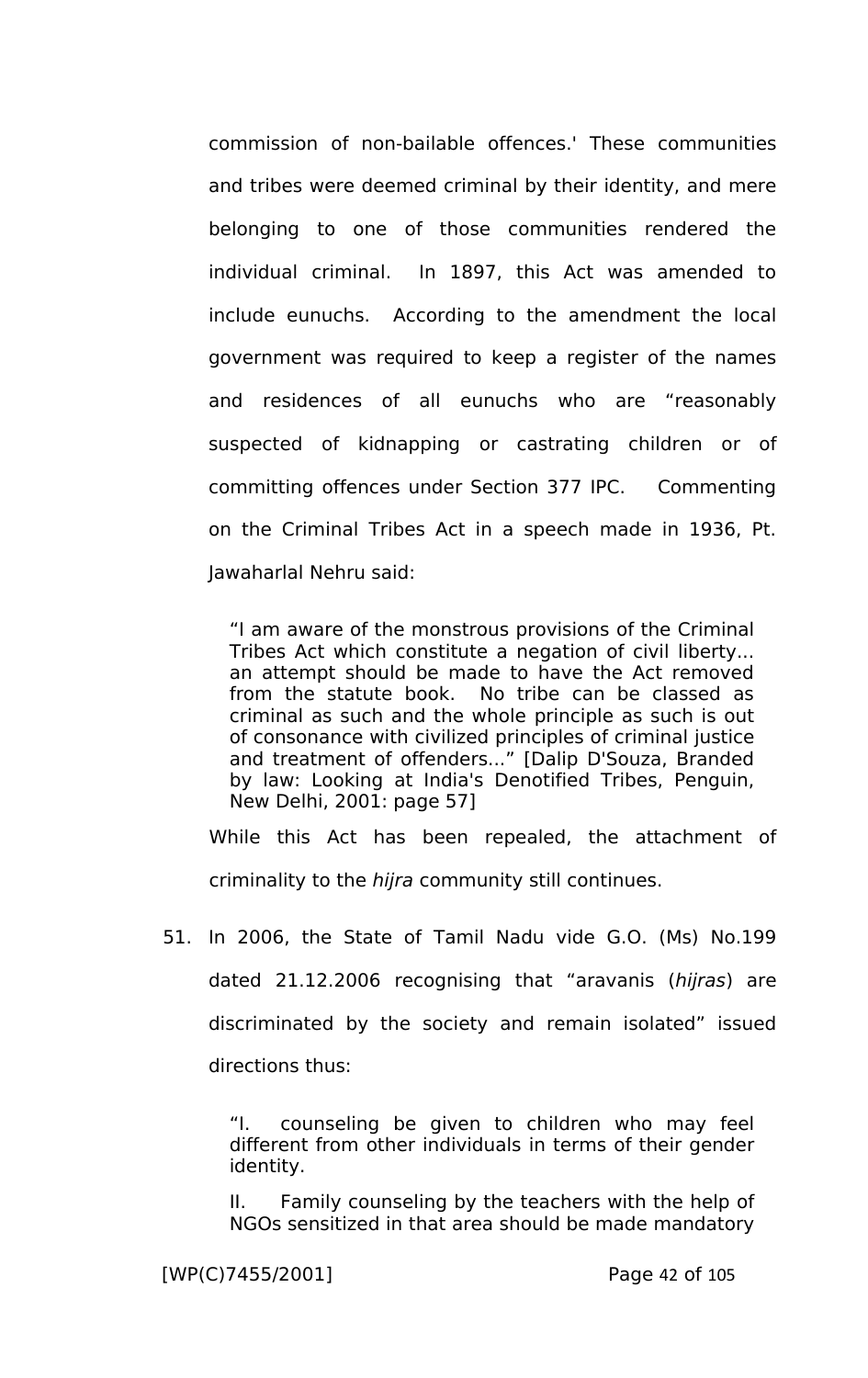so that such children are not disowned by their families. The C.E.O.s, D.E.O.s, District Social Welfare Officers and Officers of Social Defence are requested to arrange compulsory counseling with the help of teachers and NGOs in the Districts wherever it is required.

III. Admission in School and Colleges should not be denied based on their sex identity. If any report is received of denying admission of aravani's suitable disciplinary action should be taken by the authorities concerned."

52. The criminalisation of homosexuality condemns in perpetuity a sizable section of society and forces them to live their lives in the shadow of harassment, exploitation, humiliation, cruel and degrading treatment at the hands of the law enforcement machinery. The Government of India estimates the MSM number at around 25 lacs. The number of lesbians and transgenders is said to be several lacs as well. This vast majority (borrowing the language of the South African Constitutional Court) is denied "moral full citizenship". Section 377 IPC grossly violates their right to privacy and liberty embodied in Article 21 insofar as it criminalises consensual sexual acts between adults in private. These fundamental rights had their roots deep in the struggle for independence and, as pointed out by Granville Austin in "The Indian Constitution – Cornerstone of A Nation", "they were included in the Constitution in the hope and expectation that one day the tree of true liberty would bloom in India". In the words of Justice V.R. Krishna Iyer these rights are cardinal to a decent human order and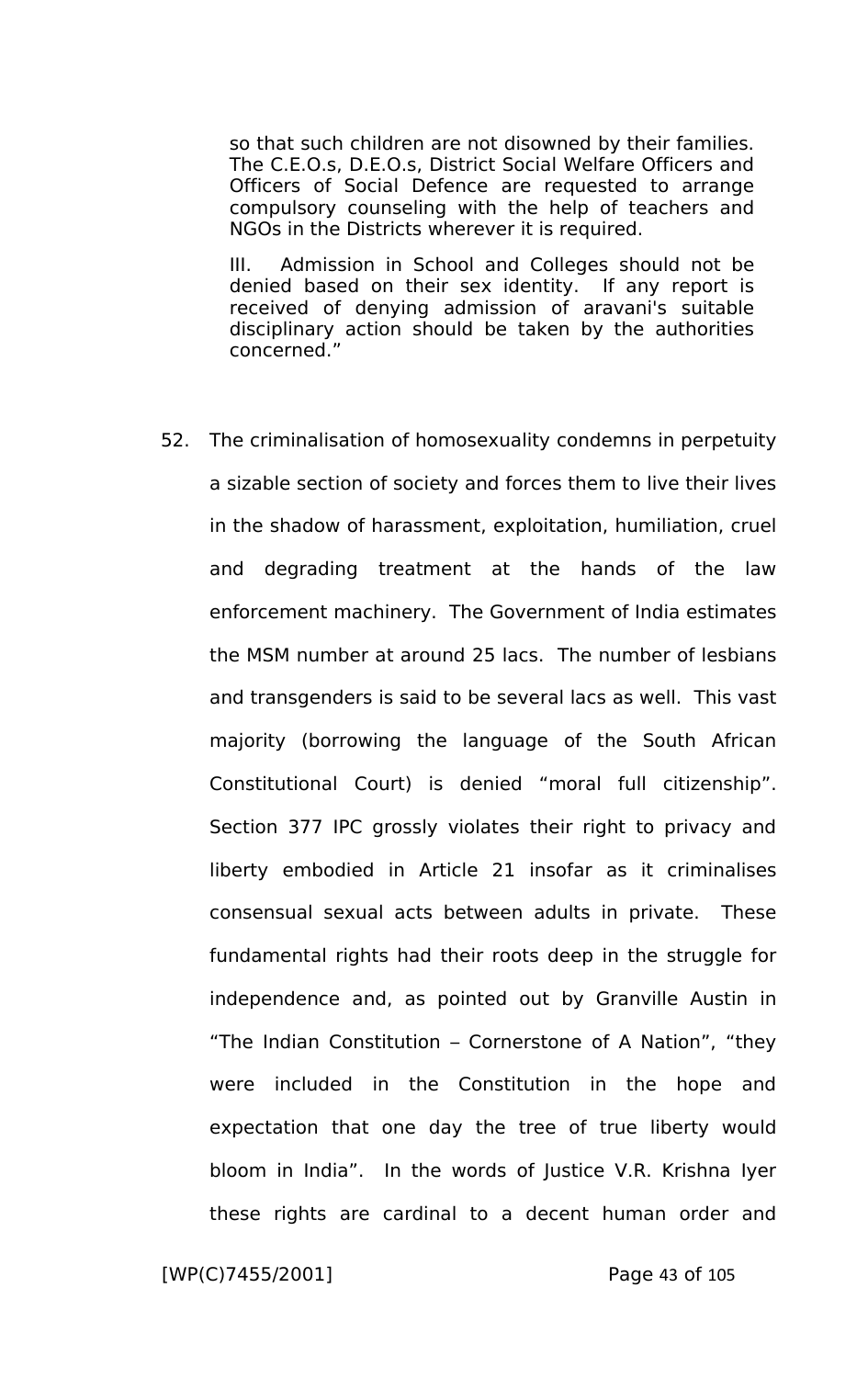protected by constitutional armour. The spirit of Man is at the root of Article 21, absent liberty, other freedoms are frozen. [**Maneka Gandhi** (supra) at para 76 SCC]

#### GLOBAL TRENDS IN PROTECTION OF PRIVACY DIGNITY RIGHTS OF **HOMOSEXUALS**

53. The first successful international human rights cases concerning the privacy on same-sex relations were taken under the ECHR. In **Dudgeon v. The United Kingdom**, 45 Eur. Ct. H.R. (ser. A) (1981), and **Norris v. Republic of Ireland**, 142 Eur. Ct. H.R. (ser. A) (1988), the criminalisation of such practices was deemed a violation of the privacy protection in Article 8 of the ECHR. In **Dudgeon v. The United Kingdom**, the European Court of Human Rights held that "maintenance in force of the impugned legislation constitutes a continuing interference with the applicant's right to respect for his private life (which includes his sexual life) within the meaning of Article 8 para 1 (art.8-1). In the personal circumstances of the applicant, the very existence of this legislation continuously and directly affect his private life. In **Norris v. Republic of Ireland**, the European Court of Human Rights ruled that Ireland's blanket prohibition on gay sex breached the ECHR. The Court quoted with approval the finding of an Irish Judge that:

> "[o]ne of the effects of criminal sanctions against homosexual acts is to reinforce the misapprehension and general prejudice of the public and increase the anxiety and guilt feelings of homosexuals leading, on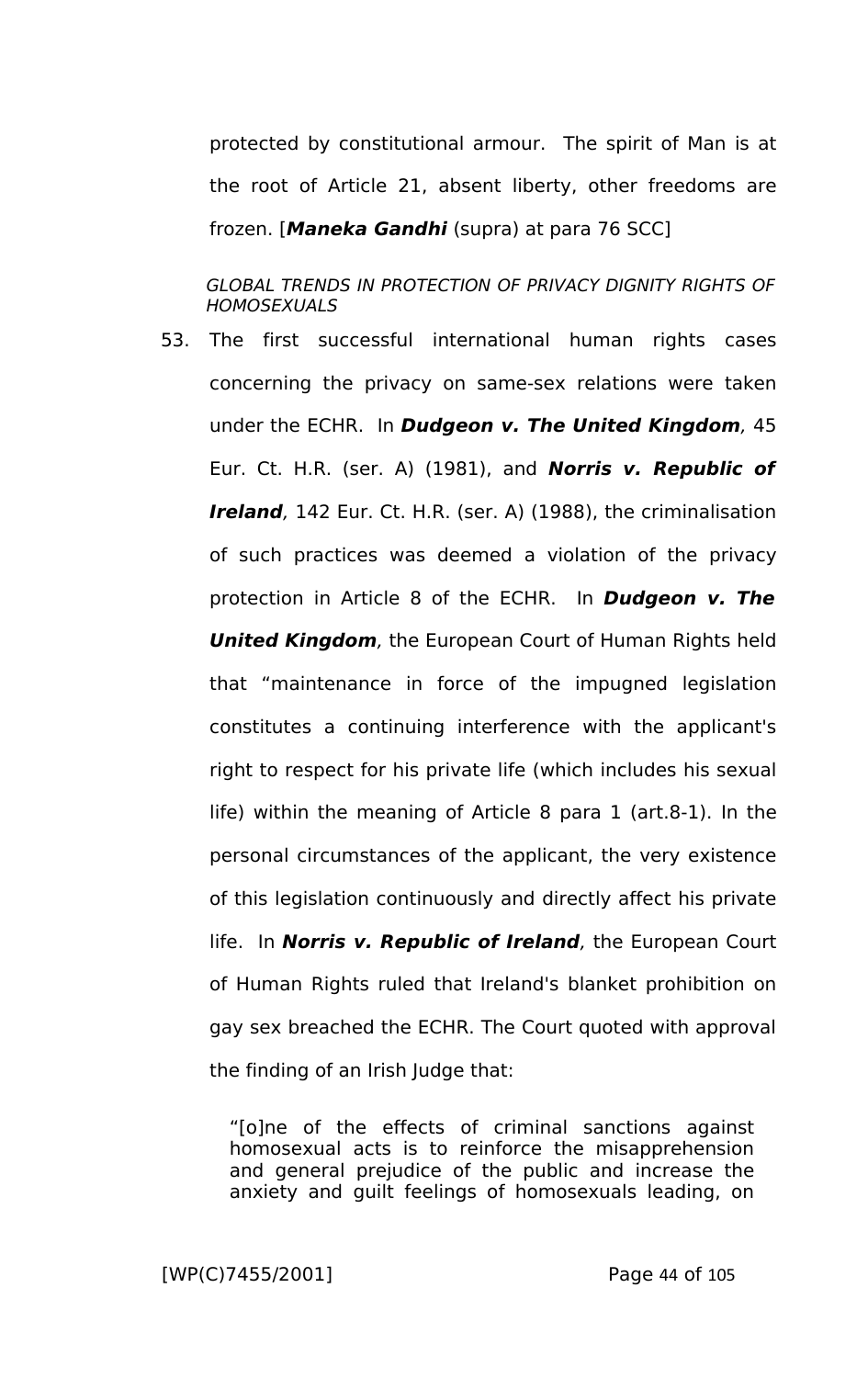occasion, to depression and the serious consequences which can follow ..." [para 21]

- 54. In **Modinos v. Cyprus**, 259 Eur. Ct. H.R. (ser. A) (1993), the European Court of Human Rights again held that such a law violated the right to privacy, and maintained that even a "consistent policy" of not bringing prosecutions under the law was no substitute for full repeal.
- 55. In **Toonen v. Australia**, (No.488/1992 CCPR/C/ 50/D/488 /1992, March 31, 1994), the Human Rights Committee held that the continuous existence of Tasmanian sodomy laws violates Article 17 of International Covenant of Civil and Political Rights. The Committee observed:

"The Committee considers that sections 122(a) and (c) and 123 of the Tasmanian Criminal Code "interfere" with the author's privacy, even if these provisions have not been enforced for a decade. In this context, it notes that the policy of the Department of Public Prosecutions not to initiate criminal proceedings in respect of private homosexual conduct does not amount to a guarantee that no actions will be brought against homosexuals in the future, particularly in the light of undisputed statements of the Director of Public Prosecutions of Tasmania in 1988 and those of members of the Tasmanian Parliament. The continued existence of the challenged provisions therefore continuously and directly "interferes" with the author's privacy."[para 8.2]

#### 56. In **The National Coalition for Gay and Lesbian Equality**

**v. The Minister of Justice** (supra), the Constitutional Court

of South Africa struck down the sodomy laws on the ground

of violation of rights to privacy, dignity and equality.

Ackermann J. narrated the palpable invasion of their rights:

"The common-law prohibition on sodomy criminalises all sexual intercourse per anum between men: regardless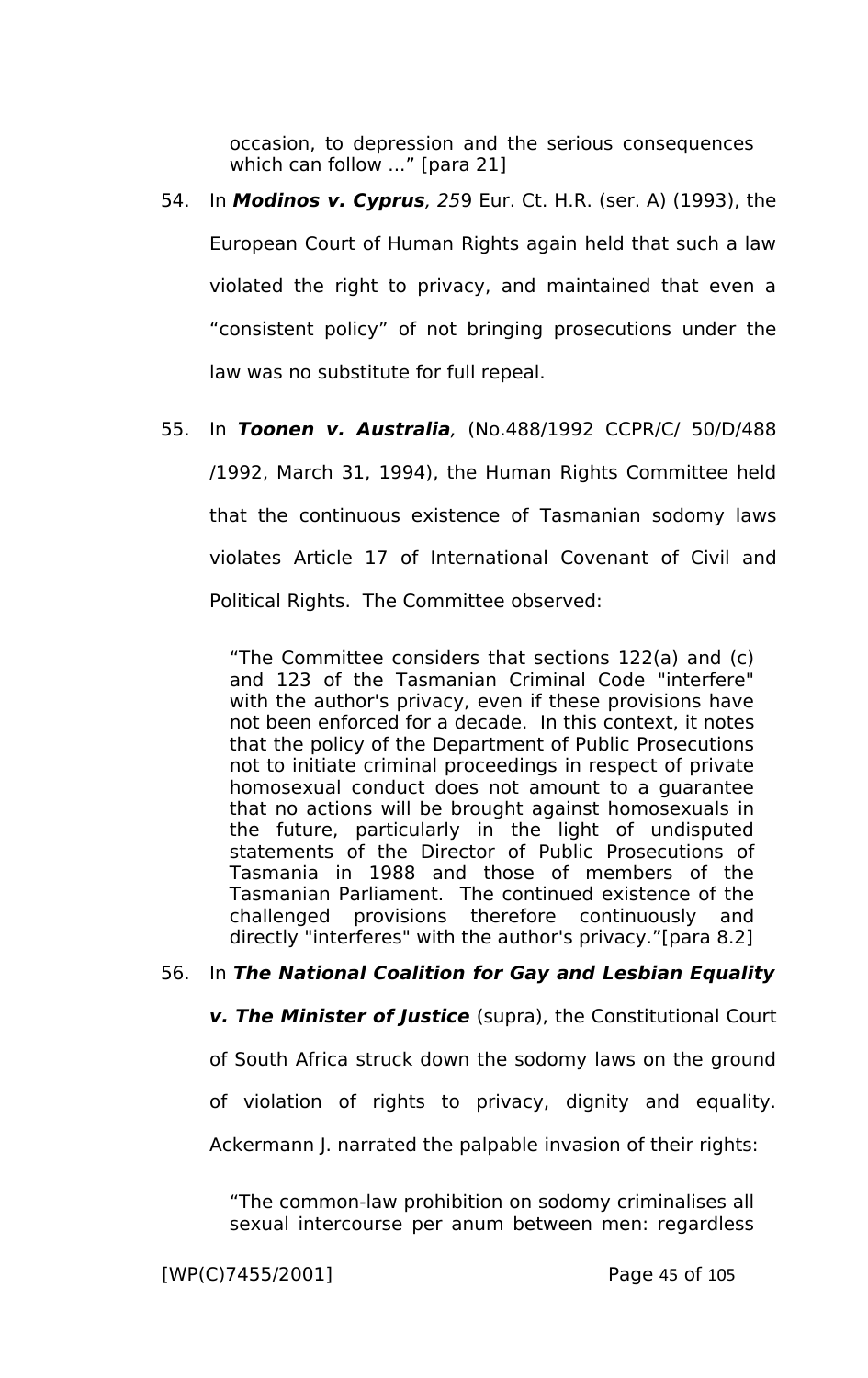of the relationship of the couple who engage therein, of the age of such couple, of the place where it occurs, or indeed of any other circumstances whatsoever. In so doing, it punishes a form of sexual conduct which is identified by our broader society with homosexuals. Its symbolic effect is to state that in the eyes of our legal system all gay men are criminals. The stigma thus attached to a significant proportion of our population is manifest. But the harm imposed by the criminal law is far more than symbolic. As a result of the criminal offence, gay men are at risk of arrest, prosecution and conviction of the offence of sodomy simply because they seek to engage in sexual conduct which is part of their experience of being human. Just as apartheid legislation rendered the lives of couples of different racial groups perpetually at risk, the sodomy offence builds insecurity and vulnerability into the daily lives of gay men. There can be no doubt that the existence of a law which punishes a form of sexual expression for gay men degrades and devalues gay men in our broader society. As such it is a palpable invasion of their dignity and a breach of section 10 of the Constitution." [para 28]

57. In **Lawrence v. Texas**, 539 US 558 (2003), holding the

Texas sodomy laws as unconstitutional, the US Supreme Court reversed its earlier decision in **Bowers v. Hardwick** (supra). Kennedy, J., who delivered the opinion of the Court, said:

".... It suffices for us to acknowledge that adults may choose to enter upon this relationship in the confines of their homes and their own private lives and still retain their dignity as free persons. When sexuality finds overt expression in intimate conduct with another person, the conduct can be but one element in a personal bond that is more enduring. The liberty protected by the Constitution allows homosexual persons the right to make this choice. ...... [page 567]

......The issue is whether the majority may use the power of the State to enforce these views on the whole society through operation of the criminal law. "Our obligation is to define the liberty of all, not to mandate our own moral code." [page 571]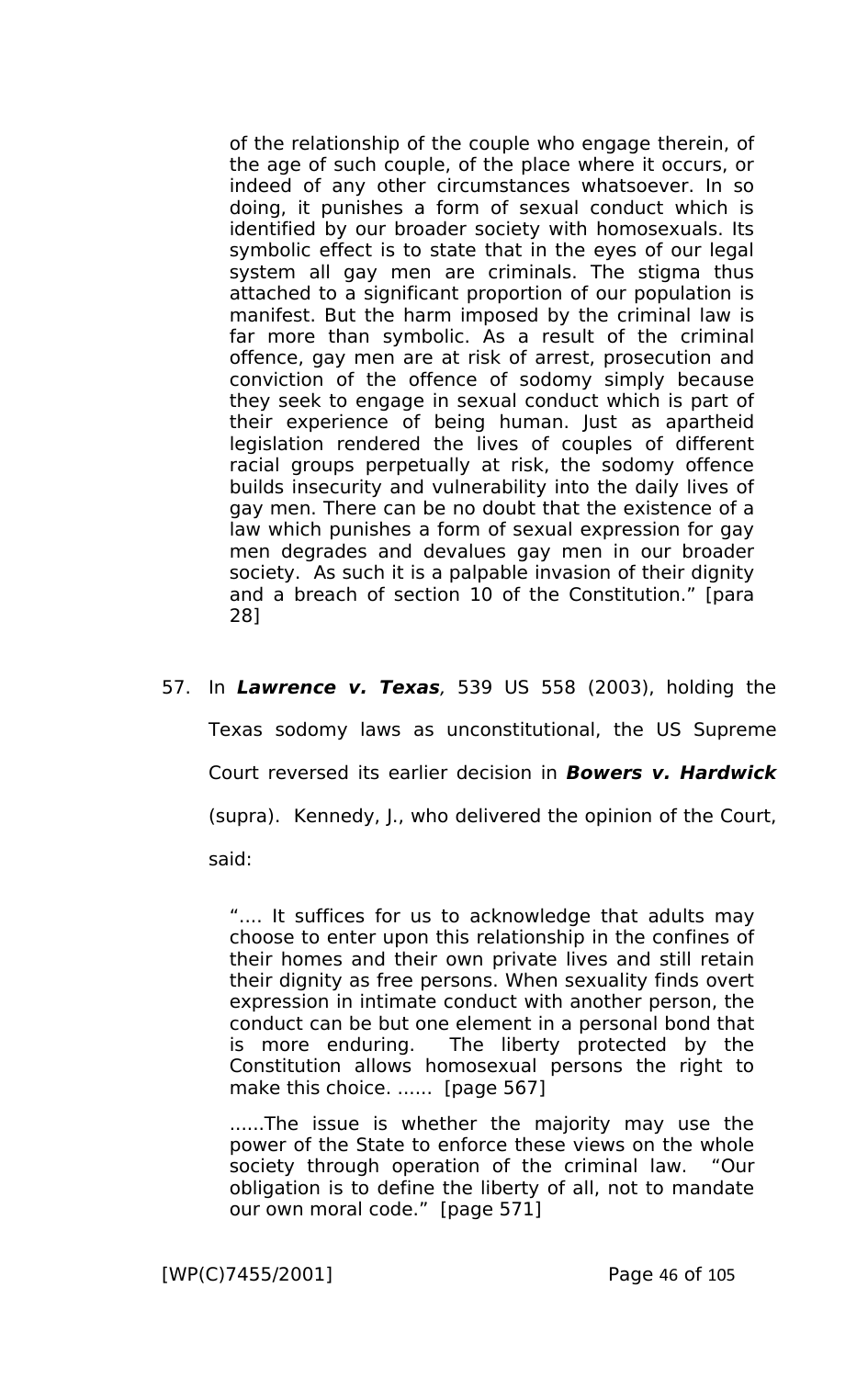.....When homosexual conduct is made criminal by the law of the State, that declaration in and of itself is an invitation to subject homosexual persons to discrimination both in the public and in the private spheres. ..." [page 575]

58. Since 1967 the process of change has informed legal attitude towards sexual orientation. This process has culminated in the de-criminalisation of sodomy in private between consenting adults, in several jurisdictions. The superior courts in some of these jurisdictions have struck down anti-sodomy laws, where such laws remain on the statute book. In 1967 in England and Wales and in 1980 in Scotland sodomy between consenting adult males in private was de-criminalised. However, in Northern Ireland the criminal law relating to sodomy remained unchanged. In 1982, in pursuance of the decision of the ECHR in **Dudgeon v. United Kingdom** (supra), sodomy between adult consenting males in private was de-criminalised in Northern Ireland. The same conclusion was reached in 1988 in Norris v. Ireland (supra) and Ireland repealed sodomy laws in 1993. Laws prohibiting homosexual activity between consenting adults in private having eradicated within 23 member-states that had joined the Council of Europe in 1989 and of the 10 European countries that had joined since (as at  $10^{th}$ February, 1995), nine had de-criminalised sodomy laws either before or shortly after their membership applications were granted. In Australia, all the States with the exception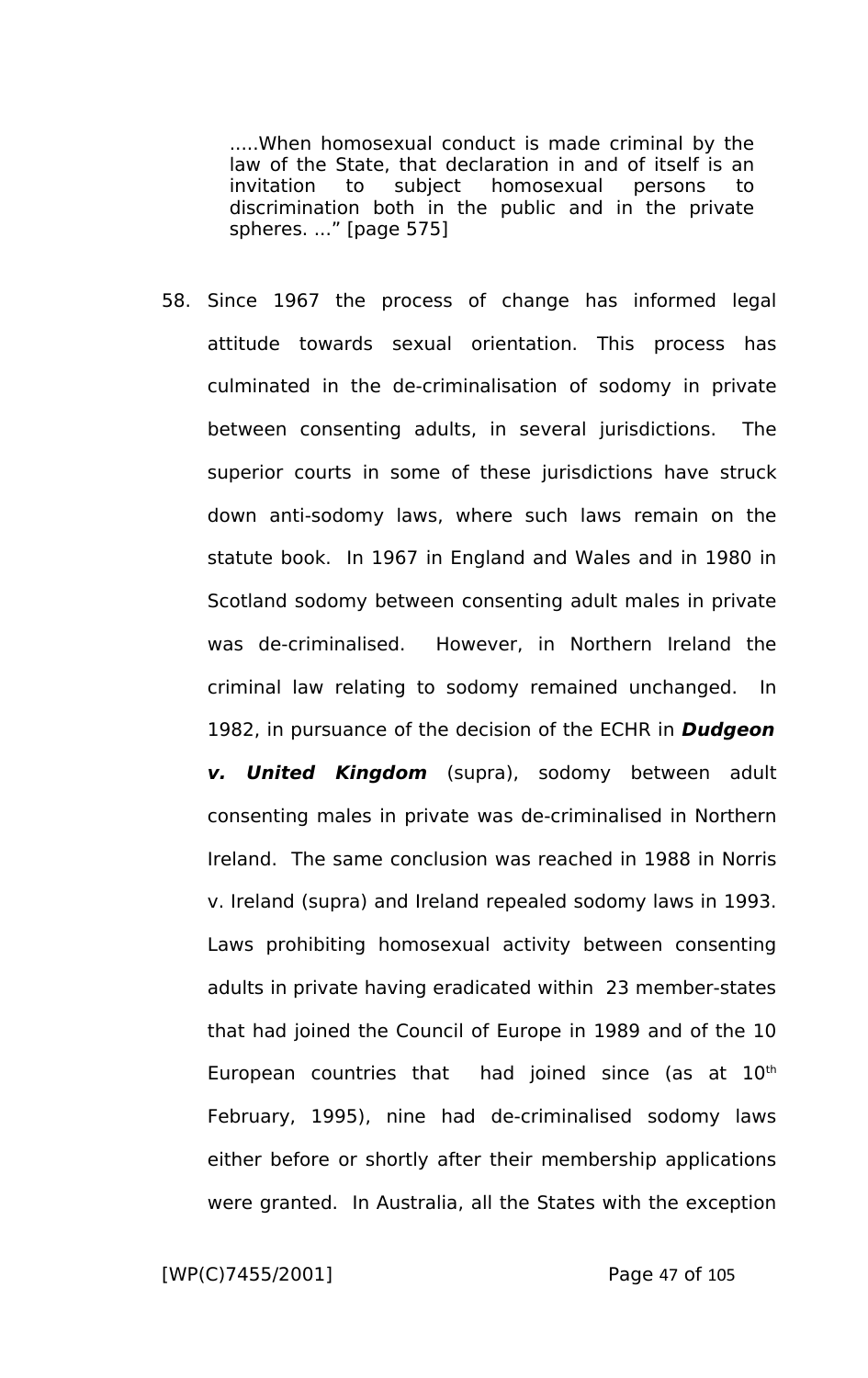of Tasmania, had by 1982 de-criminalised sexual acts in private between consenting adults and had also passed antidiscrimination laws which prohibited discrimination on the ground, amongst others, of sexual orientation. Tasmania repealed offending sections in its Criminal Code in 1997 in view of the decision of United Nations Human Rights Committee in **Toonen v. Australia**. Consensual sexual relations between adult males have been de-criminalised in New Zealand. In Canada, consensual adult sodomy ("Buggery") and so-called "gross indecency" were decriminalised by statute in 1989 in respect of such acts committed in private between 21 years and older which was subsequently brought down to age of 18 years or more. In United States of America though the challenge to sodomy laws was turned down in **Bowers v. Hardwick** (supra), but subsequently in **Lawrence v.Texas**, the sodomy laws insofar as between consenting adults in private were struck down. A number of open democratic societies have turned their backs to criminalisation of sodomy laws in private between consenting adults despite the fact that sexual orientation is not expressly protected in the equality provisions of their constitutions. Homosexuality has been de-criminalised in several countries of Asia, Africa and South America. The High Court of Hongkong in its judgments in **Leung T.C.William Roy v. Secy for Justice**, dated 24 th August, 2005 and 20<sup>th</sup> September, 2006 struck down similar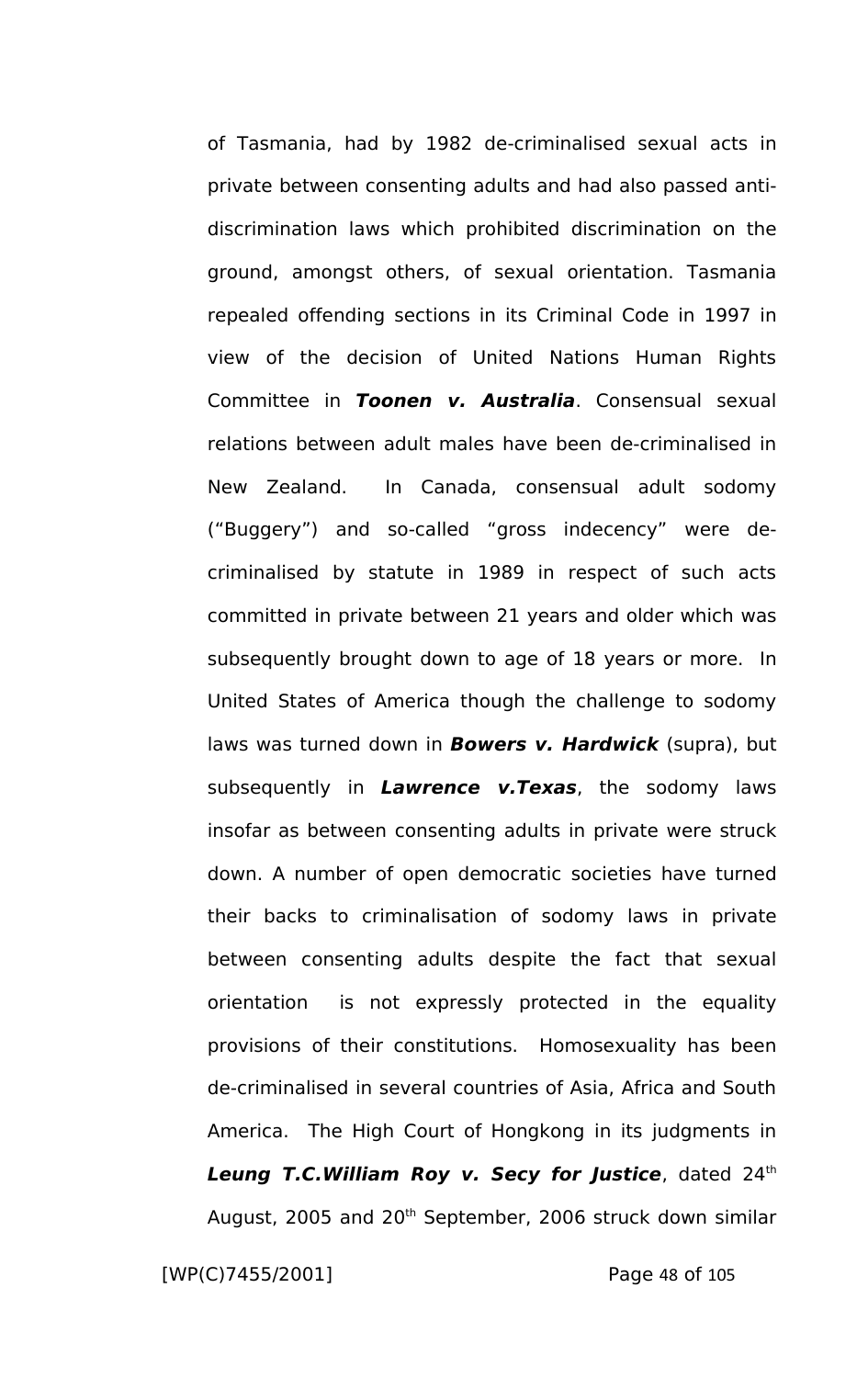sodomy laws. To the same effect is the judgment of the High Court of Fiji in **Dhirendra Nandan & Another v. State**, Criminal Appeal Case No. HAA 85 & 86 of 2005, decided on 26th August, 2005. Nepalese Supreme Court has also struck down the laws criminalising homosexuality in 2008 [Supreme Court of Nepal, Division Bench, Initial Note of the Decision 21.12.2007].

59. On 18th "December, 2008, in New York, the UN General Assembly was presented with a statement endorsed by 66 States from around the world calling for an end to discrimination based on sexual orientation and gender identity. The statement, read out by the UN Representative for Argentina Jorge Arguella, condemns violence, harassment, discrimination, exclusion, stigmatisation, and prejudice based on sexual orientation and gender identity. It also condemns killings and executions, torture, arbitrary arrest, and deprivation of economic, social, and cultural rights on those grounds. The statement read at the General Assembly reaffirms existing protections for human rights in international law. It builds on a previous joint statement supported by 54 countries, which Norway delivered at the UN Human Rights Council in 2006. UN High Commissioner for Human Rights, who addressed the General Assembly via a video taped message stated:

> "Ironically many of these laws, like Apartheid laws that criminalised sexual relations between consenting adults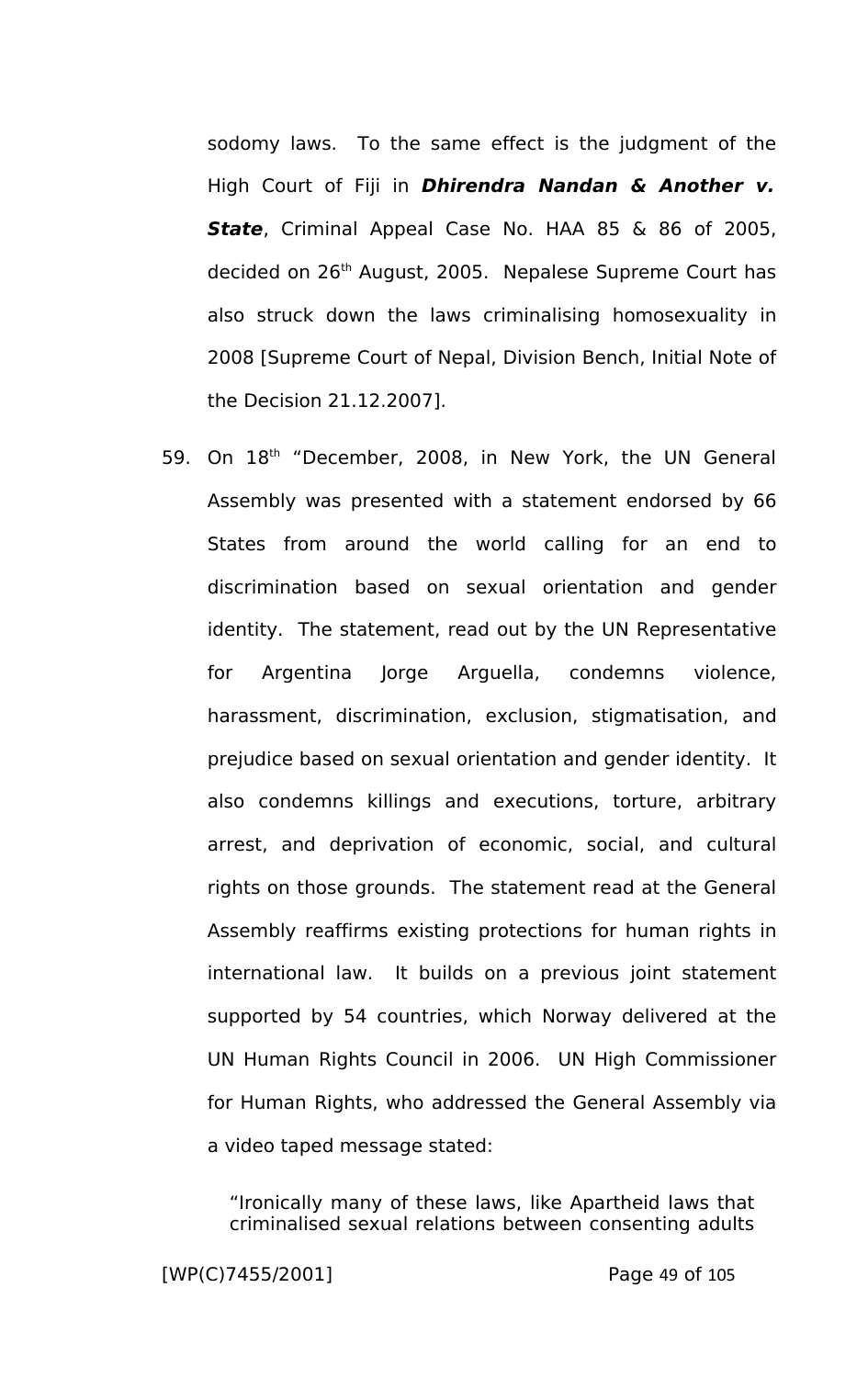of different races, are relics of the colonial and are increasingly recognised as anachronistic and as inconsistent both with international law and with traditional values of dignity, inclusion and respect for all."

#### COMPELLING STATE INTEREST

60. The Union Ministry of Home Affairs has opposed the petition claiming, inter alia, that Section 377 IPC is a justified interference by "public authorities in the interest of public safety and protection of health and morals." On the other hand, Union Ministry of Health and Family Welfare has supported the petition and admitted that Section 377 IPC, by criminalising consensual sex between adults of the same sex, hampers HIV intervention efforts aimed at sexual minorities. Indeed it is the plea of the petitioner that Section 377 IPC infringes right to health as embodied in Article 21 of the Constitution of India. We shall take up the issue of public safety and health first.

SECTION 377 IPC AS AN IMPEDIMENT TO PUBLIC HEALTH

61. Article 12 of the International Covenant on Economic, Social and Cultural Rights makes it obligatory on the "State to fulfill everyone's right to the highest attainable standard of health." The Supreme Court of India interpreting Article 21 of the Indian Constitution in the light of Article 12 of the Covenant held that the right to health inhered in the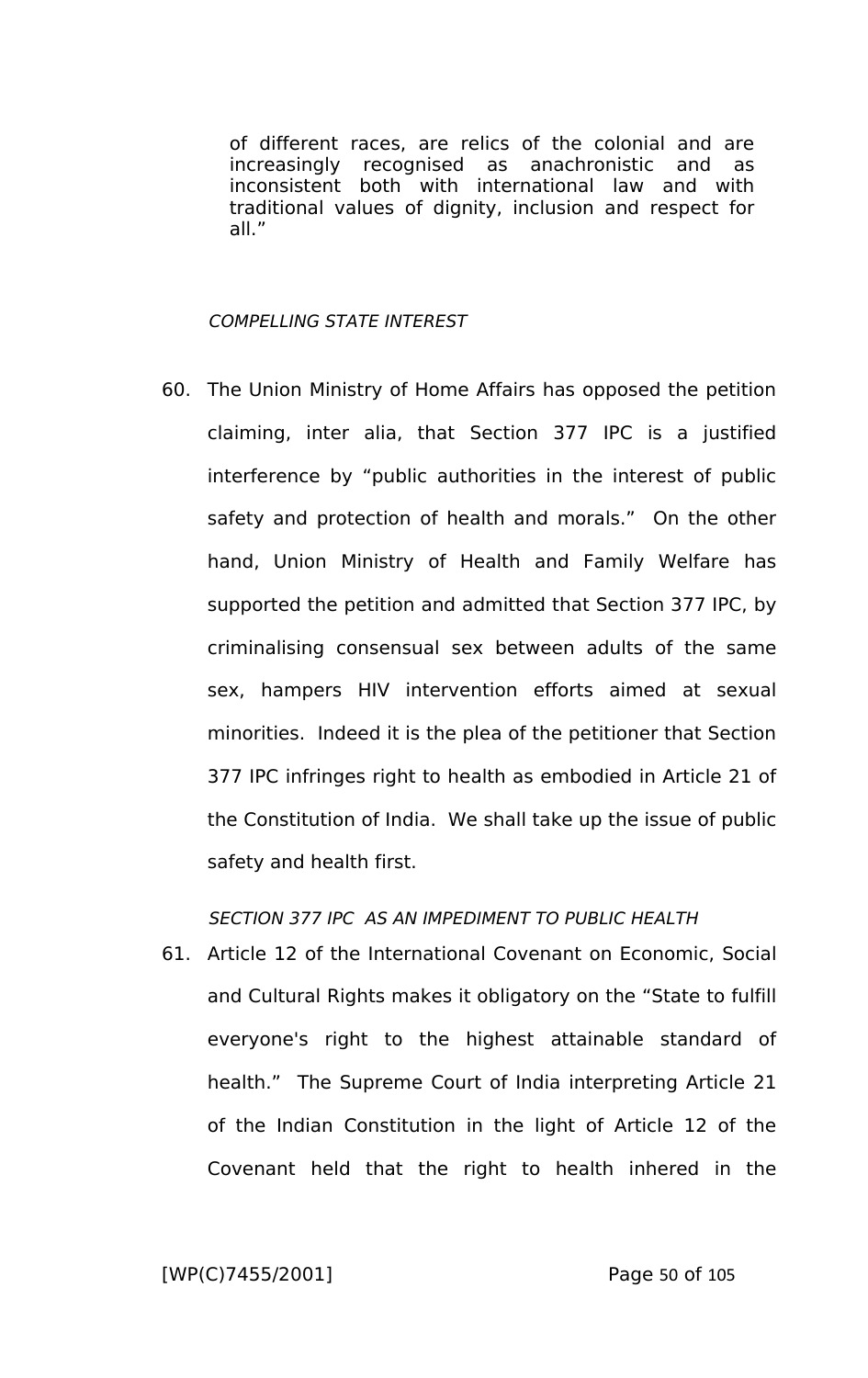fundamental right to life under Article 21. [**Paschim Banga Khet Mazdoor Samity v. State of W.B**., (1996) 4 SCC 37].

- 62. It is submitted by NACO that Section 377 acts as a serious impediment to successful public health interventions. According to NACO, those in the High Risk Group are mostly reluctant to reveal same-sex behaviour due to fear of law enforcement agencies, keeping a large section invisible and unreachable and thereby pushing the cases of infection underground making it very difficult for the public health workers to even access them. The situation is aggravated by the strong tendencies created within the community who deny MSM behaviour itself. Since many MSM are married or have sex with women, their female sexual partners are consequently also at risk for HIV/infection. The NACO views it imperative that the MSM and gay community have the ability to be safely visible through which HIV/AIDS prevention may be successfully conducted. Clearly, the main impediment is that the sexual practices of the MSM and gay community are hidden because they are subject to criminal sanction.
- 63. General Comment No.14 (2000) [E/C.12/2000/4; 11 August 2000] on Article 12 of the International Covenant on Economic, Social and Cultural Rights states that right to health is not to be understood as a right to be healthy. The right to health contains both freedoms and entitlements.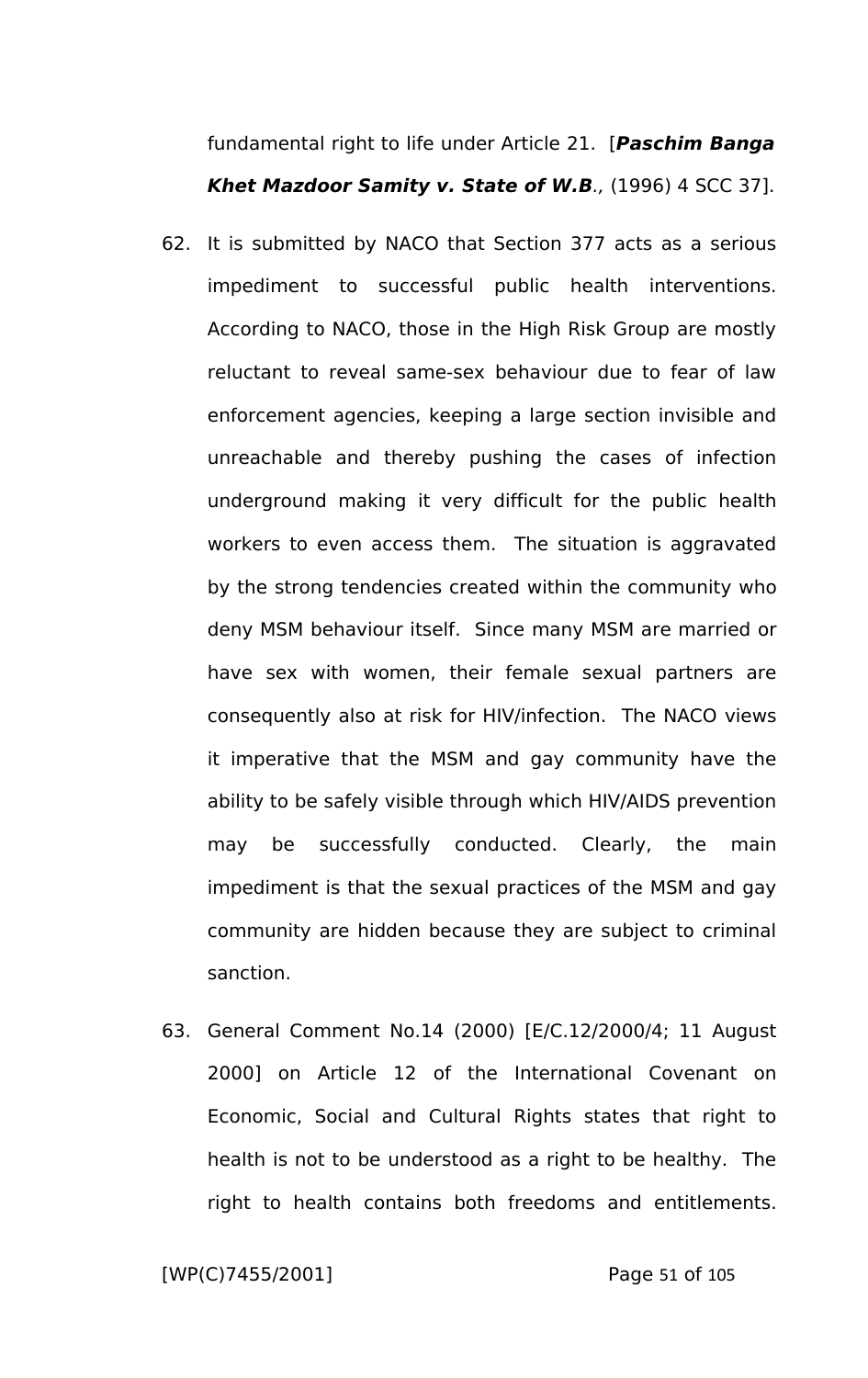The freedoms include the right to control one's health and body, including sexual reproductive freedom, and the right to be free from interference, such as the right to be free from torture, non-consensual medical treatment and experimentation. By contrast, the entitlements include the right to a system of health, protection which provides equality of opportunity for people to enjoy the highest attainable level of health. It further states:

"Non-discrimination and equal treatment

By virtue of article 2.2 and article 3, the Covenant proscribes any discrimination in access to health care and underlying determinants of health, as well as to means and entitlements for their procurement, on the grounds of race, colour, sex, language, religion, political or other opinion, national or social origin, property, birth, physical or mental disability, health status (including HIV/AIDS), sexual orientation and civil, political, social or other status, which has the intention or effect of nullifying or impairing the equal enjoyment or exercise of the right to health. The Committee stresses that many measures, such as most strategies and programmes designed to eliminate health-related discrimination, can be pursued with minimum resource implications through the adoption, modification or abrogation of legislation or the dissemination of information..." [para 18]

64. The 2001 UN General Assembly Special Session (UNGASS) Declaration of Commitment on HIV/AIDS, held on 25-27 June, 2001, adopted by all UN Member States emphasised the importance of "addressing the needs of those at the greatest risk of, and most vulnerable to, new infection as indicated by such factors as ... sexual practices." In 2005, 22 governments from different regions along with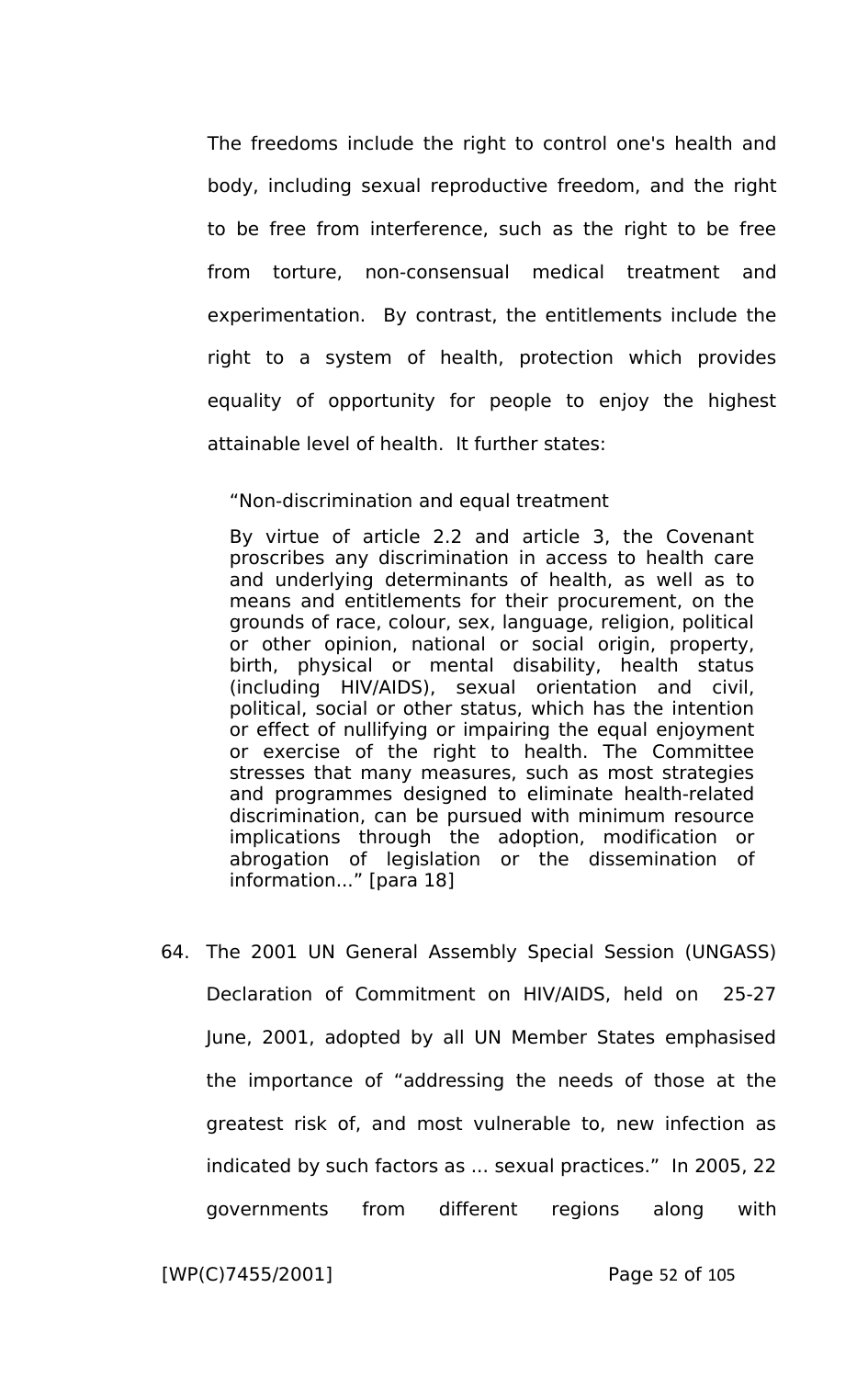representatives of non-governmental organisations and people living with HIV as members of the UNAIDS governing board, called for the development of programmes targeted at key affected groups and populations, including men who have sex with men, describing this as "one of the essential policy actions for HIV prevention". [UNAIDS (2005) Intensifying HIV Prevention, Geneva, Joint United Nations Programme on HIV/AIDS]. Since then, country and regional consultations have confirmed that the stigma, discrimination and criminalisation faced by men who have sex with men are major barriers to the movement for universal access to HIV prevention, treatment, care and support. [United Nations A/60/737 Assessment by UNAIDS to the General Assembly on Scaling up HIV Prevention, Treatment, Care and Support, March 24, 2006]. At the 2006 High Level Meeting on AIDS, the Member States and civil society members reiterated the commitment underlining the need for "full and active participation of vulnerable groups ... and to eliminate all forms of discrimination against them .... while respecting their privacy and confidentiality". [Paragraph 64 of 2001 Declaration of Commitment on HIV/AIDS and Paragraphs 20 and 29 of the 2006 Political Declaration on HIV/AIDS]. In this context UNAIDS, inter alia, recommended the following:

"Respect, protect and fulfill the rights of men who have sex with men and address stigma and discrimination in society and in the workplace by amending laws prohibiting sexual acts between consenting adults in private; enforcing anti-discrimination; providing legal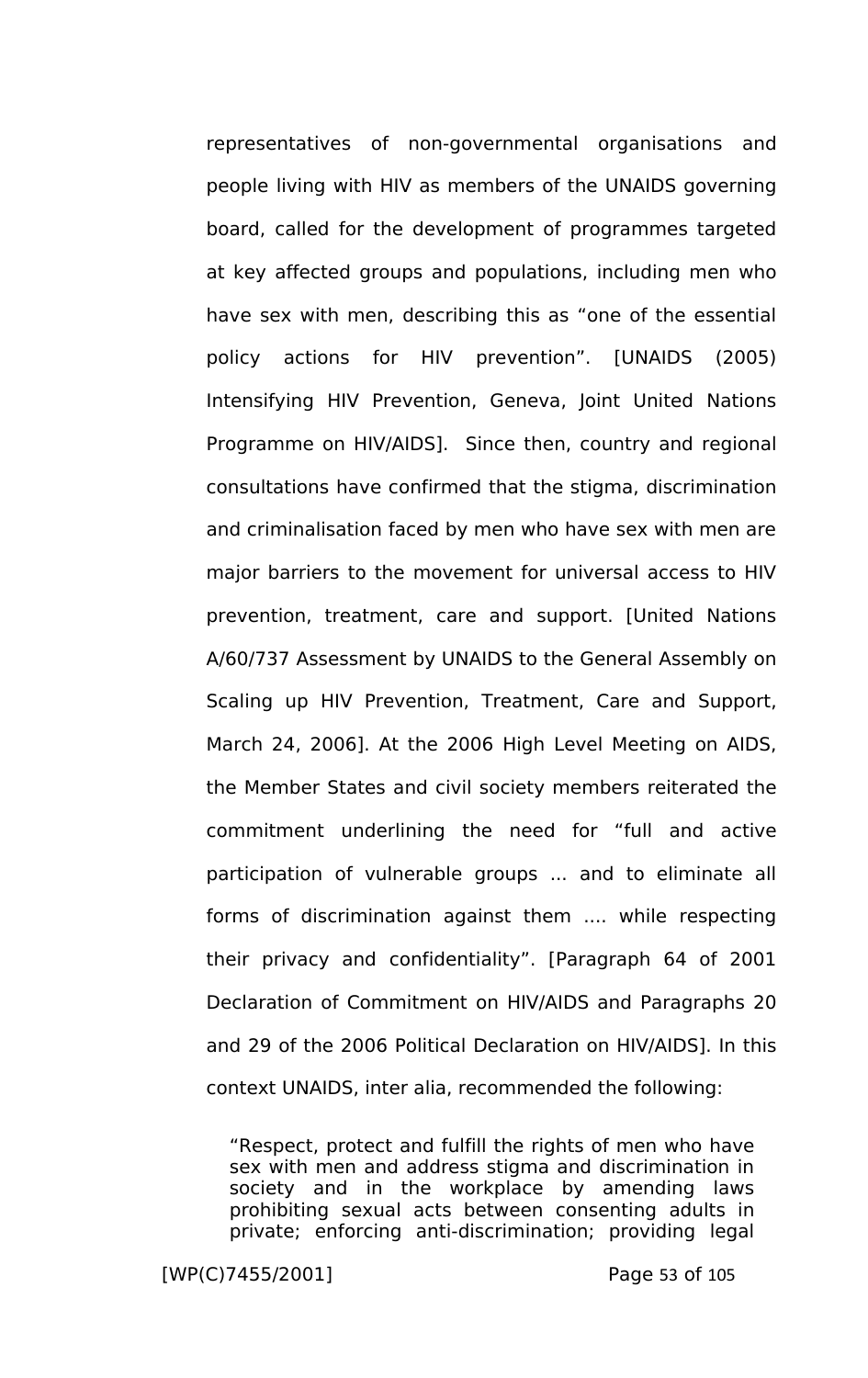aid services, and promoting campaigns that address homophobia." [HIV and Sex between Men : UNAIDS]

65. A report of the National Conference on Human Rights and HIV/AIDS, held on 24-25 November, 2000 in New Delhi and organised by the National Human Rights Commission, in collaboration with other organisations, concludes:

> "Therefore, to more successfully prevent and manage HIV/AIDS among these marginalized populations, (intravenous drug users and MSA), a revision of the existing laws and processes is strongly recommended........ In terms of preventing HIV/AIDS among men who have sex with men, it would be most useful to make section 377 IPC obsolete, and instead review the legislation and endeavour to define more clearly the age of sexual consent.

.... .... .... .... ....

In a nutshell, the protection of Human Rights and the empowerment of marginalized populations would, in the context of HIV/AIDS prevention, create an environment that would enable India to reach the most vulnerable with HIV/AIDS messages and supporting mechanisms."

[Report of the National Conference on Human Rights and HIV/AIDS : http://nhrc.nic.in/Publications/report hivaids.htm]

66. The "Delhi Declaration of Collaboration, 2006" issued pursuant to International Consultation on Male Sexual Health and HIV, co-hosted by the Government of India, UNAIDS and Civil Society Organisations, recognised that: "... the stigma, discrimination and criminalisation faced by men who have sex with men, gay men and transgender people are major barriers to universal access to HIV prevention and treatment" [Delhi Declaration of Collaboration : 26<sup>th</sup>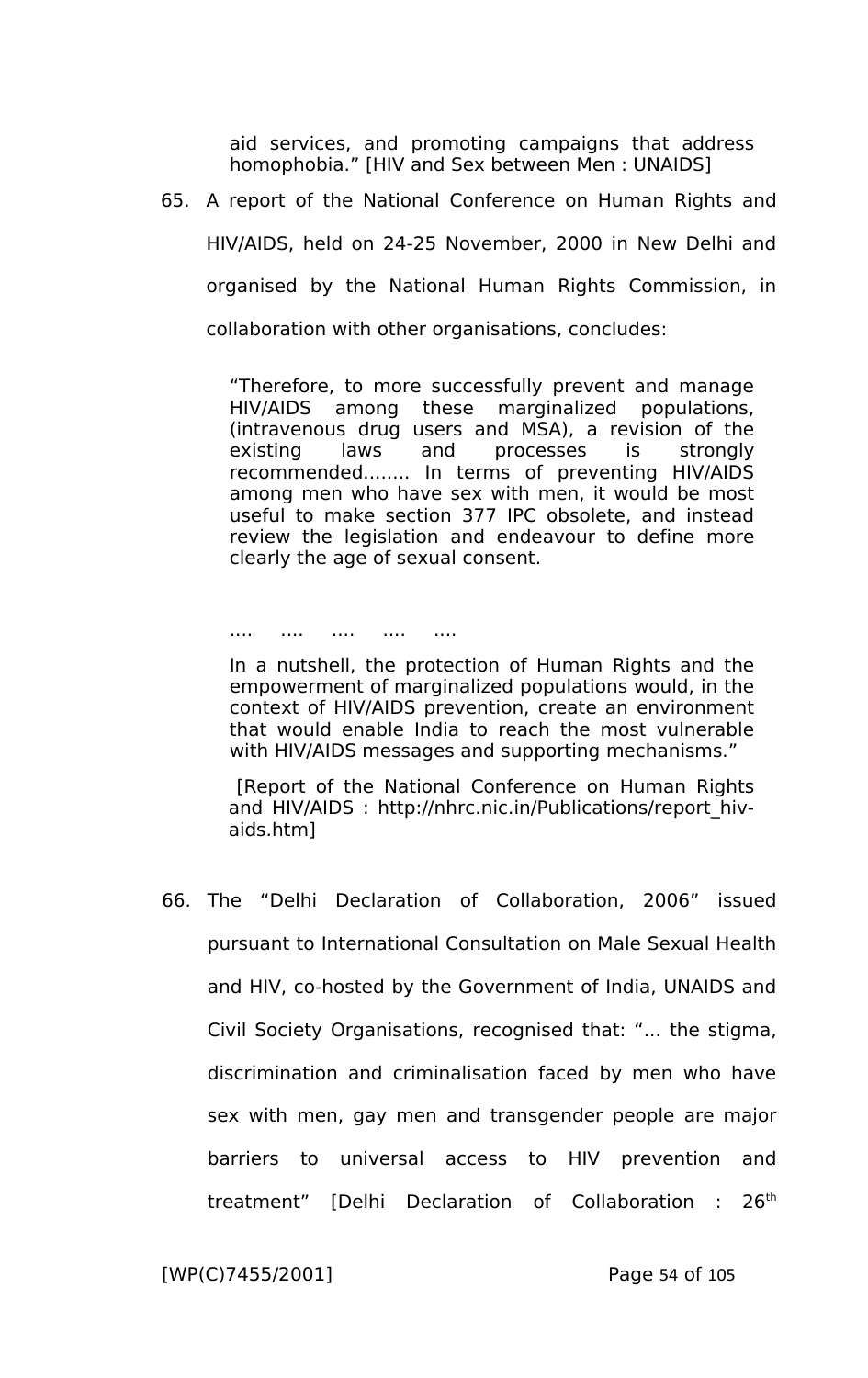September, 2006]. On June 30, 2008, the Prime Minister Mr.Manmohan Singh in a speech delivered at the release of the Report of the Commission on AIDS in Asia stated "the fact that many of the vulnerable social groups, be they sex workers or homosexuals or drug users, face great social prejudice has made the task of identifying AIDS victims and treating them very difficult" [Prime Minister's address on the release of the Report of the Commission on AIDS in Asia: June 30, 2006]. On August 08, 2008, the Union Minister of Health and Family Welfare, Dr. Ambumani Ramadoss speaking at the 17<sup>th</sup> International Conference on Aids in Mexico City is reported to have stated "....structural discrimination against those who are vulnerable to HIV such as sex workers and MSM must be removed if our prevention, care and treatment programmes are to succeed". He said, "Section 377 of the Indian Penal Code, which criminalises men who have sex with men, must go" [Reported in Indian Express: August 9,2006 http://www.indianexpress.com/story/ 346649.html]. Union Minister of Health is also reported to have stated at the International HIV/AIDS Conference in Toronto, 2006 that Section 377 IPC was to be amended as part of the government's measures to prevent HIV/AIDS.[The Hindu: August 16,2006]

67. There is almost unanimous medical and psychiatric opinion that homosexuality is not a disease or a disorder and is just another expression of human sexuality. Homosexuality was [WP(C)7455/2001] Page 55 of 105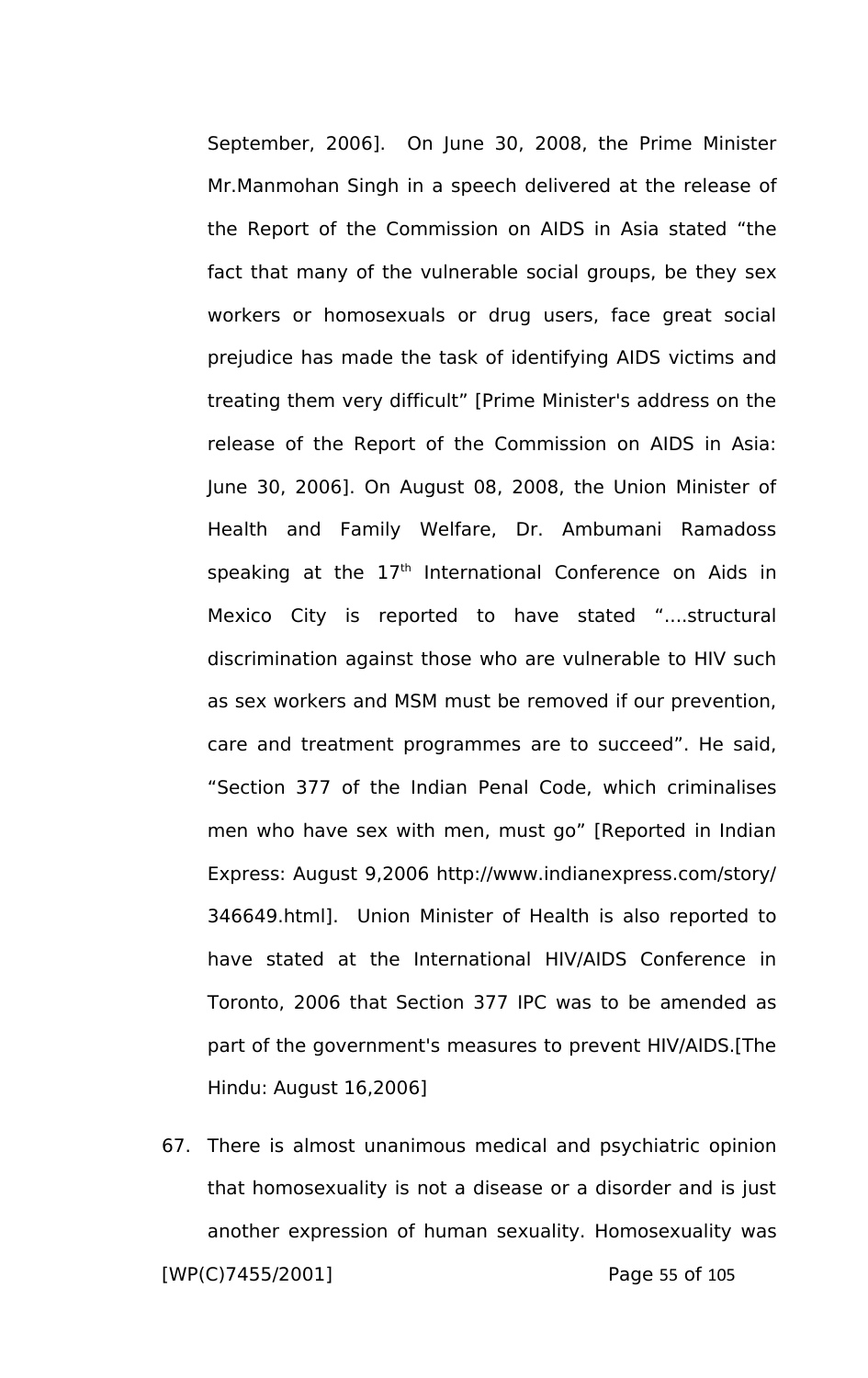removed from the Diagnostic and Statistical Manual of Mental Disorders (DSM) in 1973 after reviewing evidence that homosexuality is not a mental disorder. In 1987, egodystonic homosexuality was not included in the revised third edition of the DSM after a similar review. In 1992, the World Health Organisation removed homosexuality from its list of mental illnesses in the International Classification of Diseases (ICD 10). Guidelines of the ICD 10 reads: "disorders of sexual preference are clearly differentiated from disorders of gender identity and homosexuality in itself is no longer included as a category."

68. According to the Amicus brief filed in 2002 by the American Psychiatric Association before the United States Supreme Court in the case of **Lawrence v. Texas**:

> "According to current scientific and professional understanding, however, the core feelings attractions that form the basis for adult sexual orientation typically emerge between middle childhood and early adolescence. Moreover, these patterns of sexual attraction generally arise without any prior sexual experience." [page 7 of Amicus brief]

Thus, homosexuality is not a disease or mental illness that needs to be, or can be, 'cured' or 'altered', it is just another expression of human sexuality.

69. Learned Additional Solicitor General made an attempt at canvassing the interest of public health to justify retention of Section 377 IPC on the statute book. He referred to the UN Report on Global AIDS Epidemic, 2008, particularly the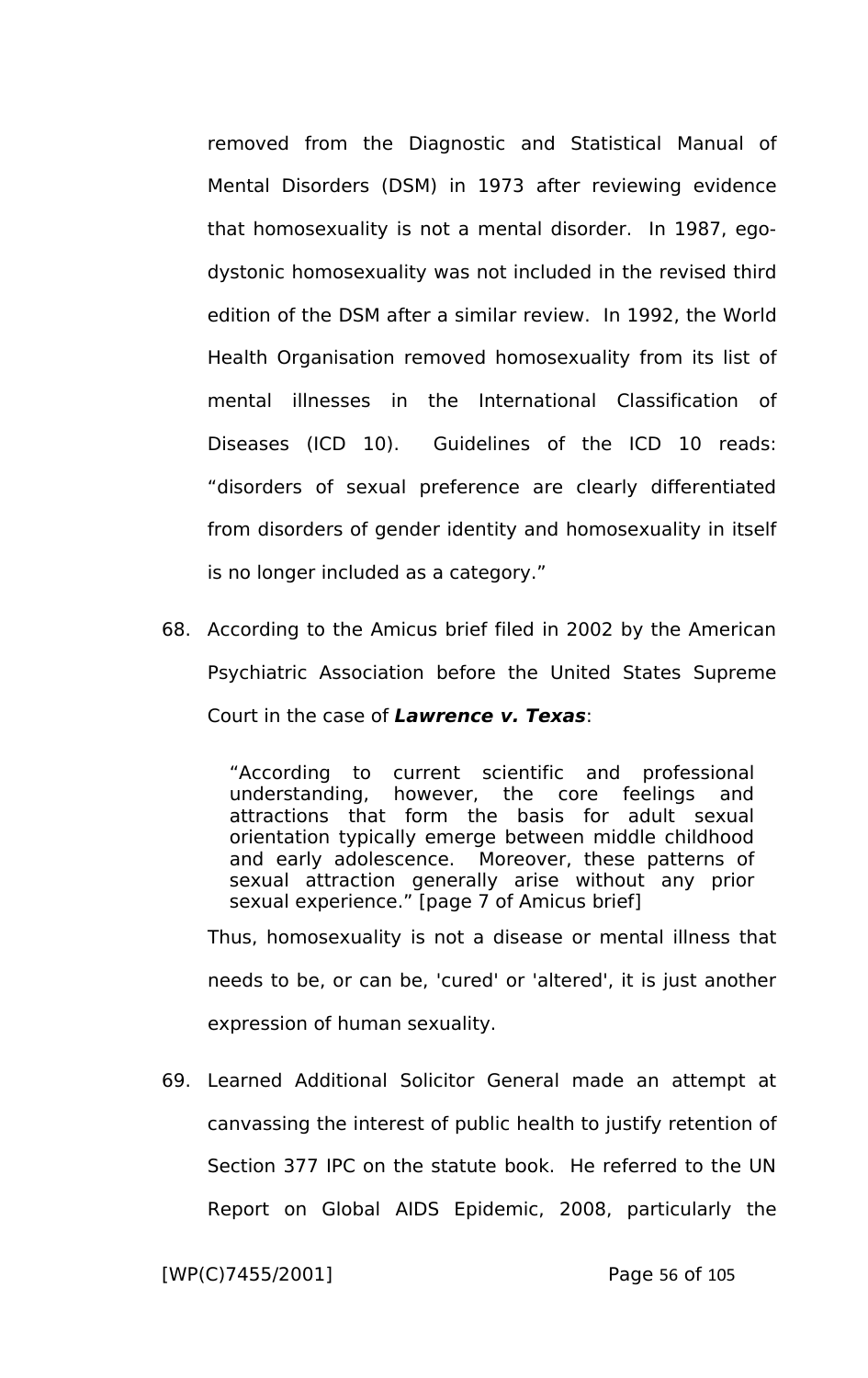section dealing with Asia to highlight that HIV /AIDS is transmitted through the route of sex and specifically that of sex by men-with-men. Reliance was placed on the findings indicated at pages 47-50 of the Report to the effect that in Asia an estimated 5.0 million people were living with HIV in 2007 out of which 3,80,000 people were those who had been newly infected in that year alone. The UN Report attributes this alarming increase in the HIV infection, amongst others, to "unprotected sex" in which unprotected anal sex between men is stated to be a potential significant factor. Learned ASG placed reliance on a number of articles, papers and reports, including publications of Centre for Disease Control and Prevention (CDC). The objective of ASG, in relying upon this material, is to show that HIV/AIDS is spread through sex and that men-to-men sex carries higher risk of exposure as compared to female-to-male or male-to-female. In his submission, de-criminalisation of Section 377 IPC cannot be the cure as homosexuals instead need medical treatment and further that AIDS can be prevented by appropriate education, use of condoms and advocacy of other safe sex practices.

70. We are unable to accede to the submissions of learned ASG. The understanding of homosexuality, as projected by him, is at odds with the current scientific and professional understanding. As already noticed with reference to Diagnostic and Statistical Manual of Mental Disorders (DSM),

[WP(C)7455/2001] Page 57 of 105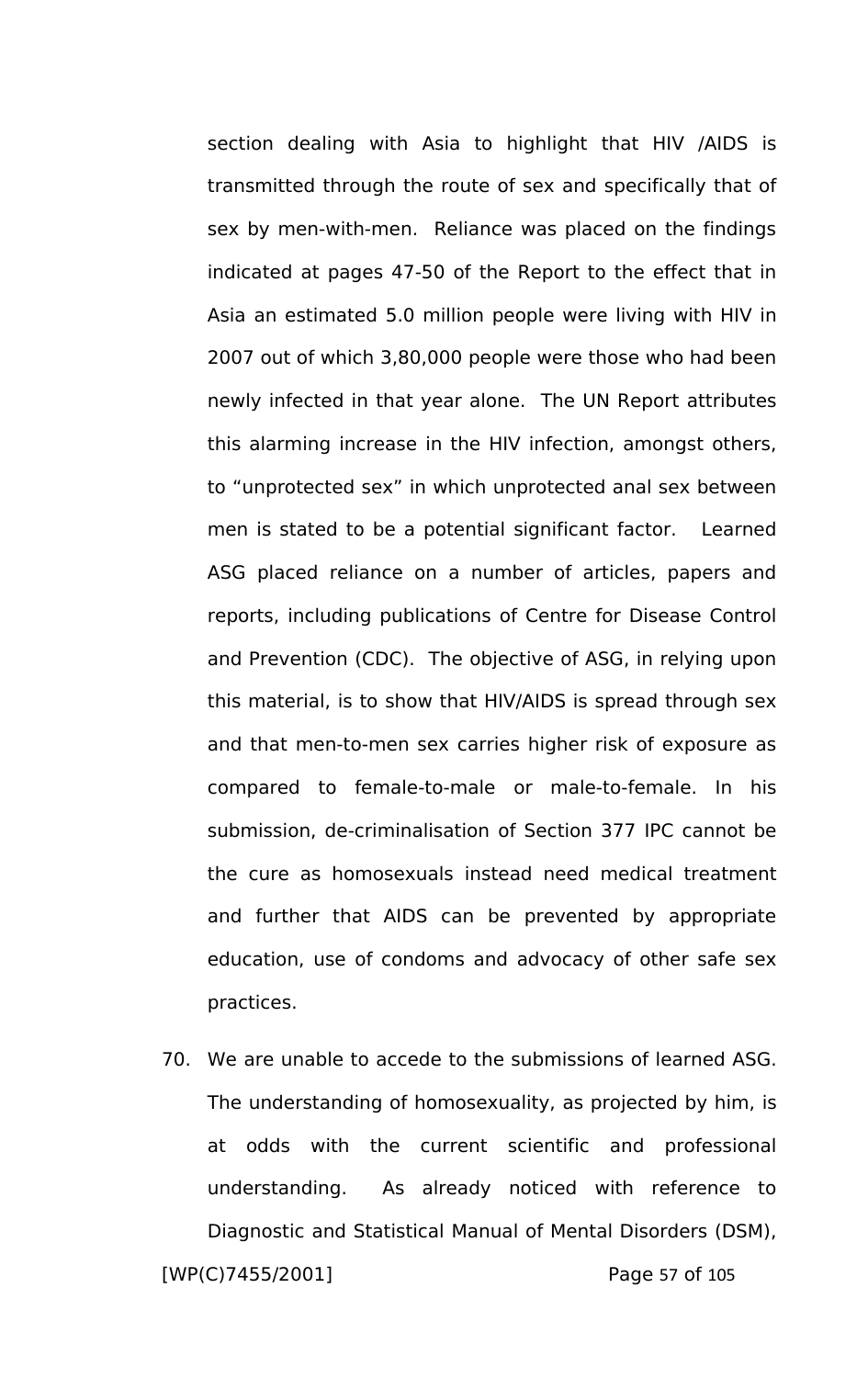as revised in 1987 (3<sup>rd</sup> edition), "homosexuality" is no longer treated as a disease or disorder and now near unanimous medical and psychiatric expert opinion treats it as just another expression of human sexuality.

71. The submission of ASG that Section 377 IPC does not in any manner come in the way of MSM accessing HIV/AIDS prevention material or health care intervention is in contrast to that of NACO, a specialized agency of the government entrusted with the duty to formulate and implement policies for prevention of spread of HIV/AIDS. As mentioned earlier, NACO confirms the case of the petitioner that enforcement of Section 377 IPC contributes adversely; in that, it leads to constantly inhibiting interventions through the National AIDS Control Programme undertaken by the said agency. It needs to be noted here that Government of India is a party to the declared commitment to address the needs of those at greater risk of HIV including amongst High Risk Groups, such as MSM [See United Nations General Assembly Declaration of Commitment on HIV/AIDS, 2001, at para 64; NACO, MoHFW, National AIDS Control Programme Phase III (2007- 2012) Strategy and Implementation Plan, November 2006, at pages 18-32]. Thus, the submissions made orally on behalf of the Union of India are not borne out by the records. On one hand, the affidavit of NACO categorically states that Section 377 IPC pushes gays and MSM underground, leaves them vulnerable to police harassment and renders them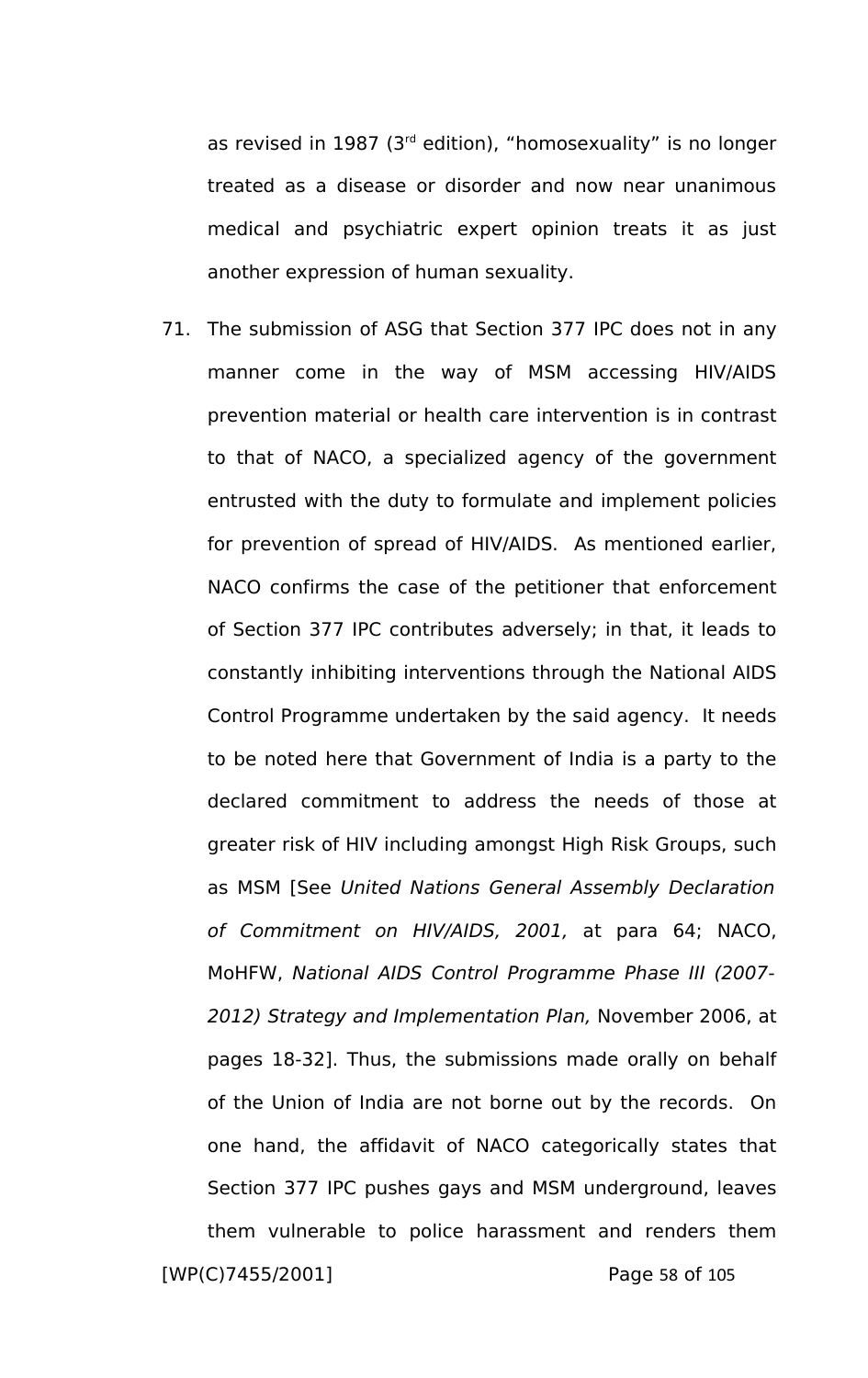unable to access HIV/AIDS prevention material and treatment. On the other, the extensively documented instances of NGOs working in the field of HIV/AIDS prevention and health care being targeted and their staff arrested under Section 377 IPC amply demonstrate the impact of criminalization of homosexual conduct.

- 72. The submission of ASG that Section 377 IPC helps in putting a brake in the spread of AIDS and if consensual same-sex acts between adults were to be de-criminalised, it would erode the effect of public health services by fostering the spread of AIDS is completely unfounded since it is based on incorrect and wrong notions. Sexual transmission is only one of the several factors for the spread of HIV and the disease spreads through both homosexual as well as heterosexual conduct. There is no scientific study or research work by any recognised scientific or medical body, or for that matter any other material, to show any causal connection existing between decriminalisation of homosexuality and the spread of HIV/AIDS. The argument, in fact, runs counter to the policy followed by the Ministry of Health and Family Welfare in combating the spread of this disease.
- 73. A similar line of argument advanced in the case of **Toonen v. State of Australia** (supra) before Human Rights Committee was rejected with the following observations: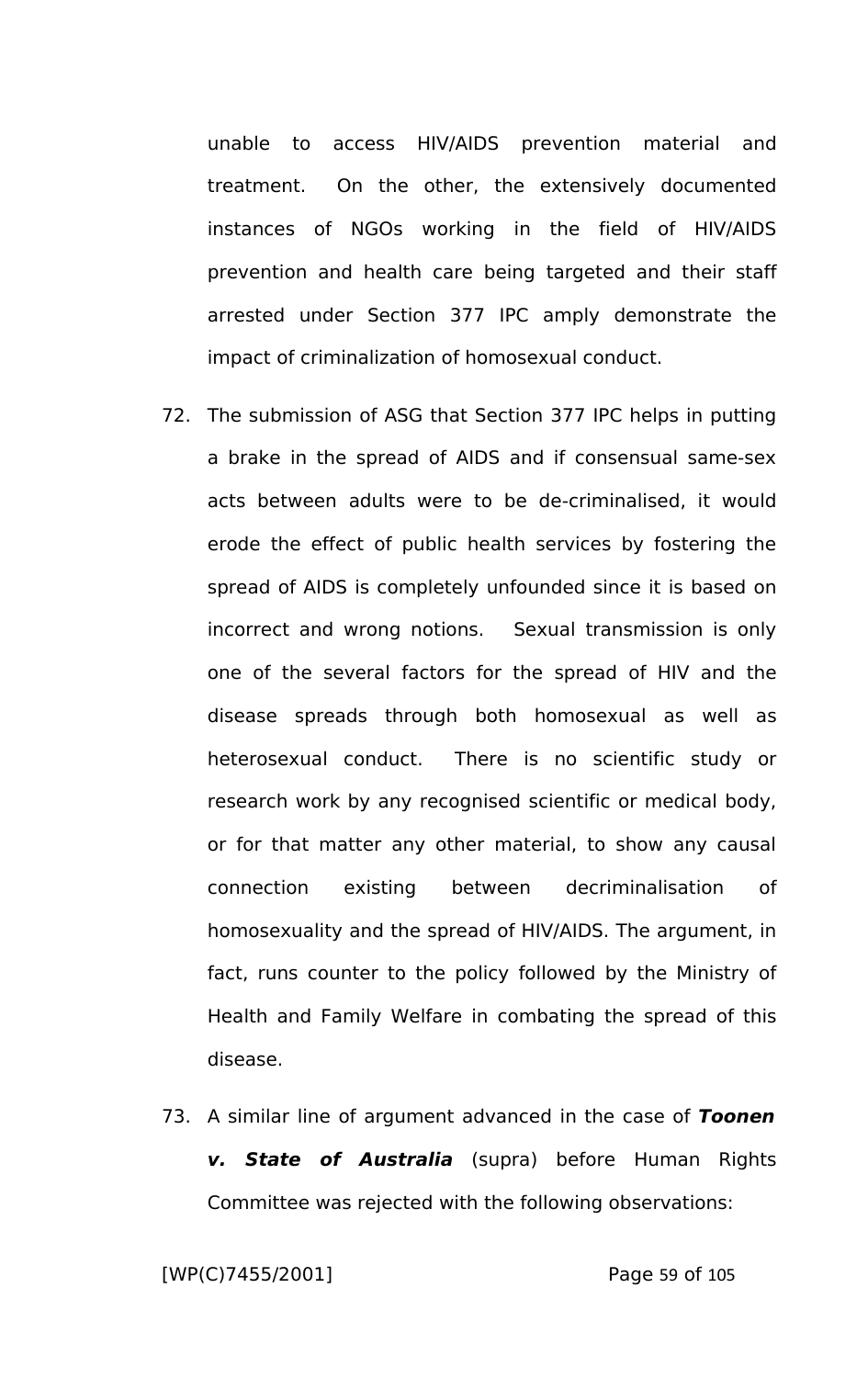"As far as the public health argument of the Tasmanian authorities is concerned, the Committee notes that the criminalization of homosexual practices cannot be considered a reasonable means or proportionate measure to achieve the aim of preventing the spread of AIDS/HIV. The Government of Australia observes that statutes criminalizing homosexual activity tend to impede public health programmes "by driving underground many of the people at the risk of infection". Criminalization of homosexual activity thus would appear to run counter to the implementation of effective education programmes in respect of the HIV/AIDS prevention. Secondly, the Committee notes that no link has been shown between the continued criminalization of homosexual activity and the effective control of the spread of the HIV/AIDS virus."[para 8.5]

74. Learned ASG was at pains to argue that Section 377 IPC is not prone to misuse as it is not enforced against homosexuals but generally used in cases involving child abuse or sexual abuse. Again, the submission is against the facts. A number of documents, affidavits and authoritative reports of independent agencies and even judgments of various courts have been brought on record to demonstrate the widespread abuse of Section 377 IPC for brutalising MSM and gay community persons, some of them of very recent vintage. If the penal clause is not being enforced against homosexuals engaged in consensual acts within privacy, it only implies that this provision is not deemed essential for the protection of morals or public health vis-a-vis said section of society. The provision, from this perspective, should fail the "reasonableness" test.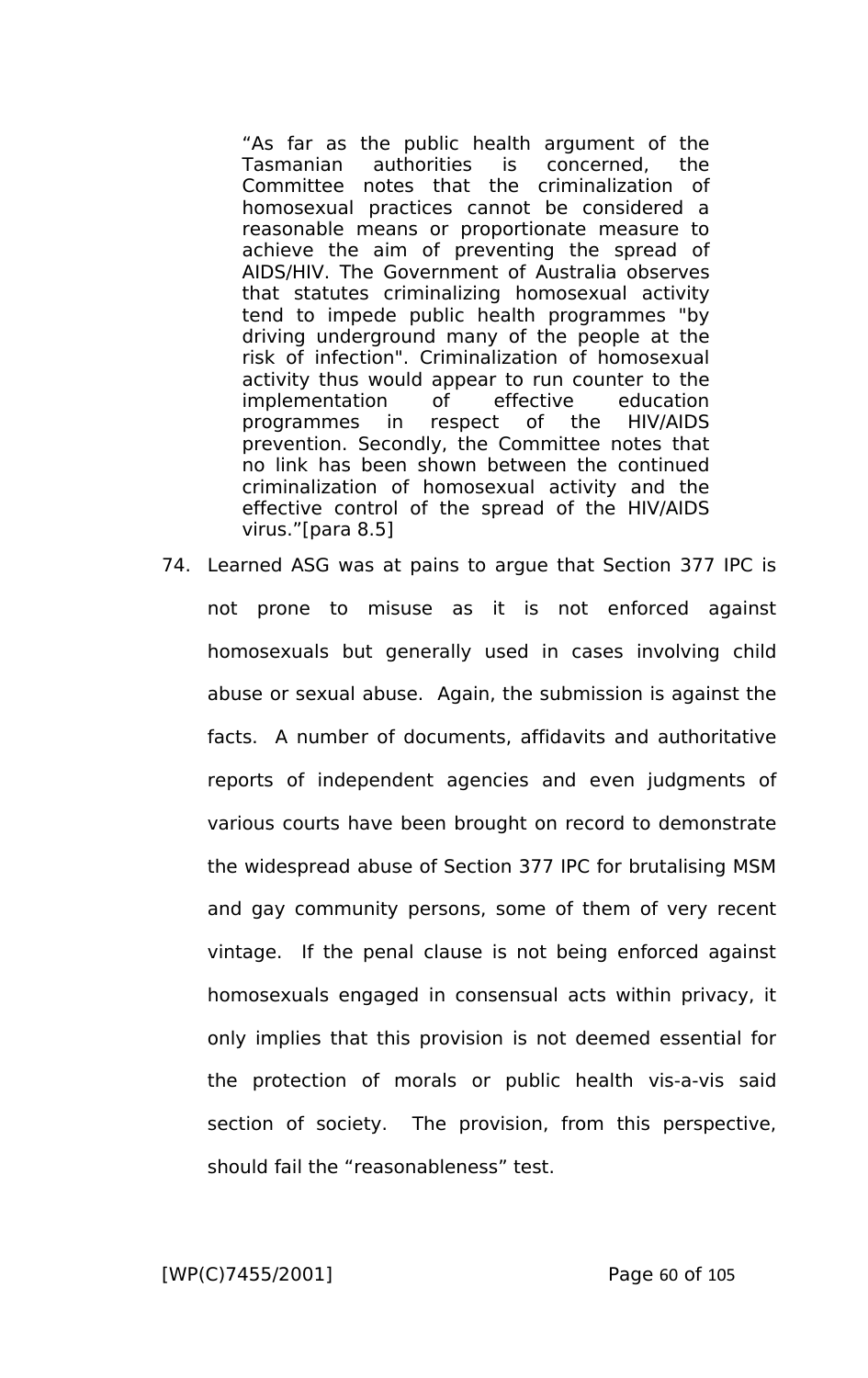MORALITY AS A GROUND OF A RESTRICTION TO FUNDAMENTAL RIGHTS

75. As held in **Gobind** (supra), if the court does find that a claimed right is entitled to protection as a fundamental privacy right, the law infringing it must satisfy the compelling state interest test. While it could be "a compelling state interest" to regulate by law, the area for the protection of children and others incapable of giving a valid consent or the area of non-consensual sex, enforcement of public morality does not amount to a "compelling state interest" to justify invasion of the zone of privacy of adult homosexuals engaged in consensual sex in private without intending to cause harm to each other or others. In **Lawrence v. Texas** (supra), the Court held that moral disapproval is not by itself a legitimate state interest to justify a statute that bans homosexual sodomy. Justice Kennedy observed:

> "The present case does not involve minors. It does not involve persons who might be injured or coerced or who are situated in relationships where consent might not easily be refused. It does not involve public conduct or prostitution. It does not involve whether the government must give formal recognition to any relationship that homosexual persons seek to enter. The case does involve two adults who, with full and mutual consent from each other, engaged in sexual practices common to a homosexual lifestyle. The petitioners are entitled to respect for their private lives. The State cannot demean their existence or control their destiny by making their private sexual conduct a crime. Their right to liberty under the Due Process Clause gives them the full right to engage in their conduct without intervention of the government. "It is a promise of

[WP(C)7455/2001] Page 61 of 105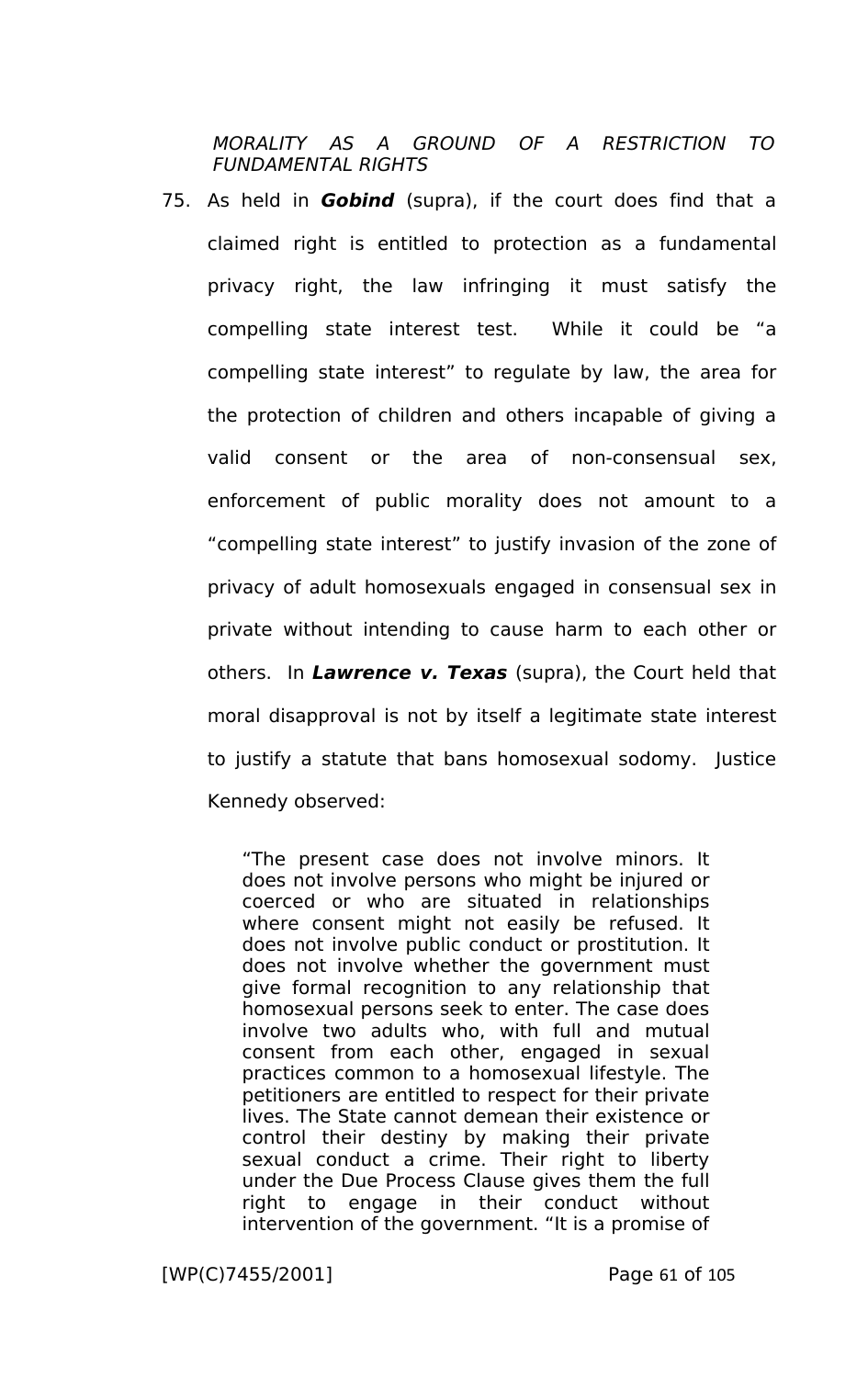the Constitution that there is a realm of personal liberty which the government may not enter." .... The Texas statute furthers no legitimate state interest which can justify its intrusion into the personal and private life of the individual."[page 578]

76. Further, Justice O'Connor while concurring in the majority judgment added that:

> "Indeed, we have never held that moral disapproval, without any other asserted state interest, is a sufficient rationale under the Equal Protection Clause to justify a law that discriminates among groups of persons."[page 582]

77. In **Dudgeon v. United Kingdom** (supra), the UK

# Government urged that there is feeling in Northern Ireland against the proposed change, as it would be seriously damaging to the moral fabric of Northern Irish society. The issue before the Court was to what extent, if at all, the maintenance in force of the legislation is "necessary in a democratic society" for these aims. The Court after referring to Wolfenden report observed that overall function served by the criminal law in this field is to preserve public order and decency and to protect the citizen from what is offensive or injurious. Furthermore, the necessity for some degree of control may even extend to consensual acts committed in

private, where there is call to provide social safeguards against exploitation and corruption of others, particularly those who are specially vulnerable because they are young, weak in body or mind, inexperienced, or in a state of special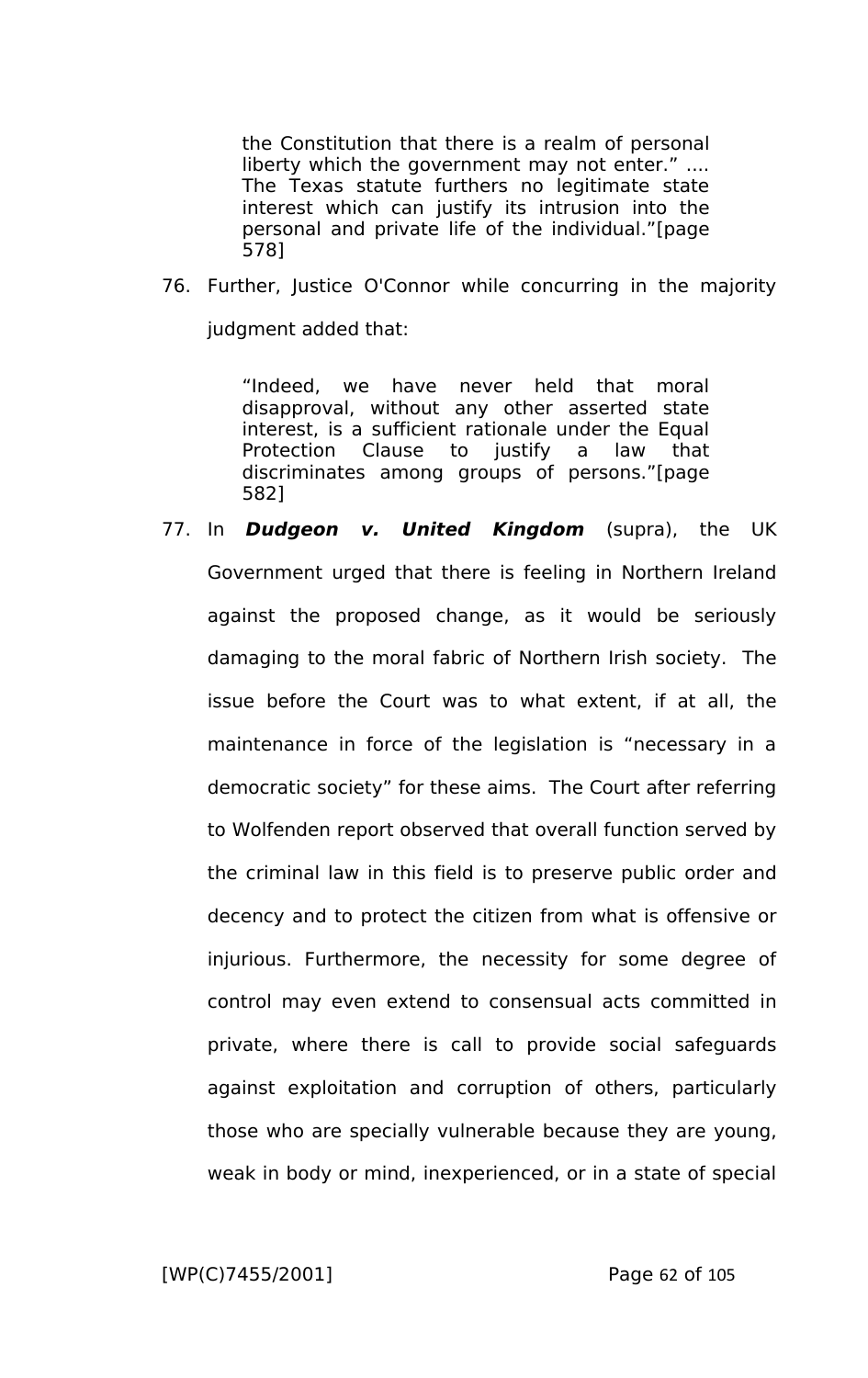physical, official, or economic dependence. The Court

concluded as follows:

"As compared with the era when that legislation was enacted, there is now a better understanding, and in consequence an increased tolerance, of homosexual behaviour to the extent that in the great majority of the member States of the Council of Europe it is no longer considered to be necessary or appropriate to treat homosexual practices of the kind now in question as in themselves a matter to which the sanctions of the criminal law should be applied; the Court cannot overlook the marked changes which have occurred in this regard in the domestic law of the member States ..... In Northern Ireland itself, the authorities have refrained in recent years from enforcing the law in respect of private homosexual acts between consenting males over the age of 21 years capable of valid consent. No evidence has been adduced to show that this has been injurious to moral standards in Northern Ireland or that there has been any public demand for stricter enforcement of the law.

It cannot be maintained in these circumstances that there is a "pressing social need" to make such acts criminal offences, there being no sufficient justification provided by the risk of harm to vulnerable sections of society requiring protection or by the effects on the public..." [para 60]

### 78. In **Norris v. Republic of Ireland** (supra), the Court drew a

comparison with the **Dudgeon** case and relied on the

reasoning in the latter case to hold that:

"It cannot be maintained that there is a "pressing social need" to make such acts criminal offences. On the specific issue of Proportionality, the Court is of the opinion that "such justifications as there are for retaining the law in force unamended are outweighed by the detrimental effects which the very existence of the legislative provisions in question can have on the life of a person of homosexual orientation like the applicant. Although members of the public who regard homosexuality as immoral may be shocked,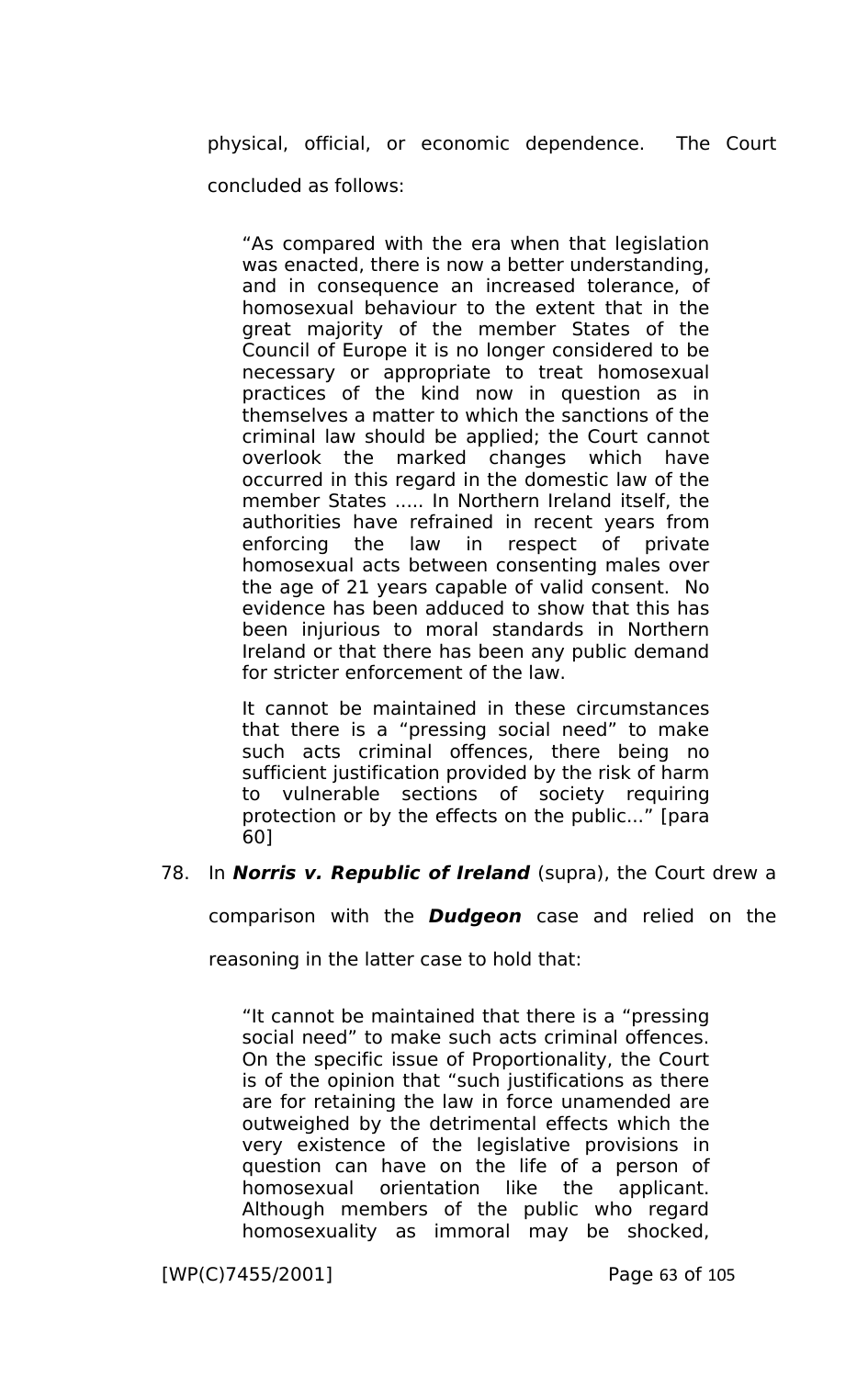offended or disturbed by the commission by others of private homosexual acts, this cannot on its own warrant the application of penal sanctions when it is consenting adults alone who are involved." [para 46]

79. Thus popular morality or public disapproval of certain acts is not a valid justification for restriction of the fundamental rights under Article 21. Popular morality, as distinct from a constitutional morality derived from constitutional values, is based on shifting and subjecting notions of right and wrong. If there is any type of "morality" that can pass the test of compelling state interest, it must be "constitutional" morality and not public morality. This aspect of constitutional morality was strongly insisted upon by Dr. Ambedkar in the Constituent Assembly. While moving the Draft Constitution in the Assembly [Constitutional Assembly Debates : Official Reports Vol.VII: November 4, 1948, page 38], Dr. Ambedkar quoted Grote, the historian of Greece, who had said:

> "The diffusion of constitutional morality, not merely among the majority of any community but throughout the whole, is an indispensable condition of government at once free and peaceable; since even any powerful and obstinate minority may render the working of a free institution impracticable without being strong enough to conquer the ascendancy for themselves."

After quoting Grote, Dr. Ambedkar added:

"While everybody recognised the necessity of diffusion of constitutional morality for the peaceful working of the democratic constitution, there are two things interconnected with it which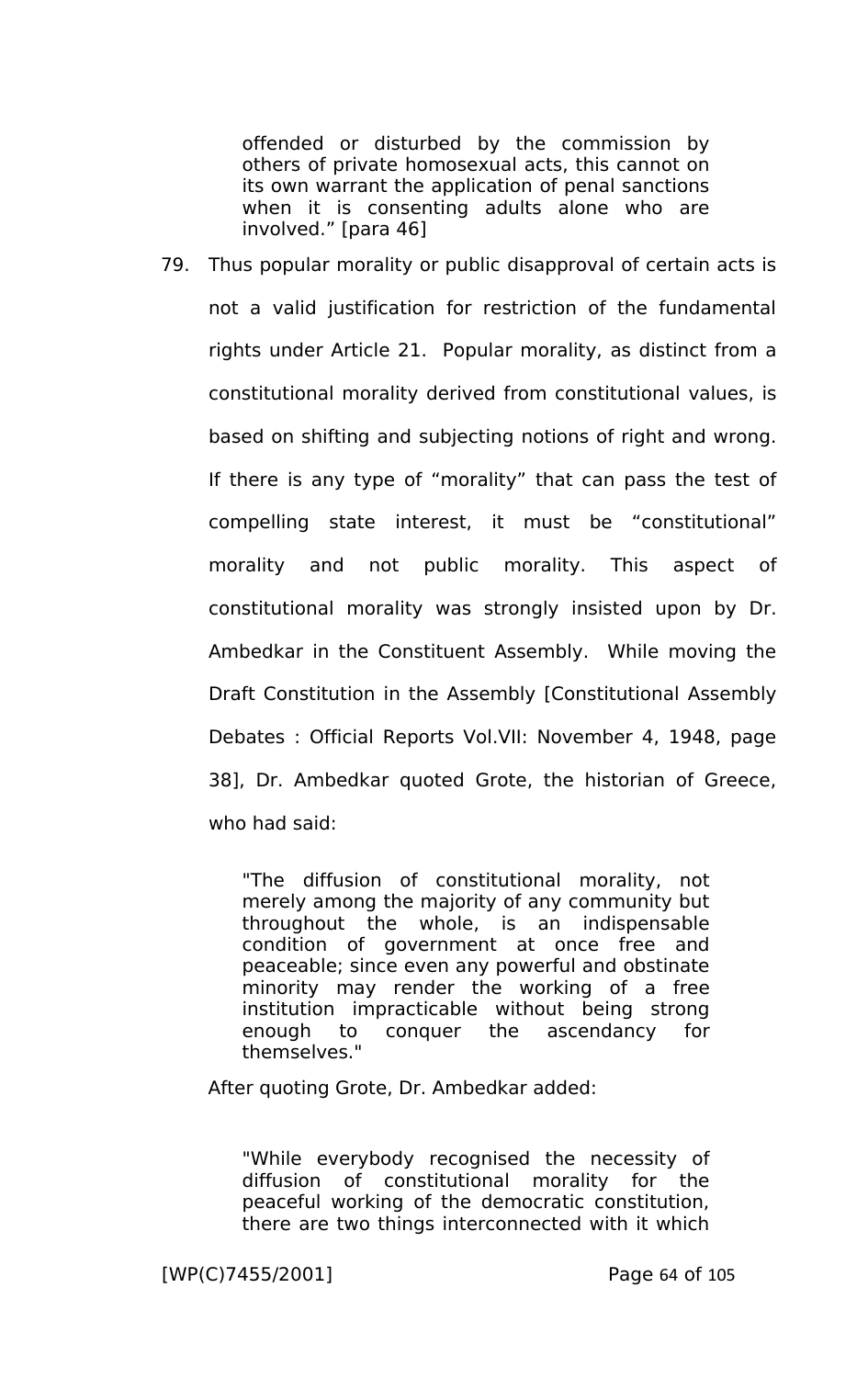are not, unfortunately, generally recognised. One is that the form of administration must be appropriate to and in the same sense as the form of the Constitution. The other is that it is perfectly possible to pervert the Constitution, without changing its form by merely changing its form of administration and to make it inconsistent and opposed to the spirit of the Constitution. ......The question is, can we presume such a diffusion of constitutional morality? Constitutional morality is not a natural sentiment. It has to be cultivated. We must realise that our people have yet to learn it. Democracy in India is only a top dressing on an Indian soil which is essentially undemocratic."

80. Granville Austin in his treatise "The Indian Constitution – Cornerstone of A Nation" had said that the Indian Constitution is first and foremost a social document. The majority of its provisions are either directly aimed at furthering the goals of the social revolution or attempt to foster this revolution by establishing the conditions necessary for its achievement. The core of the commitments to the social revolution lies in Parts III and IV, in the Fundamental Rights and in the Directive Principles of State Policy. These are the conscience of the Constitution. The Fundamental Rights, therefore, were to foster the social revolution by creating a society egalitarian to the extent that all citizens were to be equally free from coercion or restriction by the state, or by society privately; liberty was no longer to be the privilege of the few. The Constitution of India recognises, protects and celebrates diversity. To stigmatise or to criminalise homosexuals only on account of their sexual orientation would be against the constitutional morality.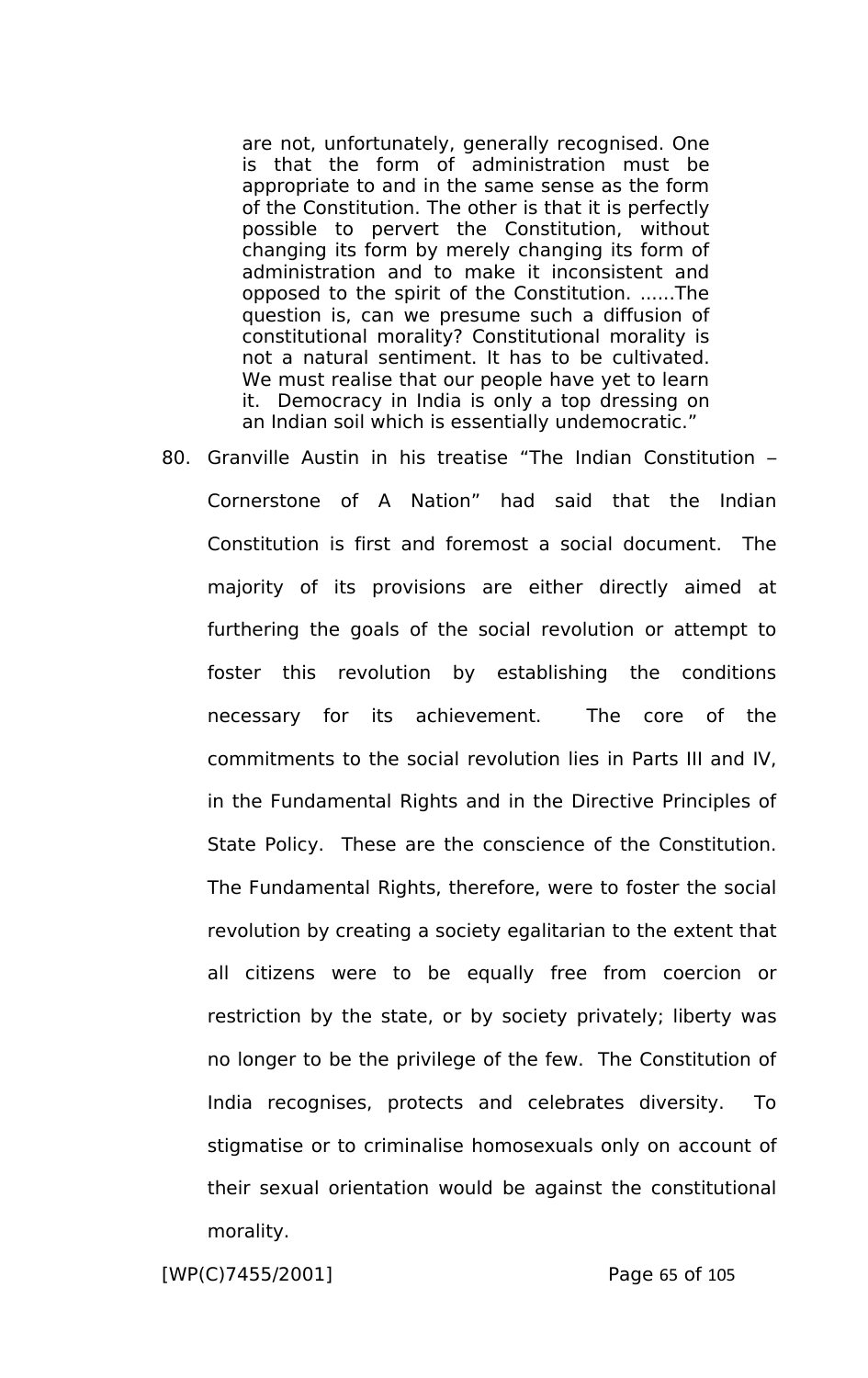81. The question of the State in fact being a protector of constitutional morality was also canvassed by the Constitutional Court of South Africa in **The National Coalition for Gay and Lesbian Equality v. The Minister of Justice** (supra):

> "A state that recognises difference does not mean a state without morality or one without a point of view. It does not banish concepts of right and wrong, nor envisage a world without good and evil..... The Constitution certainly does not debar the state from enforcing morality. Indeed, the Bill of Rights is nothing if not a document founded on deep political morality. What is central to the character and functioning of the State, however, is that the dictates of the morality which it enforces, and the limits to which it may go, are to be found in the text and spirit of the Constitution itself." [para 136]

82. The Wolfenden Committee in considering whether homosexual acts between consenting adults in private should cease to be criminal offences examined a similar argument of morality in favour of retaining them as such. It was urged that conduct of this kind is a cause of the demoralisation and decay of civilisations, and that, therefore, unless the Committee wished to see the nation degenerate and decay, such conduct must be stopped, by every possible means. Rejecting this argument, the Committee observed: "We have found no evidence to support this view, and we cannot feel it right to frame the laws which should govern this country in the present age by reference to hypothetical explanations of the history of other peoples in ages distant in time and different in circumstances from our own. In so far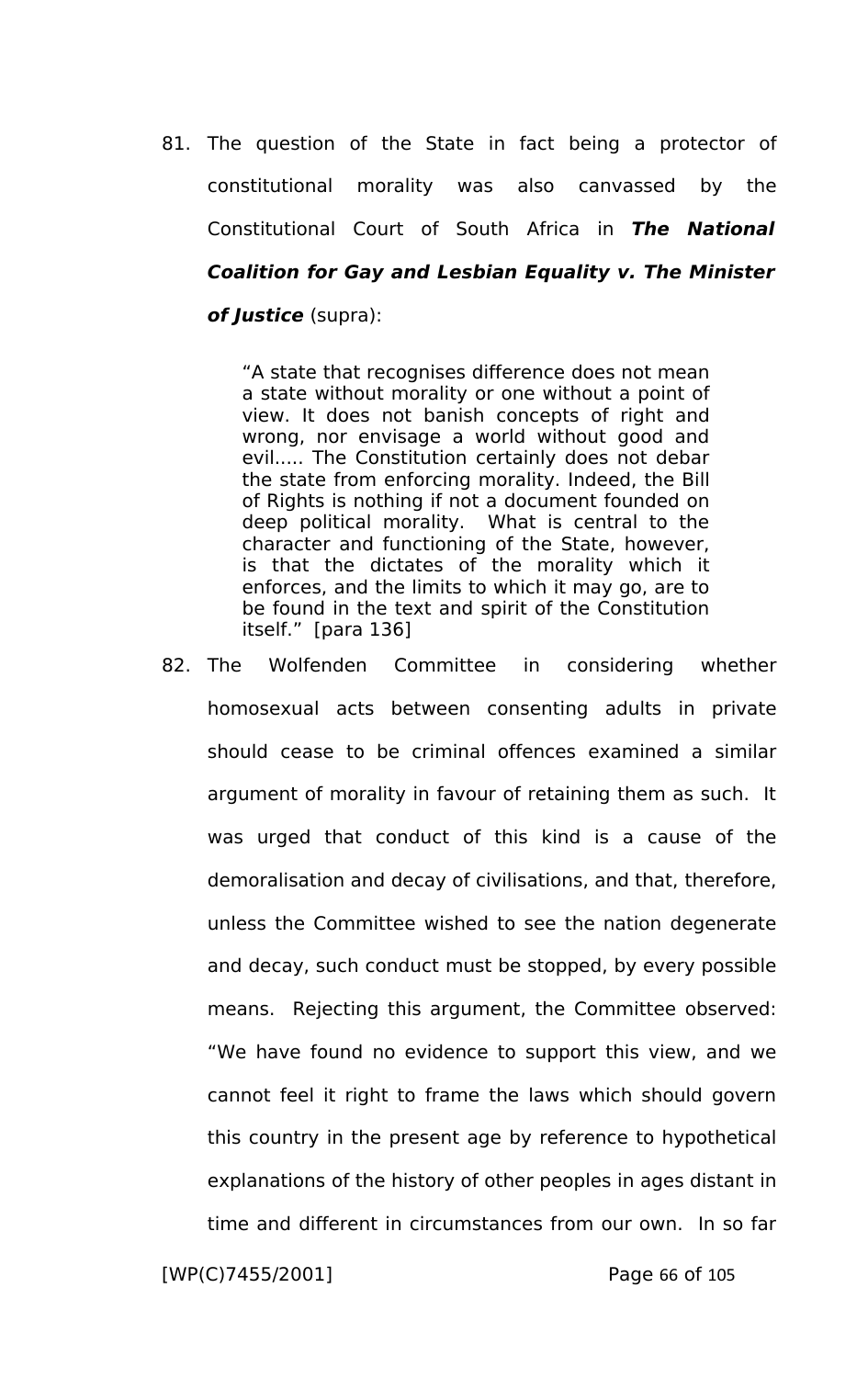as the basis of this argument can be precisely formulated, it is often no more than the expression of revulsion against what is regarded as unnatural, sinful or disgusting. Many people feel this revulsion, for one or more of these reasons. But moral conviction or instinctive feeling, however strong, is not a valid basis for overriding the individual's privacy and for bringing within the ambit of the criminal law private sexual behaviour of this kind." [para 54] The Committee regarded the function of the criminal law in this field as:

> "to preserve public order and decency, to protect the citizen from what is offensive or injurious, and to provide sufficient safeguards against exploitation and corruption of others, particularly those who are specially vulnerable because they are young, weak in body or mind, inexperienced, or in a state of special physical, official, or economic dependence, but not to intervene in the private lives of citizens, or to seek to enforce any particular pattern of behaviour, further than is necessary to carry out the purposes we have outlined." [para 13 and 14]

83. In the 172<sup>nd</sup> report, the Law Commission has recommended deletion of Section 377 IPC, though in its earlier reports it had recommended the retention of the provision. In the 172<sup>nd</sup> report, the Law Commission of India, focused on the need to review the sexual offences laws in the light of increased incidents of custodial rape and crime of sexual abuse against youngsters, and inter alia, recommended deleting the section 377 IPC by effecting the recommended amendments in Sections 375 to 376E of IPC. The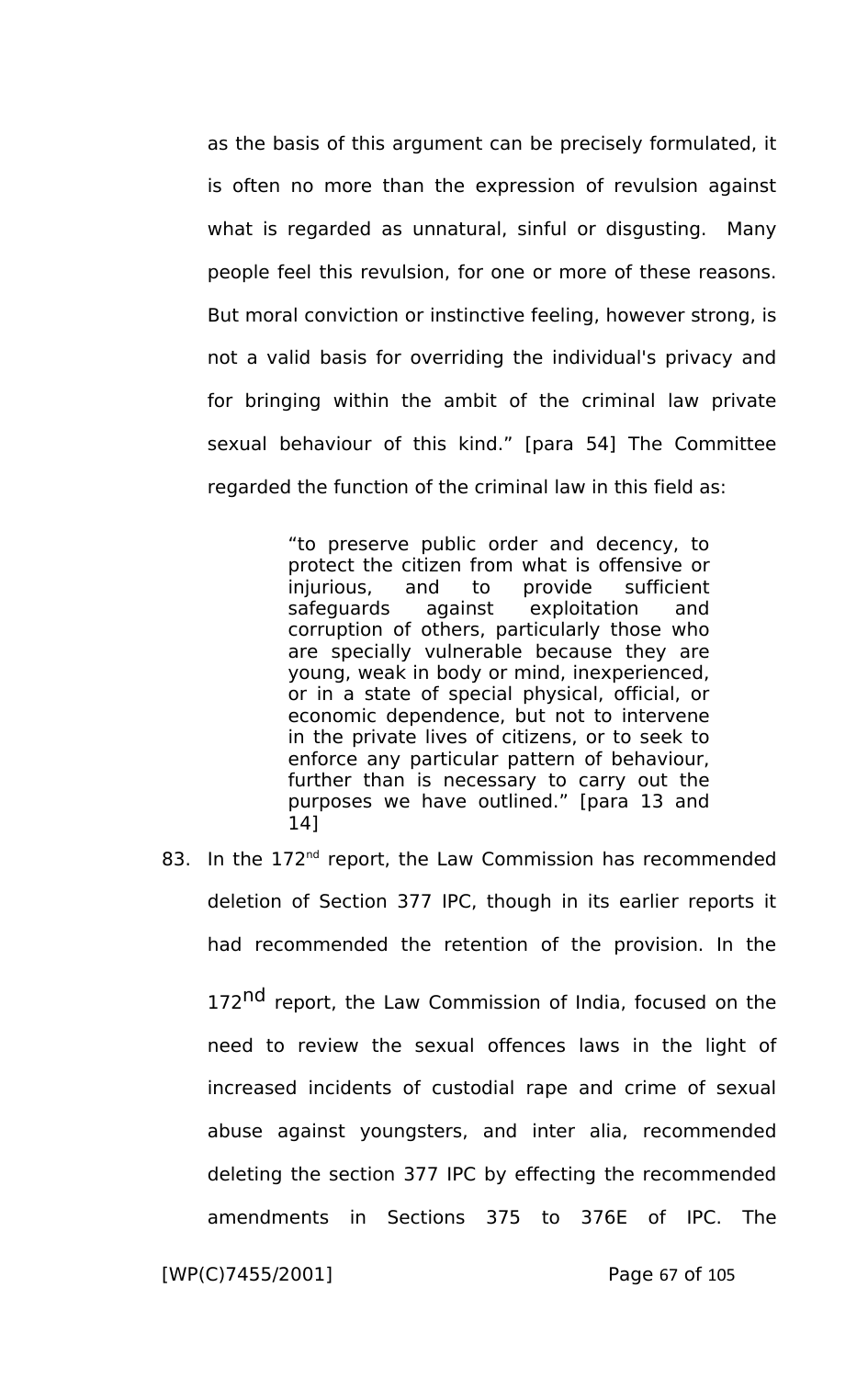Commission discussed various provisions related to sexual offences and was of considered opinion to amend provisions in the Indian Penal Code, 1860; the Code of Criminal Procedure, 1973; and Indian Evidence Act, 1872. In the Indian penal Code, recasting of 375 IPC has been recommended by redefining it under the head of 'Sexual Assault' encompassing all ranges of non consensual sexual offences/assaults, which in particular penalize not only the sexual intercourse with a woman as in accordance with the current 'Rape Laws'; but any non-consensual or non-willing penetration with bodily part or object manipulated by the another person except carried out for proper hygienic or medicinal purposes.

The recommended provision to substitute the existing section 375 IPC reads thus:

"375.Sexual Assault: Sexual assault means -

(a) penetrating the vagina (which term shall include the labia majora),

the anus or urethra of any person with -

i) any part of the body of another person or

ii) an object manipulated by another person

except where such penetration is carried out for proper hygienic or medical purposes;

(b) manipulating any part of the body of another person so as to cause penetration of the vagina (which term shall include the labia majora), the anus or the urethra of the offender by any part of the other person's body;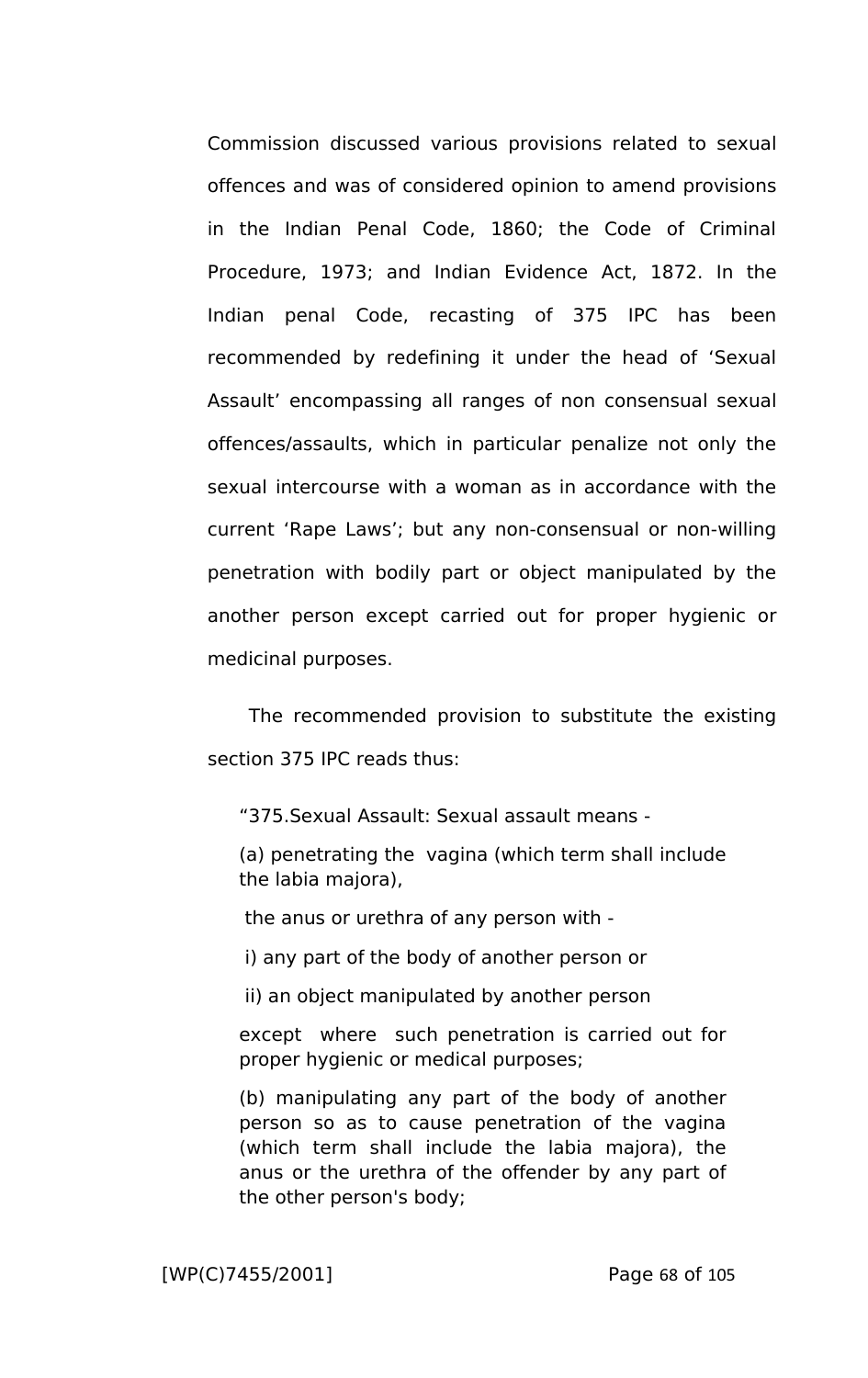(c) introducing any part of the penis of a person into the mouth of another person;

(d) engaging in cunnilingus or fellatio; or

(e) continuing sexual assault as defined in clauses (a) to (d) above

in circumstances falling under any of the six following descriptions:

First- Against the other person's will.

Secondly- Without the other person's consent.

Thirdly- With the other person's consent when such consent has been obtained by putting such other person or any person in whom such other person is interested, in fear of death or hurt.

Fourthly- Where the other person is a female, with her consent, when the man knows that he is not the husband of such other person and that her consent is given because she believes that the offender is another man to whom she is or believes herself to be lawfully married.

Fifthly- With the consent of the other person, when, at the time of giving such consent, by reason of unsoundness of mind or intoxication or the administration by the offender personally or through another of any stupefying or unwholesome substance, the other person is unable to understand the nature and consequences of that to which such other person gives consent.

Sixthly- With or without the other person's consent, when such other person is under sixteen years of age.

Explanation: Penetration to any extent is penetration for the purposes of this section.

Exception: Sexual intercourse by a man with his own wife, the wife not being under sixteen years of age, is not sexual assault."

Pertinently, the major thrust of the recommendation is on

the word 'Person' which makes the sexual offences gender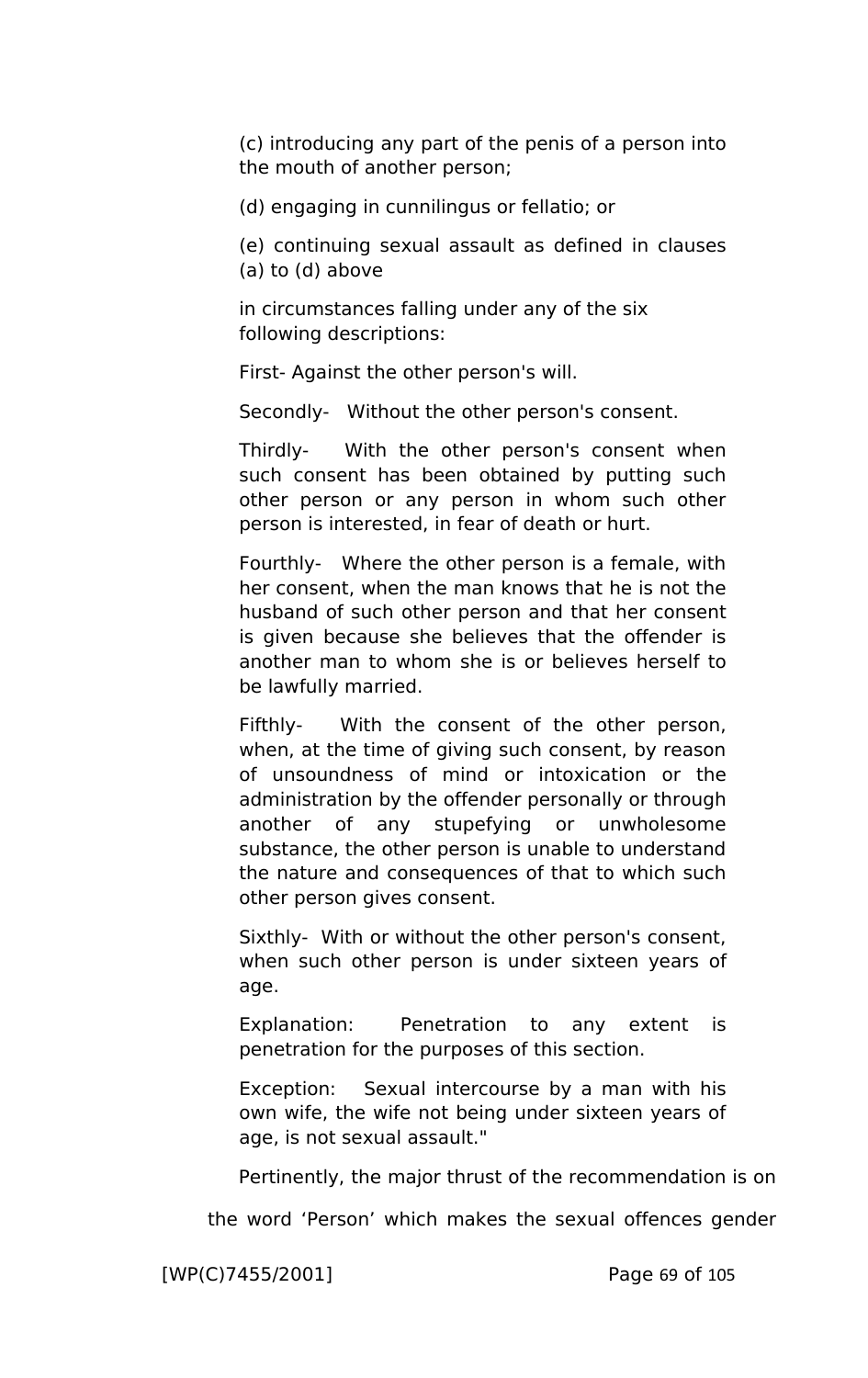neutral unlike gender specific as under the 'Rape Laws' which is the current position in statute book. Amendments in section 376 A, 376B, 376C, 376D have been recommended on the same lines with enhanced punishments. An added explanation defining sexual intercourse is sought to be introduced governing section 376B, 376C, 376D. Insertion of new section 376 E has been recommended to penalize non consensual, direct or indirect, intentional unlawful sexual contact with part of body or with an object, any part of body of another person. This section specifically penalizes the person committing unlawful sexual contact who is in a position of trust or authority towards a young person (below the age of sixteen years), thereby protecting children. Conclusively the Section 377 IPC in the opinion of the Commission, deserves to be deleted in the light of recommended amendments. However persons, having carnal intercourse with any animal, were to be left to their just deserts. Though the Law Commission report would not expressly say so, it is implicit in the suggested amendments that elements of "will" and "consent" will become relevant to determine if the sexual contact (homosexual for the purpose at hand) constitute an offence or not.

84. Our attention was also drawn to a statement of the Solicitor General of India appearing on behalf of India at the Periodic Review before the United Nations Human Rights Council that Indian society was accepting of sexual differences. In [WP(C)7455/2001] Page 70 of 105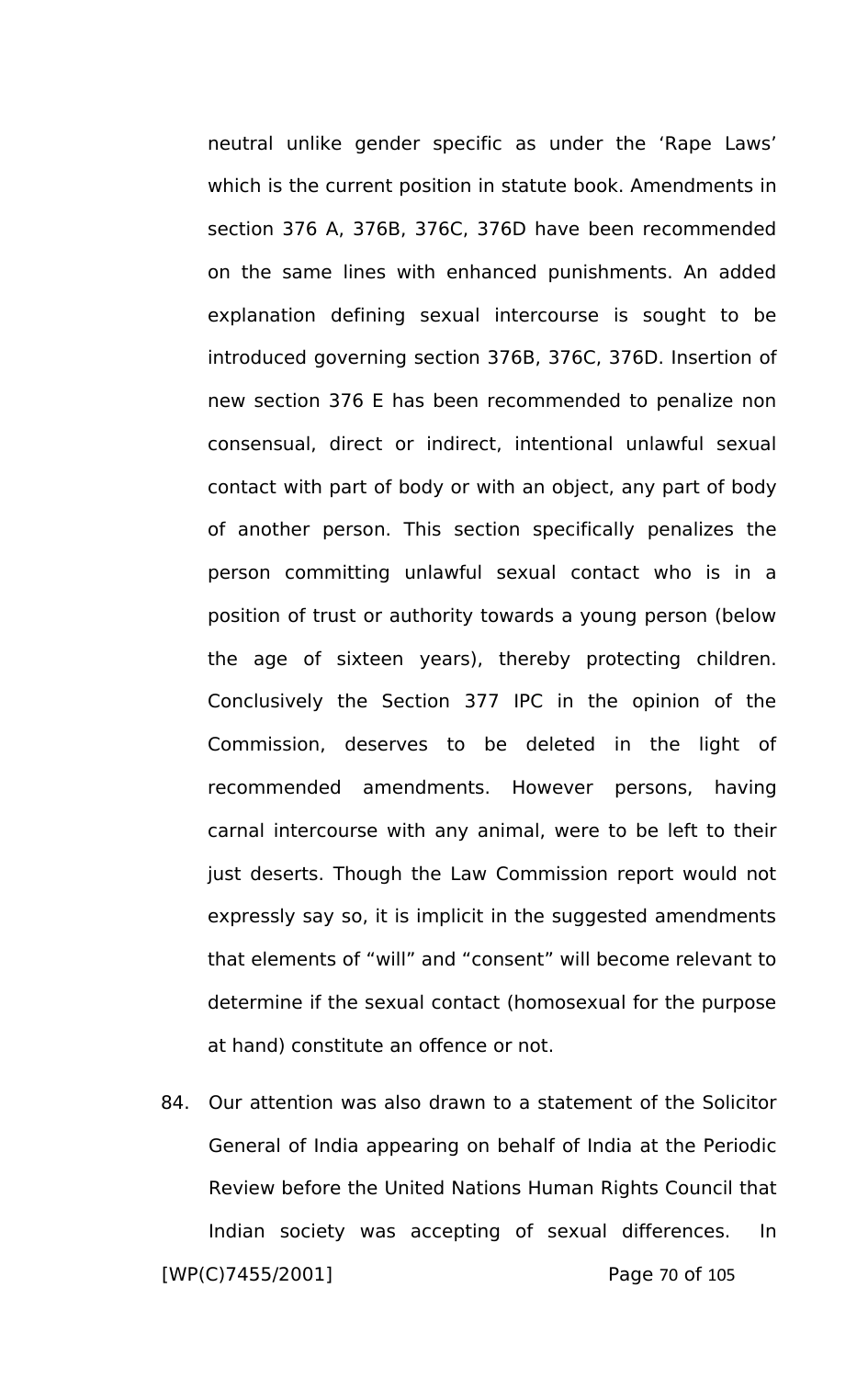response to a question from the delegate from Sweden on

the state of homosexual rights in India, he stated:

"Around the early  $19<sup>th</sup>$  Century, you probably know that in England they frowned on homosexuality, and therefore there are historical reports that various people came to India to take advantage of its more liberal atmosphere with regard to different kinds of sexual conduct. ... As a result, in 1860 when we got the Indian Penal Code, which was drafted by Lord Macaulay, they inserted s.377 in the Indian Penal Code, which brought in the concept of "sexual offences against the order of nature". Now in India we didn't have this concept of something being "against the order of nature". It was essentially a Western concept which has remained over the years. Now homosexuality as such is not defined in the Indian Penal Code, and it will be a matter of great argument whether it's "against the order of nature".

[The address of the Solicitor General of India before United Nations Human Rights Council: rtsp://webcast.un.org/ondemand/ conferences/unhrc/upr/1st/hrc080410pm-ng.rm?start=02:18:32& end=02:37:42 at time index 16.30]

- 85. Justice Michael Kirby, a distinguished former Judge of Australian High Court, expressing in similar vein said that criminalisation of private, consensual homosexual acts is a legacy of one of three very similar criminal codes (of Macaulay, Stephen and Grifith), imposed on colonial people by the imperial rules of the British Crown. Such laws are wrong:
	- Wrong in legal principle because they exceed the proper ambit and function of the criminal law in a modern society;
	- Wrong because they oppress a minority in the community and target them for an attribute of their nature that they do not choose and cannot change. In this respect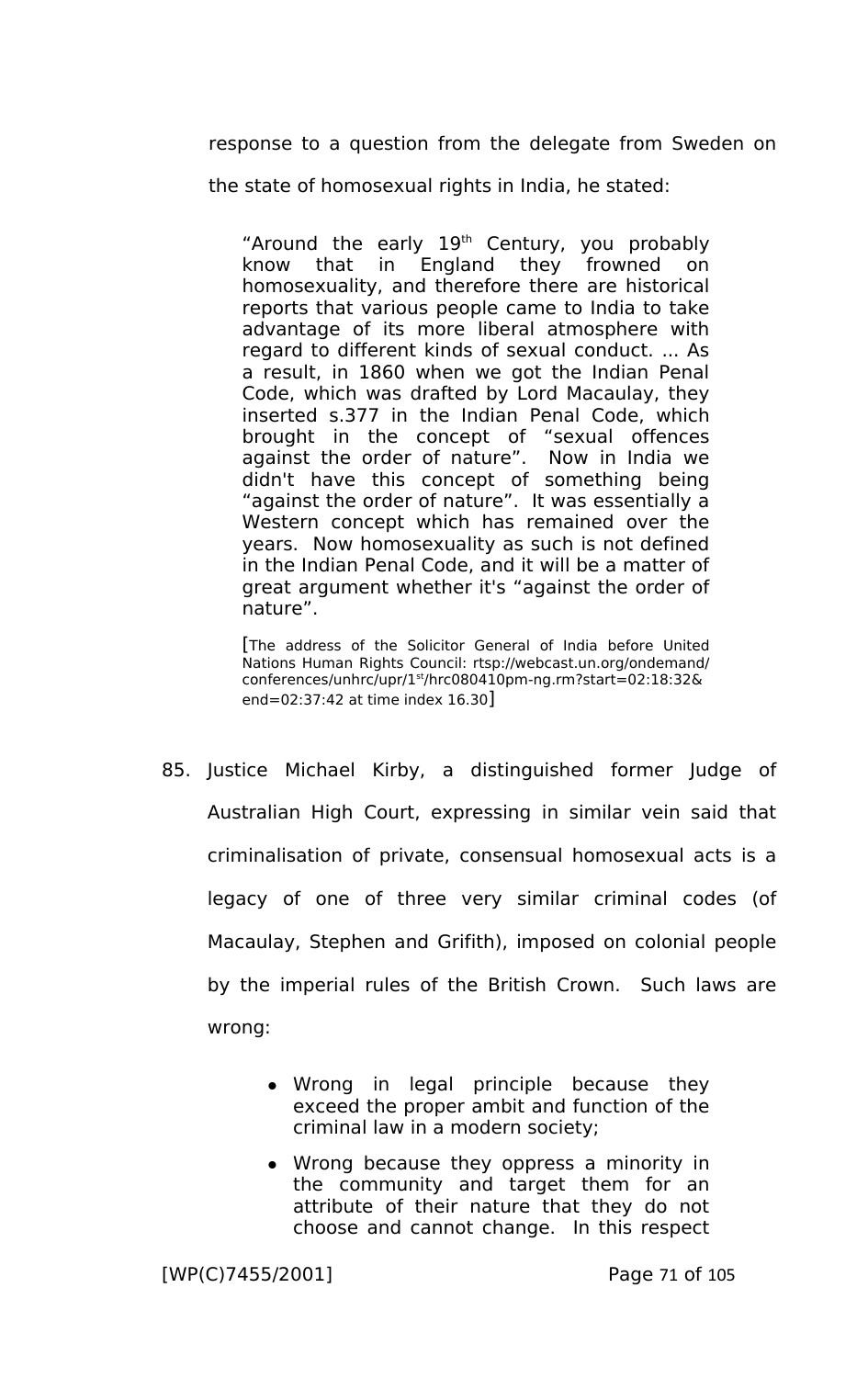they are like other laws of colonial times that disadvantages people on the ground of their race or sex;

- Wrong because they fly in the face of modern scientific knowledge about the incidence and variety of human sexuality; and
- Wrong because they put a cohort of citizens into a position of stigma and shame that makes it hard to reach them with vital messages about safe sexual conduct, essential in the age of HIV/AIDS.

[Homosexual Law Reform : An Ongoing Blind Spot of the Commonwealth of Nations by the Hon'ble<br>Michael Kirby AC CMG, 16<sup>th</sup> National Michael Kirby AC CMG, 16<sup>th</sup> National Commonwealth Law Conference, Hong Kong, 8<sup>th</sup> April, 2009].

86. The argument of the learned ASG that public morality of homosexual conduct might open floodgates of delinquent behaviour is not founded upon any substantive material, even from such jurisdictions where sodomy laws have been abolished. Insofar as basis of this argument is concerned, as pointed out by Wolfenden Committee, it is often no more than the expression of revulsion against what is regarded as unnatural, sinful or disgusting. Moral indignation, howsoever strong, is not a valid basis for overriding individuals's fundamental rights of dignity and privacy.In our scheme of things, constitutional morality must outweigh the argument of public morality, even if it be the majoritarian view. In Indian context, the latest report  $(172<sup>nd</sup>)$  of Law Commission on the subject instead shows heightened realisation about urgent need to follow global trends on the issue of sexual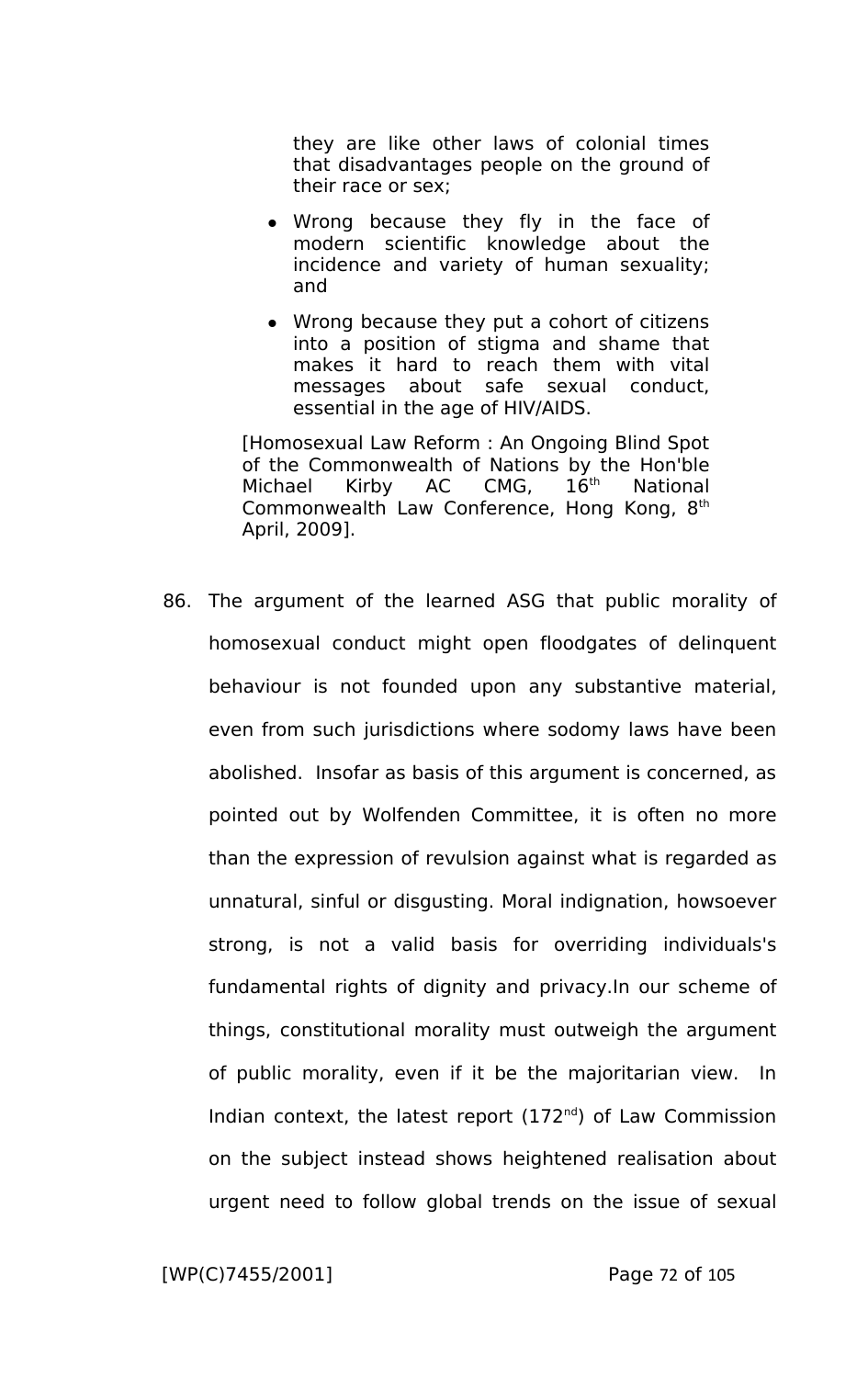offences. In fact, the admitted case of Union of India that Section 377 IPC has generally been used in cases of sexual abuse or child abuse, and conversely that it has hardly ever been used in cases of consenting adults, shows that criminalisation of adult same- sex conduct does not serve any public interest. The compelling state interest rather demands that public health measures are strengthened by de-criminalisation of such activity, so that they can be identified and better focused upon.

87. For the above reasons we are unable to accept the stand of the Union of India that there is a need for retention of Section 377 IPC to cover consensual sexual acts between adults in private on the ground of public morality.

WHETHER SECTION 377 IPC VIOLATES CONSTITUTIONAL GUARANTEE OF EQUALITY UNDER ARTICLE 14 OF THE **CONSTITUTION** 

88. The scope, content and meaning of Article 14 of the Constitution has been the subject matter of intensive examination by the Supreme Court in a catena of decisions. The decisions lay down that though Article 14 forbids class legislation, it does not forbid reasonable classification for the purpose of legislation. In order, however, to pass the test of permissible classification, two conditions must be fulfilled, namely, (i) that the classification must be founded on an intelligible differentia which distinguishes persons or things that are grouped together from those that are left out of the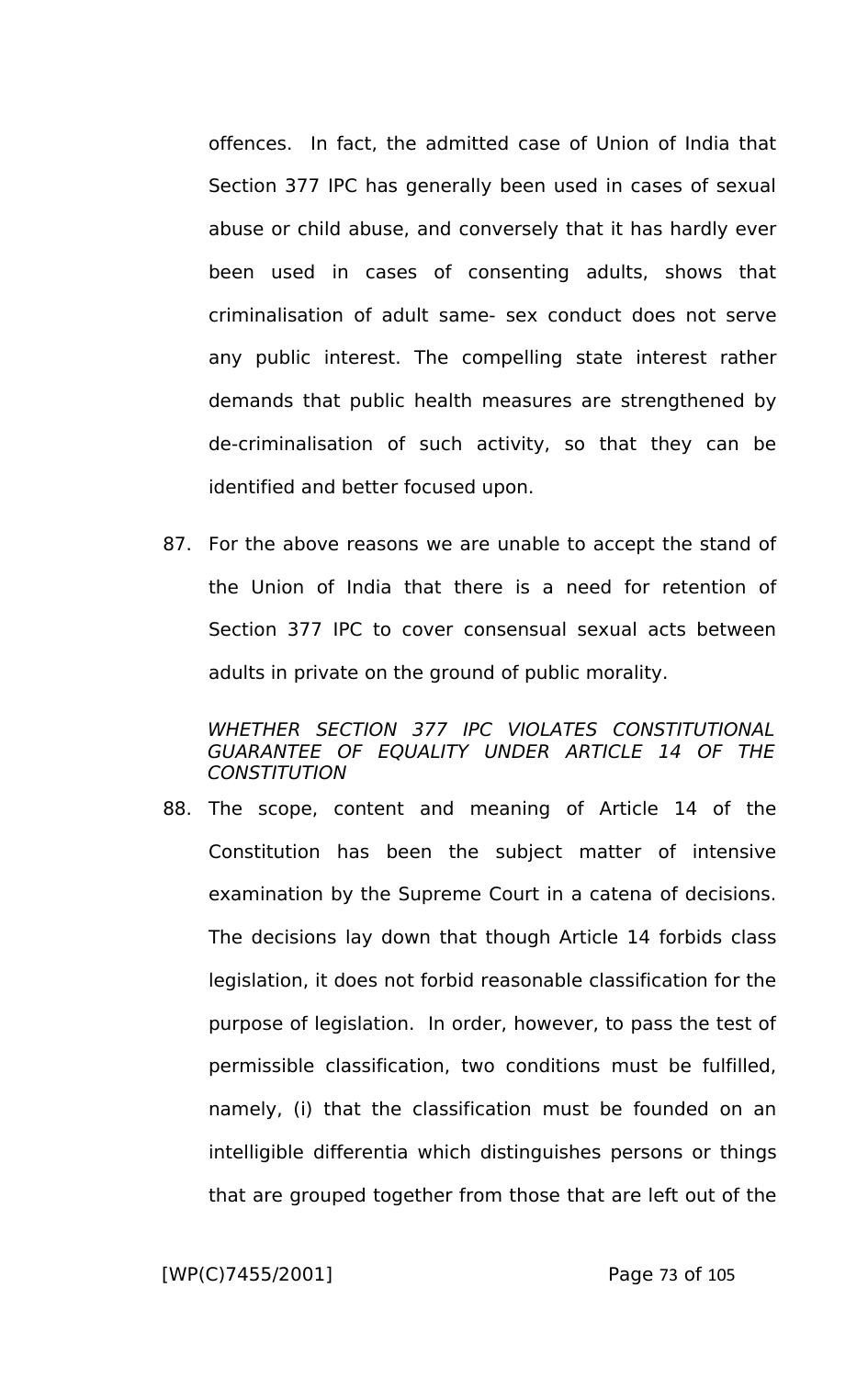group; and (ii) that the differentia must have a rational relation to the objective sought to be achieved by the statute in question. The classification may be founded on differential basis according to objects sought to be achieved but what is implicit in it is that there ought to be a nexus, i.e., causal connection between the basis of classification and object of the statute under consideration. [**Budhan Choudhry v. State of Bihar**, AIR 1955 SC 191]. In considering reasonableness from the point of view of Article 14, the Court has also to consider the objective for such classification. If the objective be illogical, unfair and unjust, necessarily the classification will have to be held as unreasonable. [**Deepak Sibal v. Punjab University**, (1989) 2 SCC 145]

- 89. The other important facet of Article 14 which was stressed in **Maneka Gandhi** is that it eschews arbitrariness in any form. The Court reiterated what was pointed out by the majority in **E.P. Royappa v. State of Tamil Nadu**, (1974) 4 SCC 3 that "from a positivistic point of view, equality is antithetic to arbitrariness".
- 90. Affirming and explaining this view, the Constitution Bench in **Ajay Hasia v. Khalid Mujib Sehravardi**, (1981) 1 SCC 722 held that it must, therefore, now be taken to be well settled that what Article 14 strikes at is arbitrariness because any action that is arbitrary must necessarily involve negation of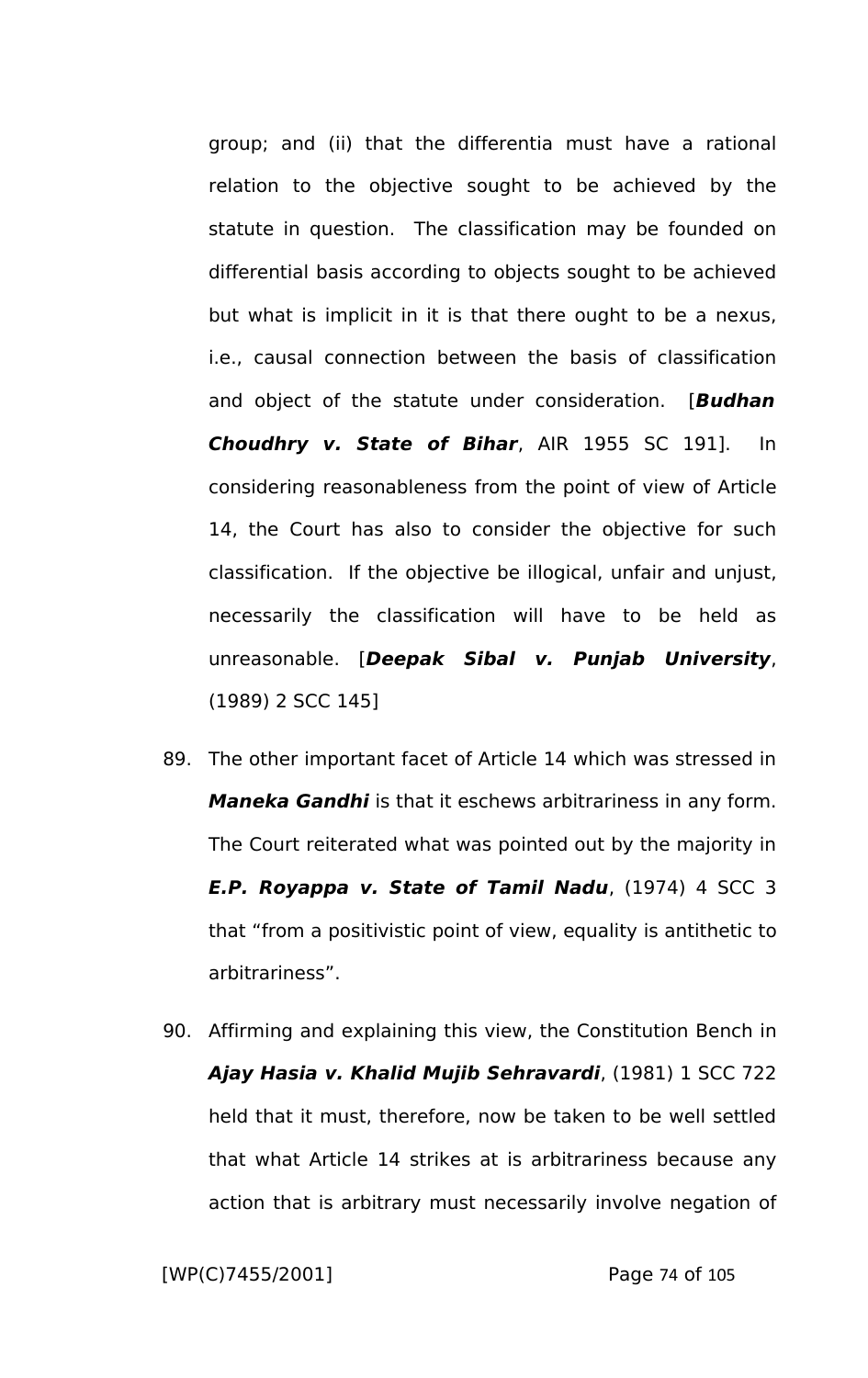equality. The Court made it explicit that where an Act is arbitrary, it is implicit in it that it is unequal both according to political logic and constitutional law and is, therefore, violative of Article 14.

#### THE CLASSIFICATION BEARS NO RATIONAL NEXUS TO THE OBJECTIVE SOUGHT TO BE ACHIEVED

- 91. The petitioner's case is that public morality is not the province of criminal law and Section 377 IPC does not have any legitimate purpose. Section 377 IPC makes no distinction between acts engaged in the public sphere and acts engaged in the private sphere. It also makes no distinction between the consensual and non-consensual acts between adults. Consensual sex between adults in private does not cause any harm to anybody. Thus it is evident that the disparate grouping in Section 377 IPC does not take into account relevant factors such as consent, age and the nature of the act or the absence of harm caused to anybody. Public animus and disgust towards a particular social group or vulnerable minority is not a valid ground for classification under Article 14. Section 377 IPC targets the homosexual community as a class and is motivated by an animus towards this vulnerable class of people.
- 92. According to Union of India, the stated object of Section 377 IPC is to protect women and children, prevent the spread of HIV/AIDS and enforce societal morality against homosexuality. It is clear that Section 377 IPC, whatever its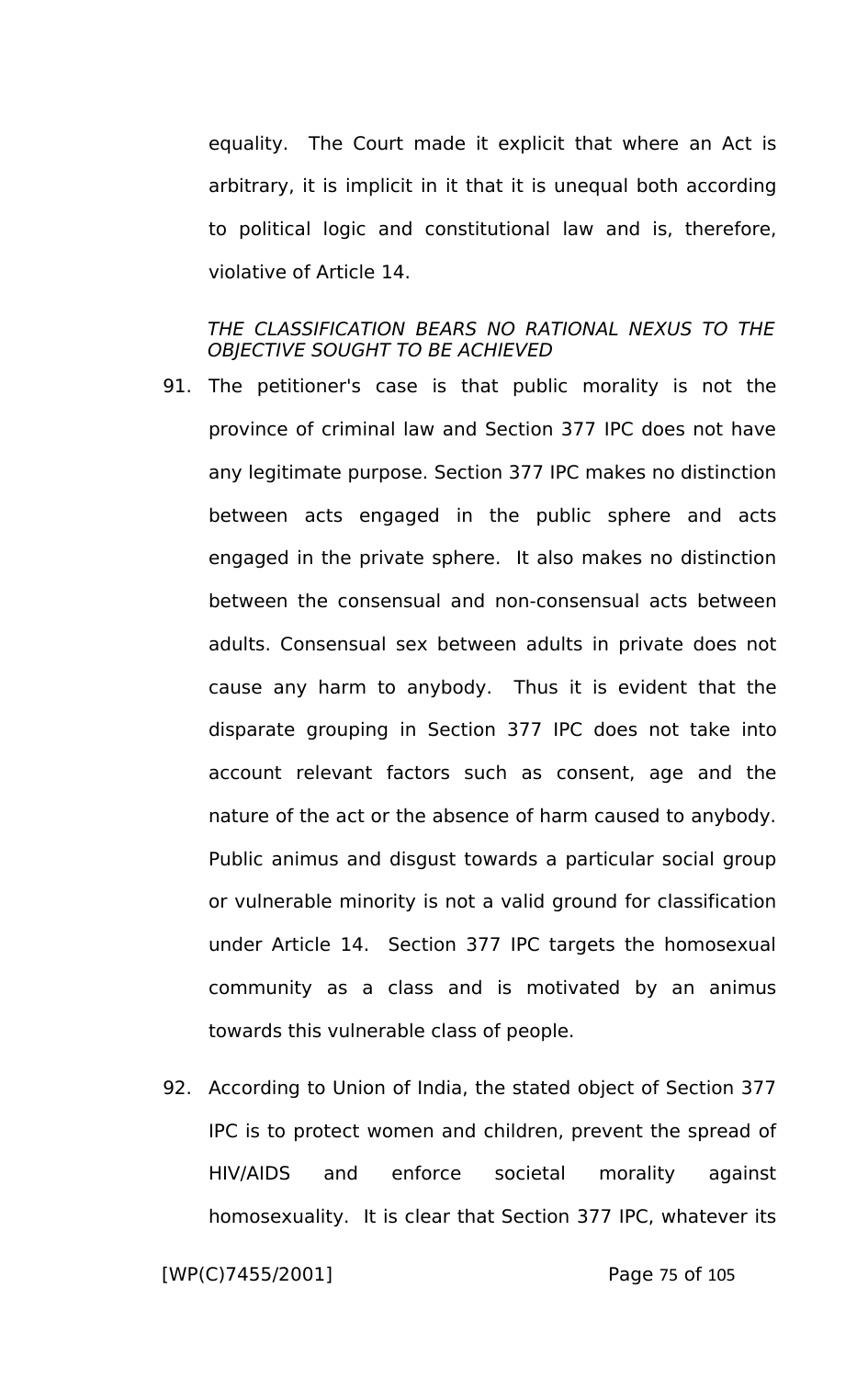present pragmatic application, was not enacted keeping in mind instances of child sexual abuse or to fill the lacuna in a rape law. It was based on a conception of sexual morality specific to Victorian era drawing on notions of carnality and sinfulness. In any way, the legislative object of protecting women and children has no bearing in regard to consensual sexual acts between adults in private. The second legislative purpose elucidated is that Section 377 IPC serves the cause of public health by criminalising the homosexual behaviour. As already held, this purported legislative purpose is in complete contrast to the averments in NACO's affidavit. NACO has specifically stated that enforcement of Section 377 IPC adversely contributes to pushing the infliction underground, make risky sexual practices go unnoticed and unaddressed. Section 377 IPC thus hampers HIV/AIDS prevention efforts. Lastly, as held earlier, it is not within the constitutional competence of the State to invade the privacy of citizens lives or regulate conduct to which the citizen alone is concerned solely on the basis of public morals. The criminalisation of private sexual relations between consenting adults absent any evidence of serious harm deems the provision's objective both arbitrary and unreasonable. The state interest "must be legitimate and relevant" for the legislation to be non-arbitrary and must be proportionate towards achieving the state interest. If the objective is irrational, unjust and unfair, necessarily

[WP(C)7455/2001] Page 76 of 105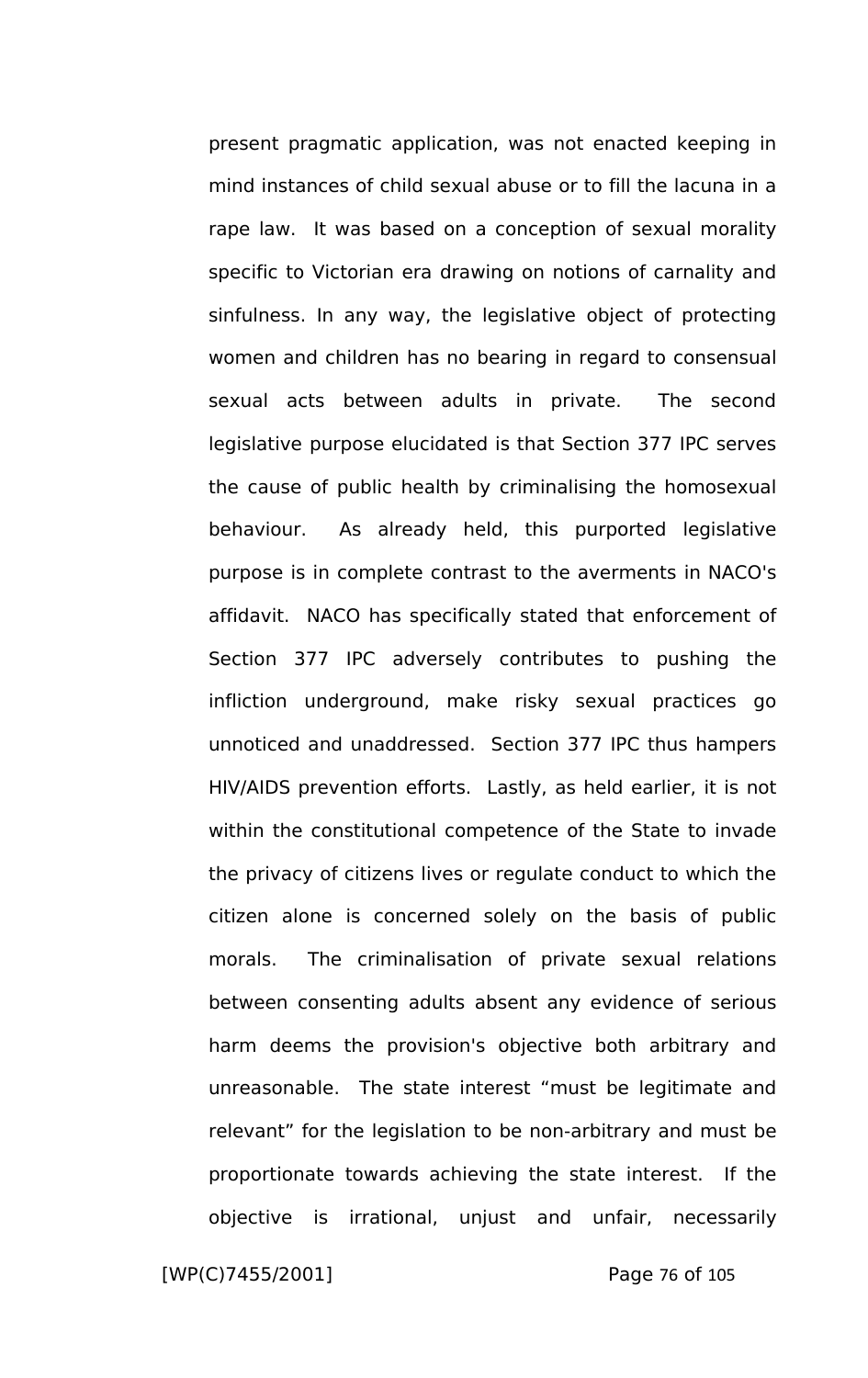classification will have to be held as unreasonable. The nature of the provision of Section 377 IPC and its purpose is to criminalise private conduct of consenting adults which causes no harm to anyone else. It has no other purpose than to criminalise conduct which fails to conform with the moral or religious views of a section of society. The discrimination severely affects the rights and interests of homosexuals and deeply impairs their dignity.

93. We may also refer to Declaration of Principles of Equality issued by the Equal Rights Trust in April, 2008, which can be described as current international understanding of Principles on Equality. This declaration was agreed upon by a group of experts at a conference entitled "Principles on Equality and the Development of Legal Standard on Equality" held on 3-5 April, 2008 in London. Participants of different backgrounds, including academics, legal practitioners, human rights activists from all regions of the world took part in the Conference. The Declaration of Principles on Equality reflects a moral and professional consensus among human rights and equality experts. The declaration defines the terms 'equality' and 'equal treatment' as follows:

#### "THE RIGHT TO EQUALITY

The right to equality is the right of all human beings to be equal in dignity, to be treated with respect and consideration and to participate on an equal basis with others in any area of economic, social, political, cultural or civil life. All human beings are equal before the law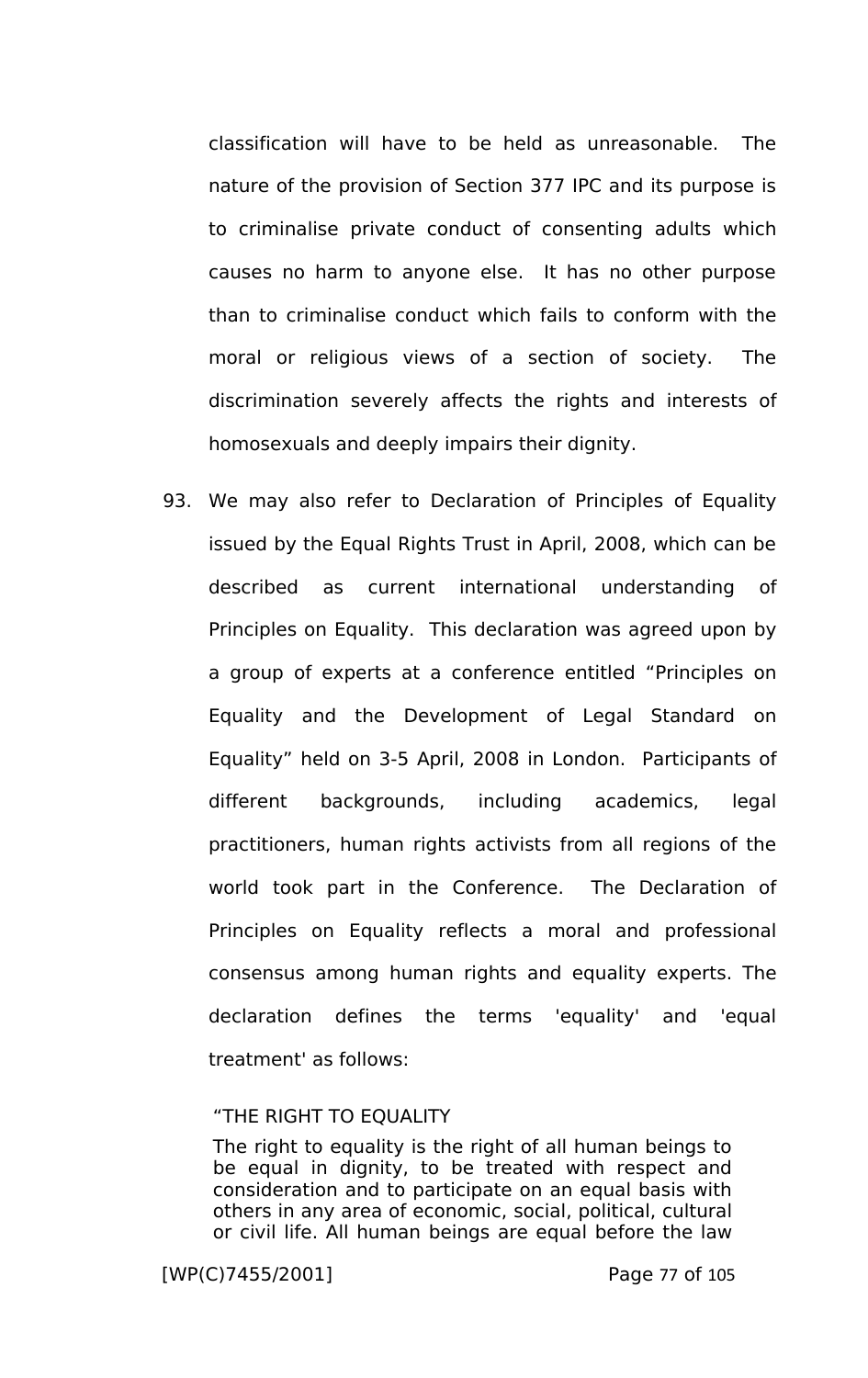and have the right to equal protection and benefit of the law.

#### EQUAL TREATMENT

Equal treatment, as an aspect of equality, is not equivalent to identical treatment. To realise full and effective equality, it is necessary to treat people differently according to their different circumstances, to assert their equal worth and to enhance their capabilities to participate in society as equals."

Part-II of the Declaration lays down the right to nondiscrimination. The right to non-discrimination is stated to be a free-standing fundamental right, subsumed in the right to equality. Discrimination is defined as follows:

"Discrimination must be prohibited where it is on grounds of race, colour, ethnicity, descent, sex, pregnancy, maternity, civil, family or carer status, language, religion or belief, political or other opinion, birth, national or social origin, nationality, economic status, association with a national minority, sexual orientation, gender identity, age, disability, health status, genetic or other predisposition toward illness or a combination of any of these grounds, or on the basis of characteristics associated with any of these grounds. (emphasis supplied)

Discrimination based on any other ground must be prohibited where such discrimination (i) causes or perpetuates systemic disadvantage; (ii) undermines human dignity; or (iii) adversely affects the equal enjoyment of a person's rights and freedoms in a serious manner that is comparable to discrimination on the prohibited grounds stated above.

Discrimination must also be prohibited when it is on the ground of the association of a person with other persons to whom a prohibited ground applied or the perception, whether accurate or otherwise, of a person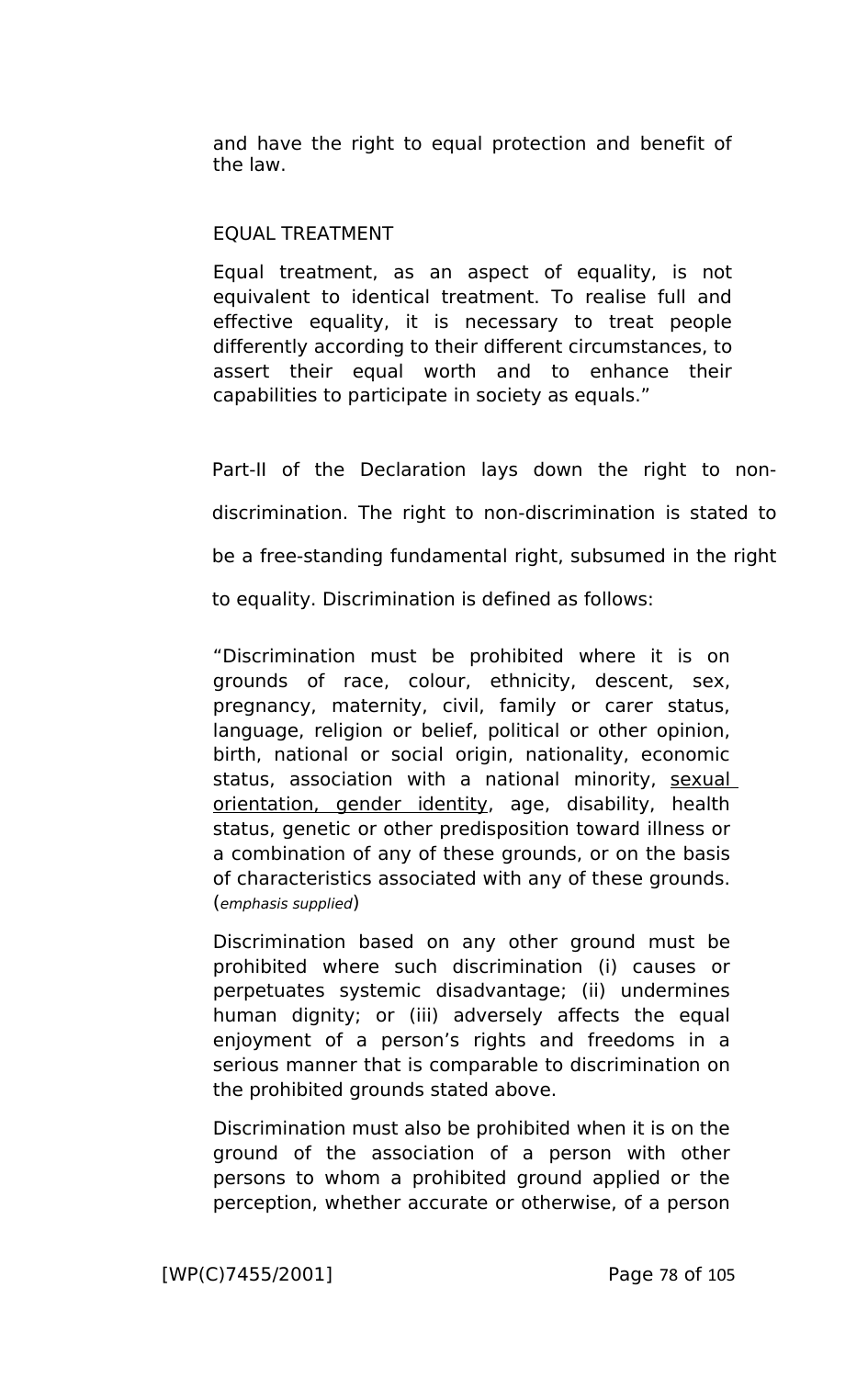as having a characteristic associated with a prohibited ground.

Discrimination may be direct or indirect.

Direct discrimination occurs when for a reason related to one or more prohibited grounds a person or group of persons is treated less favourably than another person or another group of persons is, has been, or would be treated in a comparable situation; or when for a reason related to one or more prohibited grounds a person or group of persons is subjected to a detriment. Direct discrimination may be permitted only very exceptionally, when it can be justified against strictly defined criteria.

Indirect discrimination occurs when a provision, criterion or practice would put persons having a status or a characteristic associated with one or more prohibited grounds at a particular disadvantage compared with other persons, unless that provision, criterion or practice is objectively justified by a legitimate aim, and the means of achieving that aim are appropriate and necessary.

Harassment constitutes discrimination when unwanted conduct related to any prohibited ground takes place with the purpose or effect of violating the dignity of a person or of creating an intimidating, hostile, degrading, humiliating or offensive environment. (emphasis supplied)

[Declaration of Principles on Equality 2008 - The Equal Rights Trust]

# SECTION 377 IPC TARGETS HOMOSEXUALS AS A CLASS

94. Section 377 IPC is facially neutral and it apparently targets not identities but acts, but in its operation it does end up unfairly targeting a particular community. The fact is that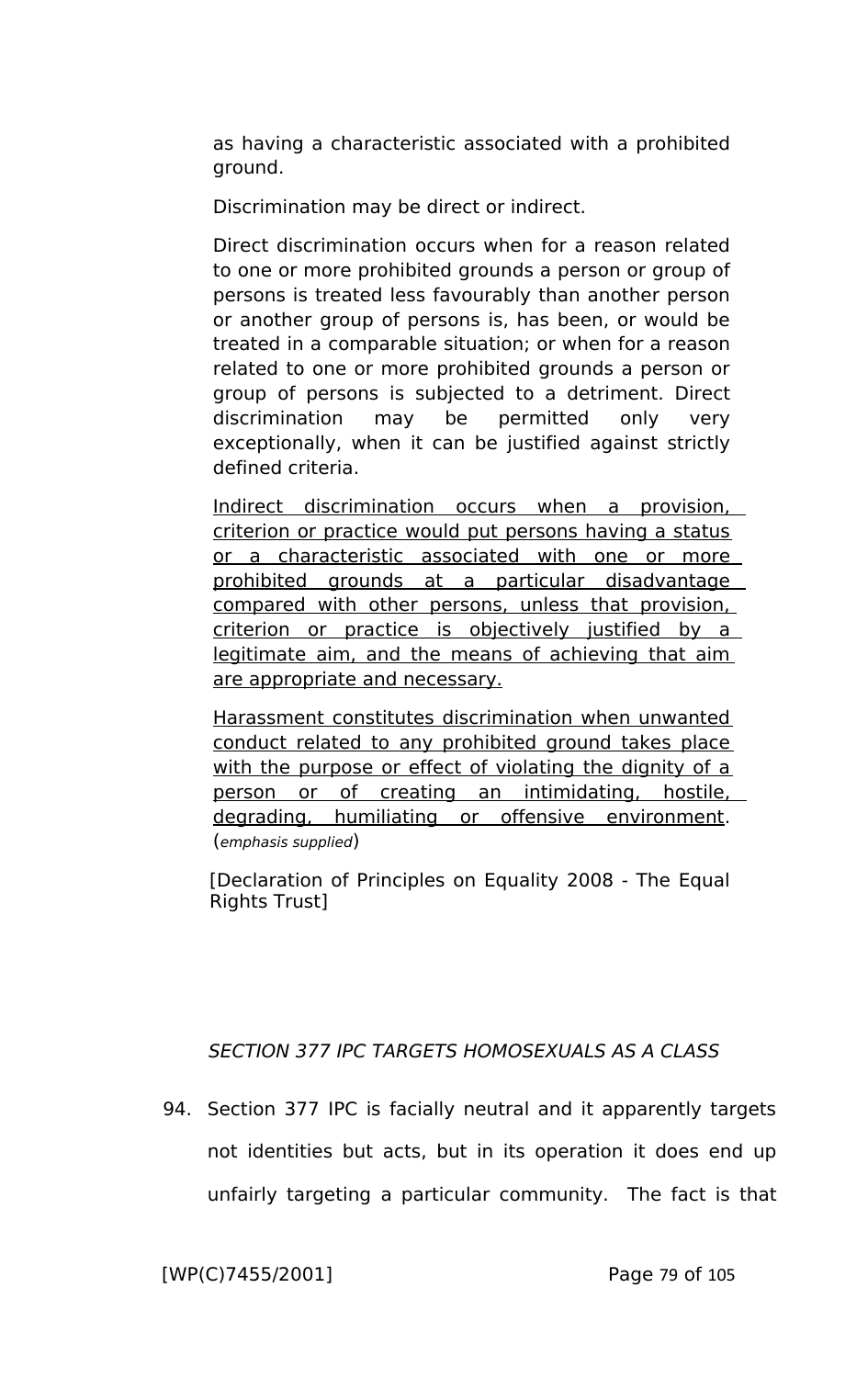these sexual acts which are criminalised are associated more closely with one class of persons, namely, the homosexuals as a class. Section 377 IPC has the effect of viewing all gay men as criminals. When everything associated with homosexuality is treated as bent, queer, repugnant, the whole gay and lesbian community is marked with deviance and perversity. They are subject to extensive prejudice because what they are or what they are perceived to be, not because of what they do. The result is that a significant group of the population is, because of its sexual nonconformity, persecuted, marginalised and turned in on itself. [Sachs, J. in **The National Coalition for Gay and Lesbian Equality v. The Minister of Justice**, para 108].

95. As Justice O'Connor succinctly stated in her concurring opinion in **Lawrence v. Texas** (supra):

> "While it is true that the law applies only to conduct, the conduct targeted by this law is conduct that is closely correlated with being homosexual. Under such circumstances, Texas's sodomy law is targeted at more than conduct. It is instead directed towards gay persons as a class." [page 583]

96. In **Romer v. Evans**, 517 U.S. 620 (1996), the challenge was to an amendment to Colorado's Constitution which named as a solitary class persons who were homosexuals, lesbians, or bisexual either by "orientation, conduct, practices or relationships" and deprived them of protection under the state anti-discrimination laws. The US Supreme Court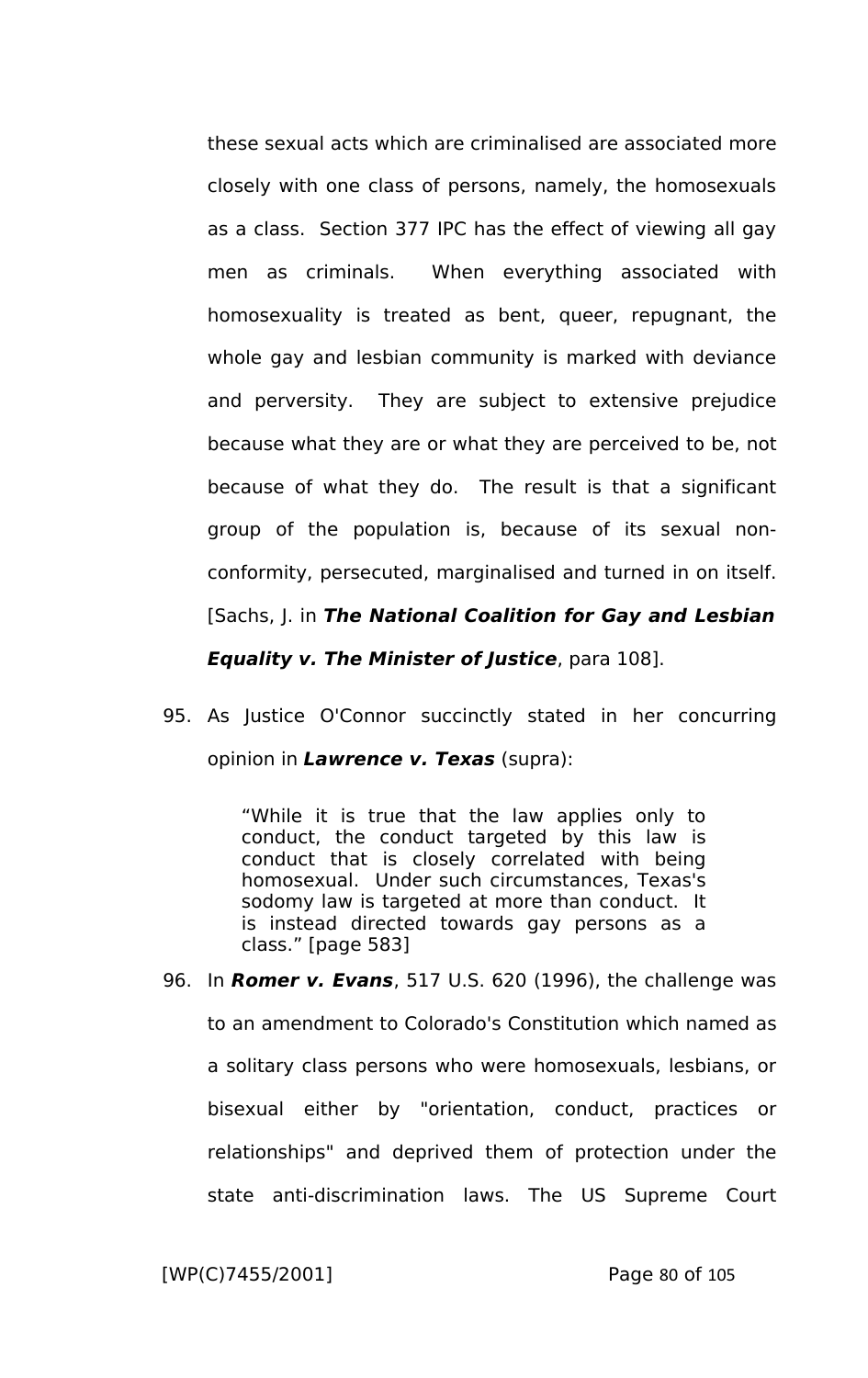concluded that the provision was "born of animosity towards the class of persons affected" and further that it had no rational relation to a legitimate governmental purpose. Justice Kennedy speaking for the majority observed:

"It is not within our constitutional tradition to enact laws of this sort. Central both to the idea of the rule of law and to our own Constitution's guarantee of equal protection is the principle that government and each of its parts remain open on impartial terms to all who seek its assistance. "Equal protection of the laws is not achieved through indiscriminate imposition of inequalities". Sweatt v. Painter, 339 U.S. 629, 635 (1950) (quoting Shelley v. Kraemer, 334, U.S. 1, 22 (1948). Respect for this principle explains why laws singling out a certain class of citizens for disfavoured legal status or general hardships are rare. A law declaring that in general it shall be more difficult for one group of citizens than for all others to seek aid from the government is itself a denial of equal protection of the laws in the most literal sense. "The guaranty of equal protection of the laws is a pledge of the protection of equal laws...." [Page 633]

"A second and related point is that laws of the kind now before us raise the inevitable inference that the disadvantage imposed is born of animosity towards the class of persons affected. "[I]f the constitutional conception of 'equal protection of the laws' means anything, it must at the very least mean that a bare.....desire to harm a politically unpopular group cannot constitute a legitimate governmental interest...." [Page 634].

#### 97. The Supreme Court of Canada in **Vriend v. Alberta**, (1998)

1 S.C.R. 493, held:

"Perhaps most important is the psychological harm which may ensue from this state of affairs. Fear of discrimination will logically lead to concealment of true identity and this must be

[WP(C)7455/2001] Page 81 of 105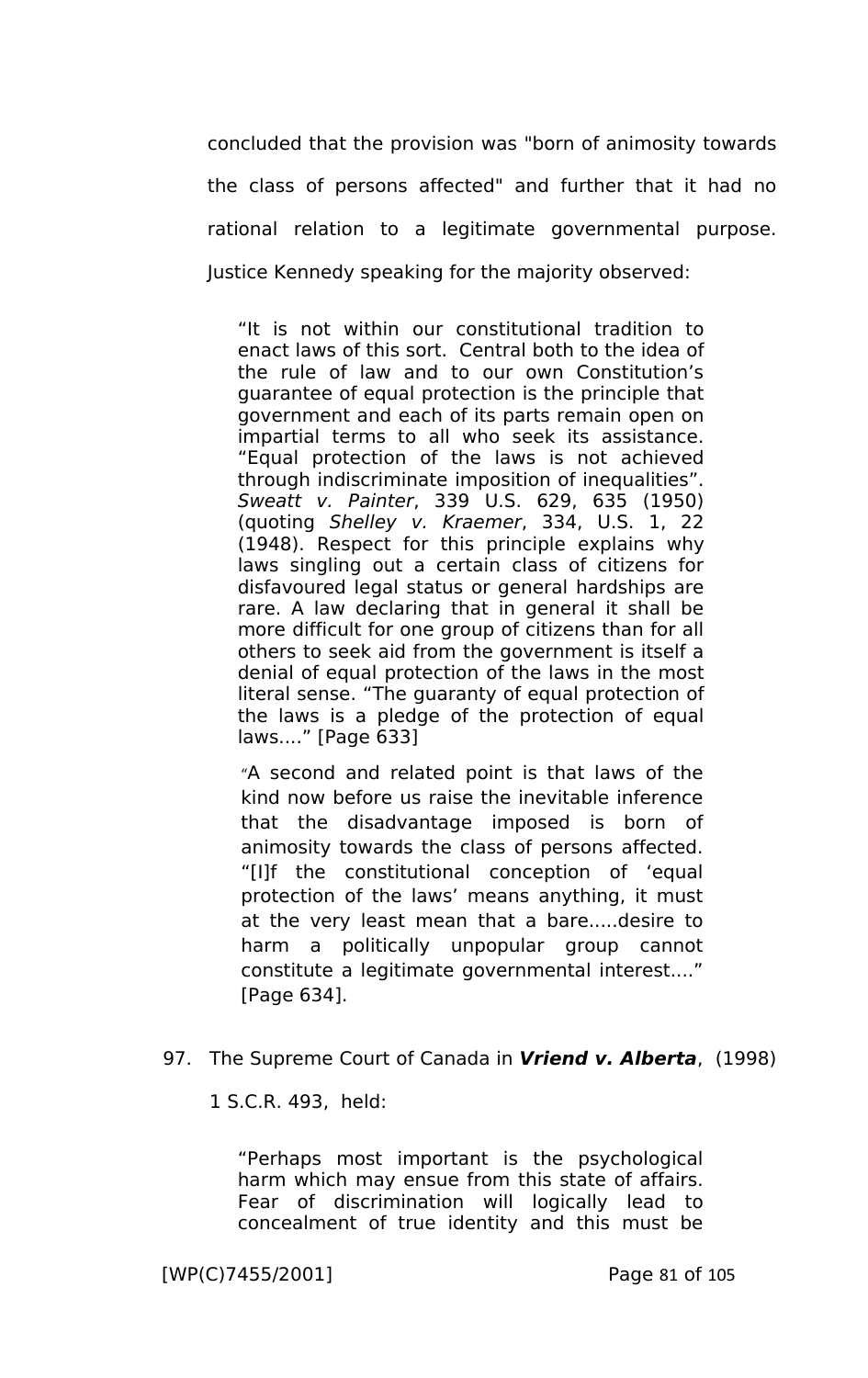harmful to personal confidence and self-esteem. Compounding that effect is the implicit message conveyed by the exclusion, that gays and lesbians, unlike other individuals, are not worthy of protection. This is clearly an example of a distinction which demeans the individual and strengthens and perpetrates [sic] the view that gays and lesbians are less worthy of protection as individuals in Canada's society. The potential harm to the dignity and perceived worth of gay and lesbian individuals constitutes a particularly cruel form of discrimination."[para 102]

These observations were made in the context of discrimination on grounds of sexual orientation in the employment field and would apply with even greater force to the criminalisation of consensual sex in private between adult males.

98. The inevitable conclusion is that the discrimination caused to MSM and gay community is unfair and unreasonable and, therefore, in breach of Article 14 of the Constitution of India.

INFRINGEMENT OF ARTICLE 15 – WHETHER 'SEXUAL ORIENTATION' IS A GROUND ANALOGOUS TO 'SEX'

99. Article 15 is an instance and particular application of the right of equality which is generally stated in Article 14. Article 14 is genus while Article 15 along with Article 16 are species although all of them occupy same field and the doctrine of "equality" embodied in these Articles has many facets. Article 15 prohibits discrimination on several enumerated grounds, which include 'sex'. The argument of the petitioner is that 'sex' in Article 15(1) must be read expansively to include a prohibition of discrimination on the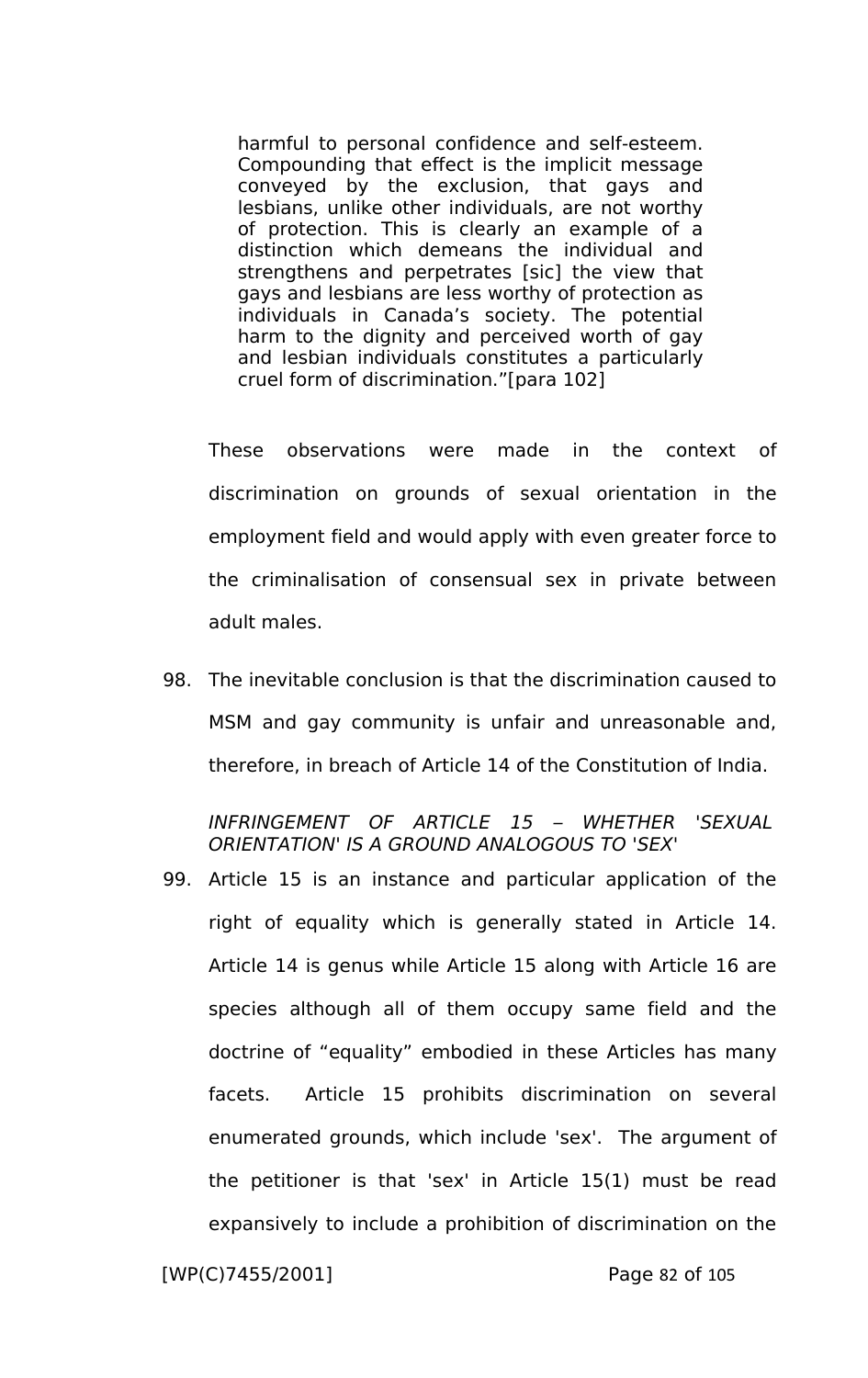ground of sexual orientation as the prohibited ground of sexdiscrimination cannot be read as applying to gender simpliciter. The purpose underlying the fundamental right against sex discrimination is to prevent behaviour that treats people differently for reason of not being in conformity with generalization concerning "normal" or "natural" gender roles. Discrimination on the basis of sexual orientation is itself grounded in stereotypical judgments and generalization about the conduct of either sex. This is stated to be the legal position in International Law and comparative jurisprudence. Reliance was placed on judgments of Human Rights Committee and also on the judgments of Canadian and South African courts.

100. International Covenant on Civil and Political Rights (ICCPR) recognises the right to equality and states that, "the law shall prohibit any discrimination on any ground such as race, colour, sex, language, religion, political or other opinion, national or social region, property, birth or other status". In Toonen v. Australia (supra), the Human Rights Committee, while holding that certain provisions of the Tasmanian Criminal Code which criminalise various forms of sexual conduct between men violated the ICCPR, observed that the reference to 'sex' in Article 2, paragraphs 1 and 26 (of the ICCPR) is to be taken as including 'sexual orientation'.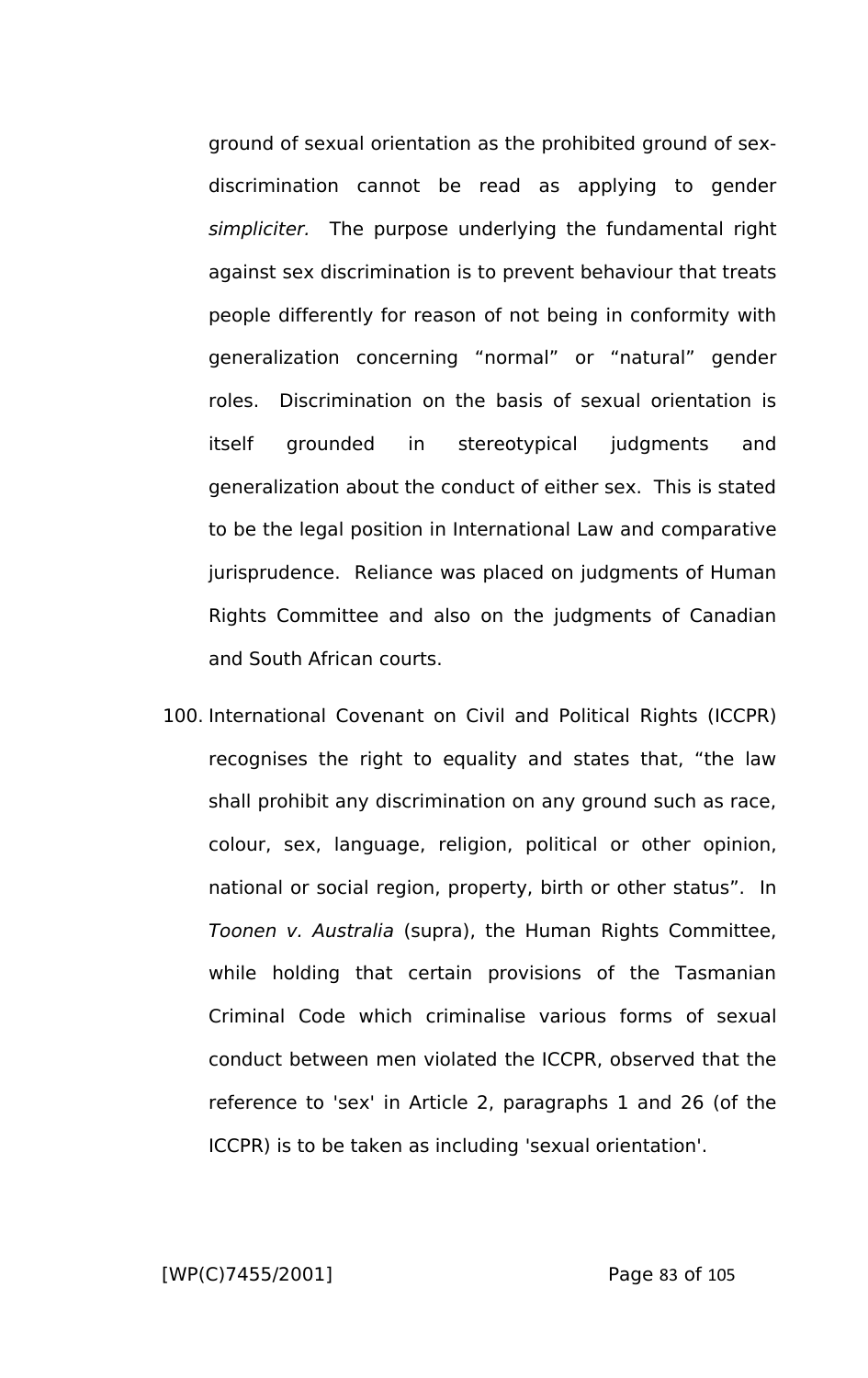101. Despite the fact that Section 15(1) of the Canadian Charter does not expressly include sexual orientation as a prohibited ground of discrimination, the Canadian Supreme Court has held that sexual orientation is a ground analogous to those listed in Section 15(1):

> "In Egan, it was held, on the basis of "historical, social, political and economic disadvantage suffered by homosexuals" and the emerging consensus among legislatures (at para 176), as well as previous judicial decisions (at para 177), that sexual orientation is a ground analogous to those listed in s.15(1). [Vriend v. Alberta (supra) per Cory J. para 90].

102. Similarly, in **Corbiere v. Canada**, [1999] 2 S.C.R. 203, the Canadian Supreme Court identified the thread running through these analogous grounds – "what these grounds have in common is the fact that they often serve as the basis for stereotypical decisions made not on the basis of merit but on the basis of a personal characteristic that is immutable or changeable only at unacceptable cost to personal identity." [para 13].

103. The South African Constitutional Court recognised in **Prinsloo v. Van Der Linde**, 1997 (3) SA 1012 (CC) that discrimination on unspecified grounds is usually 'based on attributes and characteristics' attaching to people, thereby impairing their 'fundamental dignity as human beings'". In **Harksen v. Lane**, 1998 (1) SA 300 (CC), the Court further developed the idea to say that there will be discrimination on an unspecified ground if it is based on attributes or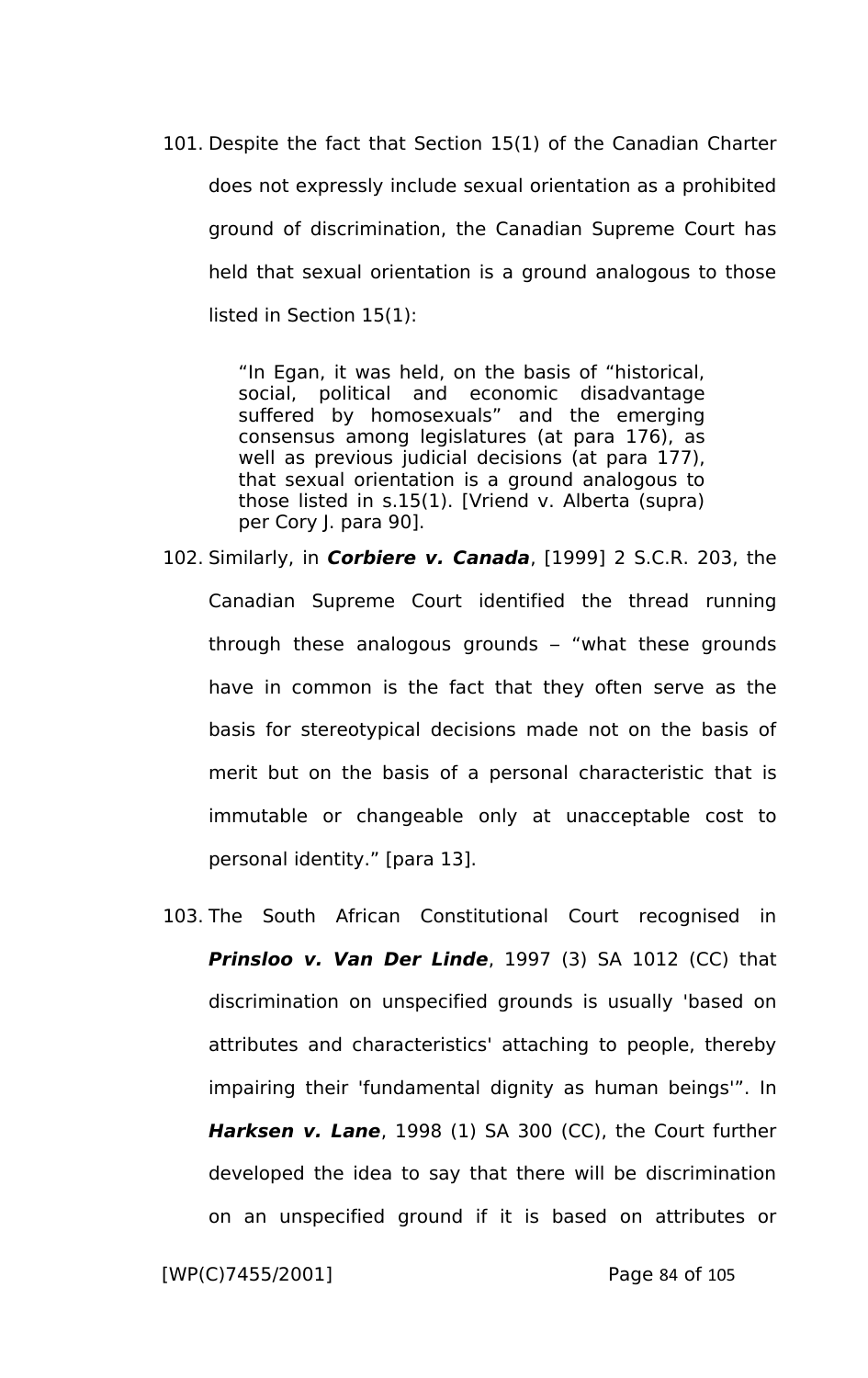characteristics which have the potential to impair the fundamental dignity of persons as human beings, or to affect them adversely in a comparably serious manner. Elaborating on what it means by potential impairment of dignity, the Court resisted the temptation of laying down any such 'test' for discerning 'unspecified' grounds, but has this to say by way of guidelines, "In some cases they relate to immutable biological attributes or characteristics, in some to the associational life of humans, in some to the intellectual, expressive and religious dimensions of humanity and in some cases to a combination of one or more of these features". It needs to be noted that on account of the prevalent wider knowledge of the discrimination on account of sexual orientation, the South African constitution, when it was drafted, specifically included that as a ground.

104. We hold that sexual orientation is a ground analogous to sex and that discrimination on the basis of sexual orientation is not permitted by Article 15. Further, Article 15(2) incorporates the notion of horizontal application of rights. In other words, it even prohibits discrimination of one citizen by another in matters of access to public spaces. In our view, discrimination on the ground of sexual orientation is impermissible even on the horizontal application of the right enshrined under Article 15.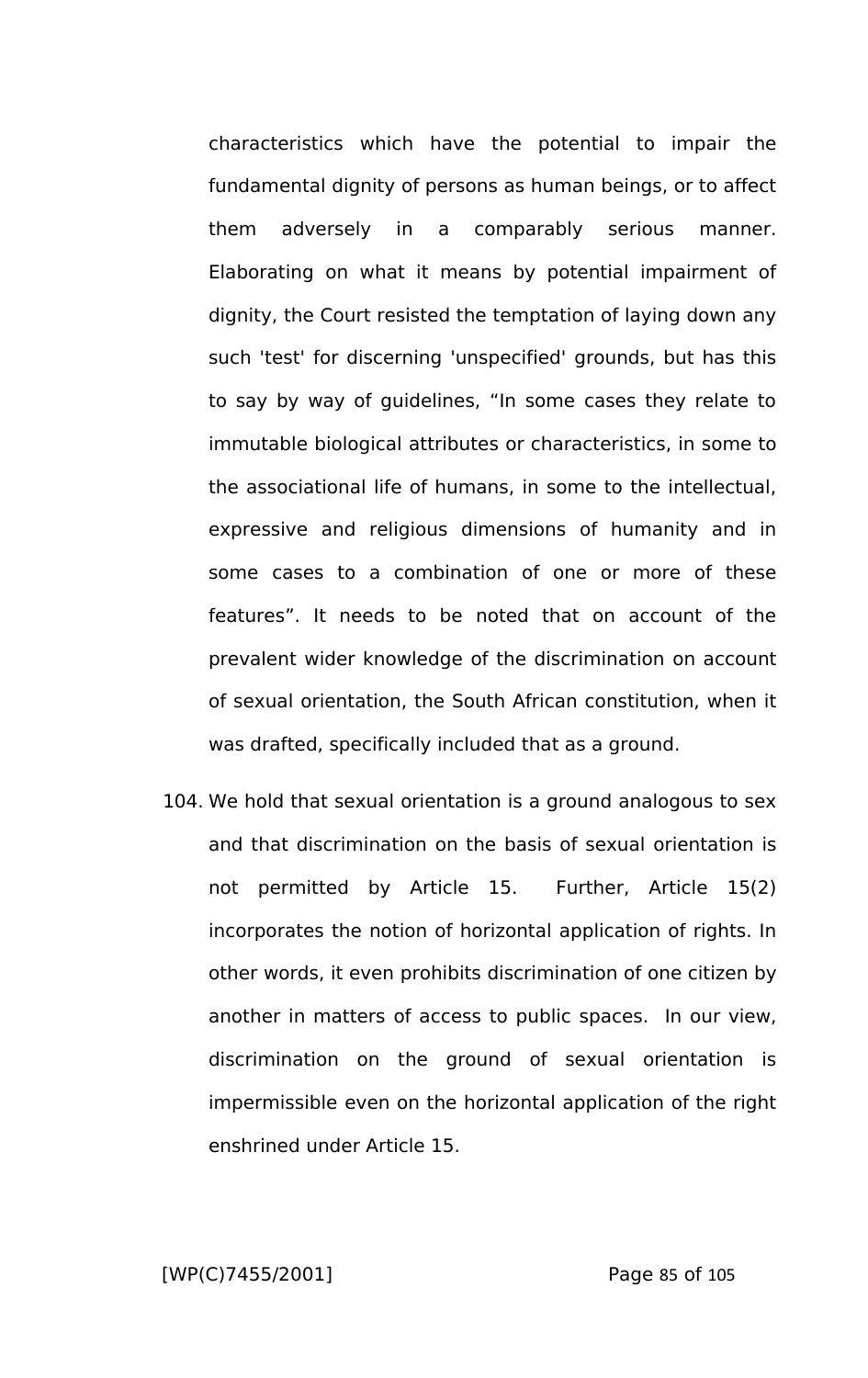"STRICT SCRUTINY" AND "PROPORTIONALITY REVIEW" – ANALYSIS OF ANUJ GARG V. HOTEL ASSOCIATION OF INDIA, (2008) 3 SCC 1

105. We may now examine in some detail the recent decision of the Supreme Court in **Anuj Garg v. Hotel Association of India**, (2008) 3 SCC 1, which has important bearing on the present case. In **Anuj Garg**, constitutional validity of Section 30 of the Punjab Excise Act, 1914 prohibiting employment of "any man under the age of 25 years" or "any woman" in any part of such premises in which liquor or intoxicating drug is consumed by the public was challenged before the High Court of Delhi. The High Court declared Section 30 of the Act as ultra vires Articles 19(1)(g), 14 and 15 of the Constitution of India to the extent it prohibits employment of any woman in any part of such premises, in which liquor or intoxicating drugs are consumed by the public. National Capital Territory of Delhi accepted the said judgment but an appeal was filed by few citizens of Delhi. The appeal was ultimately dismissed by the Supreme Court, but the principles laid down by the Court relating to the scope of the right to equality enunciated in Articles 14 and 15 are material for the purpose of the present case. At the outset, the Court observed that the Act in question is a preconstitutional legislation and although it is saved in terms of Article 372 of the Constitution, challenge to its validity on the touchstone of Articles 14, 15 and 19 of the Constitution of India, is permissible in law. There is thus no presumption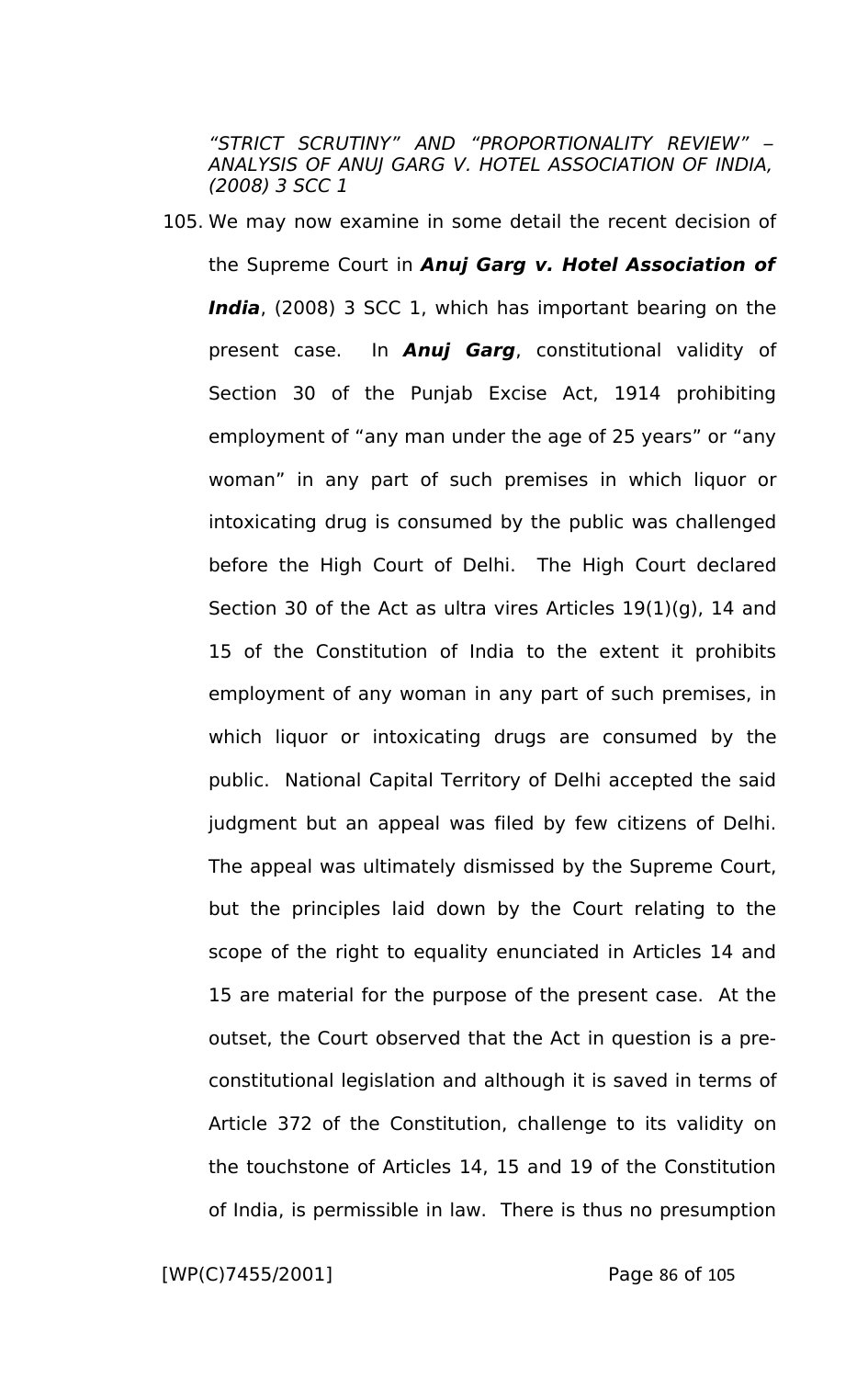of constitutionality of a colonial legislation. Therefore, though the statute could have been held to be a valid piece of legislation keeping in view the societal condition of those times, but with the changes occurring therein both in the domestic as also international arena, such a law can also be declared invalid. In this connection, the Court referred to the following observations made in **John Vallamattom v. Union of India**, (2003) 6 SCC 611:

"The constitutionality of a provision, it is trite, will have to be judged keeping in view the interpretative changes of the statute affected by passage of time.......the law although may be constitutional when enacted but with passage of time the same may be held to be unconstitutional in view of the changed situation." [paras 28 & 33 of SCC]

106. The Court further held that when the validity of a legislation

is tested on the anvil of equality clauses contained in Articles

14 and 15, the burden therefor would be on the State.

"When the original Act was enacted, the concept of equality between two sexes was unknown. The makers of the Constitution intended to apply equality amongst men and women in all spheres of life. In framing Articles 14 and 15 of the Constitution, the constitutional goal in that behalf was sought to be achieved. Although the same would not mean that under no circumstance, classification, inter alia, on the ground of sex would be wholly impermissible but it is trite that when the validity of a legislation is tested on the anvil of equality clauses contained in Articles 14 and 15, the burden therefor would be on the State. While considering validity of a legislation of this nature, the court was to take notice of the other provisions of the Constitution including those contained in Part IV- A of the Constitution." [para 21of SCC].

[WP(C)7455/2001] Page 87 of 105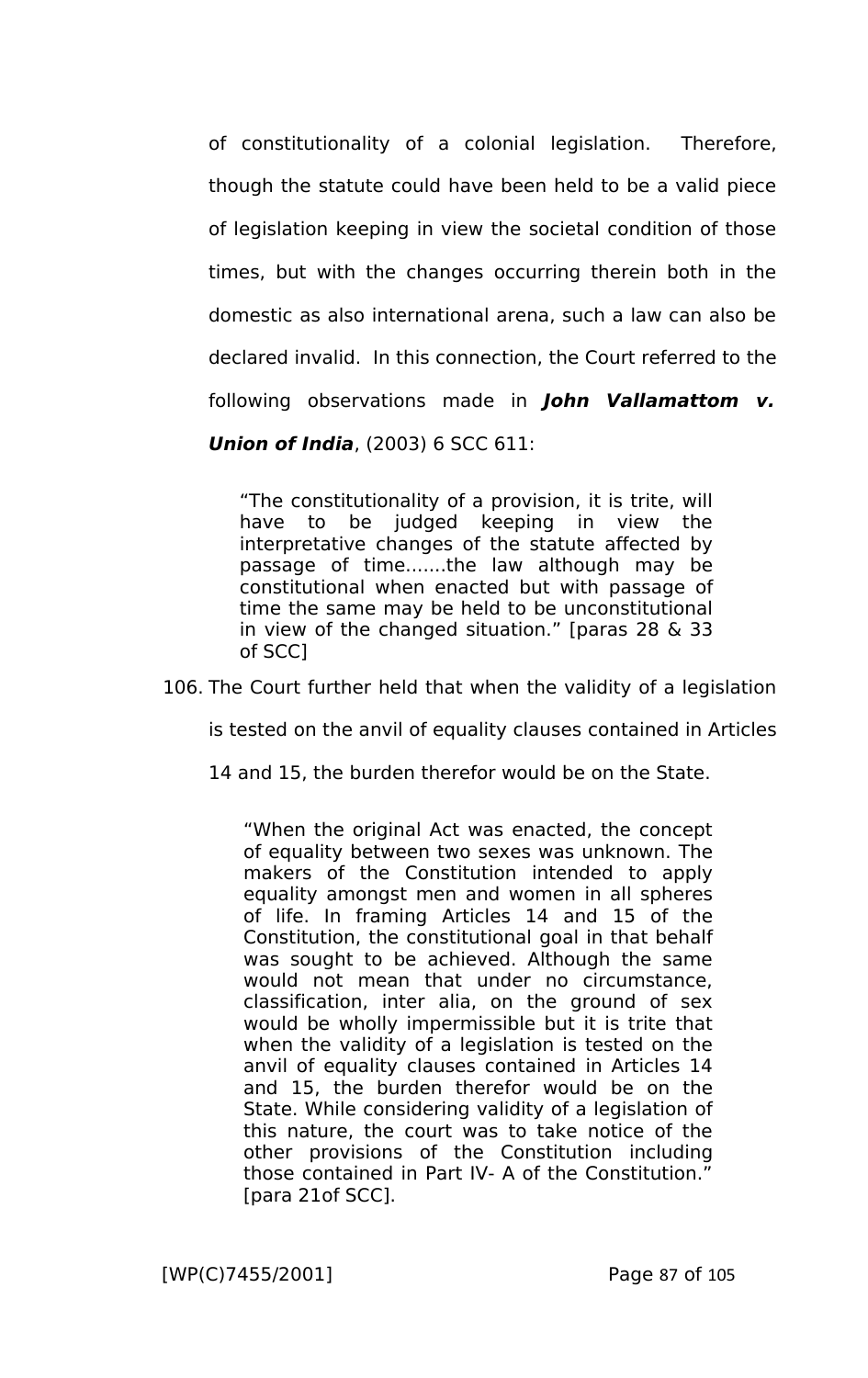107. The Court discussed two distinct concepts – "strict scrutiny" borrowed from the US jurisprudence, and "proportionality review" which has its origin in the jurisprudence of Canadian and European courts. The Court held that the interference prescribed by the State for pursuing the ends of protection should be proportionate to the legitimate aims. The standard for judging the proportionality should be a standard capable of being called reasonable in a modern democratic society. The Court further held that legislations with pronounced "protective discrimination" aims, such as Section 30, potentially serve as double edged swords. Strict scrutiny should be employed while assessing the implications of this variety of legislations. Legislation should not be only assessed on its proposed aims but rather on the implications and the effects. The Court then went on to state the principle of personal autonomy with a special judicial role when dealing with laws reflecting oppressive cultural norms that especially target minorities and vulnerable groups.

> ".....the issue of biological difference between sexes gathers an overtone of societal conditions so much so that the real differences are pronounced by the oppressive cultural norms of the time. This combination of biological and social determinants may find expression in popular legislative mandate. Such legislations definitely deserve deeper judicial scrutiny. It is for the court to review that the majoritarian impulses rooted in moralistic tradition do not impinge upon individual autonomy. This is the backdrop of deeper judicial scrutiny of such legislations world over." [para 41 of SCC]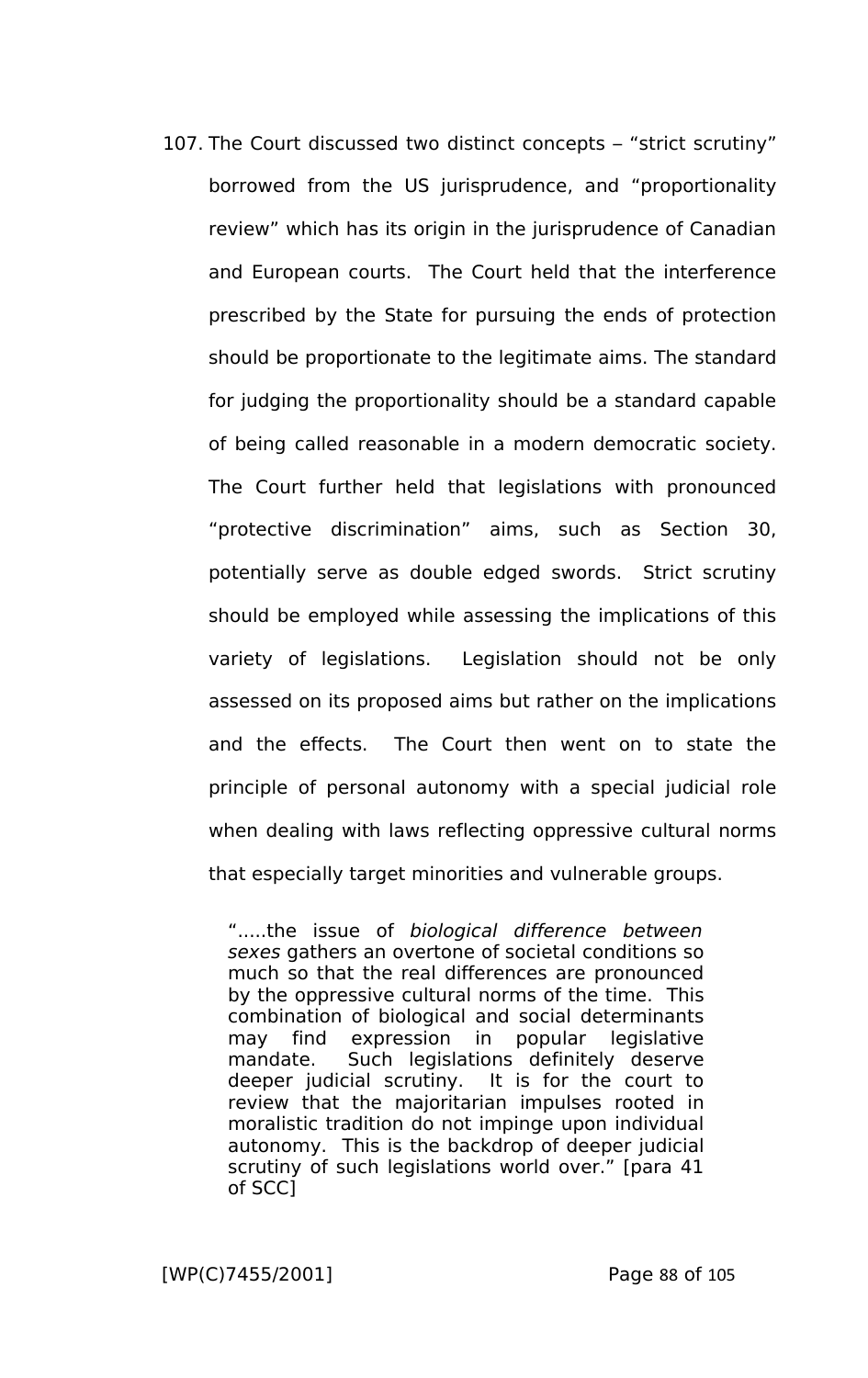108. The Court held that Article 15's prohibition of sex discrimination implies the right to autonomy and selfdetermination, which places emphasis on individual choice. Therefore, a measure that disadvantages a vulnerable group defined on the basis of a characteristic that relates to personal autonomy must be subject to strict scrutiny.

> "46. ....The impugned legislation suffers from incurable fixations of stereotype morality and conception of sexual role. The perspective thus arrived at is outmoded in content and stifling in means.

> 47. No law in its ultimate effect should end up perpetuating the oppression of women. Personal freedom is a fundamental tenet which cannot be compromised in the name of expediency until and unless there is a compelling state purpose. Heightened level of scrutiny is the normative threshold for judicial review in such cases.

......

......

......

50. The test to review such a Protective Discrimination statute would entail a two-pronged scrutiny:

(a) the legislative interference (induced by sex discriminatory legislation in the instant case) should be justified in principle,

(b) the same should be proportionate in measure.

51. The Court's task is to determine whether the measures furthered by the State in form of legislative mandate, to augment the legitimate aim of protecting the interests of women are proportionate to the other bulk of well-settled gender norms such as autonomy, equality of opportunity, right to privacy et al. The bottom line in this behalf would be a functioning modern democratic society which ensures freedom to pursue varied opportunities and options without discriminating on the basis of sex, race, caste or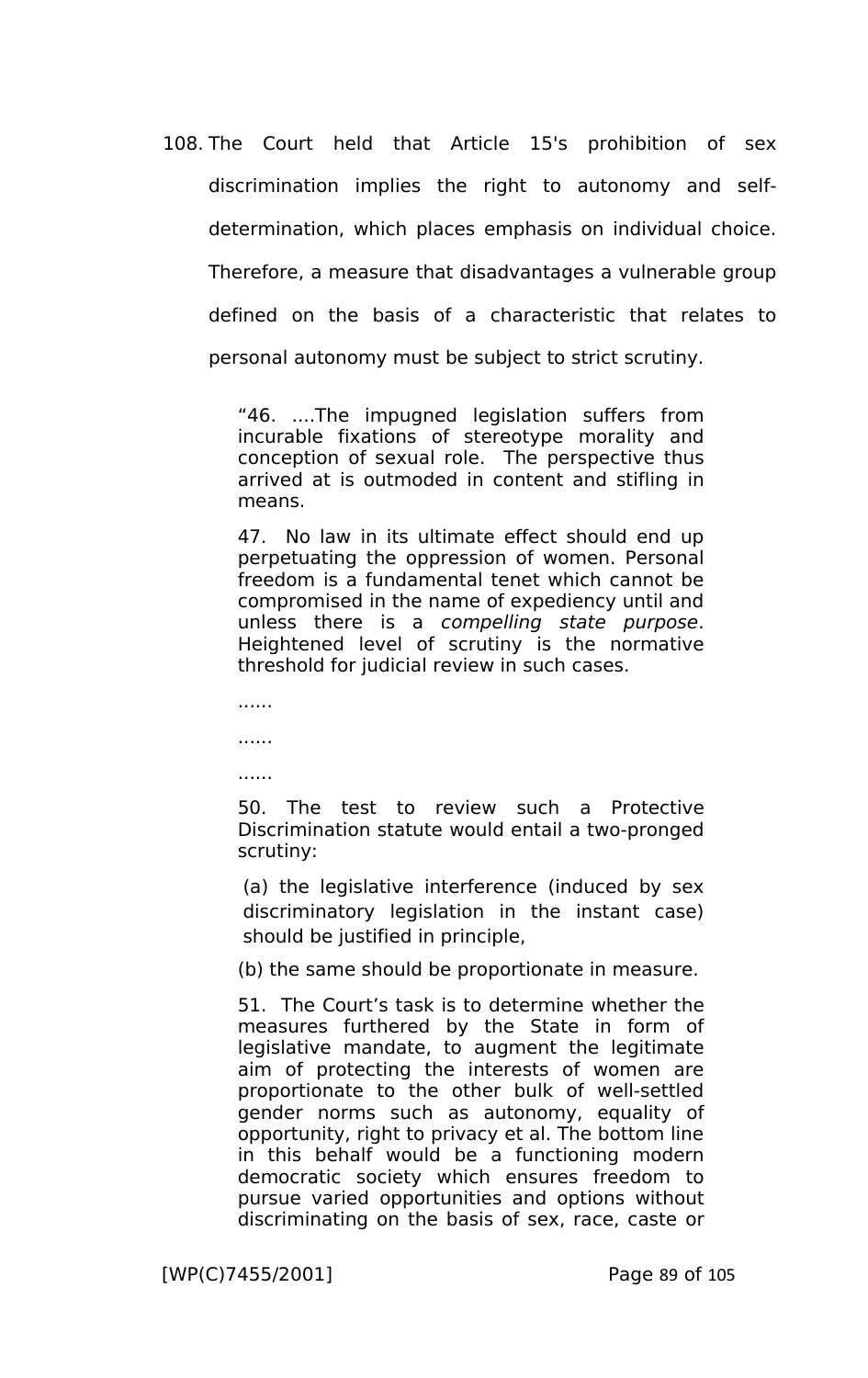any other like basis. In fine, there should be a reasonable relationship of proportionality between the means used and the aim pursued." (emphasis supplied)

- 109. In **Anuj Garg**, the Court, however, clarified that the heightened review standard does not make sex a proscribed classification, "...sex classifications" may be used to compensate women "for particular economic disabilities (they have) suffered", "to promote equal employment opportunity", to advance full development of the talent and capacities of our nation's people. Such classifications may not be used, as they once were, to create or perpetuate the legal, social, and economic inferiority of women."
- 110. In **Ashok Kumar Thakur v. Union of India**, (2008) 6 SCC 1, the Supreme Court refused to apply strict scrutiny to an affirmative action measure. The Court held that the principles laid down by the United States Supreme Court such as 'suspect legislation', 'strict scrutiny' and 'compelling state necessity' are not applicable for challenging the validity of reservations or other affirmative action contemplated under Article 15(5) of the Constitution. [per Balakrishnan, C.J., Summary point 9 : page 526 of SCC]
- 111. On a harmonious construction of the two judgments, the Supreme Court must be interpreted to have laid down that the principle of 'strict scrutiny' would not apply to affirmative action under Article 15(5) but a measure that disadvantages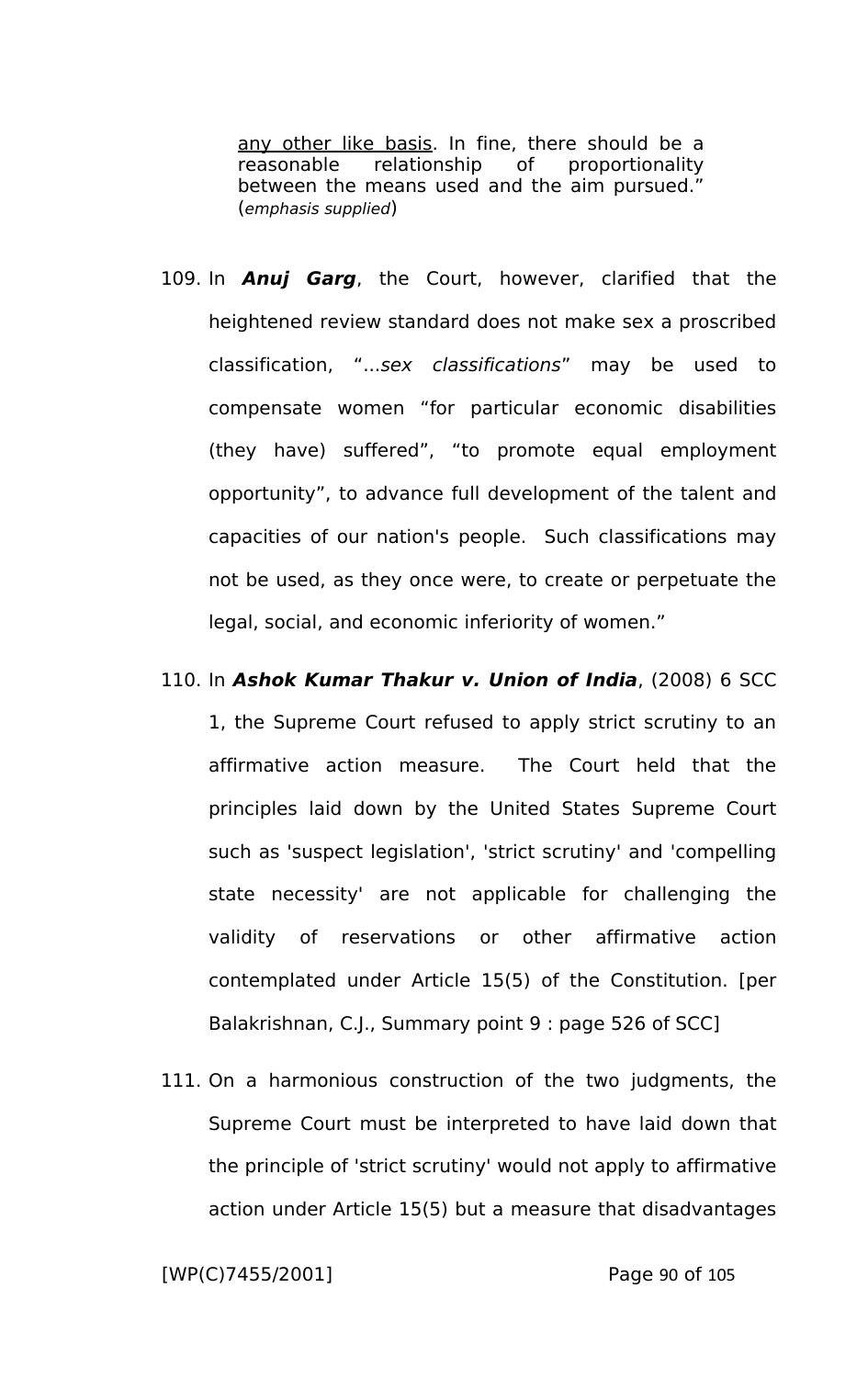a vulnerable group defined on the basis of a characteristic that relates to personal autonomy must be subject to strict scrutiny.

112. Thus personal autonomy is inherent in the grounds mentioned in Article 15. The grounds that are not specified in Article 15 but are analogous to those specified therein, will be those which have the potential to impair the personal autonomy of an individual. This view was earlier indicated in **Indra Sawhney v. Union of India**, (1992) Supp. 3 SCC 217. In **Anuj Garg**, S.B. Sinha, J. emphasised this aspect with great clarity:

> ".....The bottom line in this behalf would be a functioning modern democratic society which ensures freedom to pursue varied opportunities and options without discriminating on the basis of sex, race, caste or any other like basis...." (emphasis supplied) [para 51 of SCC]

113. As held in **Anuj Garg**, if a law discriminates on any of the prohibited grounds, it needs to be tested not merely against "reasonableness" under Article 14 but be subject to "strict scrutiny". The impugned provision in Section 377 IPC criminalises the acts of sexual minorities particularly men who have sex with men and gay men. It disproportionately impacts them solely on the basis of their sexual orientation. The provision runs counter to the constitutional values and the notion of human dignity which is considered to be the cornerstone of our Constitution. Section 377 IPC in its application to sexual acts of consenting adults in privacy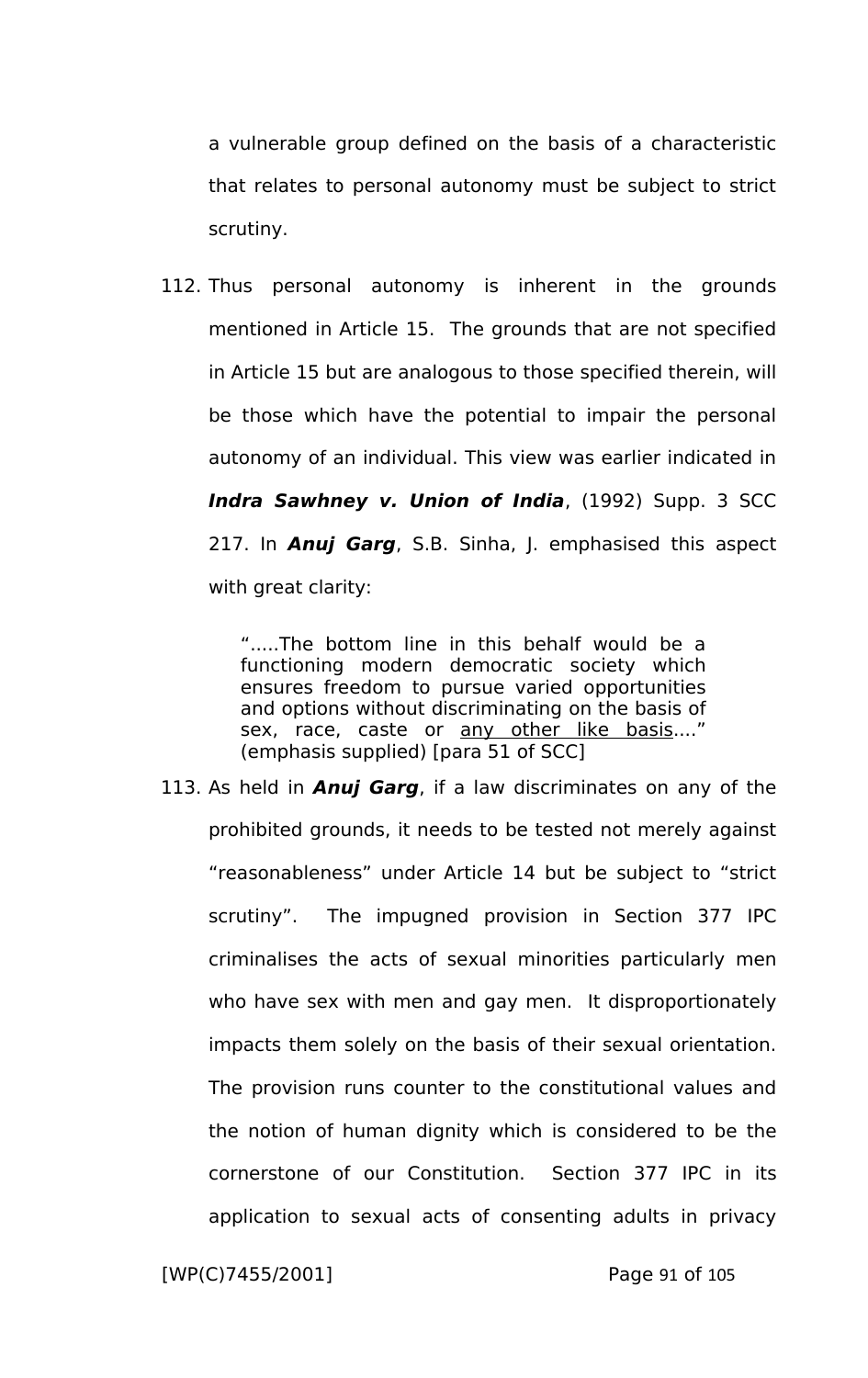discriminates a section of people solely on the ground of their sexual orientation which is analogous to prohibited ground of sex. A provision of law branding one section of people as criminal based wholly on the State's moral disapproval of that class goes counter to the equality guaranteed under Articles 14 and 15 under any standard of review.

114. A constitutional provision must be construed, not in a narrow and constricted sense, but in a wide and liberal manner so as to anticipate and take account of changing conditions and purposes so that the constitutional provision does not get atrophied or fossilized but remains flexible enough to meet the newly emerging problems. [**Francis Coralie Mullin v. Union Territory of Delhi** (supra), para 6 of SCC]. In **M. Nagraj v. Union of India**, (2006) 8 SCC 212,the Constitution Bench noted that:

> "Constitution is not an ephemeral legal document embodying a set of legal rules for the passing hour. It sets out principles for an expanding future and is intended to endure for ages to come and consequently to be adapted to the various crisis of human affairs. Therefore, a purposive rather than a strict literal approach to the interpretation should be adopted. A Constitutional provision must be construed not in a narrow and constricted sense but in a wide and liberal manner so as to anticipate and take account of changing conditions and purposes so that constitutional provision does not get fossilized but remains flexible enough to meet the newly emerging problems and challenges".[para 19 of SCC]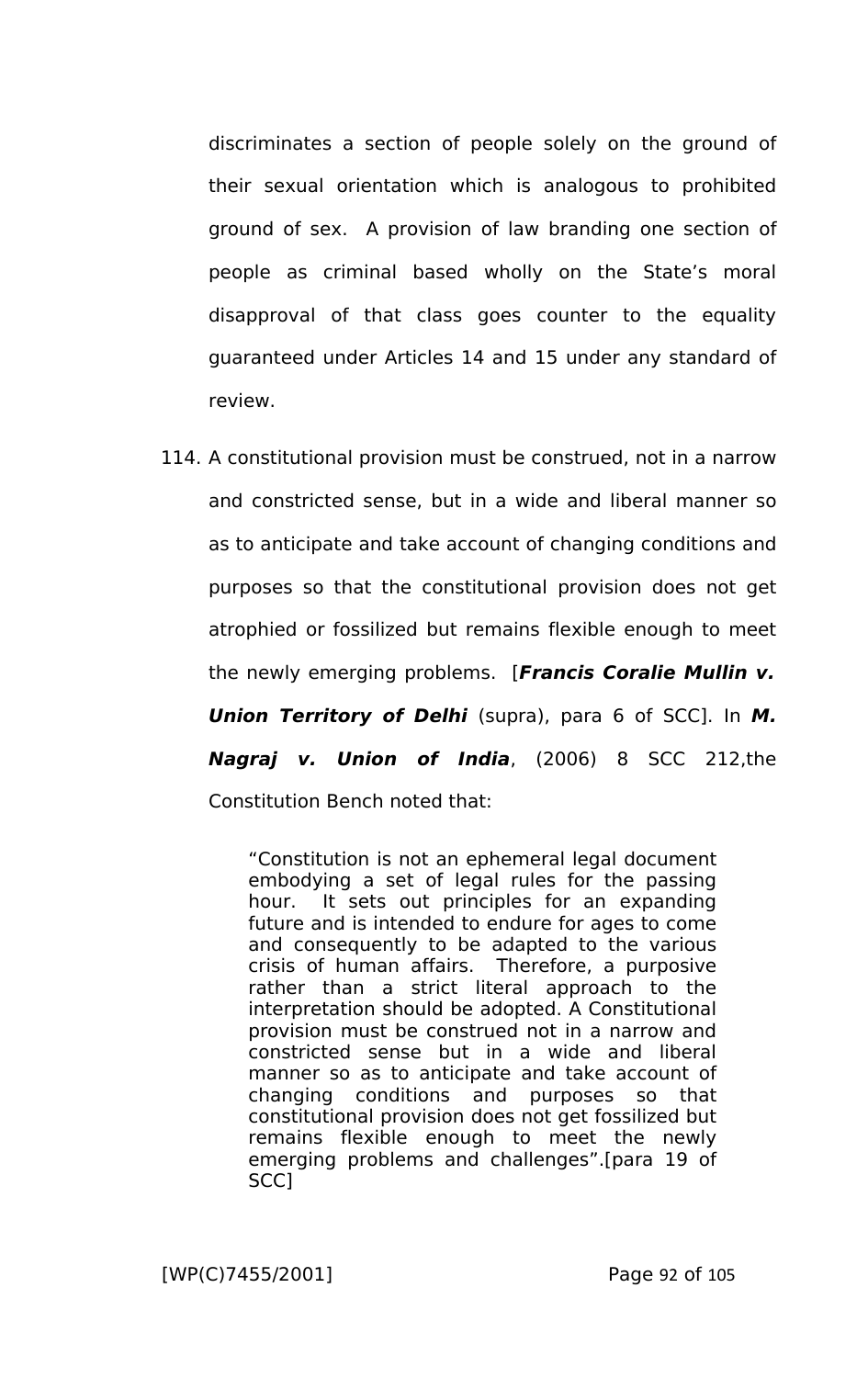#### 115. Similar is the sentiment expressed by Kennedy, J. in

**Lawrence v. Texas** (supra):

"Had those who drew and ratified the Due Process Clauses of the Fifth Amendment or the Fourteenth Amendment known the components of liberty in its manifold possibilities, they might have been more specific. They did not presume to have this insight. They know times can blind us to certain truths and later generations can see that laws once thought necessary and proper in fact serve only to oppress. As the Constitution endures, persons in every generation can invoke its principles in their own search for greater freedom". [at page 563]

## SCOPE OF THE COURT'S POWER TO DECLARE A STATUTORY PROVISION INVALID

116. Learned ASG strenuously contended that the Judges must maintain judicial self-restraint while exercising the power of judicial review of legislation. There is a broad separation of powers under the Constitution, and the three organs of the State – the legislature, the executive and the judiciary, must respect each other and must not ordinarily encroach into each others' domain. The legislature is a democratically elected body which expresses the will of the people, and in a democracy, this will is not to be lightly frustrated or obstructed. The Court should, therefore, ordinarily defer to the decision of the legislature as it is the best judge of what is good for the community. He placed reliance on a recent judgment of the Supreme Court in the case of Government of **Andhra Pradesh v. P. Laxmi Devi,** (2008) 4 SCC 720, where the Court after referring to the classic essay of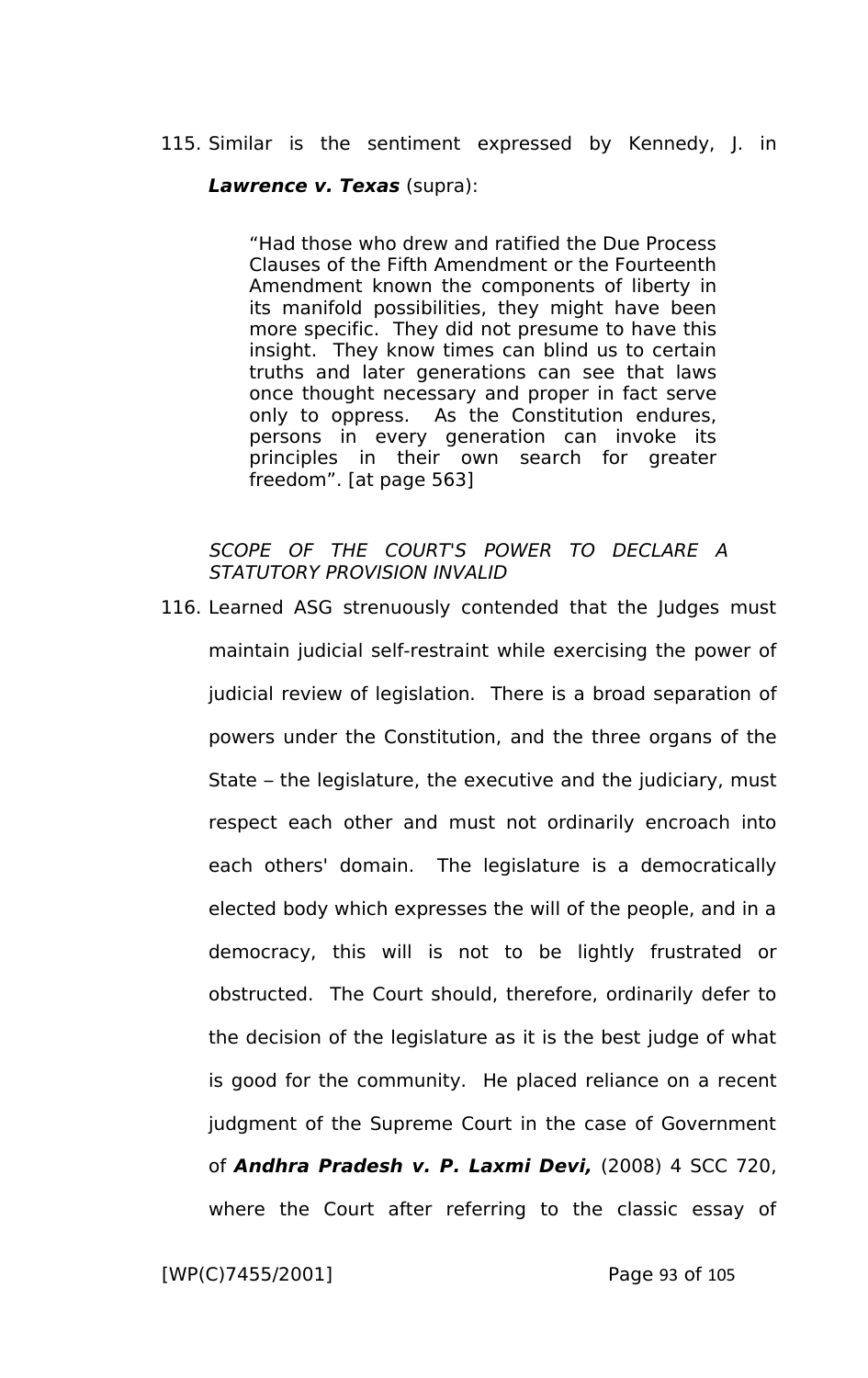Professor James Bradley Thayer entitled "The Origin and Scope of the American Doctrine of Constitutional Law" and certain observations of Justice Felix Frankfurter, held as follows:

"46. In our opinion, there is one and only one ground for declaring an Act of the legislature (or a provision in the Act) to be invalid, and that is if it clearly violates some provision of the Constitution in so evident a manner as to leave no manner of doubt. This violation can, of course, be in different ways, e.g. if a State legislature makes a law which only the Parliamnet can make under List I to the Seventh Schedule, in which case it will violate Article 246(1) of the Constitution, or the law violates some specific provision of the Constitution (other than the directive principles). But before declaring the statute to be unconstitutional, the Court must be absolutely sure that there can be no manner of doubt that it violates a provision of the Constitution. If two views are possible, one making the statute constitutional and the other making it unconstitutional, the former view must always be preferred. Also, the Court must make every effort to uphold the constitutional validity of a statute, even if that requries giving a strained construction or narrowing down its scope vide Mark Netto v. State of Kerala and Ors. (1979) 1 SCC 23, para 6 of SCC. Also, it is none of the concern of the Court whether the legislation in its opinion is wise or unwise.

50. In our opinion judges must maintain judicial self-restraint while exercising the power of judicial review of legislation....

51. In our opinion the legislature must be given freedom to do expermientations in exercising its powers, provided of course it does not clearly and flagrantly violate its constitutional limits.

.......

.......

.......

.......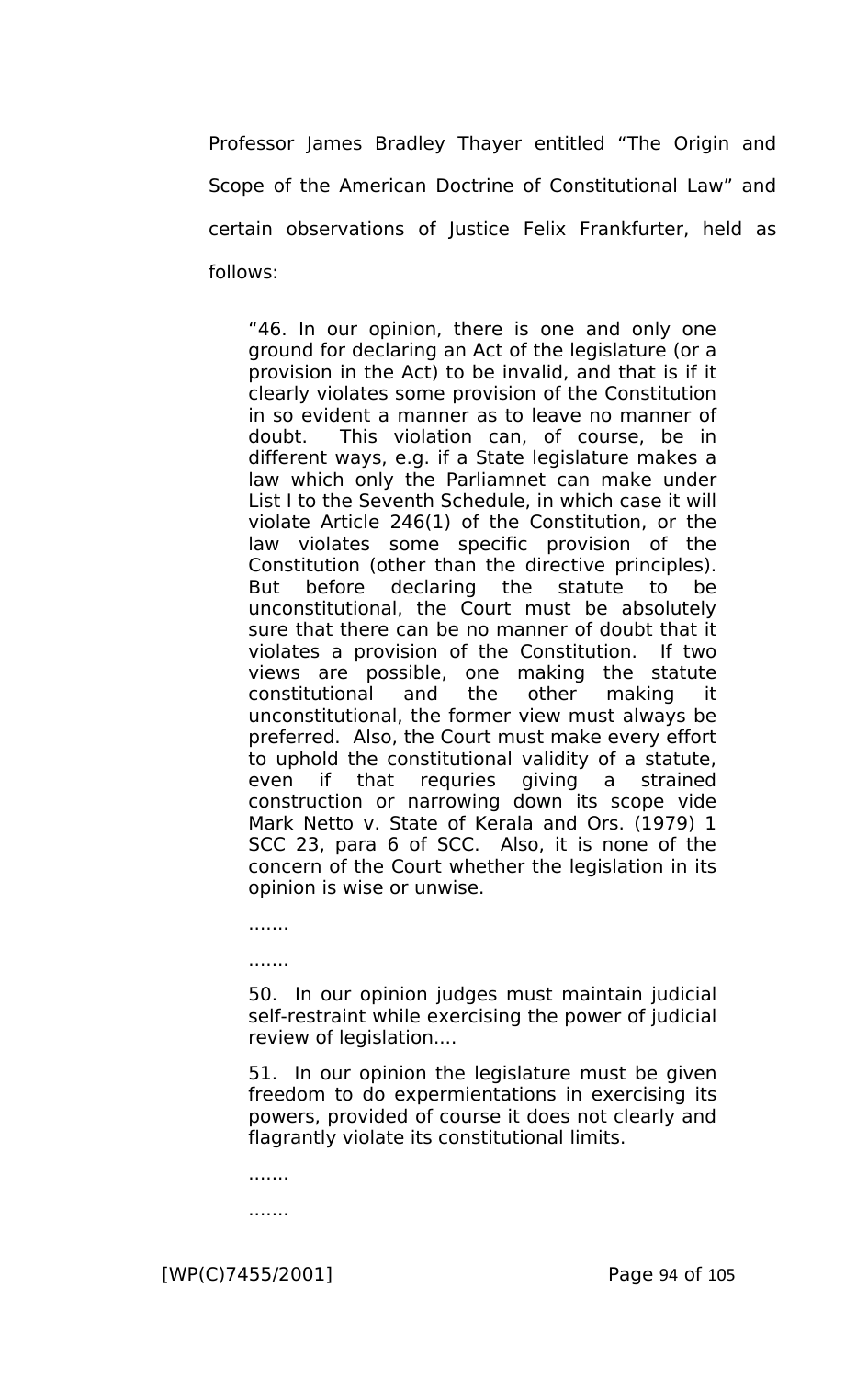57. In our opinion, the court should, therefore, ordinarily defer to the wisdom of the legislature unless it enacts a law about which there can be no manner of doubt about its unconstitutionality."

117. The learned ASG also referred to the locus classicus

judgment of the Supreme Court in **State of Madras v.**

**V.G. Row,** AIR 1952 SC 196, wherein para 15 dealing with

test of reasonableness reads as follows:

"15. … It is important in this context to bear in mind that the test of reasonableness, wherever prescribed, should be applied to each individual statute impugned, and no abstract standard, or general pattern of reasonableness can be laid down as applicable to all cases. The nature of the right alleged to have been infringed, the underlying purpose of the restrictions imposed, the extent and urgency of the evil sought to be remedied thereby, the disproportion of the imposition, the prevailing conditions at the time, should all enter into the judicial verdict. In evaluating such elusive factors and forming their own conception of what is reasonable, in all the circumstances of a given case, it is inevitable that the social philosophy and the scale of values of the Judges participating in the decision should play an important part, and the limit to their interference with legislative judgment in such cases can only be dictated by their sense of responsibility and selfrestraint and the sobering reflection that the Constitution is meant not only for people of their way of thinking but for all, and that the majority of the elected representatives of the people have, in authorising the imposition of the restrictions, considered them to be reasonable."

118. It is true that the courts should ordinarily defer to the wisdom of the legislature while exercising the power of judicial review of legislation. But it is equally well settled that the degree of deference to be given to the legislature is dependent on the subject matter under consideration.

[WP(C)7455/2001] Page 95 of 105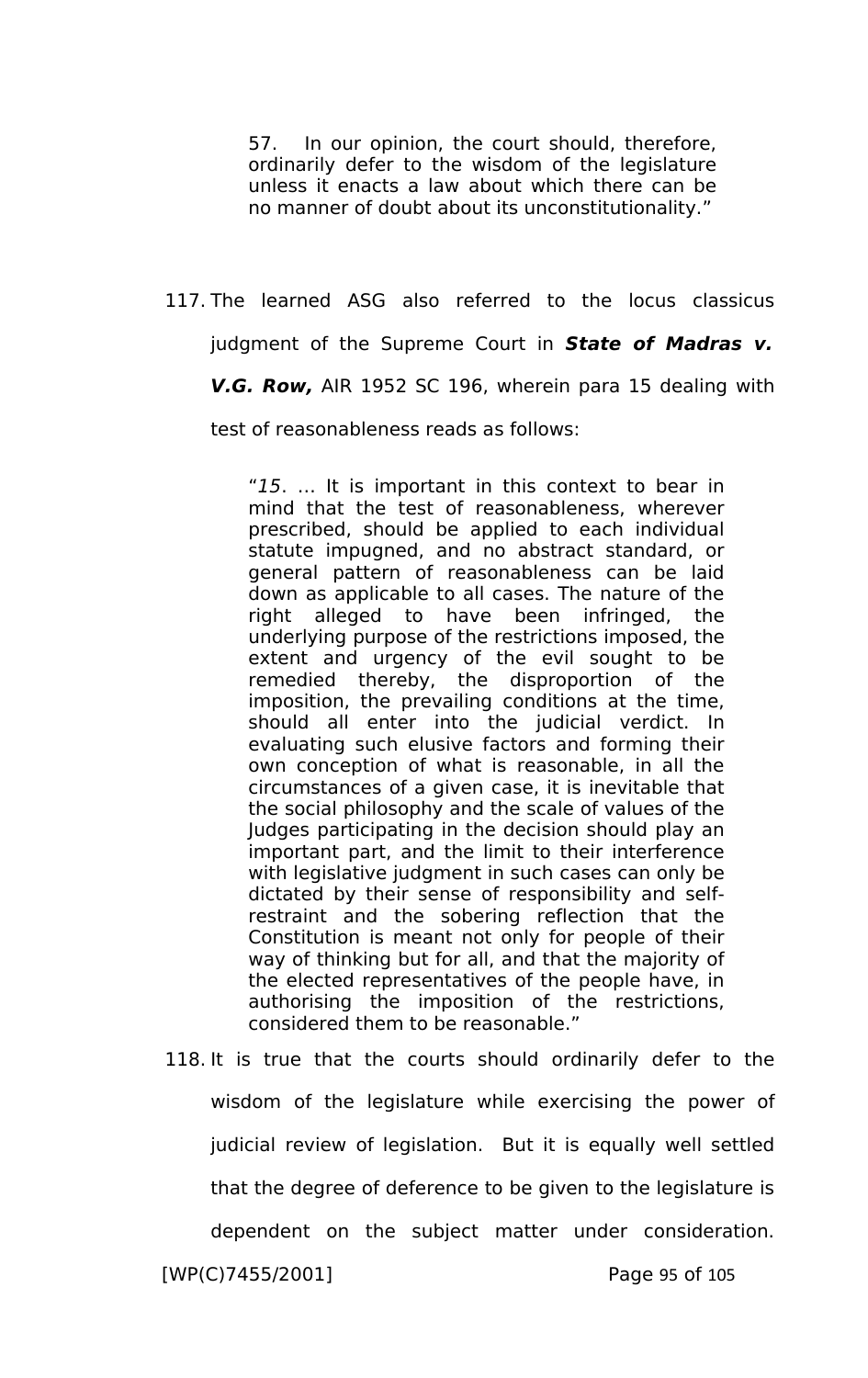When matters of "high constitutional importance" such as constitutionally entranched human rights – are under consideration, the courts are obliged in discharging their own sovereign jurisdiction, to give considerably less deference to the legislature than would otherwise be the case. In **State of Madras v. V.G.Row** (supra), while impliedly explicating the scope of power under Article 13 it was held that if the legislation in question violated a fundamental right, it would have to be struck down "in discharge of a duty plainly laid upon the courts by the Constitution" [para 13 of AIR].

## 119. In **R. (Alconbury Ltd.) v. Environment Secretary**, [2001]

2 WLR 1389, Lord Hoffmann spoke of the approach in such cases:

"There is no conflict between human rights and the democratic principle. Respect for human rights requires that certain basic rights of individuals should not be capable in any circumstances of being overridden by the majority, even if they think that the public interest so requires. Other rights should be capable of being overridden only in very restricted circumstances. These are rights which belong to individuals simply by virtue of their humanity, independently of any utilitarian calculation. The protection of these basic rights from majority decision requires that independent and impartial tribunals should have the power to decide whether legislation infringes them and either (as in the United States) to declare such legislation invalid or (as in the United Kingdom) to declare that it is incompatible with the governing human rights instrument. But outside these basic rights, there are many decisions which have to be made every day (for example, about the allocation of resources) in which the only fair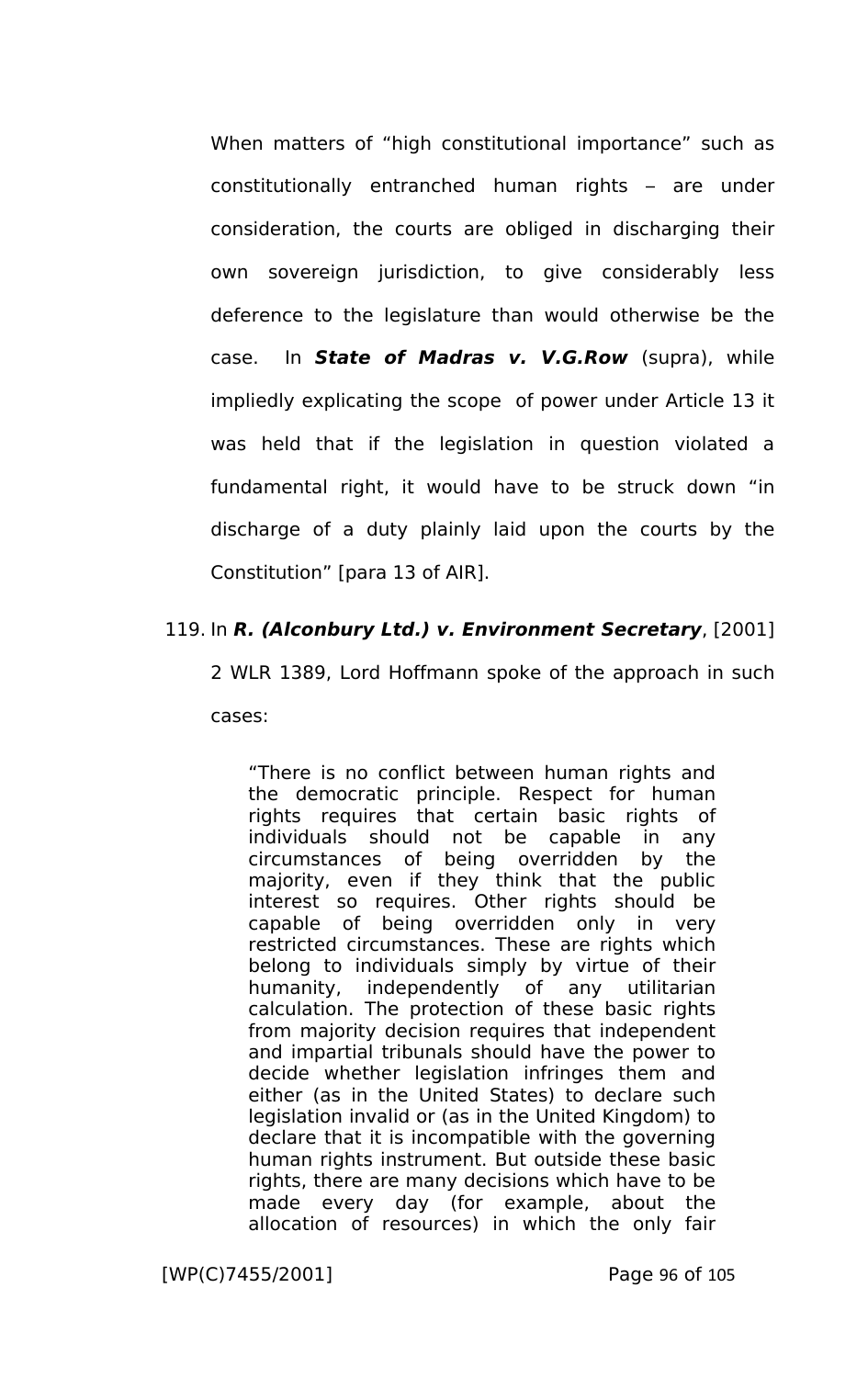method of decision is by some person or body accountable to the electorate. [R. (Alconbury Ltd.) v. Environment Secretary [2001] 2 WLR 1389, at 1411]"

120. In this regard, the role of the judiciary can be described as one of protecting the counter majoritarian safeguards enumerated in the Constitution. It is apt to refer to the observations of Justice Robert Jackson in **West Virginia State Board of Education v. Barnette,** 319 US 624 (1943):

> "The very purpose of the bill of rights was to withdraw certain subjects from the vicissitudes of political controversy, to place them beyond the reach of majorities and officials and to establish them as legal principles to be applied by the Courts. One's right to life, liberty, and property, to free speech, a free press, freedom of worship and assembly, and other fundamental rights may not be submitted to vote: they depend on the outcome of no elections." [page 638]

121. We may also refer to the two recent decisions of the Supreme Court involving the power of the courts to review

Parliament's legislative and non-legislative functions – i.e.

the judgments in **I.R. Coelho (Dead) by LRs v. State of**

**Tamil Nadu & Ors.**, (2007) 2 SCC 1 and **Raja Ram Pal v.**

**Hon'ble Speaker, Lok Sabha & Ors.**, (2007) 3 SCC 184.

In **Coelho**, the Supreme Court held that it could strike down

any law inserted into the Ninth Schedule if it were contrary

to Constitutional provisions. It was observed:

"....the jurisprudence and development around fundamental rights has made it clear that they are not limited, narrow rights but provide a broad check against the violations or excesses by the State authorities. The fundamental rights have in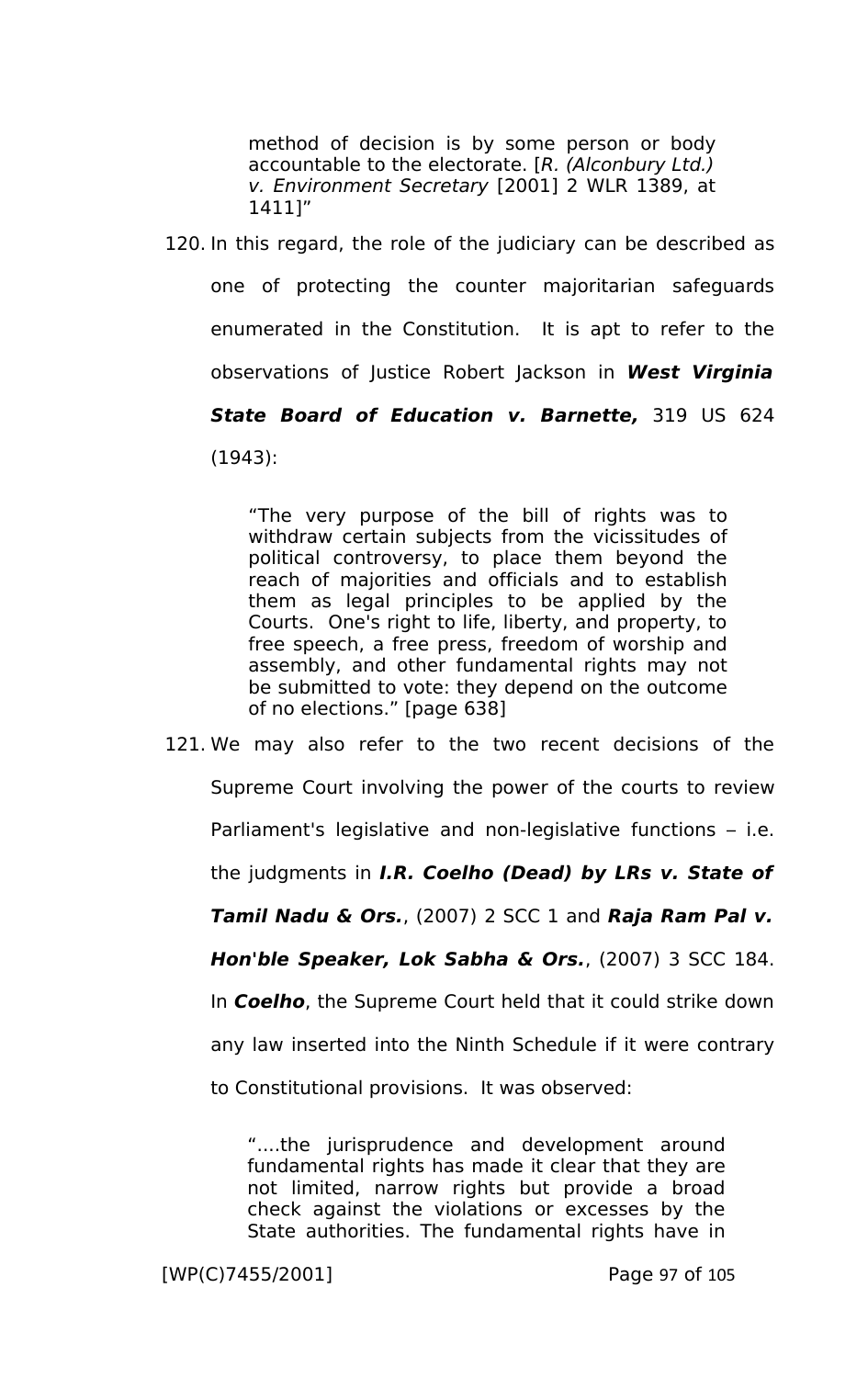fact proved to be the most significant constitutional control on the Government, particularly legislative power......It cannot be said that the same Constitution that provides for a check on legislative power, will decide whether such a check is necessary or not. It would be a negation of the Constitution." [paras 56 & 102]

## 122. In **Raja Ram Pal** case, the Court disposed of the arguments

regarding the unconstitutionality of the expulsion of Members of Parliament while simultaneously upholding the principles of judicial review. The Court began by stating that the Constitution was the "supreme lex in this country" and went on to say that:

"Parliament indeed is a coordinate organ and its views do deserve deference even while its acts are amenable to judicial scrutiny.....mere coordinate constitutional status....does not disentitle this Court from exercising its jurisdiction of judicial review...." [paras 391 and 431 of SCC]

- 123. In the present case, the two constitutional rights relied upon i.e. 'right to personal liberty' and 'right to equality' are fundamental human rights which belong to individuals simply by virtue of their humanity, independent of any utilitarian consideration. A Bill of Rights does not 'confer' fundamental human rights. It confirms their existence and accords them protection.
- 124. In **Peerless General Finance Investment Co. Ltd. v. Reserve Bank of India**, (1992) 2 SCC 343, the Court highlighted the role of the judiciary as protector of fundamental rights in following words:

[WP(C)7455/2001] Page 98 of 105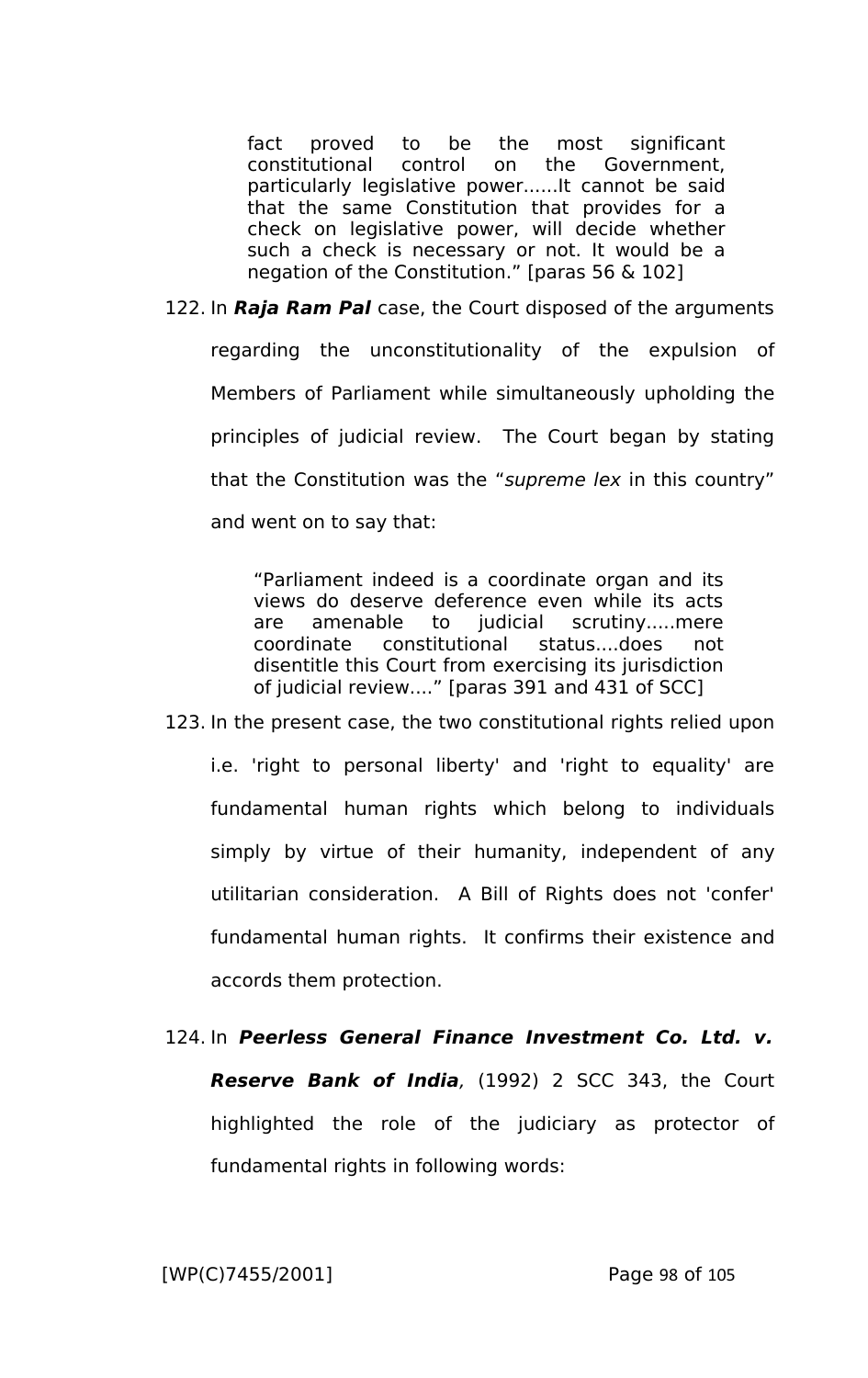"Wherever a statute is challenged as violative of the fundamental rights, its real effect or operation on the fundamental rights is of primary importance. It is the duty of the court to be watchful to protect the constitutional rights of a citizen as against any encroachment gradually or stealthily thereon. When a law has imposed restrictions on the fundamental rights, what the court has to examine is the substance of the legislation without being beguiled by the mere appearance of the legislation. The Legislature cannot disobey the constitutional mandate by employing an indirect method. The court must consider not merely the purpose of the law but also the means how it is sought to be secured or how it is to be administered. The object of the legislation is not conclusive as to the validity of the legislation...... The court must lift the veil of the form and appearance to discover the true character and the nature of the legislation, and every endeavour should be made to have the efficacy of fundamental right maintained and the legislature is not invested with unbounded power. The court has, therefore, always to guard against the gradual encroachments and strike down a restriction as soon as it reaches that magnitude of total annihilation of the right." [para 48 of SCC]

125. After the conclusion of oral hearing, learned ASG filed his written submissions in which he claimed that the courts have only to interpret the law as it is and have no power to declare the law invalid. According to him, therefore, if we were to agree with the petitioner, we could only make recommendation to Parliament and it is for Parliament to amend the law. We are constrained to observe that the submission of learned ASG reflects rather poorly on his understanding of the constitutional scheme. It is a fundamental principle of our constitutional scheme that every organ of the State, every authority under the Constitution derives its power or authority under the

[WP(C)7455/2001] Page 99 of 105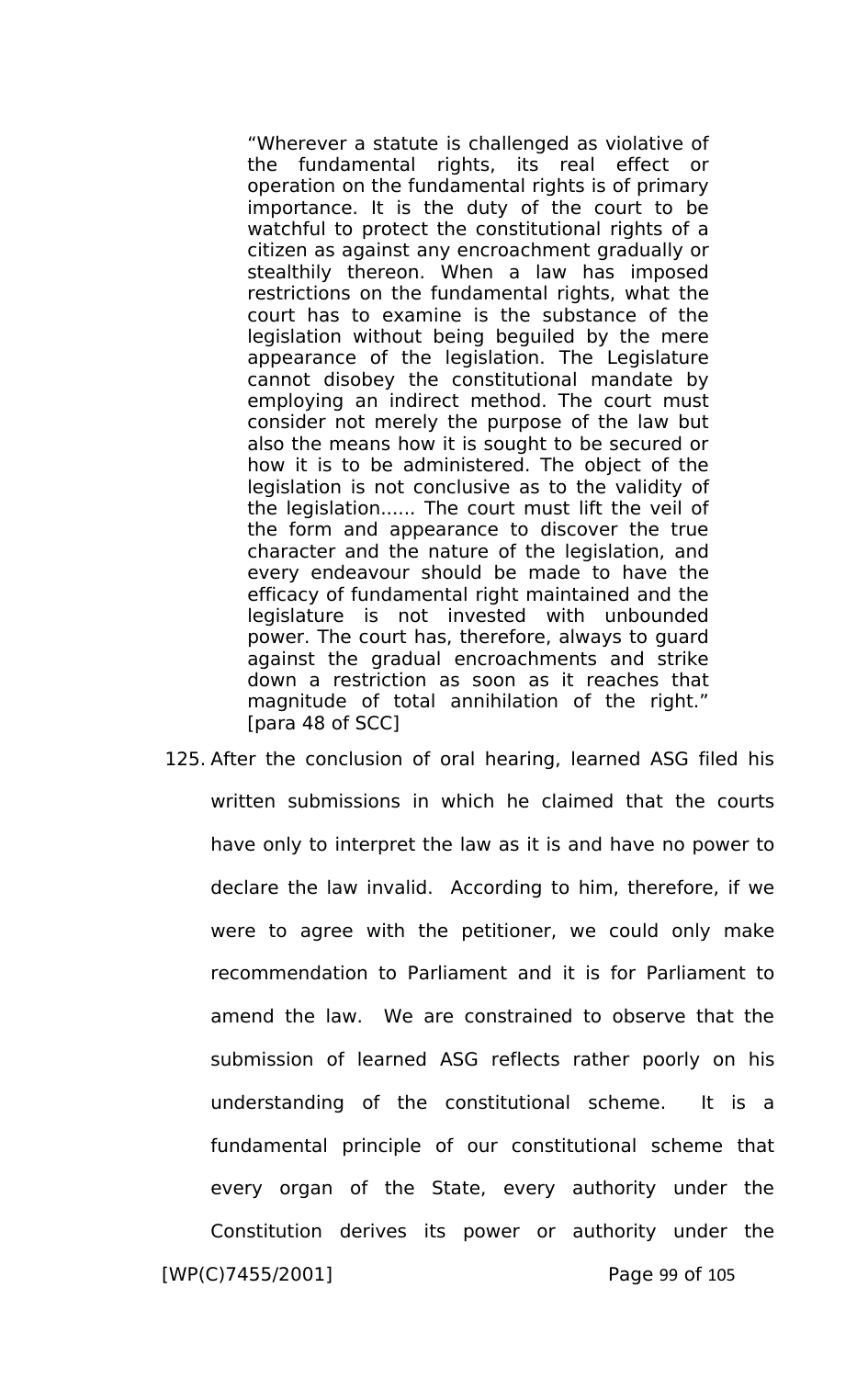Constitution and has to act within the limits of powers. The judiciary is constituted as the ultimate interpreter of the Constitution and to it is assigned the delicate task of determining what is the extent and scope of the power conferred on each branch of government, what are the limits on the exercise of such power under the Constitution and whether any action of any branch transgresses such limits. The role of the judiciary is to protect the fundamental rights. A modern democracy while based on the principle of majority rule implicitly recognizes the need to protect the fundamental rights of those who may dissent or deviate from the majoritarian view. It is the job of the judiciary to balance the principles ensuring that the government on the basis of number does not override fundamental rights. After the enunciation of the basic structure doctrine, full judicial review is an integral part of the constitutional scheme. To quote the words of Krishna Iyer, J. "... The compulsion of constitutional humanism and the assumption of full faith in life and liberty cannot be so futile or fragmentary that any transient legislative majority in tantrums against any minority by three quick readings of a Bill with the requisite quorum, can prescribe any unreasonable modality and thereby sterilise the grandiloquent mandate." [**Maneka Gandhi v. Union of India** (supra), para 81 of SCC].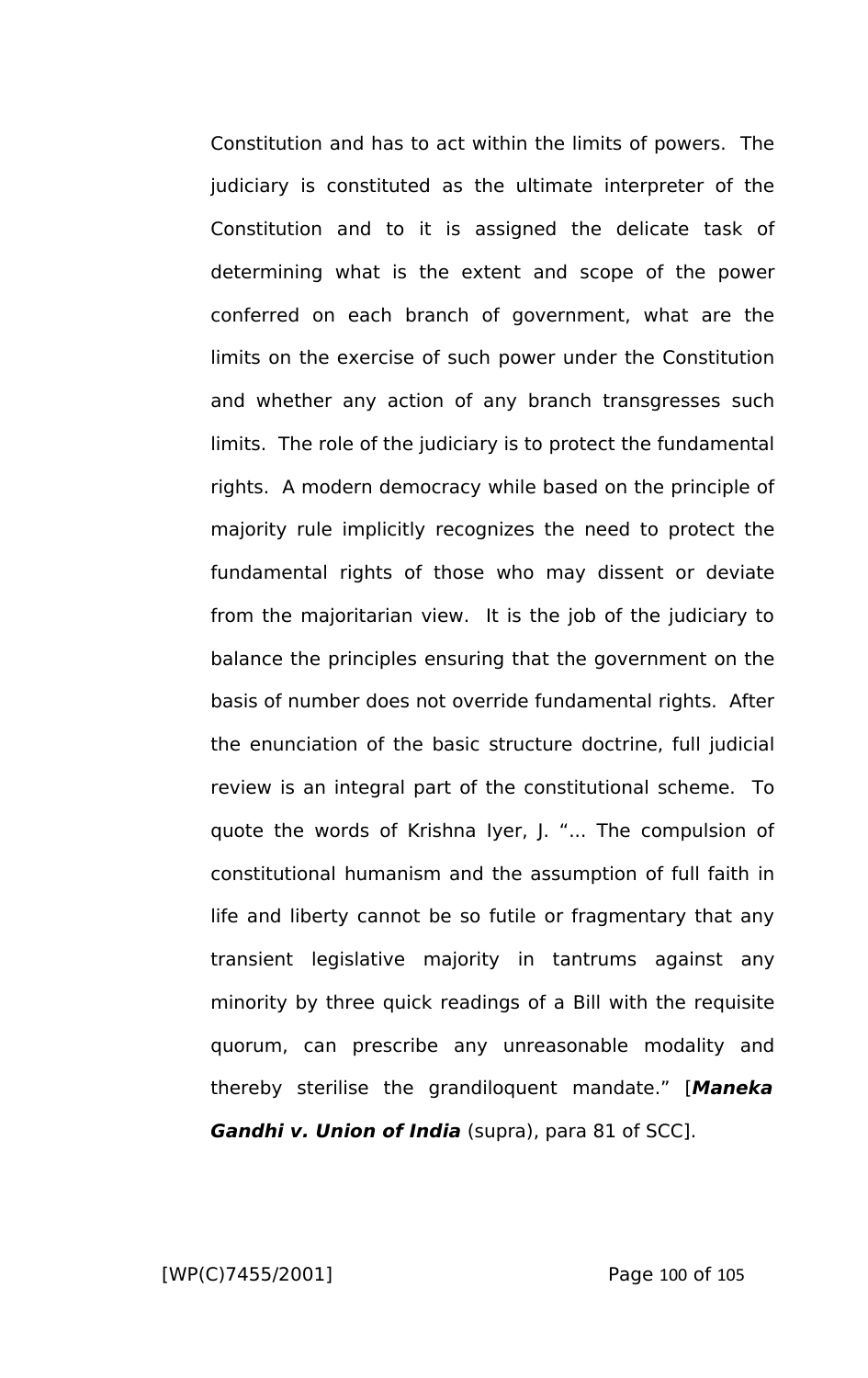INFRINGEMENT OF ARTCILE 19(1)(a) to (d)

126. In the light of our findings on the infringement of Articles 21, 14 and 15, we feel it unnecessary to deal with the issue of violation of Article 19(1)(a) to (d). This issue is left open.

DOCTRINE OF SEVERABILITY

127. The prayer of the petitioner is to declare Section 377 IPC as unconstitutional to the extent the said provision affects private sexual acts between consenting adults in private. The relief has been sought in this manner to ensure the continuance of applicability of Section 377 IPC to cases involving non-consensual sex. Our attention was drawn to a passage from Constitutional Law of India (Fourth Edition, Vol. 1) by H.M. Seervai, wherein the learned author has explained the Doctrine of Severability in the following words:

> "3.7 Severability we have seen that where two interpretations are possible, a Court will accept that interpretation which will uphold the validity of law. If, however, this is not possible, it becomes necessary to decide whether the law is bad as a whole, or whether the bad part can be severed from the good part. The question of construction, and the question of severability are thus two distinct questions"

> 3.9 There are two kinds of severability : a statutory provision may contain distinct and separate words dealing with distinct and separate topics, as for example, one sub-section may apply it retrospectively. The first sub-section may be valid and the second void. In such a case, the Court may delete the second sub-section by treating it as severable.

[WP(C)7455/2001] Page 101 of 105

....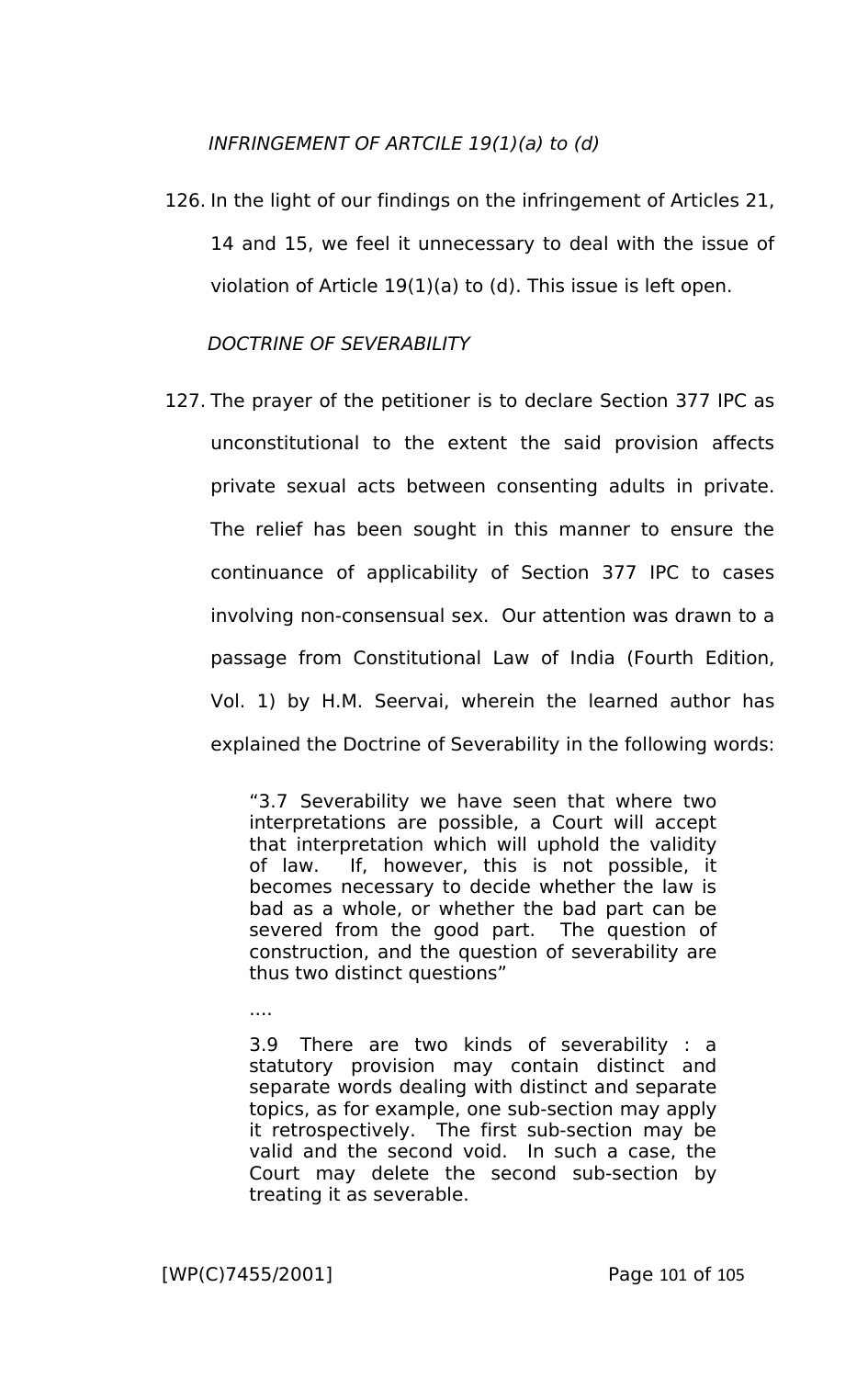3.10 There is however another kind of severability namely severability in application, or severability in enforcement. The question of this other kind of severability arises when an impugned provision is one indivisible whole, as for instance, the definition of a word. Here severability cannot be applied by deleting an offending provision and leaving the rest standing. It becomes necessary therefore to enquire whether the impugned definition embraces distinct classes and categories of subject matter in respect to some of which the Legislature has no power to legislate or is otherwise subject to a Constitutional limit. If it is found that the definition does cover distinct and separate classes and categories, the Court will restrain the enforcement of the law in respect of that class of subjects in respect of which the law is invalid. This might be done by granting perpetual injunction restraining the enforcement of law on the forbidden field, as held in Chamarbaughwalla's Case (1957) S.C.R. 930.

3.11 The principle of severability in application was first adopted by our Sup. Ct. when dealing with the contention that a tax law must be declared wholly void if it was bad in part as transgressing Constitutional limitations. Sastri C.J., delivering the majority judgment, observed: "It is a sound rule to extend severability to include separability in enforcement....and we are of the opinion that the principle should be applied in dealing with taxing statutes.....". He referred to the decision in Bowman v. Continental Oil Co., (1920) 256 US 642. In Chamarbaughwalla's case, it was argued that this rule was exceptional and applied only to taxing statutes. But Venkatarama Aiyar J. rejected this contention."

## 128. In **R.M.D. Chamarbaugwalla v. Union of India**, AIR 1957

SC 628, the Constitution Bench laid down:

"When a legislature whose authority, is subject to limitations aforesaid enacts a law which is wholly in excess of its powers, it is entirely void and must be completely ignored. But where the legislation falls in part within the area allotted to it and in part outside it, it is undoubtedly void as to the latter; but does it on that account become necessarily void in its entirety? The answer to this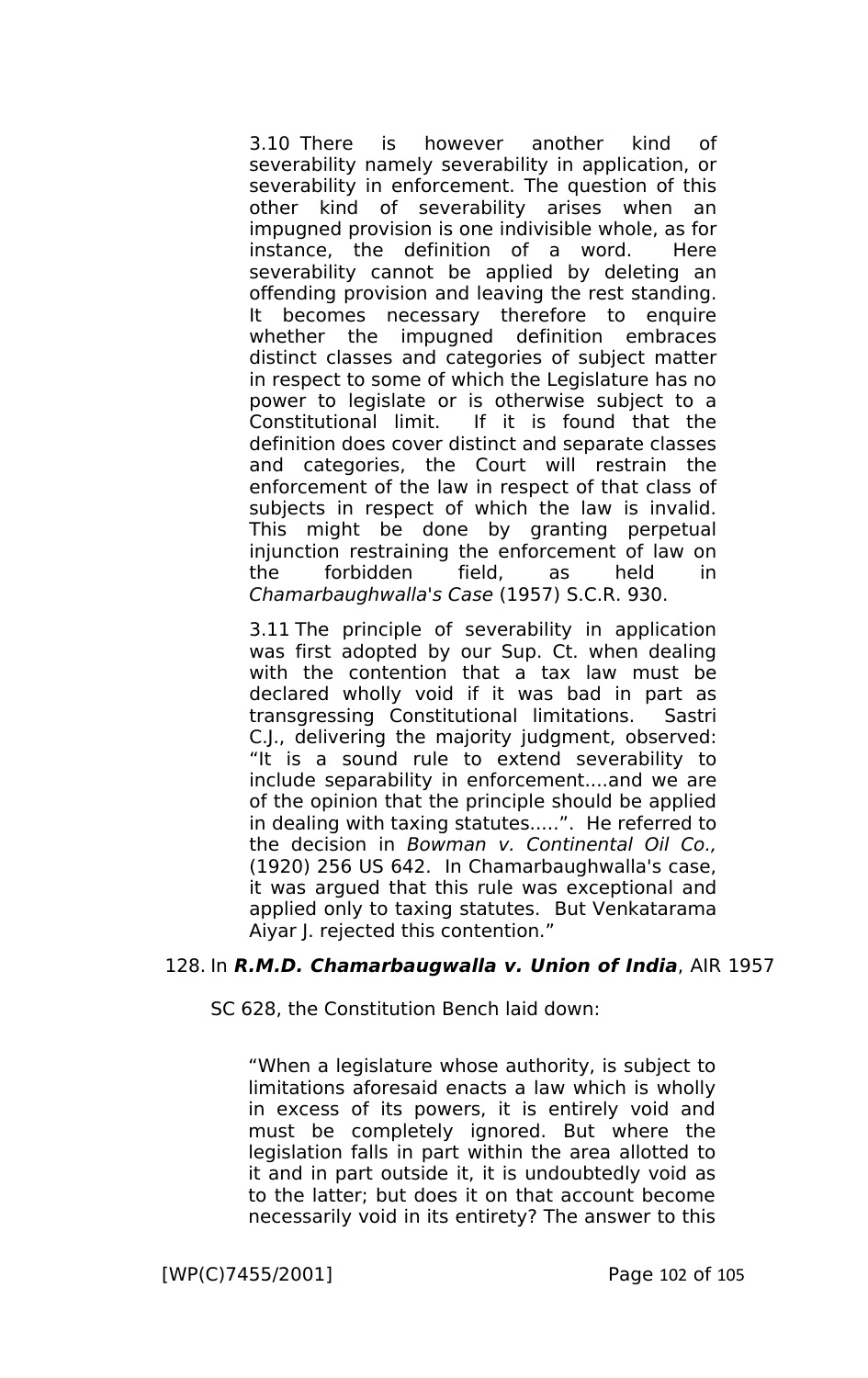question must depend on whether what is valid could be separated from what is invalid, and that is a question which has to be decided by the Court on a consideration of the provisions of the Act. This is a principle well established in American Jurisprudence, Vide Cooley's Constitutional Limitations, Vol. I, Chap. VII, Crawford on Statutory Construction, Chap. 16 and Sutherland on Statutory Construction, 3rd Edn., Vol. 2, Chap. 24." [para 12 of AIR]

In that case, the Court accepted the contention of the respondent that the principle of severability is applicable when a statute is partially void for whatever reason that might be, and that the impugned provisions are severable and, therefore, enforceable as against competitions which are of a gambling character. The ratio in **Chamarbaugwalla** was followed in **Kedar Nath v. State of Bihar**, AIR 1962 SC 955, **Bhim Singhji v. Union of India**, (1981) 1 SCC 166 and **State of Andhra Pradesh v. National Thermal Power Corporation**, (2002) 5 SCC 203.

#### **CONCLUSION**

129. The notion of equality in the Indian Constitution flows from the 'Objective Resolution' moved by Pandit Jawaharlal Nehru on December 13, 1946. Nehru, in his speech, moving this Resolution wished that the House should consider the Resolution not in a spirit of narrow legal wording, but rather look at the spirit behind that Resolution. He said, "Words are magic things often enough, but even the magic of words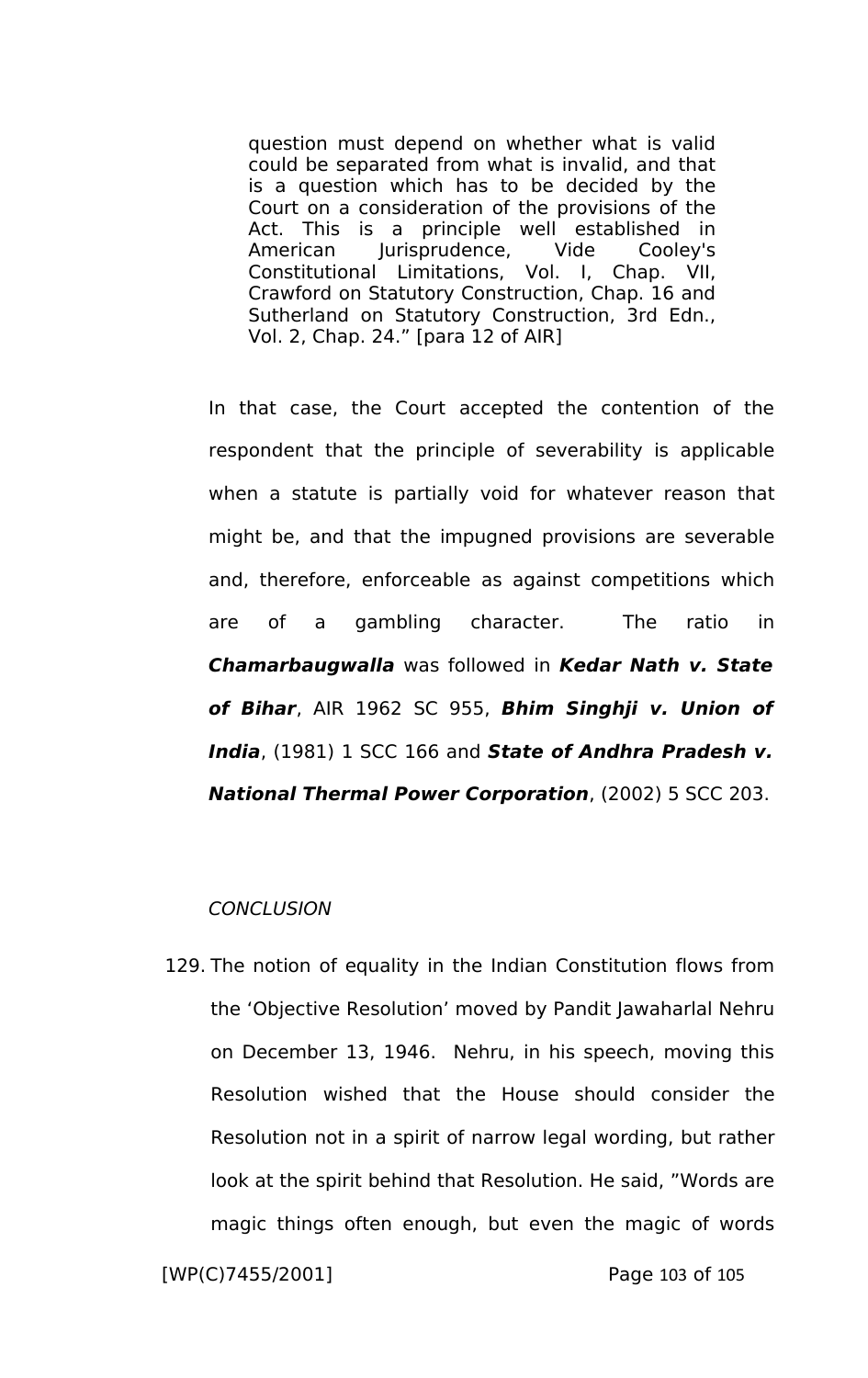sometimes cannot convey the magic of the human spirit and of a Nation's passion…….. (The Resolution) seeks very feebly to tell the world of what we have thought or dreamt of so long, and what we now hope to achieve in the near future." [Constituent Assembly Debates: Lok Sabha Secretariat, New Delhi: 1999, Vol. I, pages 57-65].

- 130. If there is one constitutional tenet that can be said to be underlying theme of the Indian Constitution, it is that of 'inclusiveness'. This Court believes that Indian Constitution reflects this value deeply ingrained in Indian society, nurtured over several generations. The inclusiveness that Indian society traditionally displayed, literally in every aspect of life, is manifest in recognising a role in society for everyone. Those perceived by the majority as "deviants' or 'different' are not on that score excluded or ostracised.
- 131. Where society can display inclusiveness and understanding, such persons can be assured of a life of dignity and nondiscrimination. This was the 'spirit behind the Resolution' of which Nehru spoke so passionately. In our view, Indian Constitutional law does not permit the statutory criminal law to be held captive by the popular misconceptions of who the LGBTs are. It cannot be forgotten that discrimination is antithesis of equality and that it is the recognition of equality which will foster the dignity of every individual.